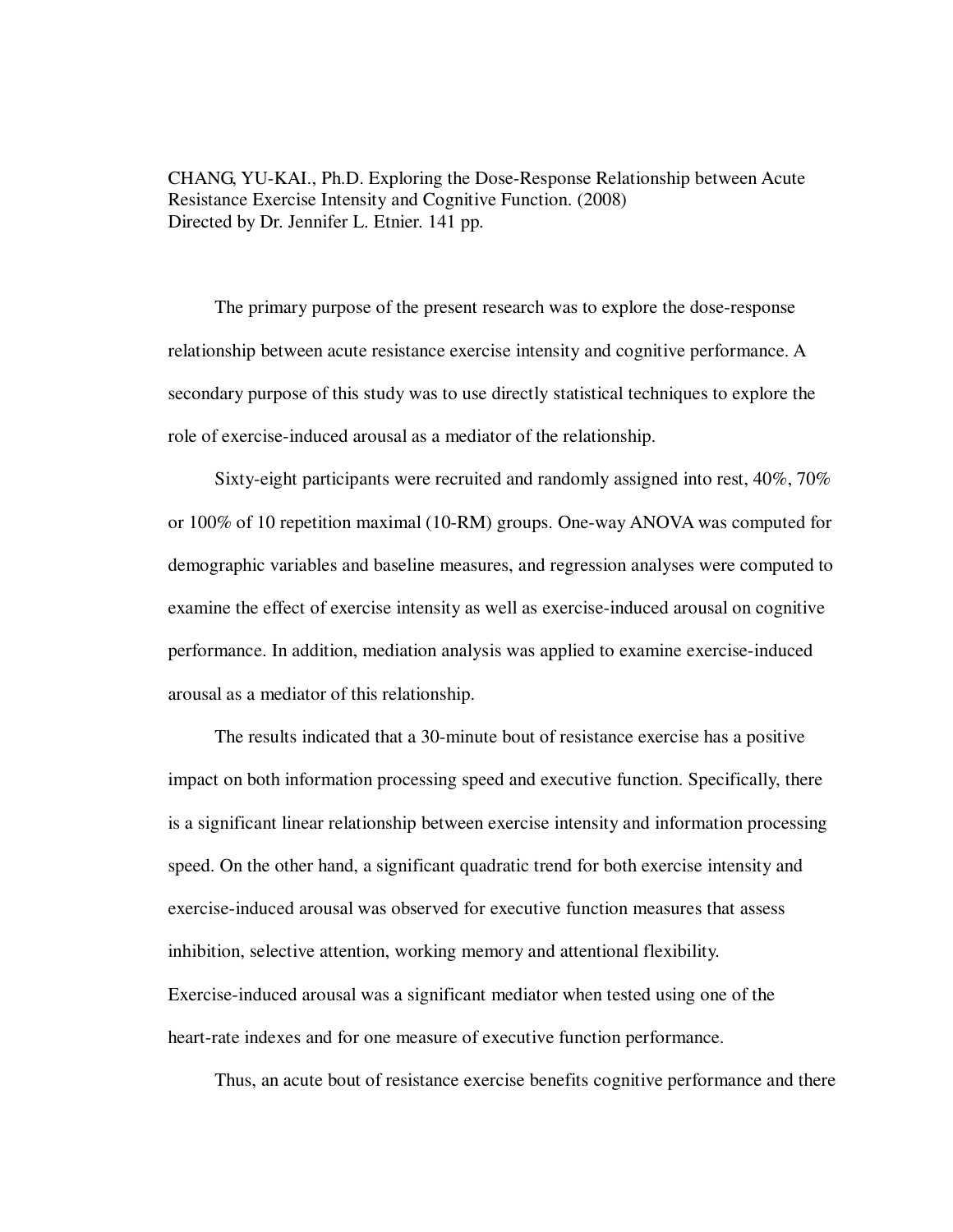is a dose-response effect of both exercise intensity and exercise-induced arousal on cognitive performance. Future research should explore other potential mediators of the relationship to further our understanding of mechanisms.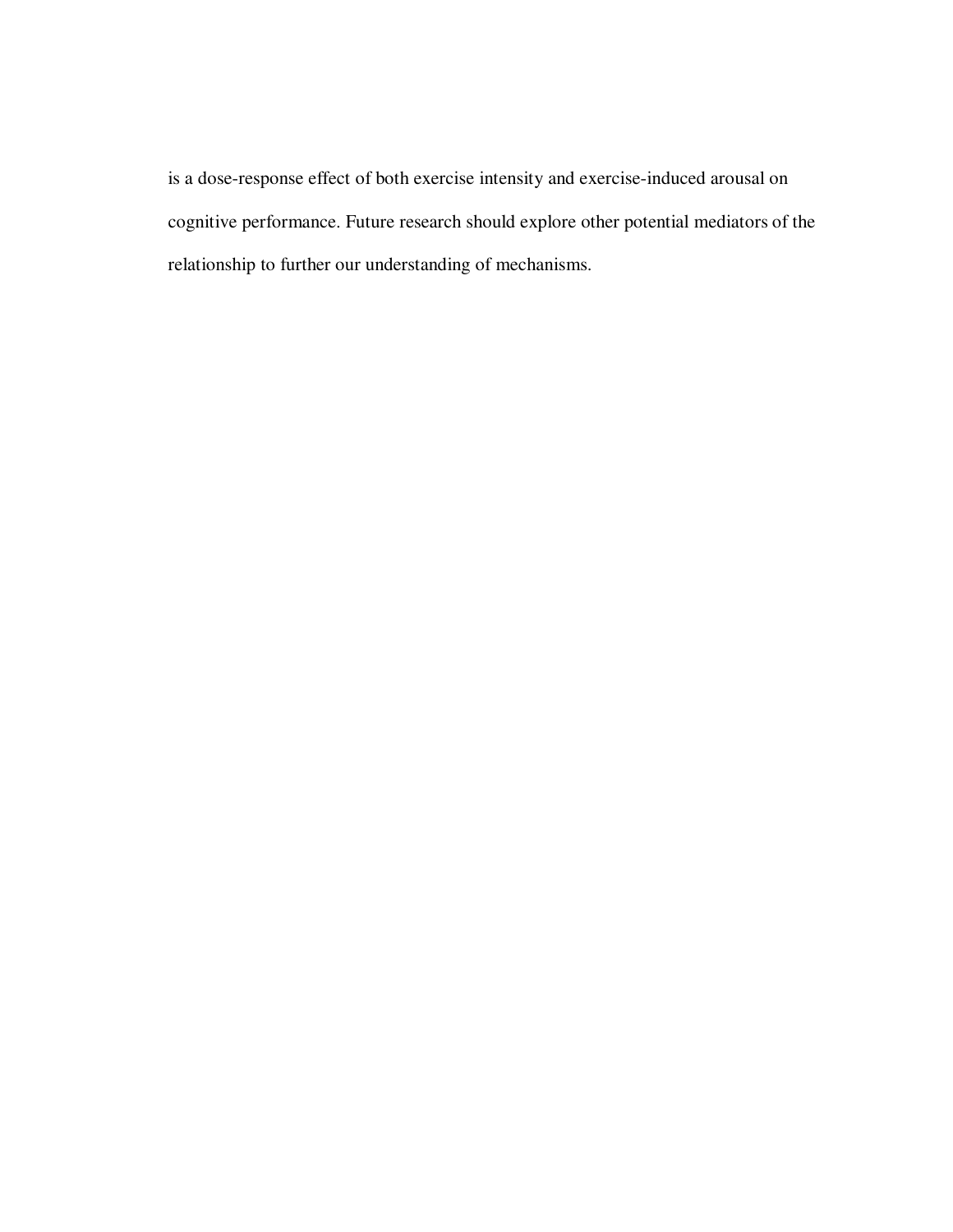# EXPLORING THE DOSE-RESPONSE RELATIONSHIP BETWEEN ACUTE RESISTANCE EXERCISE INTENSITY AND COGNITIVE FUNCTION

by

Yu-Kai Chang

A Dissertation Submitted to the Faculty of The Graduate School at The University of North Carolina at Greensboro in Partial Fulfillment of the Requirements for the Degree Doctor of Philosophy

> Greensboro 2008

> > Approved by

Committee Chair

\_\_\_\_\_\_\_\_\_\_\_\_\_\_\_\_\_\_\_\_\_\_\_\_\_\_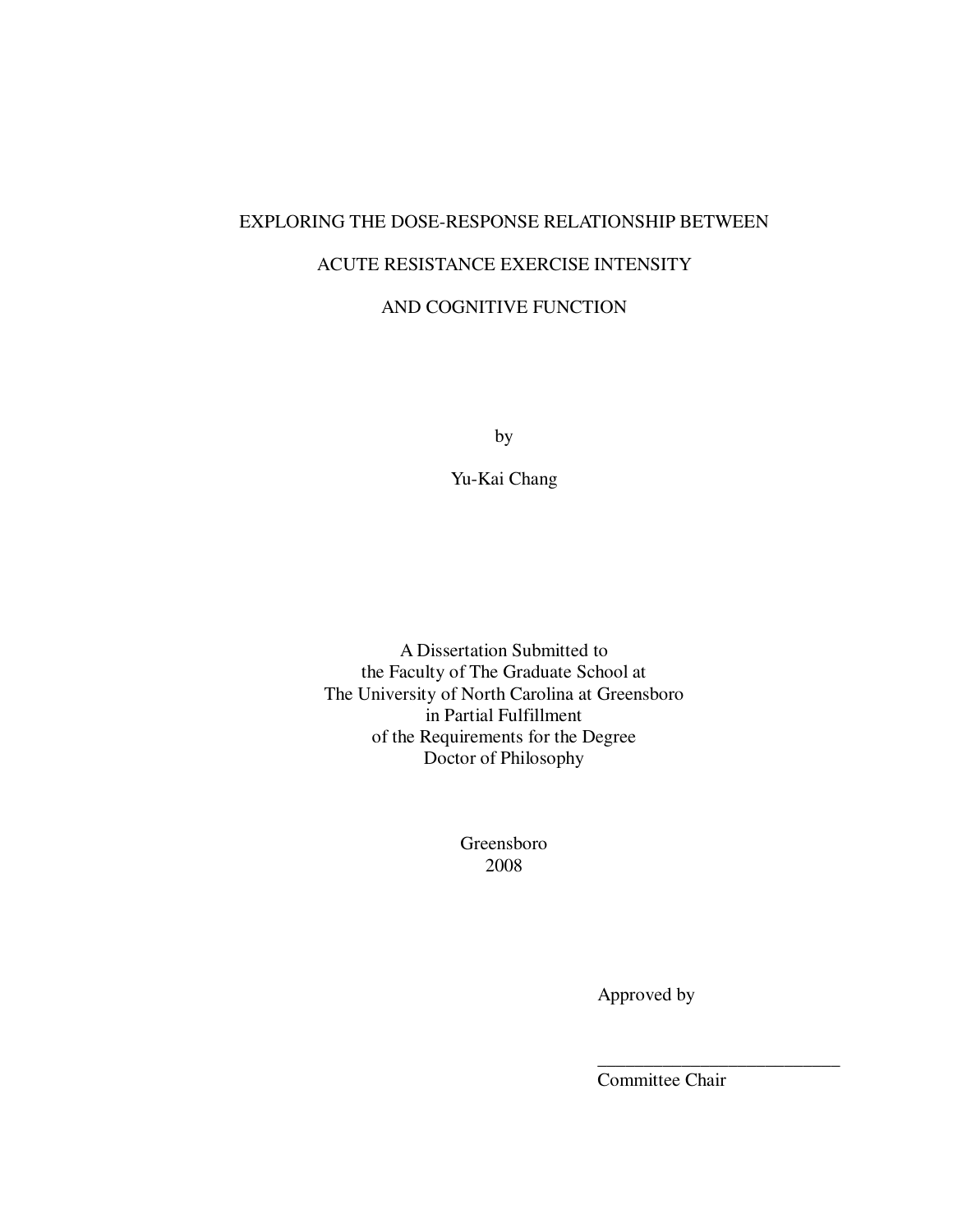© 2008 by Yu-Kai Chang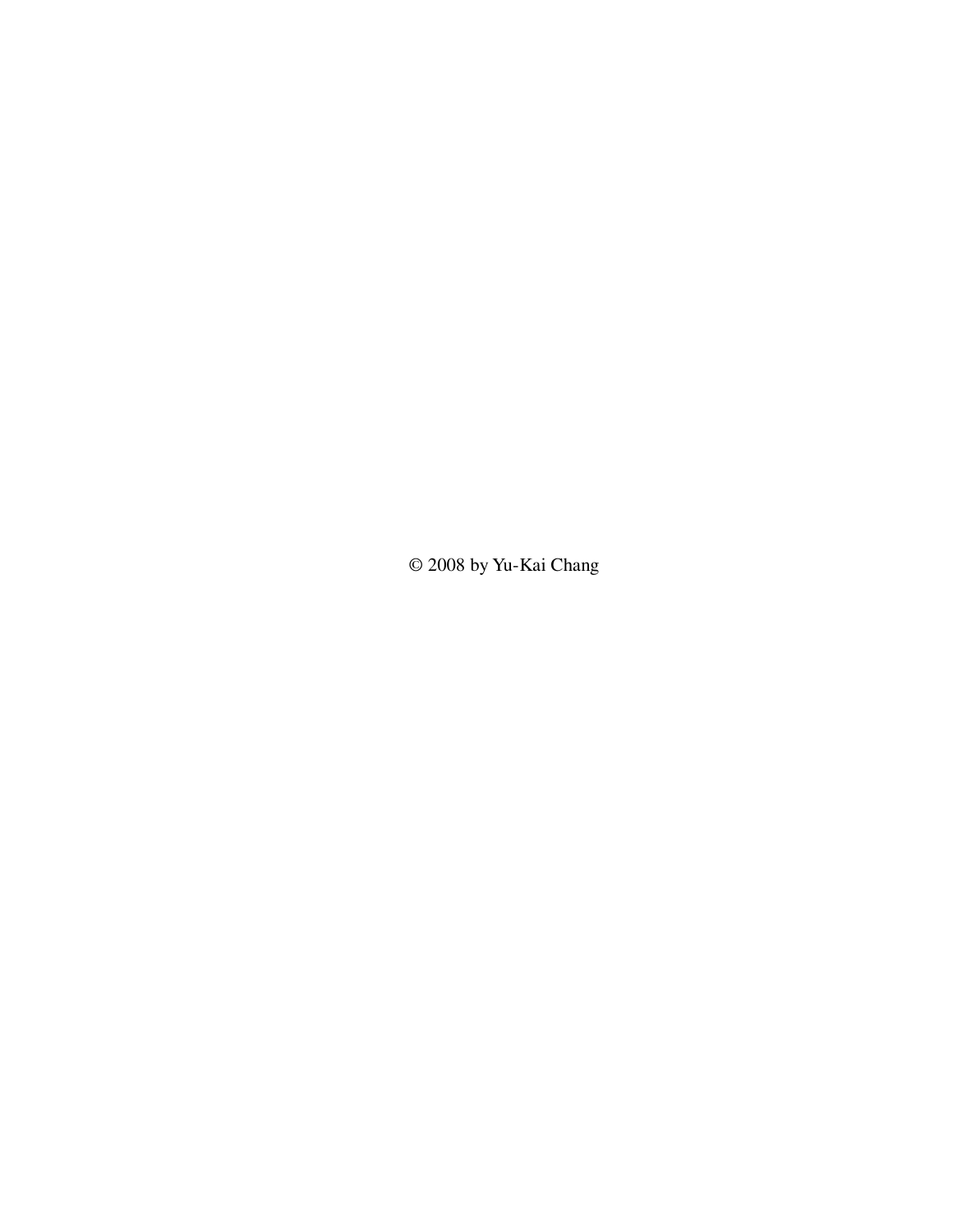### APPROVAL PAGE

This dissertation has been approved by the following committee of the Faculty of the Graduate School at The University of North Carolina at Greensboro.

Committee Chair

Committee Members

\_\_\_\_\_\_\_\_\_\_\_\_\_\_\_\_\_\_\_\_\_\_\_\_\_\_\_\_ Date of Acceptance by Committee

\_\_\_\_\_\_\_\_\_\_\_\_\_\_\_\_\_\_\_\_\_\_\_\_\_\_\_\_

Date of Final Oral Examination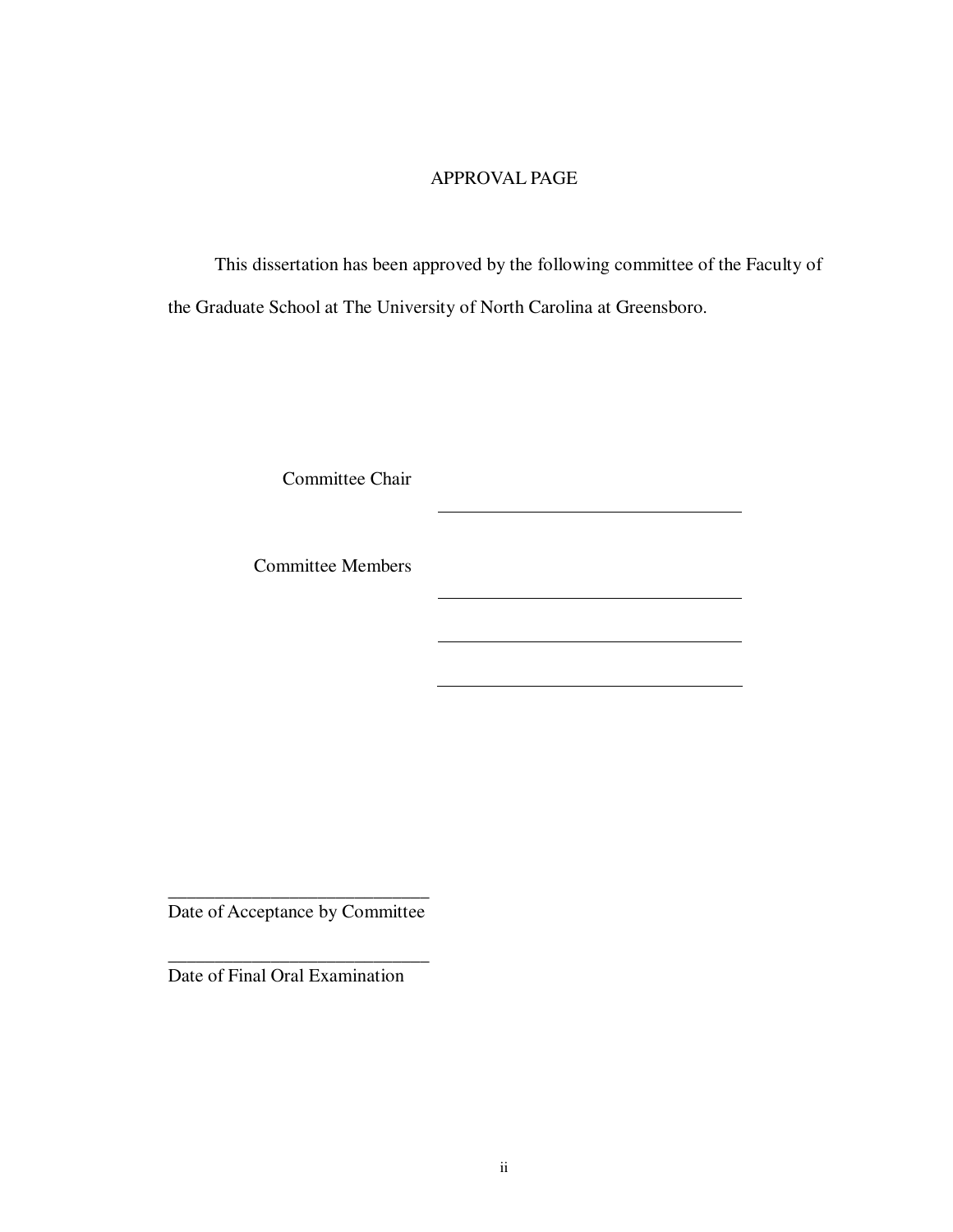#### ACKNOWLEDGEMENT

"*Insight is the most important part of one's thesis as well as one's life. However, one should not only strive for insight, but also experience and enjoy the whole process during the struggl*e."

I have written these words for my thesis a few years ago. However, I feel that I have come to a more in depth understanding of what this means only recently, now that my dissertation is finished.

I am indebted most of all to my mentor, Dr. Jennifer L. Etnier. I have truly been fortunate to study under her tutelage. While studying with her, she has been not only a great resource of knowledge and advice, but also a very influential role model for my future academic life. Her kind-hearted guidance and positive energy have been the biggest inspiration to me as I have made my way throughout the program and my dissertation. I also wish to thank Dr. Diane Gill for her crucial advice in helping me to complete the program and my dissertation in addition to her choosing to accept me as a doctoral student a few years ago. Her diligent work ethic and devotion to the advancement of academic knowledge are exemplary of what makes a great professor.

I am grateful to Dr. Kurt Kornatz for pushing me to reach new levels in my field of study. His requests and insights for the academic affairs have made me stronger, and have given me confidence to face any future academic challenge. My deepest thanks, also, to Dr. Terry Ackerman for his insight about statistical methods for the dissertation. I am truly glad to have taken his statistics course, which have sparked my interest and encouraged me to explore the field.

iii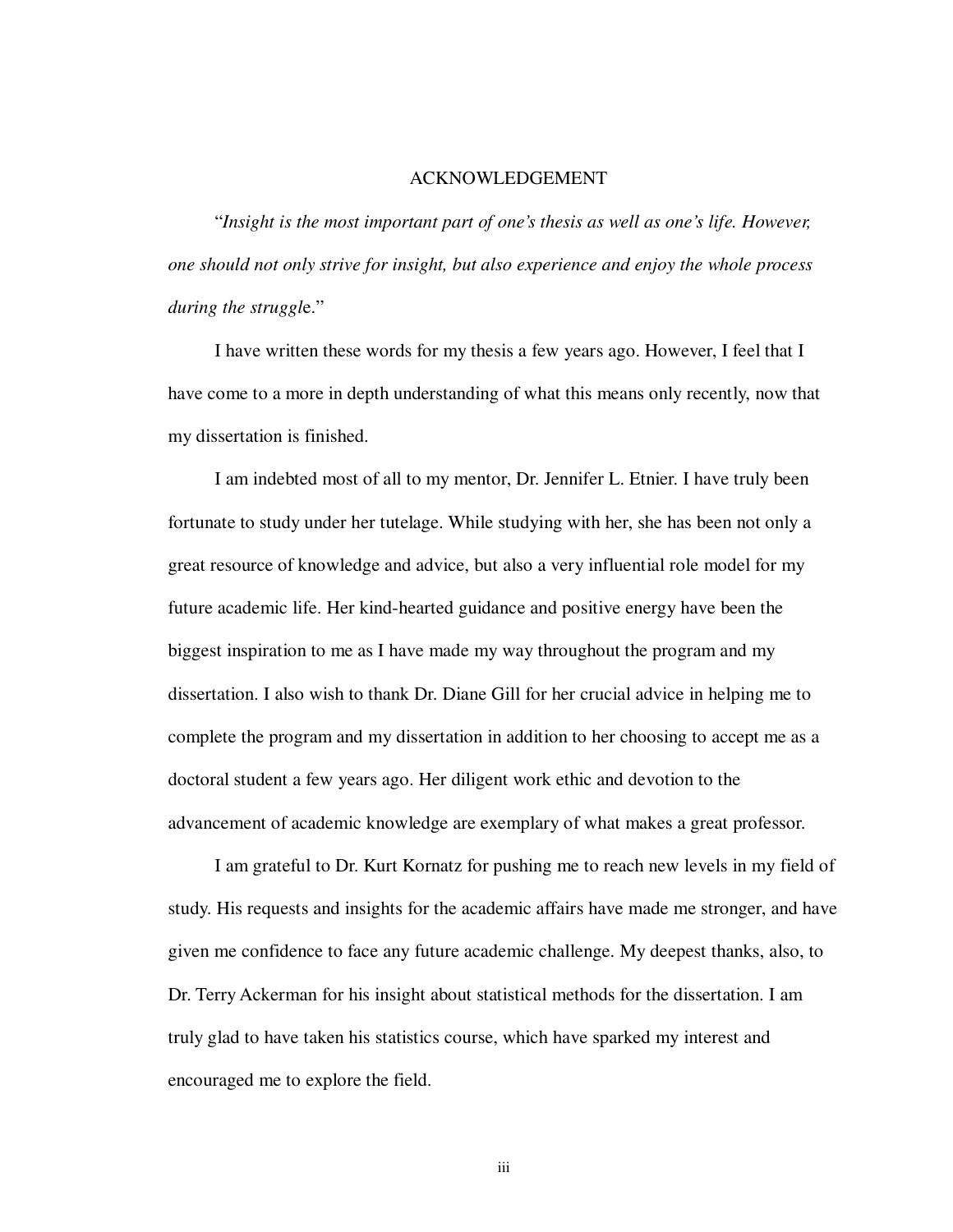I would also like to extend my appreciation to my mentors in Taiwan, Dr. Tsung-Min Hung and Shi-Po Chang; to my fellow graduate students: Stephanie Stadden, Megan Granquist, Lisa Barella, Jeff Jabban, and Jennifer Gapin; to my Chinese martial arts fellows and students: Yu-Hsiang Nien, Colin Barker, Scott Rogers, Matthew Staley, Barbara Sambol-Curran, and Ron Cook; and, lastly, to my friends: Dr. Eddy Cheng, Helen Cheng, Yao-Hsien Wu, Yung-Lan Fang, Chr-Ming Yang, and Ming-I Hung. I feel so lucky to know all of you, and sincerely thank you for helping me in so many ways. My time in America has been fuller because of all of you, and would not have been the same without you.

Lastly, but certainly not least, I wish to express my gratitude to my parents, Yung-Jui Chang and Miao-Hsiang Tsai; to my sisters, I-Shu Chang and Tiffany Chang; and to Hsiao-I Lin. My most heartfelt gratitude for always encouraging me to put forth my best effort in everything I do.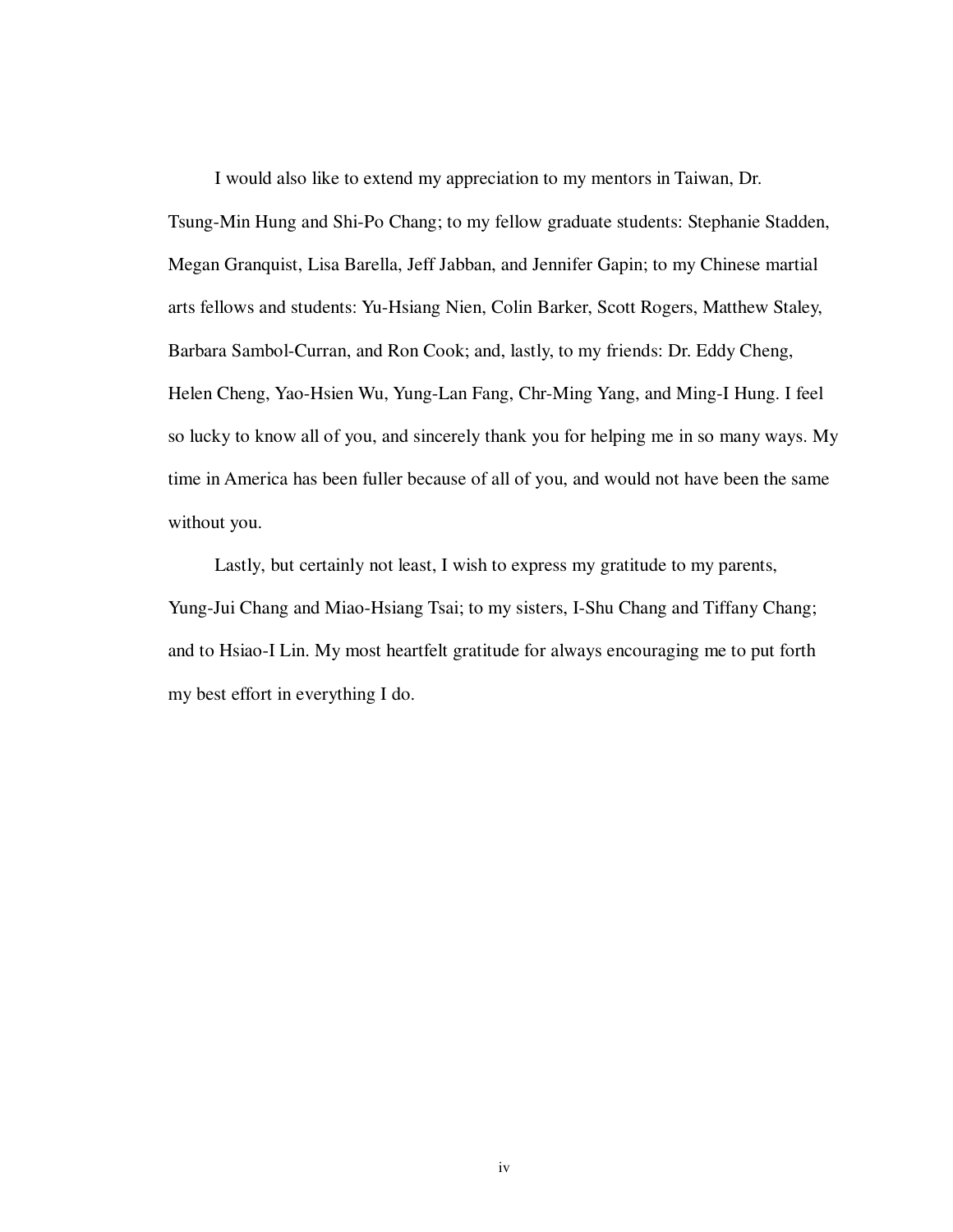# TABLE OF CONTENTS

|                                                             | Page |
|-------------------------------------------------------------|------|
|                                                             |      |
|                                                             |      |
| <b>CHAPTER</b>                                              |      |
|                                                             |      |
|                                                             |      |
|                                                             |      |
|                                                             |      |
|                                                             |      |
|                                                             |      |
|                                                             |      |
|                                                             |      |
| Performance At Rest Versus At Maximal Exercise Intensity16  |      |
| Performance At Rest Versus At Single Sub-Maximal Exercise   |      |
|                                                             |      |
| Performance At Several Different Exercise Intensities 44    |      |
|                                                             |      |
|                                                             |      |
|                                                             |      |
|                                                             |      |
|                                                             |      |
|                                                             |      |
|                                                             |      |
|                                                             |      |
|                                                             |      |
|                                                             |      |
|                                                             |      |
|                                                             |      |
| Possible Mechanisms Associated with Resistance Exercise and |      |
|                                                             |      |
|                                                             |      |
|                                                             |      |
|                                                             |      |
|                                                             |      |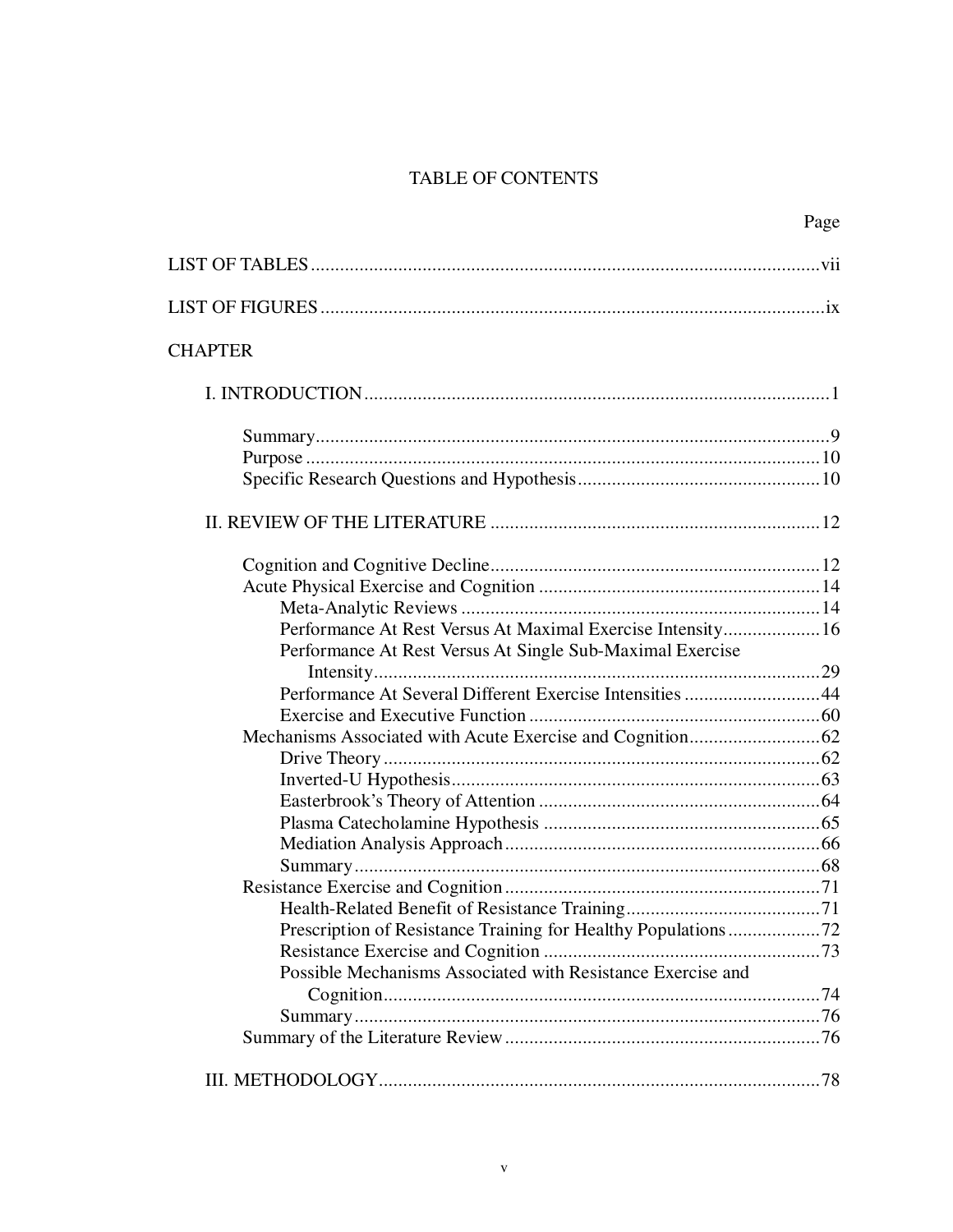| Stroop Test as a Function of Exercise-induced Arousal  100        |  |
|-------------------------------------------------------------------|--|
|                                                                   |  |
|                                                                   |  |
| Mediation Analysis between Stroop Test and Exercise Intensity 102 |  |
| Mediation Analysis between PASAT and Exercise Intensity 103       |  |
|                                                                   |  |
|                                                                   |  |
|                                                                   |  |
|                                                                   |  |
|                                                                   |  |
|                                                                   |  |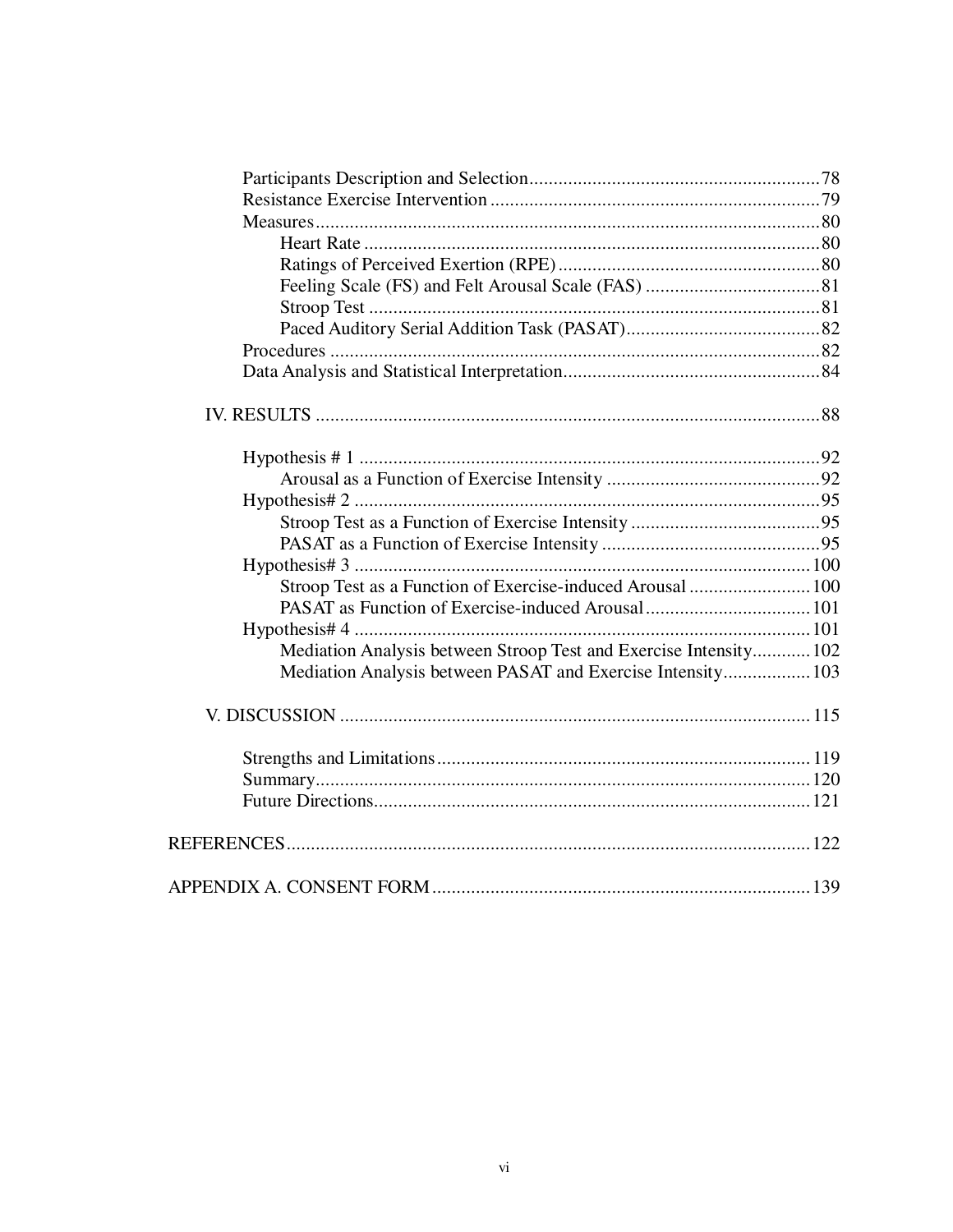## LIST OF TABLES

| Table 1. Summary Findings of Performance at Rest Versus at Maximal                                                                              |
|-------------------------------------------------------------------------------------------------------------------------------------------------|
| Table 2. Summary Findings of Performance at Rest Versus at Single                                                                               |
| Table 3. Summary Findings of Performance at Several Different Exercise                                                                          |
| Table 4. Means and Standard Deviation for Participant Descriptive and                                                                           |
| Table 5. Means and Standard Deviations for the Effects of Exercise Intensity                                                                    |
| Table 6. Pearson Correlations for the Effects of Exercise Intensity on the                                                                      |
| Table 7. Descriptive Data and Difference Scores for the Stroop Test Measures                                                                    |
| Table 8. Descriptive Data and Difference Scores for the PASAT Measures                                                                          |
| Table 9. Summary of Results for the Meditation Analysis Testing Peak Heart<br>Rate as a Mediator of the Relationship between Exercise Intensity |
| Table 10. Summary of Results for the Meditation Analysis Testing Average<br>Heart Rate as a Mediator of the Relationship between Exercise       |
| Table 11. Summary of Results for the Meditation Analysis Testing HR Stroop as<br>a Mediator of the Relationship between Exercise Intensity and  |
| Table 12. Summary of Results for the Meditation Analysis Testing HR Stroop<br>difference as a Mediator of the Relationship between Exercise     |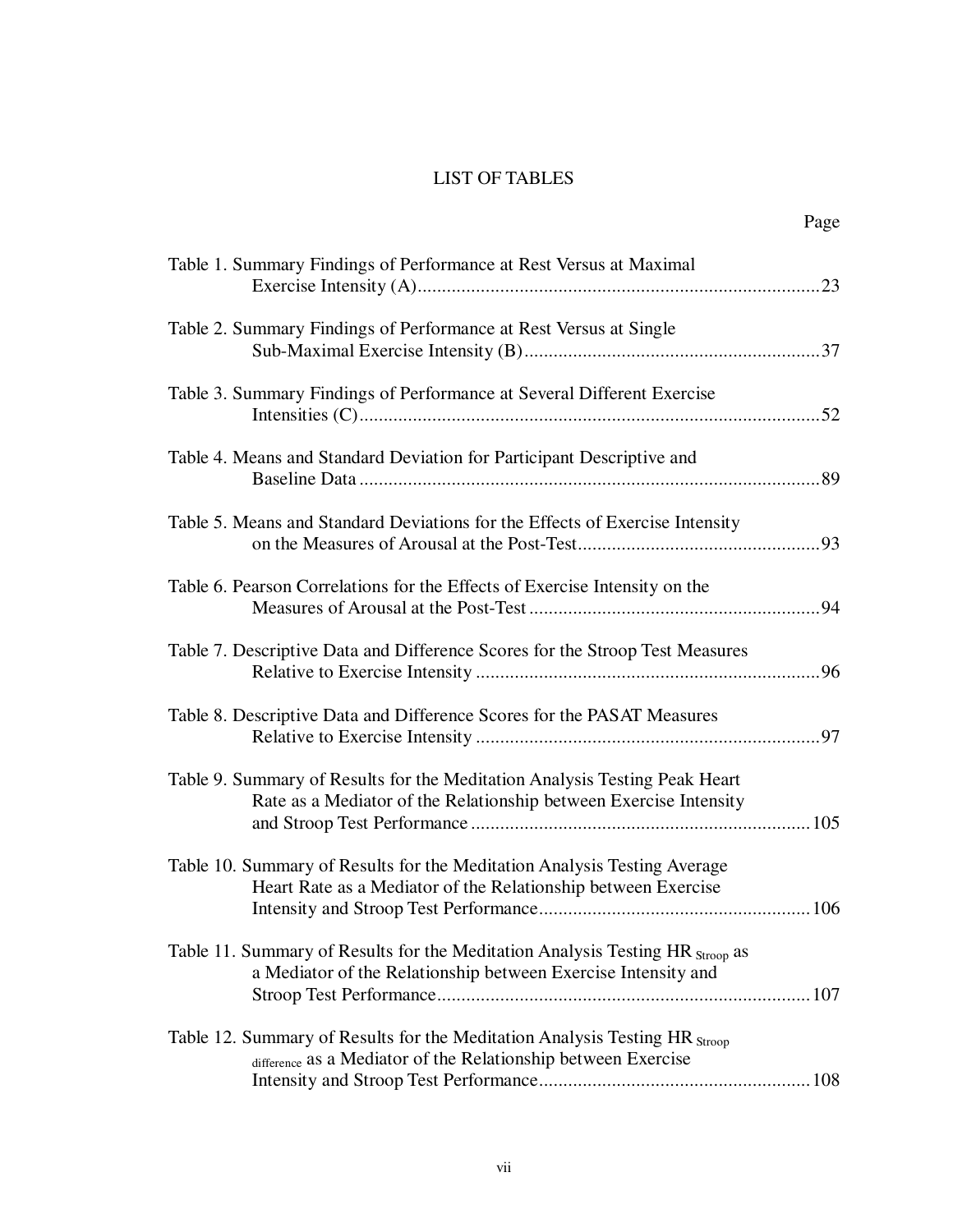| Table 13. Summary of Results for the Meditation Analysis Testing FAS as a<br>Mediator of the Relationship between Exercise Intensity and         |  |
|--------------------------------------------------------------------------------------------------------------------------------------------------|--|
| Table 14. Summary of Results for the Meditation Analysis Testing Peak Heart<br>Rate as a Mediator of the Relationship between Exercise Intensity |  |
| Table 15. Summary of Results for the Meditation Analysis Testing Average<br>Heart Rate as a Mediator of the Relationship between Exercise        |  |
| Table 16. Summary of Results for the Meditation Analysis Testing HR PASAT as<br>a Mediator of the Relationship between Exercise Intensity and    |  |
| Table 17. Summary of Results for the Meditation Analysis Testing HR PASAT<br>difference as a Mediator of the Relationship between Exercise       |  |
| Table 18. Summary of Results for the Meditation Analysis Testing FAS as a<br>Mediator of the Relationship between Exercise Intensity and         |  |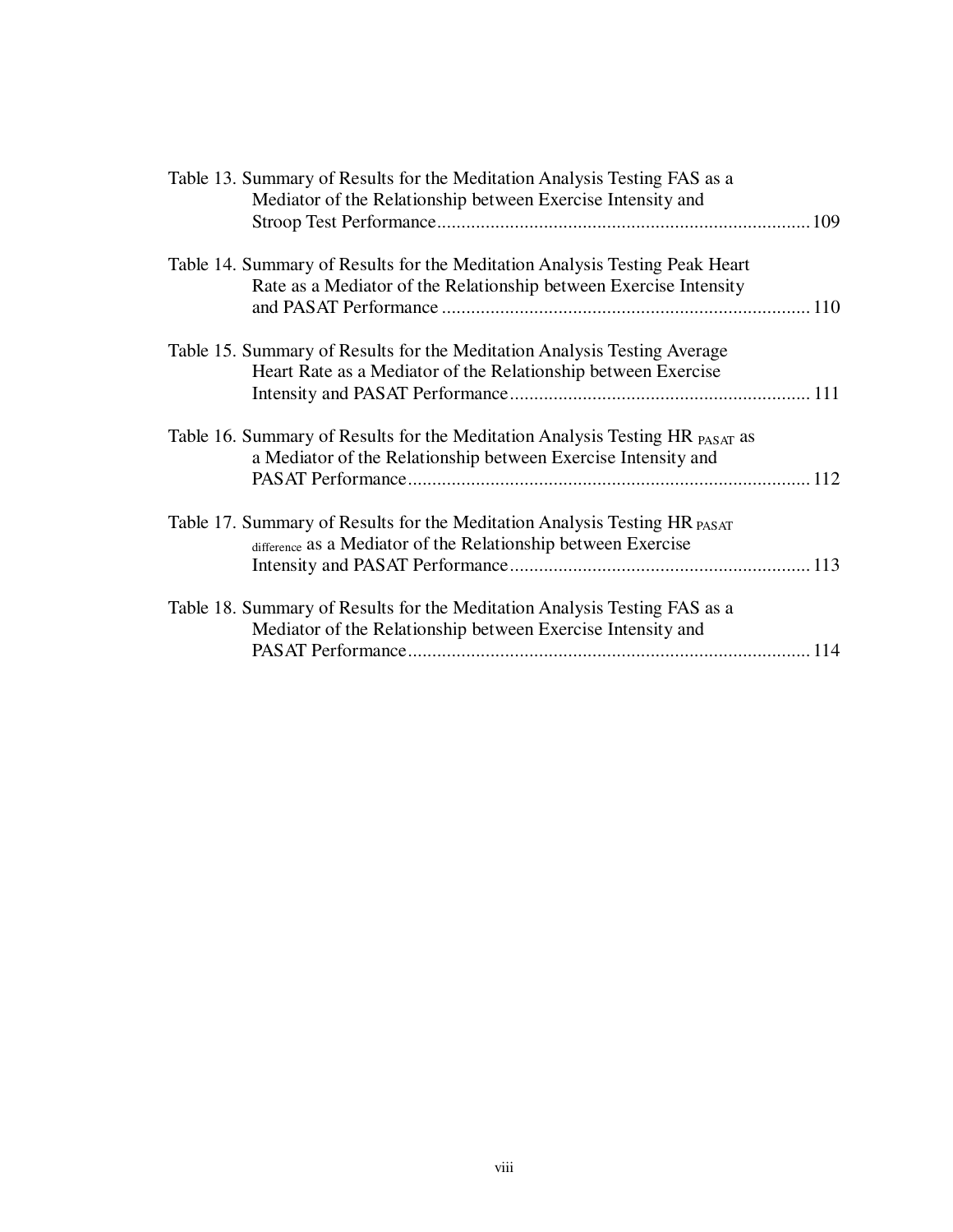## LIST OF FIGURES

Page

| Figure 1. Single mediator model with path diagram and equations for the      |  |
|------------------------------------------------------------------------------|--|
| Figure 2. Stroop Test performance as a function exercise intensity on Stroop |  |
| Figure 3. PASAT performance as a function of exercise intensity on Trial 1,  |  |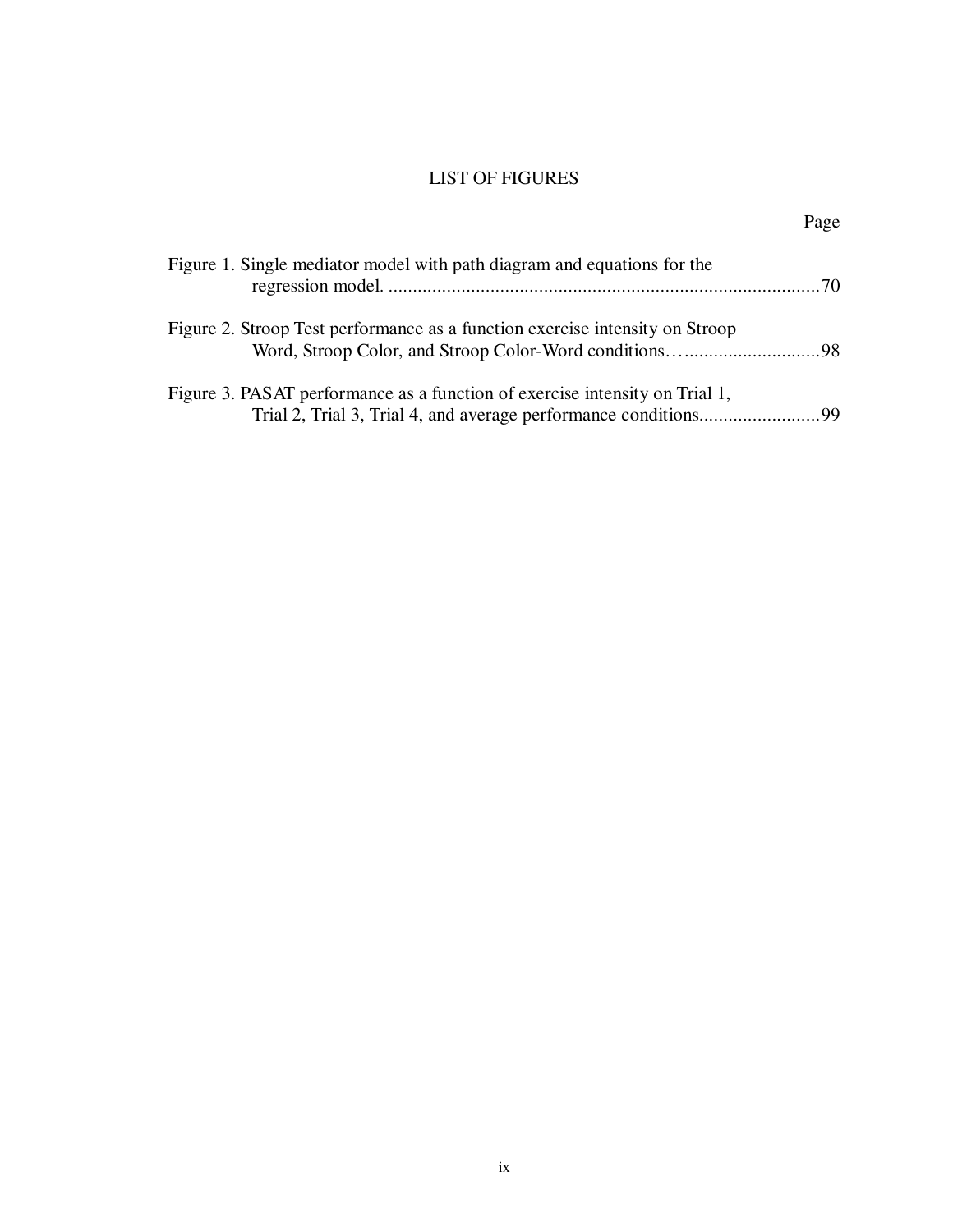#### CHAPTER I

#### INTRODUCTION

Cognitive ability, which includes the functions of perception, learning, remembering, reasoning, problem solving, decision making and communicating (Herrmann, Yoder, Gruneberg, & Payne, 2006), is important for daily living and is a main component of health-related quality of life (Lox, Ginis, & Petruzzello, 2006). However, cognitive ability declines with age as evidenced by the deterioration of memory, information processing speed, and reasoning, beginning in early adulthood (Salthouse, 2003, 2004).

Fortunately, research indicates that the rate of age-related cognitive decline varies. Using a linear structural- relations modeling technique, research indicates there are at least four endogenous model variables that can predict cognitive change with advancing age. These endogenous variables are education, strenuous activity, peak pulmonary expiratory flow rate, and self-efficacy. Of these variables, physical activity has received particular attention. This is likely because physical activity, as a lifestyle behavior, has been linked to a variety of health outcomes including the improvement of cardio-respiratory ability, health-related physical fitness, personal enjoyment, health-related quality of life, and the reduction of coronary heart disease, obesity, Type II diabetes and all cause mortality (Kesaniemi et al., 2001; Pate et al., 1995).

Research designed to examine the relationship between physical activity and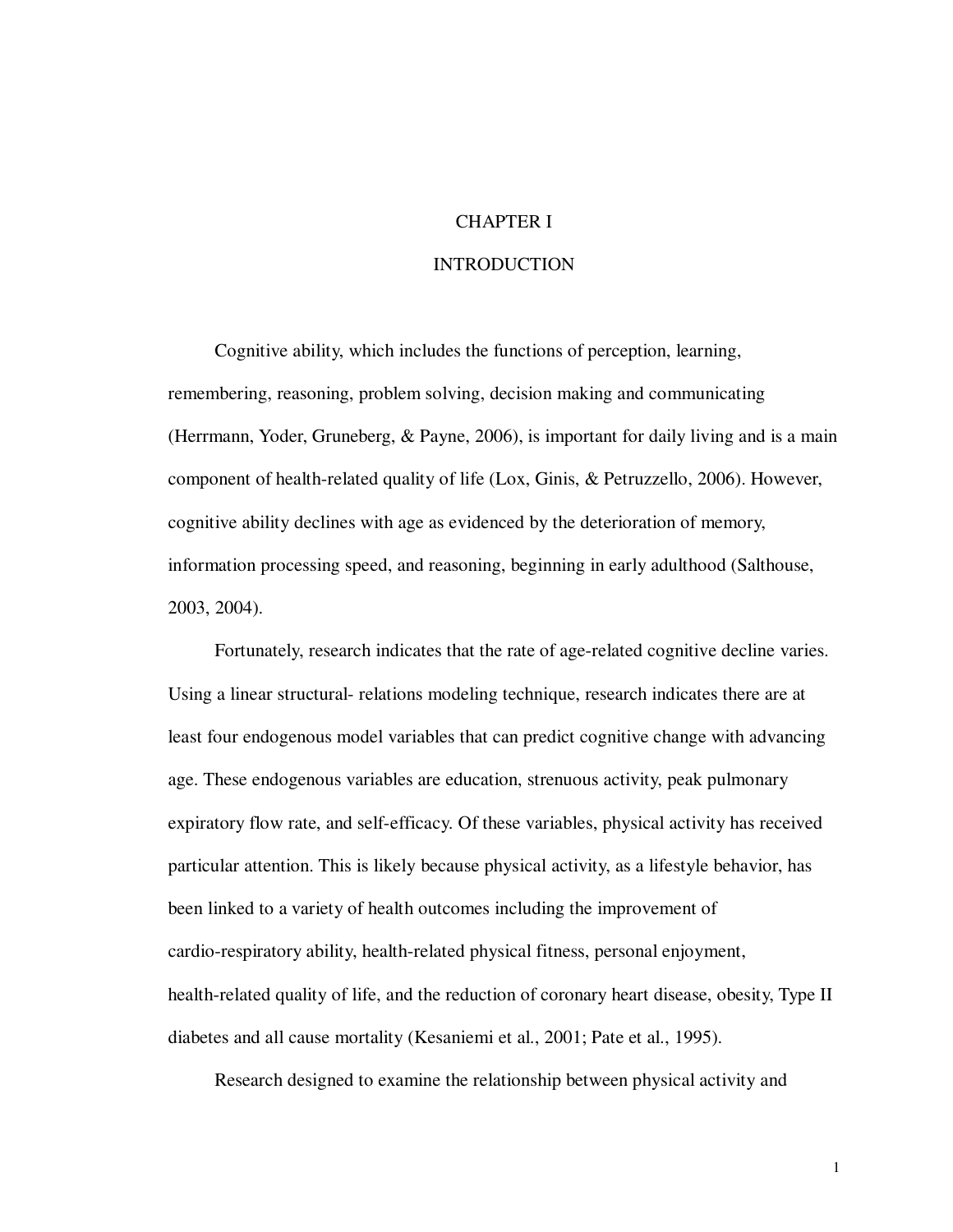cognition includes studies examining the effects of both acute and chronic physical exercise on cognition. Narrative and meta-analytic reviews tend to support a positive relationship between acute physical exercise and cognitive performance (Brisswalter, Collardeau, & Arcelin, 2002; Etnier et al., 1997; McMorris & Graydon, 2000; Tomporowski, 2003) and between chronic physical exercise and cognitive performance (Colcombe et al., 2003; Etnier et al., 1997; Hall, Smith, & Keele, 2001; Heyn, Abreu, & Ottenbacher, 2004). The relationship between acute exercise and cognition has received particular attention as researchers have attempted to identify the effects of a single bout of exercise on cognition. Etnier et al. (1997) conducted a meta-analysis on the relationship between physical activity and cognition. In this review, nearly 200 studies were analyzed, and 134 effect sizes were calculated. The effect size for acute exercise on cognitive performance was 0.16, which demonstrated a significant small positive effect of acute exercise on cognitive performance.

Although a positive relationship between acute physical exercise and cognition was demonstrated meta-analytically, narrative reviews provide a clear indication of the conflicting nature of the results of individual empirical studies. One approach that has been used by many narrative reviewers is to categorize the research based upon the design of the study as those comparing cognitive performance: a) at rest versus at maximal exercise intensity; b) at rest versus at single sub-maximal exercise intensity, and c) with several different exercise intensities.

Several studies have been designed to compare cognitive performance at rest with cognitive performance at maximal intensity. Most of these studies define maximal

 $\mathfrak{D}$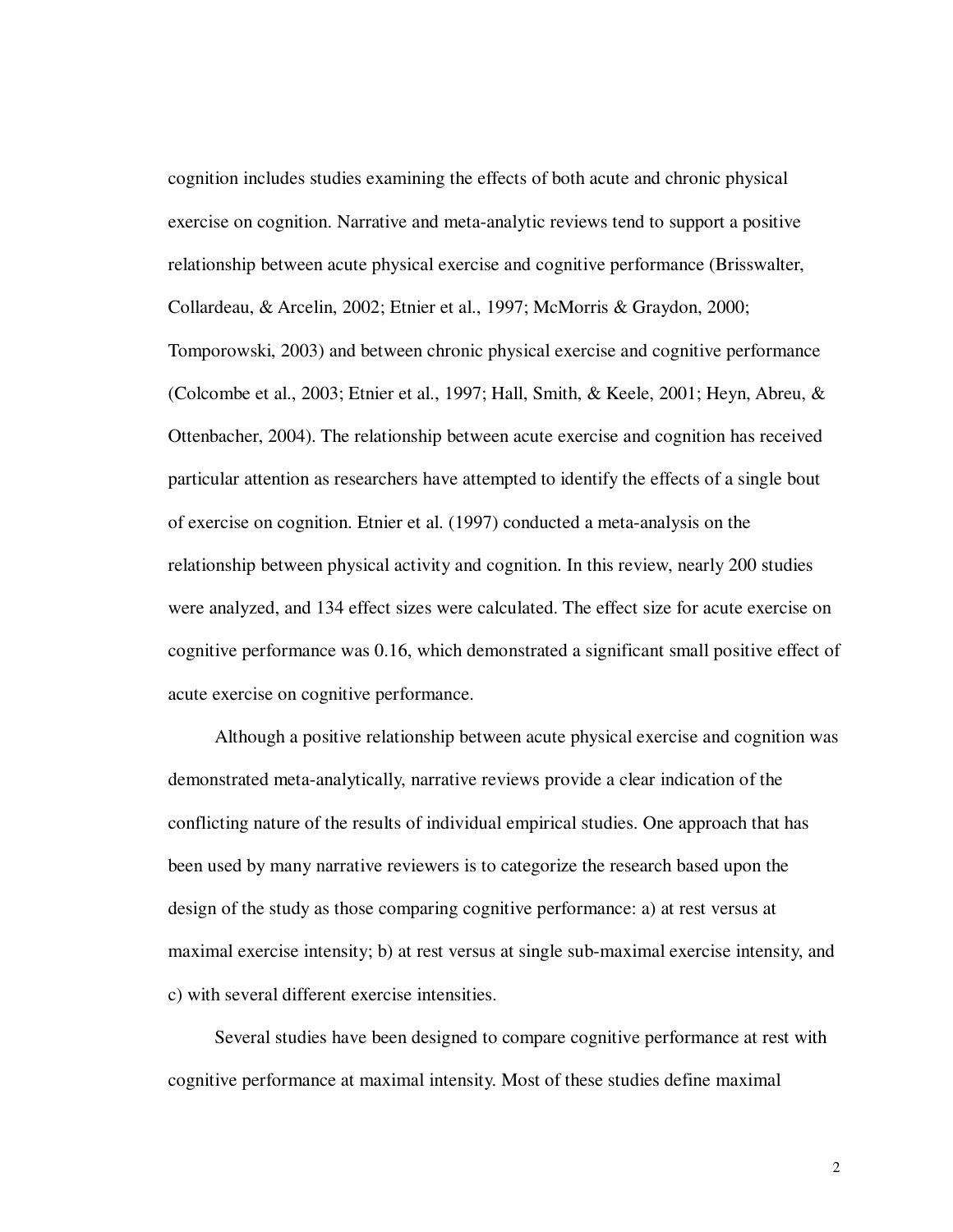exercise intensity as the point at which voluntary exhaustion is achieved. Results from studies using this approach are ambiguous. Some research indicates that there is no maximal exercise effect on cognitive performance (Bard & Fleury, 1978; Chmura, Nazar, & Kaciuba-Uscilko, 1994; Fleury, Brad, Jobin, & Carriere, 1981; Tomporowski, Ellis, & Stephens, 1987; Travlos & Marisi, 1995), whereas other research shows either an impairment effect (Fery, Ferry, Vom-Hofe, & Rieu, 1997; Isaacs & Pohlman, 1991; McMorris, 1995; McMorris & Keen, 1994; Wrisberg & Herbert, 1976) or demonstrates a mixed effect (Fleury & Brad, 1987; Gutin & DiGennaro, 1968; Hancock & McNaughton, 1986; McMorris & Graydon, 1996a, 1996b, 1997a, 1997b; McMorris et al., 1999; McMorris, Tallon, & Williams, 2003). Generally speaking, although results are conflicting, research tends to demonstrate that maximal intensity exercise has a negative or limited positive effect on cognitive performance.

When comparing cognitive performance at rest to a single sub-maximal exercise intensity, the results of this literature are also equivocal. Several studies indicate there is a positive effect of sub-maximal exercise on cognitive performance using choice reaction time (Arcelin, Brisswalter, & Delignieres, 1997; Gondola, 1987) or pre-frontal dependent measures of cognitive performance (Lichtman & Poser, 1983; Tomporowski et al., 2005). However, the majority of these studies report a combination of effects, with some reporting both positive and negative effects, others reporting positive effects and negligible effects, and still others reporting negative and negligible effects on cognitive performance (Adam, Teeken, Ypelaar, Verstappen, & Paas, 1997; Arcelin, Delignieres, & Brisswalter, 1998; Cian, Barraud, Melin, & Raphel, 2001; Cian et al., 2000; Davranche,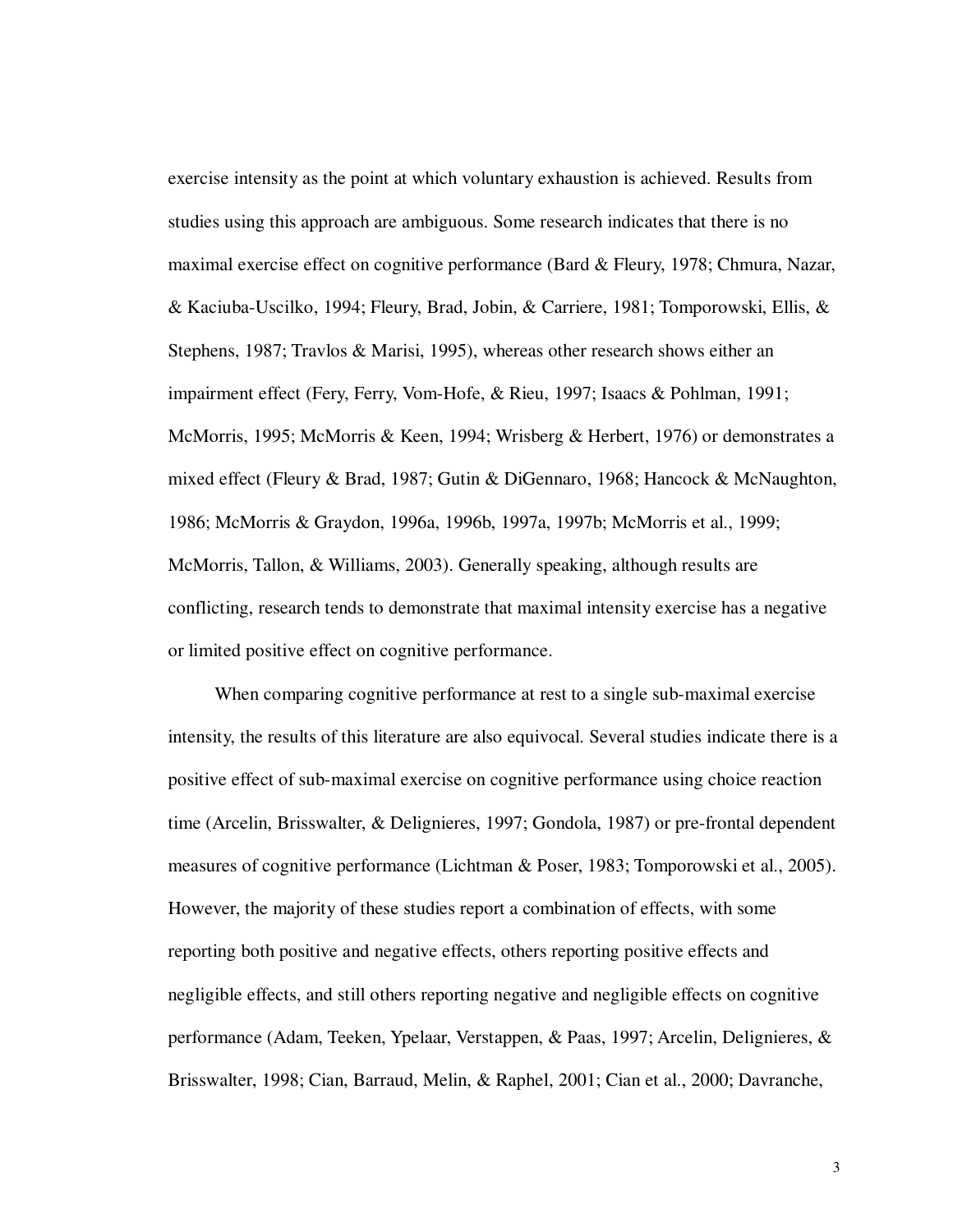Burle, Audiffren, & Hasbroucq, 2005, 2006; Dietrich & Sparling, 2004; Fery et al., 1997; Fleury & Brad, 1987; Heckler & Croce, 1992; Hillman, Snook, & Jerome, 2003; Hogervorst, Riedel, Jeukendrup, & Jolles, 1996; Marriott, Reilly, & Miles, 1993; Paas & Adam, 1991). Exercise intensity is recognized as a potential moderator of the relationship between acute exercise and cognitive performance and thus provides a likely explanation for the conflicting results. When using a moderate intensity exercise protocol (40% to 60% of the participant's  $VO<sub>2 max</sub>$ , maximal aerobic output, or maximal heart rate) with duration from 20 to 60 minutes, most research supports a positive effect for the relationship.

The third approach in addressing this relationship is to test the effect of incremental changes in exercise intensity on cognitive performance. The purpose of these studies is not only to demonstrate the effect of exercise on cognitive function, but also to depict the dose-response nature of the relationship. In addition, potential underlying mechanisms induced by exercise (i.e., heart rate, arousal, and plasma catecholamines) have been indirectly examined to further our understanding of mechanisms that potentially underlie the dose-response relationship. This idea of using the relationships between exercise-intensity and cognitive performance and between arousal and cognitive performance was originally used in the psychology literature. In this literature, drive theory and the inverted-U hypotheses have been proposed to explain the linear or inverted-U dose-response relationship between increasing arousal levels induced by external stimuli such as caffeine, heat, or audience and cognitive performance (Humphreys & Revelle, 1984). When relationships with cognitive performance were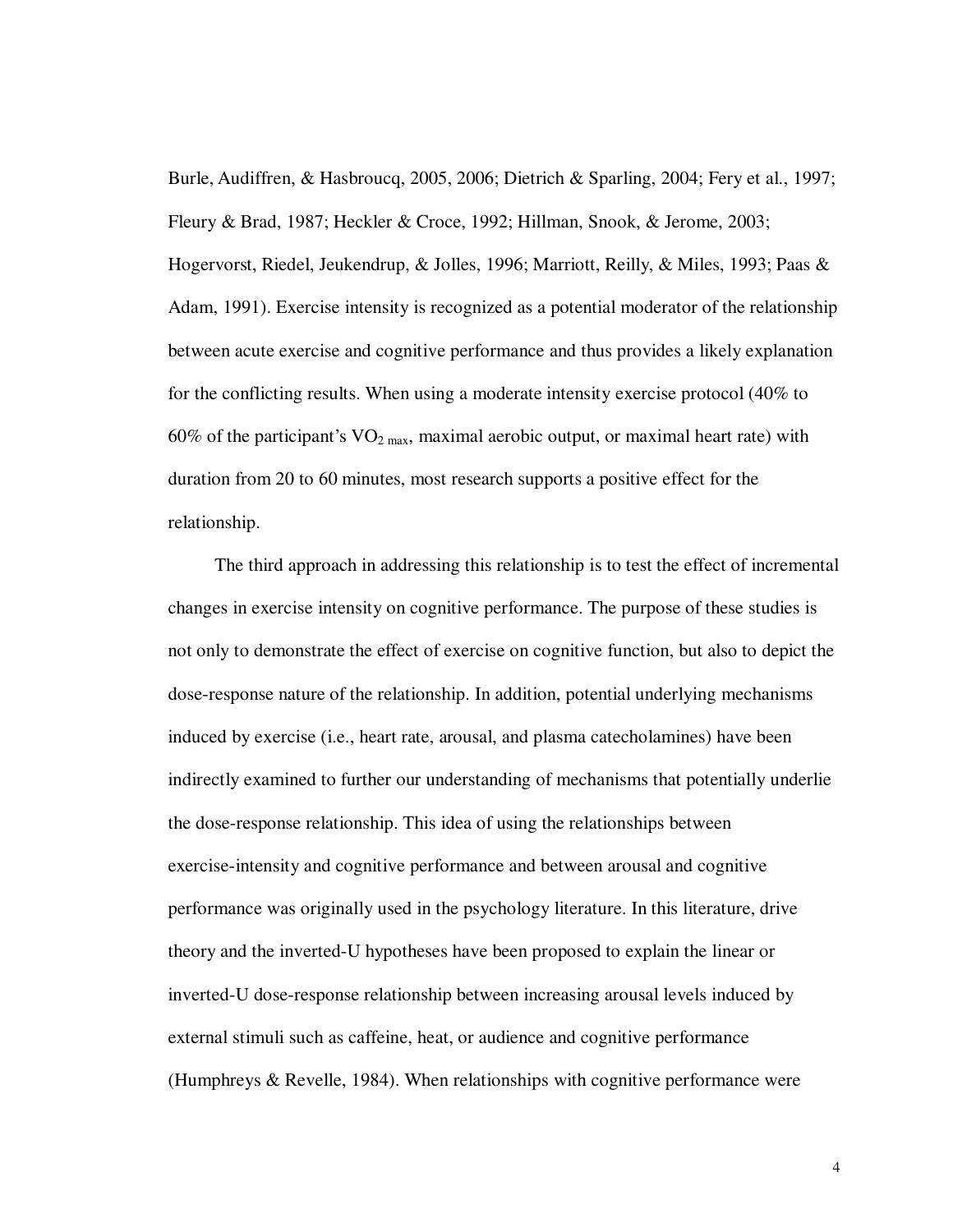observed for the external stimulus and for the measures of arousal, conclusions regarding mediation were drawn. Similarly, in the exercise psychology literature, physical exercise results in increasing arousal and some studies have reported a relationship between increasing exercise intensity or exercise-induced arousal and cognitive performance and have used these to draw conclusions on mediation (Aks, 1998; Arent & Landers, 2003; Brisswalter, Durand, Delignieres, & Legros, 1995; Chmura et al., 1994; Levitt & Gutin, 1971; McMorris & Graydon, 2000; Reilly & Smith, 1986; Salmela & Ndoye, 1986; Tenenbaum, Yuval, Elbaz, Gar-Eli, & Weinberg, 1993).

In addition to the drive theory and the inverted-U hypothesis, Easterbrook's cue utilization theory of attention and the plasma catecholamine hypothesis have been proposed to explain the effects of acute exercise on cognitive performance. These two hypotheses also predict a dose-response relationship between exercise intensity and cognitive performance, and they also pose that attention and plasma catecholamines underlie the relationship. Based on Easterbrook's study (1959), both exceedingly high and low arousal following exposure to a stressor (i.e., exercise) is predicted to result in a loss of attentional flexibility. In terms of the plasma catecholamine hypothesis, Chmura et al. (1994) indicated that an inverted-U dose-response was found, not only between incremental exercise work load and reaction time, but also between plasma catecholamines and reaction time. Moreover, the optimal cognitive response was found at  $75\%$  VO<sub>2 max</sub>, which significantly exceeded the blood lactate and plasma adrenaline thresholds. Similarly, McMorris and his colleagues (2003) have also demonstrated the relationship between peripheral concentrations of catecholamines and cognitive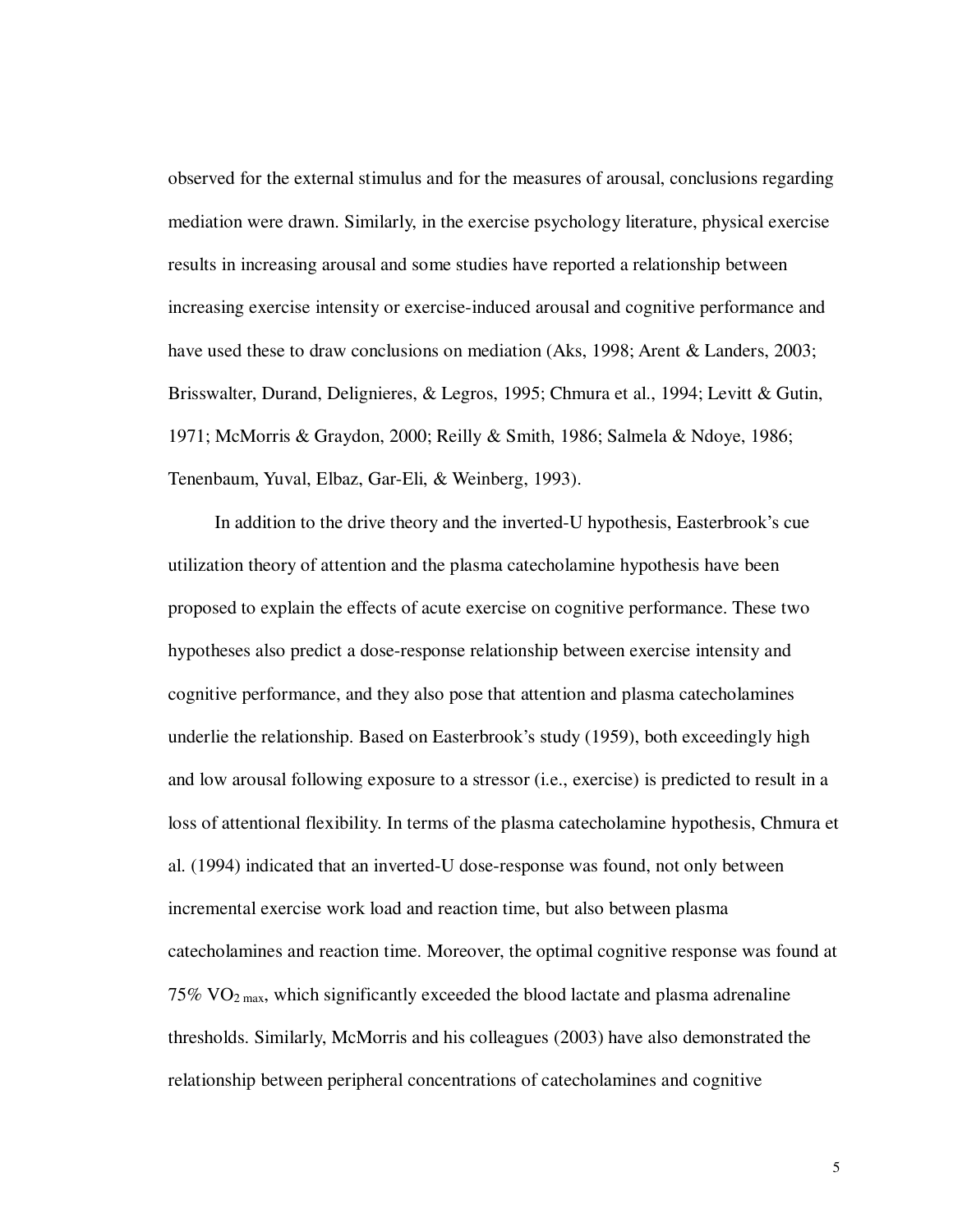performance, where participants exercising above adrenaline threshold had significantly higher speeds of performance.

While the benefits of exercise and potential mediators on cognition have been proposed, most of the previous studies have used continuous exercise modalities, such as jogging or cycling (Brisswalter et al., 2002; McMorris & Graydon, 2000; Tomporowski, 2003), and to date only one published study has examined the acute effects of resistance exercise on cognitive performance (Chang & Etnier, in press).

Resistance exercise, an exercise type recommended in the American College of Sports Medicine guidelines in 1990, is an important mode of exercise because it benefits at least three main components of health-related physical fitness (Buckworth & Dishman, 2002). In addition, it also provides a protective effect against some health-related diseases such as osteoporosis, low back pain, hypertension, diabetes, and blood lipids (Kraemer, Ratamess, & French, 2002; Winett & Carpinelli, 2001).

As already described, exercise-induced arousal and plasma catecholamines are recognized as the most likely potential mechanisms for explaining the relationship between acute aerobic exercise and cognitive performance. Importantly, several studies have indicated that acute resistance exercise can induce arousal via the same mechanisms that have been proposed to underlie an acute exercise and cognitive performance relationship, e.g., heart rate (Bloomer, 2005; Rezk, Marrache, Tinucci, Mion Jr, & Forjaz, 2006) and plasma catecholamines (French et al., 2007; Pullinen, Nicol, MacDonald, & Komi, 1999; Ramel, Wagner, & Elmadfa, 2004). Therefore, it is logical to expect resistance exercise to also provide benefits to cognition. Further, Chang and Etnier (in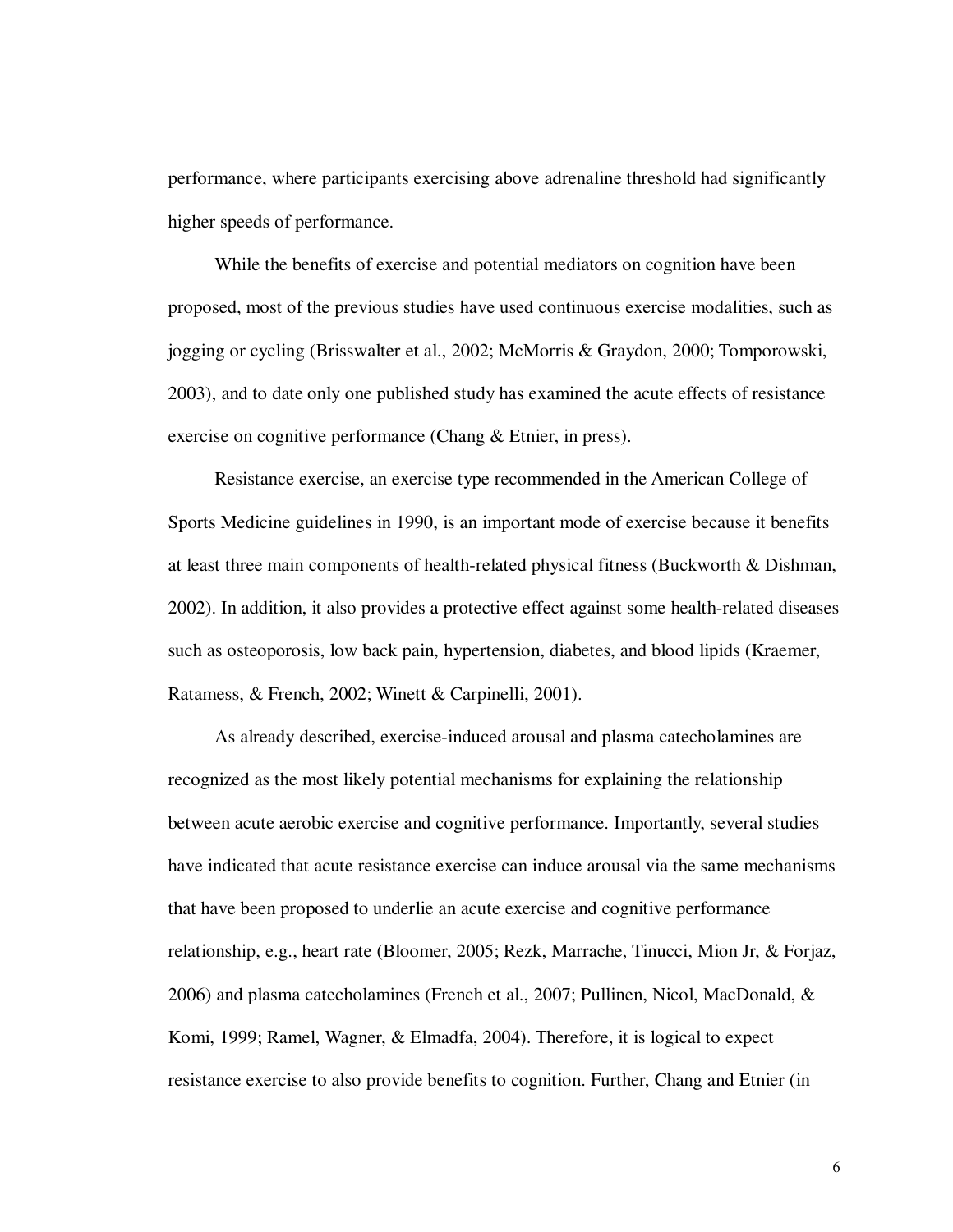press) recently provided evidence that an acute bout of resistance exercise has a positive impact on automatic cognitive processes and on particular types of executive function in middle-aged adults.

Given that past acute exercise studies have focused exclusively on continuous exercise modalities, the relevance of resistance exercise to healthy lifestyles, the fact that resistance exercise impacts similar physiological systems (arousal and plasma concentrations of catecholamines), and the fact that benefits of resistance exercise on cognition have been found, it is important to further explore the effects of resistance exercise on cognitive performance.

A second limitation of the extant literature is that although potential mediators between exercise intensity and cognitive performance have been proposed, the approaches that have been used to statistically test these variables as mediators have not been sufficient. A frequently used approach to test the most commonly-proposed mediator (i.e., exercise-induced arousal) in the exercise-cognitive field is analysis of variance (ANOVA) (Aks, 1998; Allard, Brawley, Deakin, & Elliott, 1989; Cote, Salmela, & Papathanasopoulu, 1992; Davranche & Audiffren, 2004; Deary, Langan, Hepburn, & Frier, 1991; Delignieres, Brisswalter, & Legros, 1994; Kamijo, Nishihira, Hatta, Kaneda, Kida et al., 2004; Kamijo, Nishihira, Hatta, Kaneda, Wasaka et al., 2004; McMorris, 1995; McMorris & Graydon, 1996a, 1996b, 1997a, 1997b; McMorris et al., 2003; Reilly & Smith, 1986; Salmela & Ndoye, 1986). A few studies have reported the results of simple regression analyses that test the ability of the mediator to predict cognitive performance (Arent & Landers, 2003; Brisswalter et al., 1995; Chmura et al., 1994; Reilly & Smith,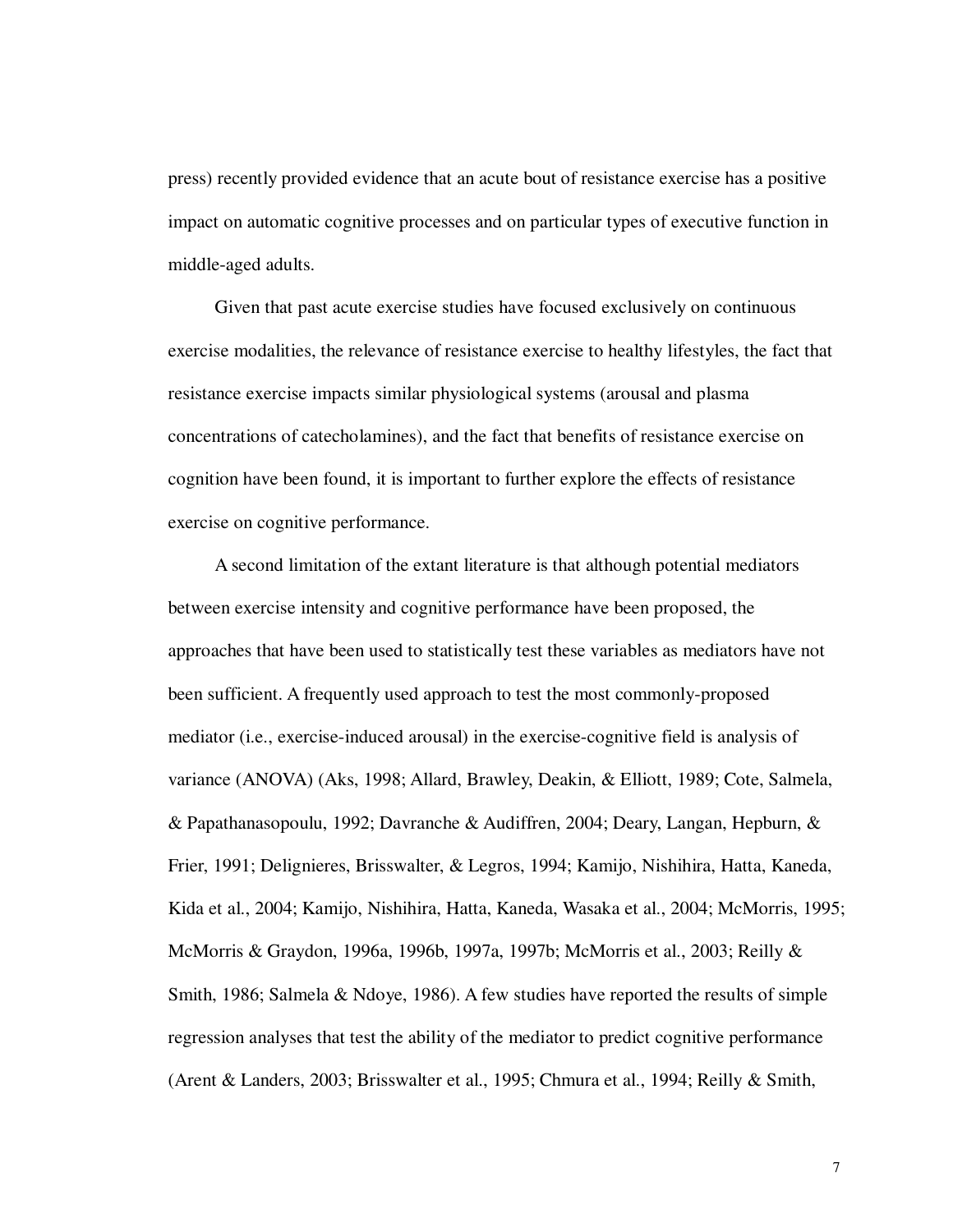1986). However, Baron and Kenny (1986) indicated that an ANOVA provides only a limited test of mediation and that a series of regression models are needed to appropriately test for mediation. To date, there is no published research in the acute exercise and cognition area in which mediation analysis has been undertaken to actually statistical test the mediation processes. Etnier (2007) further indicated that applying mediation analysis to test mediators is the next step to furthering our knowledge about the relationship.

In addition to the exercise modality and mediatonal questions, the issue of the effects of task specificity should be further addressed in understanding the relationship. Data collected by Arent and Landers (2003) led them to conclude that the linear facilitation might be more appropriate for explaining the exercise intensity-performance relationship for the components of a task that require more motor or peripheral processes. Whereas the inverted-U hypothesis might be appropriate for explaining the exercise intensity-performance relationship for the components of the task that require greater cognitive or central processes. Using fractionated reaction time, these results were recently confirmed for both simple and choice response time tasks (Chang, Etnier, & Barella, in press). Colcombe and Kramer (2003) further indicated that although chronic exercise facilitated four different types of cognitive functions (executive-control, controlled-processing, visuospatial, and speed), the greatest exercise effect was found on executive-control processes (effect size  $= 0.68$ ), a type of higher cognitive function.

Executive-control processes, also known as executive function, are generally described as "higher level" or "meta" cognitive functions (Alvarez & Emory, 2006;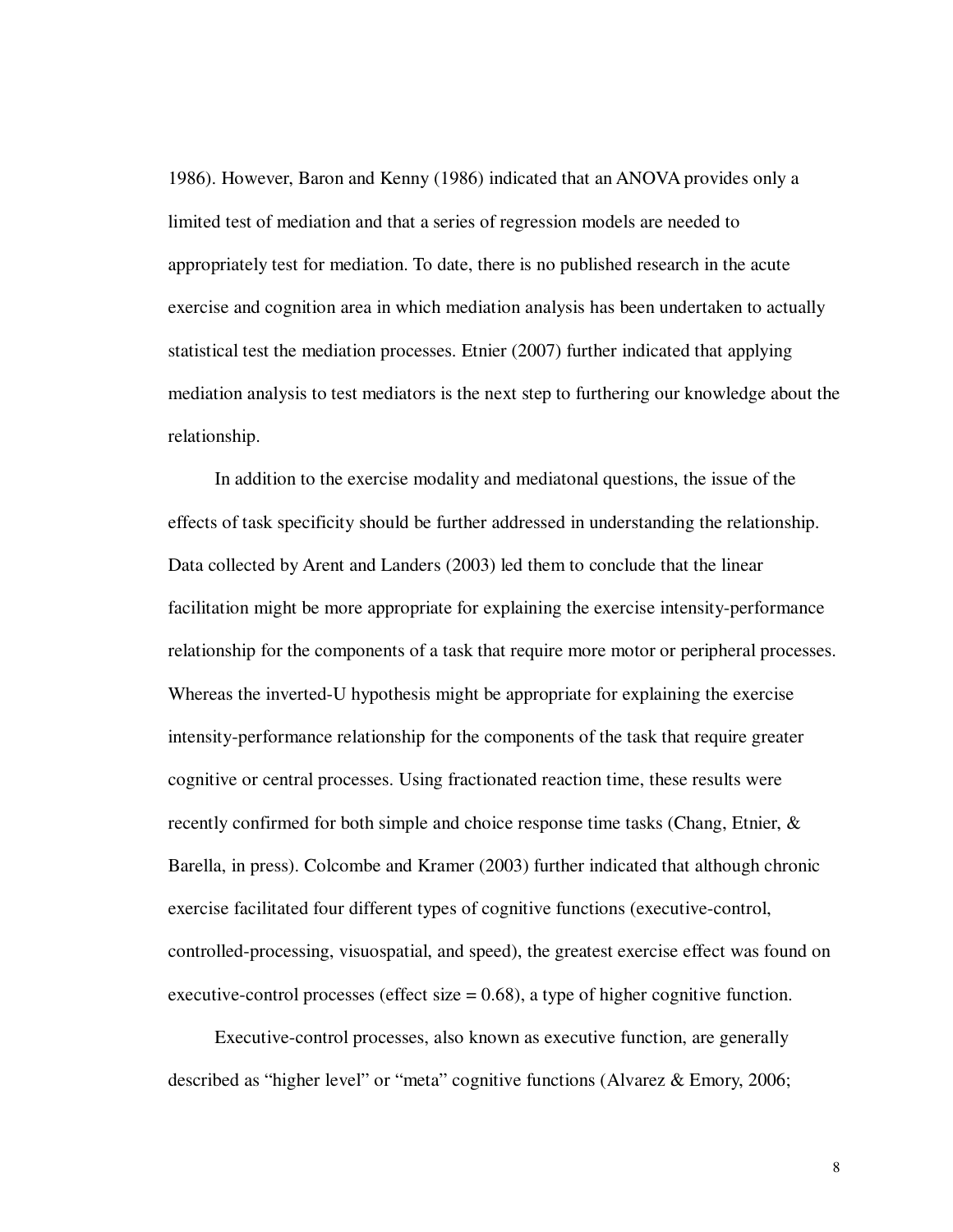Baddeley, 1986; Salthouse, 2007). In the physical activity literature executive function is often described as behaviors involving planning, task coordination, initiation and stopping of behaviors, and processing of semantic information (Kramer et al., 1999). Although a positive relationship between chronic exercise and executive function has been found, to date most acute physical activity studies have examined the exercise intensity-performance relationship using reaction time tasks (Arcelin et al., 1997; Chmura et al., 1994; Davranche et al., 2005; Fleury & Brad, 1987; Hogervorst et al., 1996; McMorris, 1995; McMorris & Keen, 1994; McMorris et al., 2003; Travlos & Marisi, 1995) and visual recognition tasks (Bard & Fleury, 1978; Fleury et al., 1981). Only a few studies have examined the effect of acute exercise on executive function (Dietrich & Sparling, 2004; Hogervorst et al., 1996; Lichtman & Poser, 1983; Sibley, Etnier, & Le Masurier, 2006; Tomporowski et al., 2005). Therefore, the effects of acute exercise on executive function remain uncertain.

#### Summary

A substantial amount of research has been conducted to test the relationship between acute exercise and cognitive performance. This literature has been summarized using both narrative and meta-analytic techniques. The results generally indicate that a positive effect on cognitive performance is found when comparing submaximal exercise to rest or when examining dose-response relationships at several submaximal levels of exercise. However, most research studies have used an aerobic exercise condition and have not considered the potential for an acute bout of resistance exercise to evidence similar benefits. Given the importance of resistance exercise to health and that resistance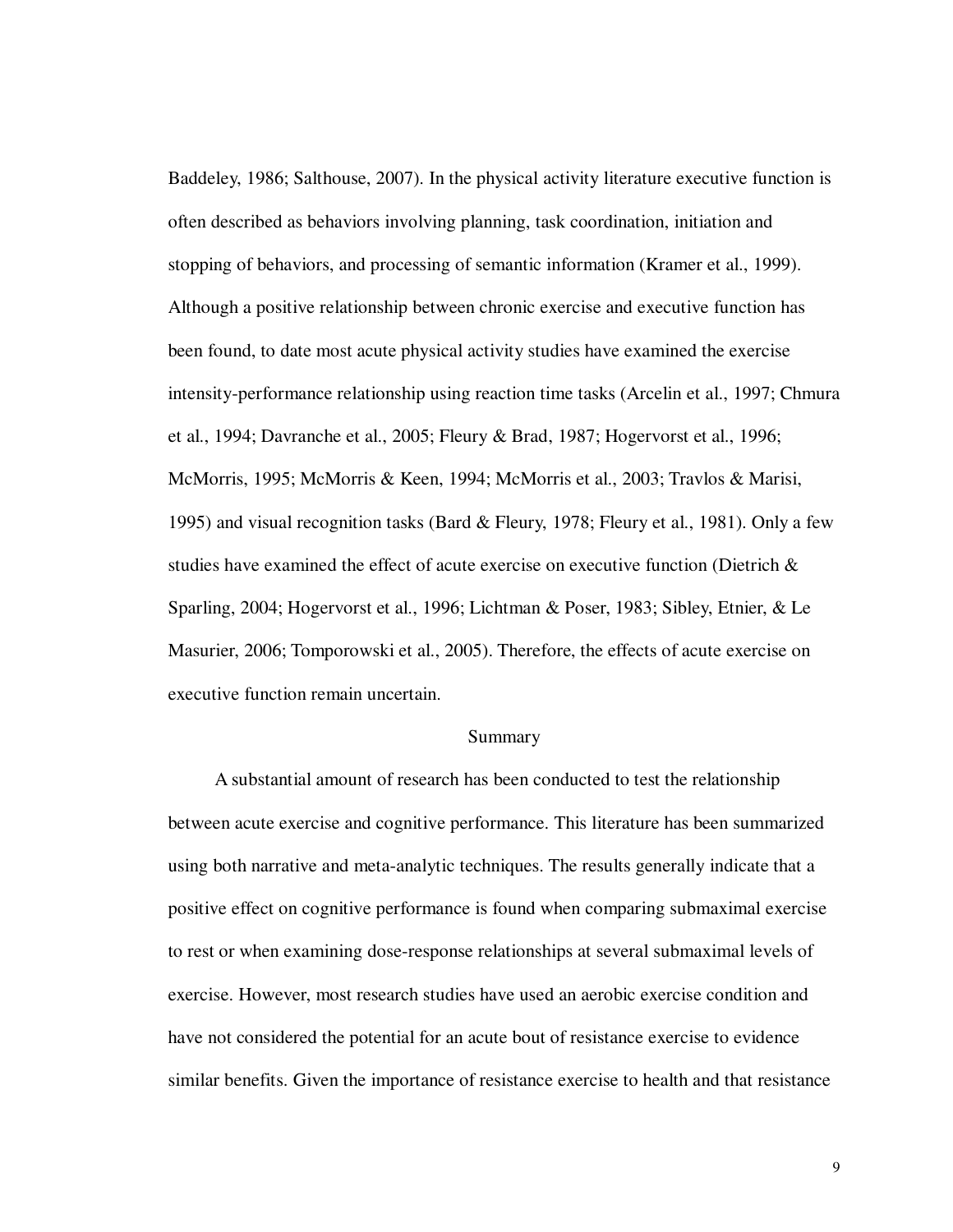exercise might benefit cognitive performance in a manner similar to aerobic exercise because both forms of exercise have an effect on arousal and on plasma catecholamines, further research examining the relationship between acute resistance exercise and cognition could play a vital role in the advancement of our knowledge. In addition, given that past studies have only used indirect approaches to test mediators, a secondary purpose of this study is to apply statistical techniques to actually test mediational processes. Lastly, most studies in the area of acute exercise and cognition have tested the effects on simple cognitive tasks. Thus, this study will extend the literature by including measures of executive function.

#### Purpose

The primary purpose of the present research is to explore the effect of acute resistance exercise intensity on cognitive function. More specially, the dose-response relationship between acute resistance exercise and cognition was examined via four different resistance exercise intensities (rest, 40%, 70% and 100% of 10-RM). A secondary purpose of this study is to use appropriate statistical techniques to test the role of heart rate and subjective arousal as mediators of the relationship between exercise intensity and cognitive performance.

#### Specific Research Questions and Hypothesis

The specific research questions and hypotheses are as follows:

1. *Research Question # 1.* What is the dose-response relationship between exercise intensity and exercise-induced arousal via heart rate (HR), ratings of perceived exertion (RPE), or subjective assessments of arousal (Felt arousal scale, FAS) and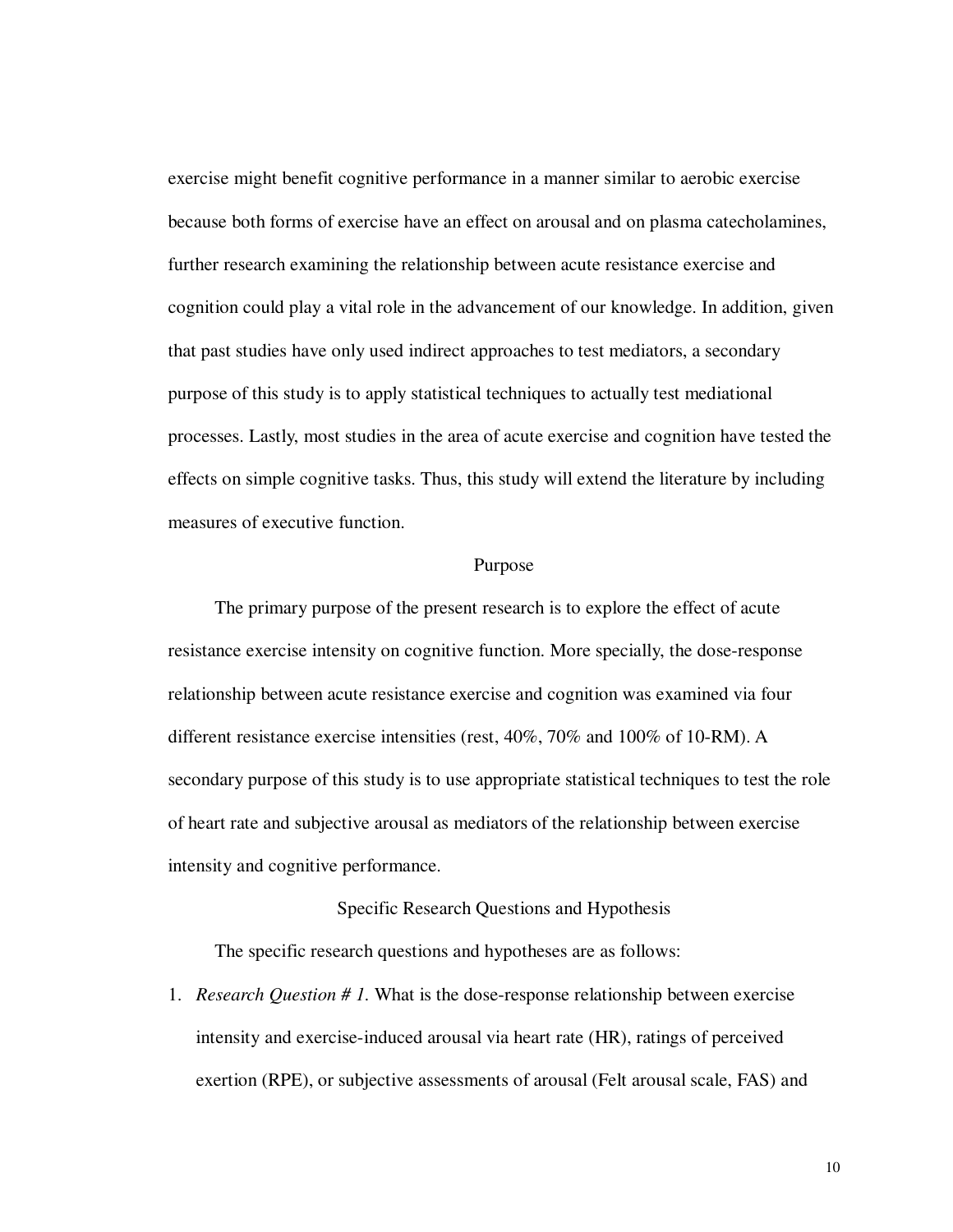mood (Feeling scale, FS)?

*Hypothesis # 1*. An acute bout of rest, 40%, 70% or 100% of 10 repetition maximal (10-RM) resistance exercise will result in increasing levels of arousal as assessed using HR, RPE, FS, and FAS. In addition, a linear dose-response relationship is anticipated.

2. *Research Question # 2.* What is the dose-response relationship between exercise intensity (rest, 40%, 70% or 100% of 10-RM resistance exercise) and cognitive performance?

*Hypothesis# 2*. An acute bout of rest, 40%, 70% or 100% of 10-RM resistance exercise intensity will impact cognitive performance via assessments of Stroop Test and Paced Auditory Serial Addition Task (PASAT). In addition, either a linear or an inverted-U dose-response relationship is anticipated.

- 3. *Research Question # 3*. What is the dose-response relationship between exercise-induced arousal (as indexed by HR and FAS) and cognitive performance? *Hypothesis# 3*. Resistance exercise-induced arousal (as indexed by HR and FAS) will impact cognitive performance via assessments of Stroop Test and PASAT. In addition, either a linear an inverted-U dose-response relationship is anticipated.
- 4. *Research Question # 4*. Does arousal (as indexed by HR and FAS) mediate the relationship between exercise intensity and cognitive performance?

*Hypothesis# 4*. HR and FAS are anticipated to be mediators of the relationship between exercise intensity and cognitive performance.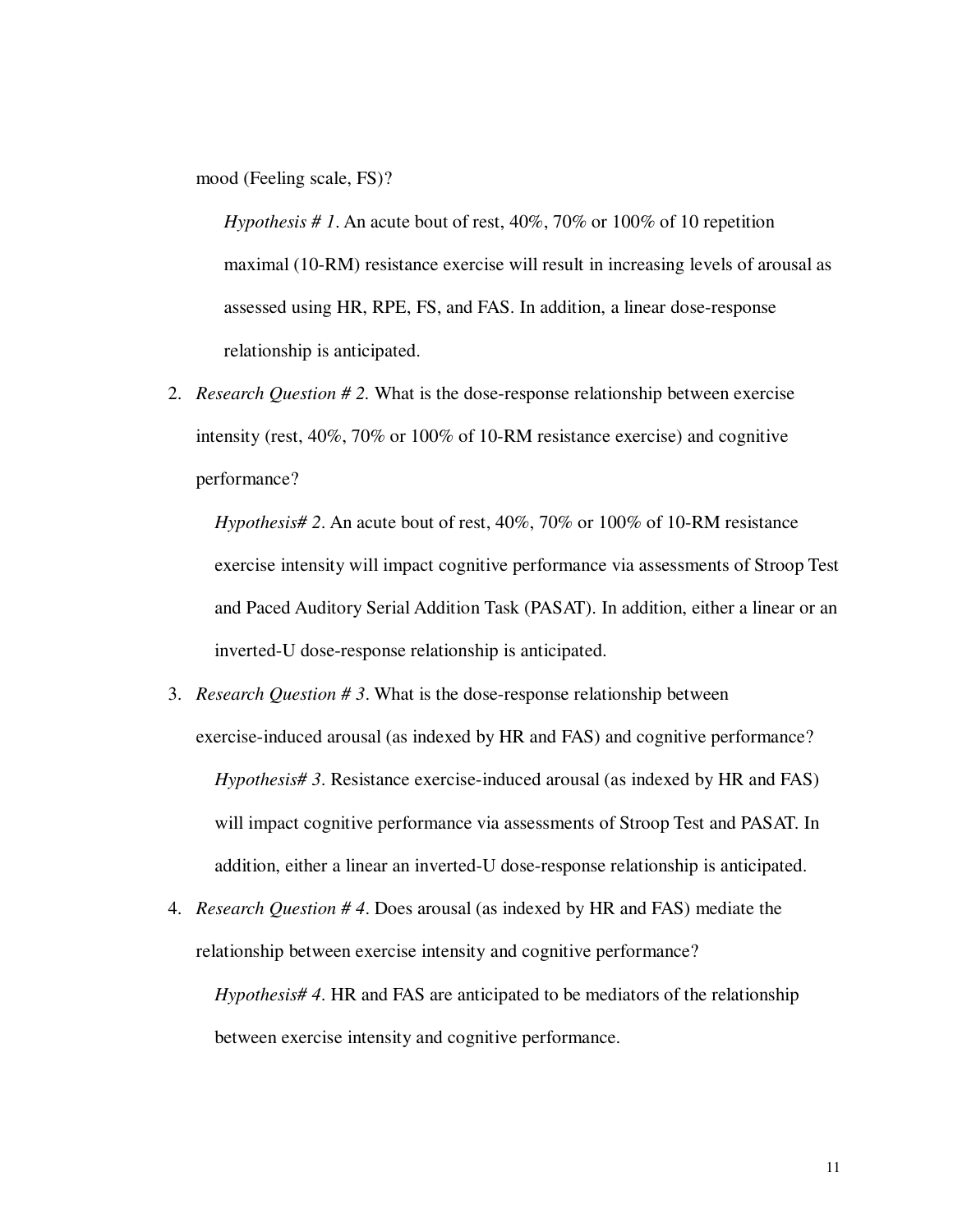#### CHAPTER II

#### REVIEW OF THE LITERATURE

#### Cognition and Cognitive Decline

The term "cognition" comes from the Latin word *cognoscere* which means "to know". The process of cognition or knowing is recognized as the cognitive processes which include the functions of perception, learning, remembering, reasoning, problem solving, decision making, and communicating (Herrmann et al., 2006). These cognitive functions not only occupy important roles for daily living, but also play a main component in health-related quality of life (Lox et al., 2006).

As important as its status is, however, cognitive ability declines with age. Surprisingly, the deterioration of cognitive ability is not found exclusively in the older population. In fact, in early adulthood, probably somewhere in the 20s, cognitive decline begins to appear (Salthouse, 2003, 2004). Salthouse (2003) indicates a similar age-related cognitive decline pattern in memory after the age of twenty. The memory function has been assessed by the Wechsler Memory Scale III using eight different criteria: immediate logical memory, delayed logical memory, immediate arbitrary pairs of words, delayed arbitrary pairs of words, immediate face recognition, delayed face recognition, immediate work recall, and delayed work recall. Although memory can be assessed in other ways, the results demonstrate strongly that age-related memory decline starts earlier than expected.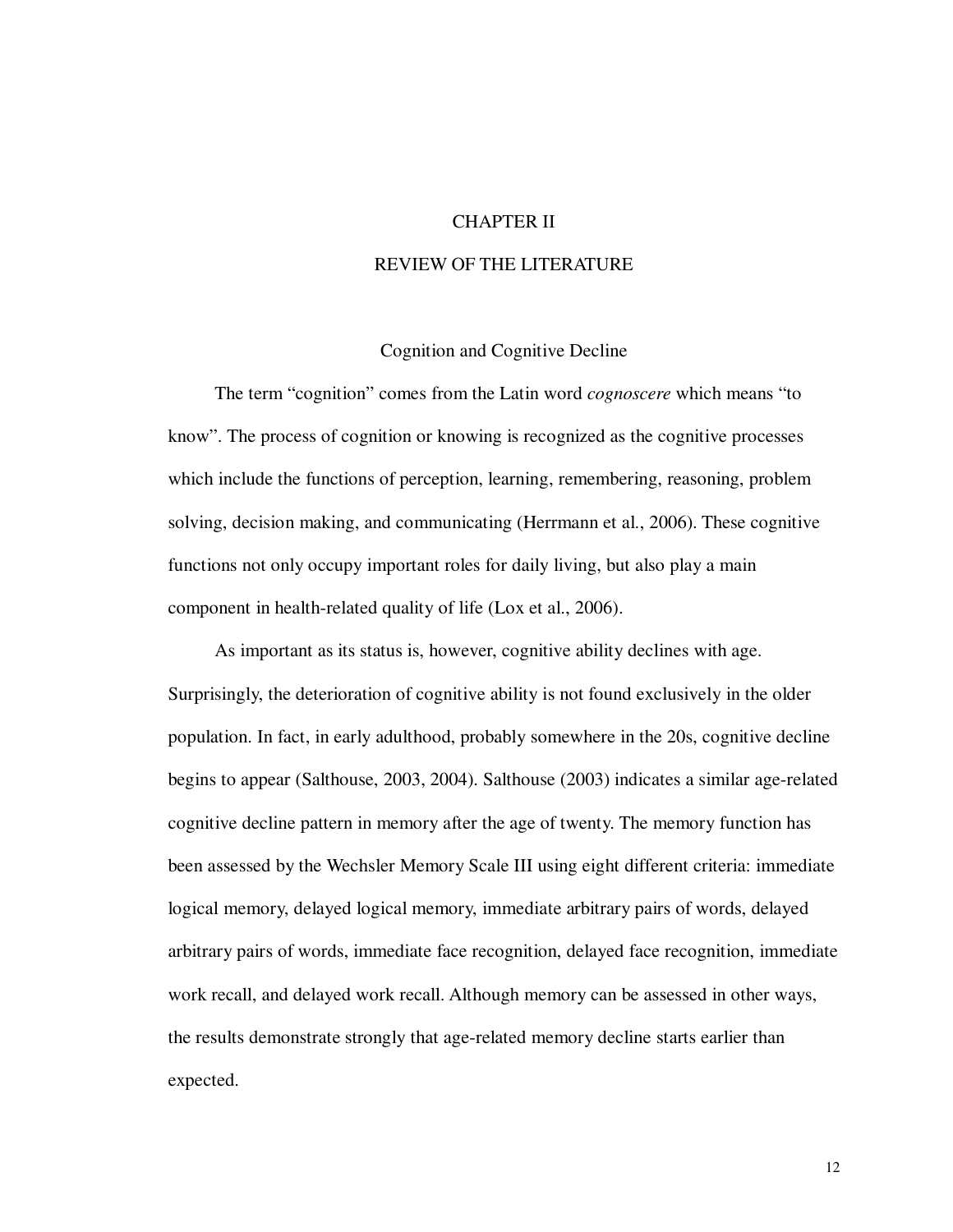In addition to memory loss, Salthouse (2004) indicates that cognitive decline can also be found in speed (duration of comparing pairs of lines patterns) and reasoning (based on scores by Raven's Progressive Matrices). Based upon the literature reviews, five important observations related to age-related cognitive decline are cited. First, vocabulary tests are the only measurement which improves with increasing age. The plateau is found to be in the mid-50's. Secondly, correlations between age and speed, reasoning, and memory are found to be -0.47, -0.48, and -0.43 respectively which are considered to be moderate correlations. Lastly, although cognitive decline accelerates after the age of 50, age-related decline appears to begin at age 20.

Fortunately, research demonstrates that the rate of age-related cognitive decline varies across individuals (Albert et al., 1995). Rowe and Kahn (1997) indicates that people who experience better health and cognition as they age are identified as the "successful aging" group. Using a linear structural relations modeling technique, data indicates there are at least four potential endogenous model variables that predict cognitive change. These are education, strenuous activity, peak pulmonary expiratory flow rate, and self-efficacy (Albert et al., 1995).

Of particular interest is that physical activity is one of these factors. This is important because physical activity is a lifestyle behavior that can be modified. Physical activity has not only been shown to improve cardio-respiratory ability, health-related physical fitness, enjoyment, health-related quality-of-life but also to reduce the incidence of coronary heart disease, obesity, type-two diabetes and all causes of mortality (Kesaniemi et al., 2001; Pate et al., 1995). In addition, physical inactivity is associated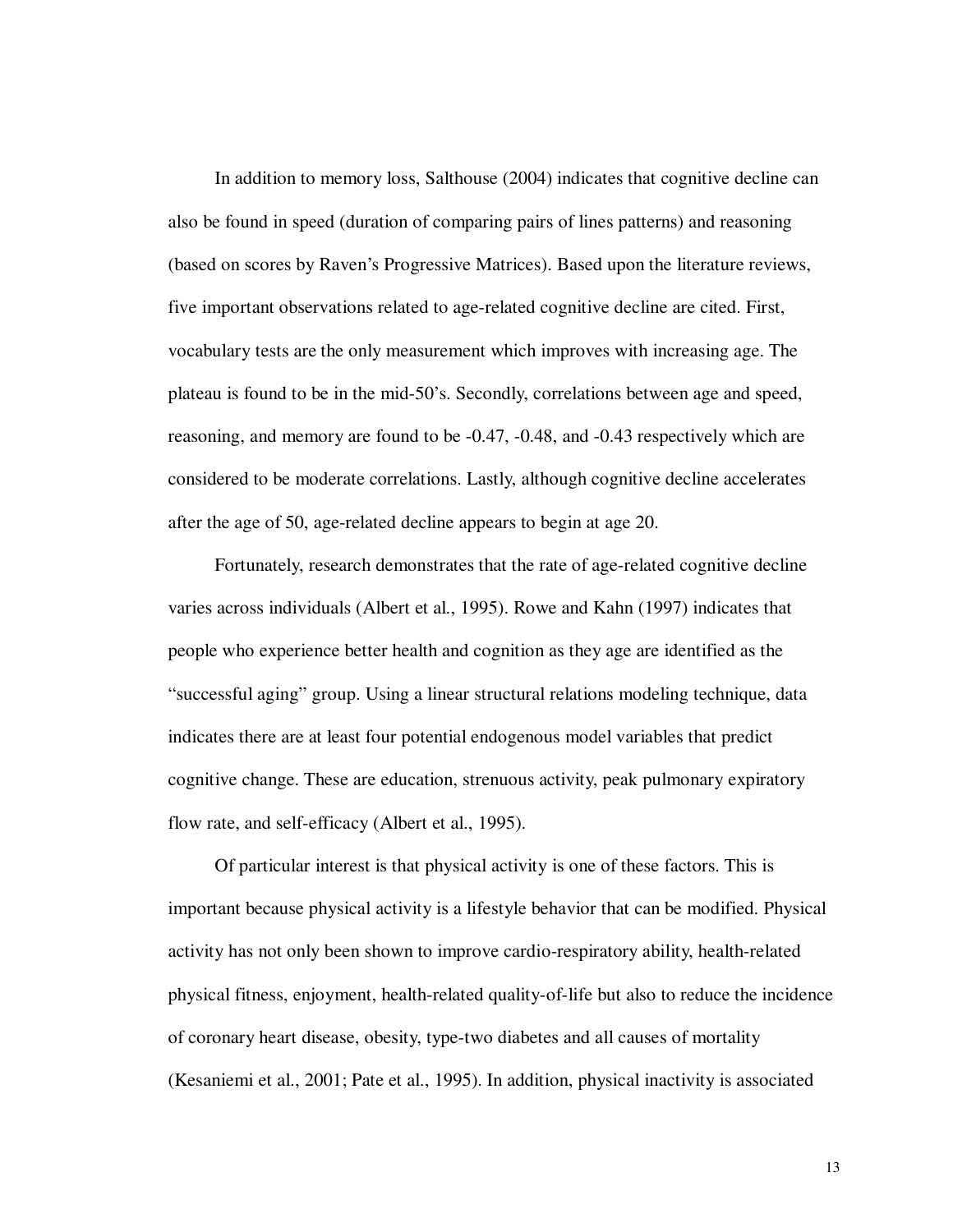with most of the major health problems that include heart disease, diabetes, osteoporosis, and negative psychological conditions such as depression and anxiety (U. S. Department of Health and Human Services, 1996).

#### Acute Physical Exercise and Cognition

Physical exercise is recognized as one of candidates in the improvement of cognitive performance and in the prevention of the deterioration of cognitive ability. In fact, the relationship between physical activity and cognitive performance is a main issue in both sport and exercise psychology fields. Although the results of the considerable amount of empirical studies have not yet been consistent, a positive relationship between physical exercise and cognitive performance has been reported in reviews using both narrative and meta-analytic techniques (Brisswalter et al., 2002; Colcombe & Kramer, 2003; Etnier et al., 1997; Hall et al., 2001; Heyn et al., 2004; McMorris & Graydon, 2000; Tomporowski, 2003)

#### *Meta-Analytic Reviews*

Findings from individual research studies are often conflicting and diverse which results in narrative reviewers categorizing studies as demonstrating positive effects, detrimental effects, both beneficial and deleterious effects, and no effects (Brisswalter et al., 2002; McMorris & Graydon, 2000; Tomporowski, 2003). These conflicting results make it very difficult for narrative reviewers to draw any conclusions from the extant literature.

In order to solve this problem, meta-analytic techniques have been used (Glass, 1977). Meta-analysis is a quantitative procedure which is used to quantify, integrate,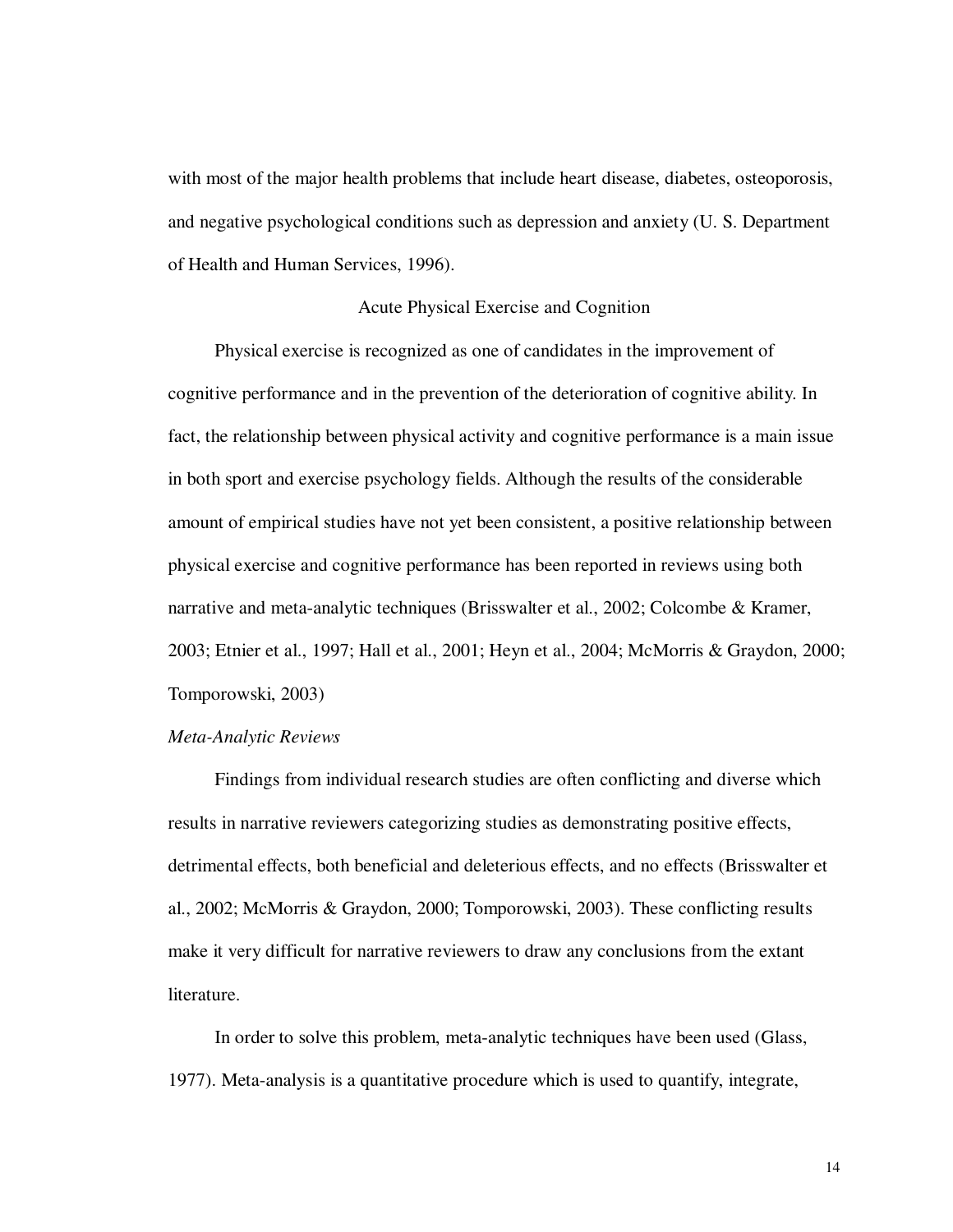analyze, and summarize numerical research results across many studies (Salazar, Petruzzello, Landers, Etnier, & Kubitz, 1993; Thomas & French, 1986). There are several advantages of using meta-analysis (Salazar et al., 1993; Thomas & French, 1986). First of all, the idea of meta-analysis is to collect all of the literature, both published and unpublished, or of a similar quality of literature, which reduces the bias of selecting research data subjectively by the reviewers. Secondly, meta-analysis makes it relatively easy to deal with a large number of studies and can establish a data bank of the topics under review. Thirdly, meta-analysis uses an objective system to code each studies' characteristics such as the independent and dependent variables. Fourth, meta-analysis uses a statistical tool to analyze and integrate the effects. Next, meta-analysis is able to provide the magnitude of the effect size relative to a particular moderator.

Although several meta-analytic reviews have examined the relationship between physical activity and cognition (Colcombe & Kramer, 2003; Etnier et al., 1997; Heyn et al., 2004), Etnier and her colleagues (1997) conducted the first meta-analysis which focused on both acute and chronic physical activity. Based upon her review, nearly 200 studies had been examined and 134 effect sizes were calculated. The overall effect of physical activity on cognition was  $0.25$  (SD = 0.6), and  $0.29$  (SD = 0.63) after adjustment, which was also significantly different from zero. The results suggested that physical activity had a benefit on cognitive performance by 0.25 standard deviation. Furthermore, the effect sizes for acute exercise, chronic exercise, study with cross-sectional designs, and mixed design were at 0.16 (n = 371), 0.33 (n = 358), 0.53 (n = 117), and 0.54 (n = 6), respectively. All of these effect sizes were significantly different from zero.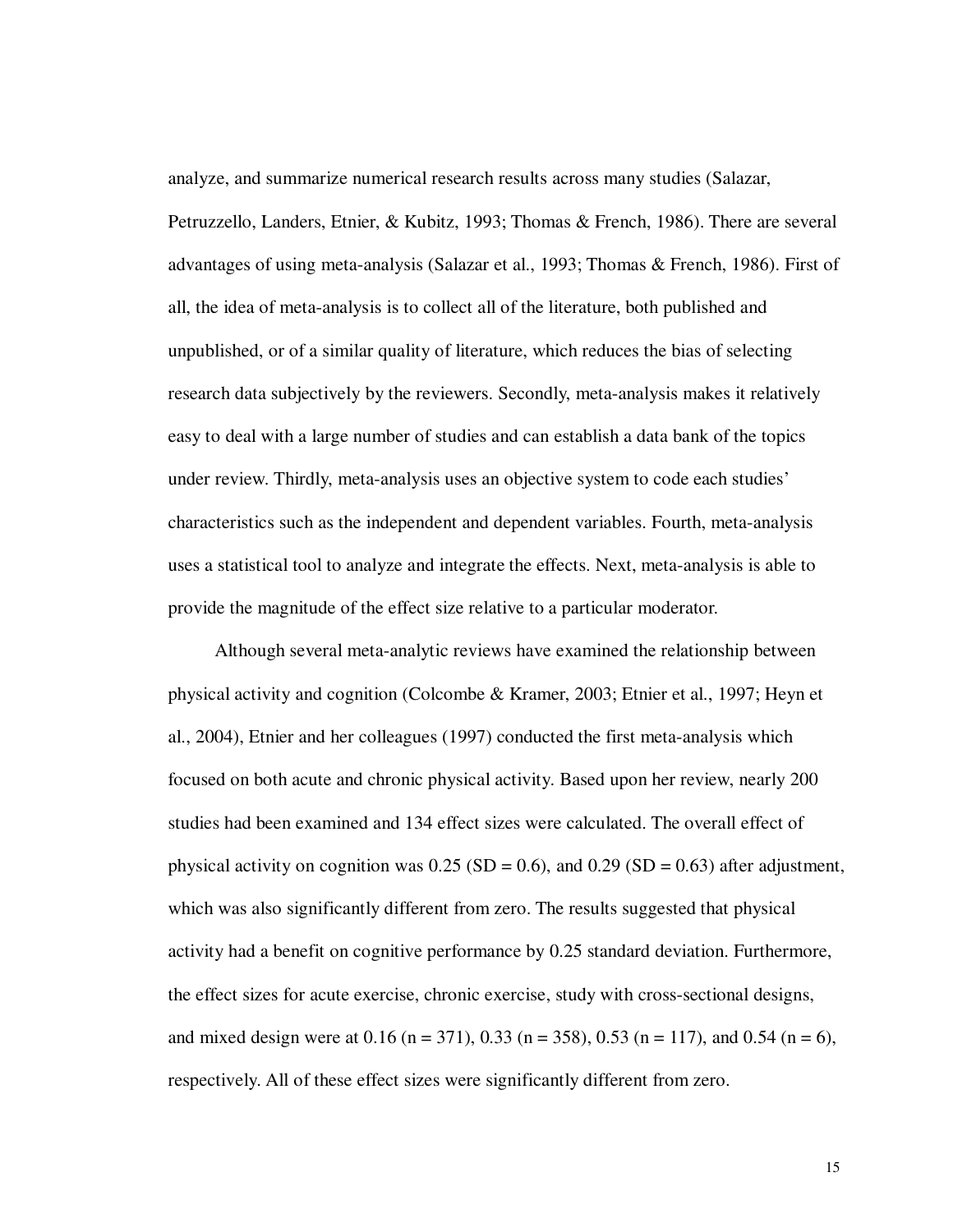In terms of acute physical activity, several moderators had been identified. The top three largest effect sizes, based on sampling methods as a moderator, were random sampling (0.65), intact group (0.50) and random stratified (0.47) when compared to that of volunteer (0.13), not reported (0.13) and other (-0.08). Studies with four threats to internal validity demonstrated a larger effect (1.76) when compared to one, two, or three threats to internal validity (0.23, 0.21, and 0.13, respectively). In terms of cognitive test category, the top three effect sizes were studies that used motor skills (1.47), academic achievement (1.23) and a mixed bag of tests (1.20). Both of the largest effect sizes, in terms of the group's size,was found at 0.61 for a group with more than twenty people and the smaller group (between eleven to twenty people). Lastly, the effect size in a study with a mixed gender design (0.70) was better than only male (0.03) and only female (0.14) participants.

#### *Performance At Rest Versus At Maximal Exercise Intensity*

One of the parameters that has been used when addressing the relationship between acute physical activity and cognitive performance is a comparison of rest versus maximal exercise intensity conditions. In this protocol, most studies define maximal exercise intensity as conducting aerobic exercise until voluntary exhaustion, using either a bicycle ergometer (Bard & Fleury, 1978; Travlos & Marisi, 1995) or a treadmill (Chmura et al., 1994; Fleury et al., 1981). Since there are equivocal results between rest and maximal exercise intensity conditions, the following section will discuss these results of no effect, impairment, and mixed effect.

*No effect*. In an early study, Bard and Fleury (1978) had examined the effect of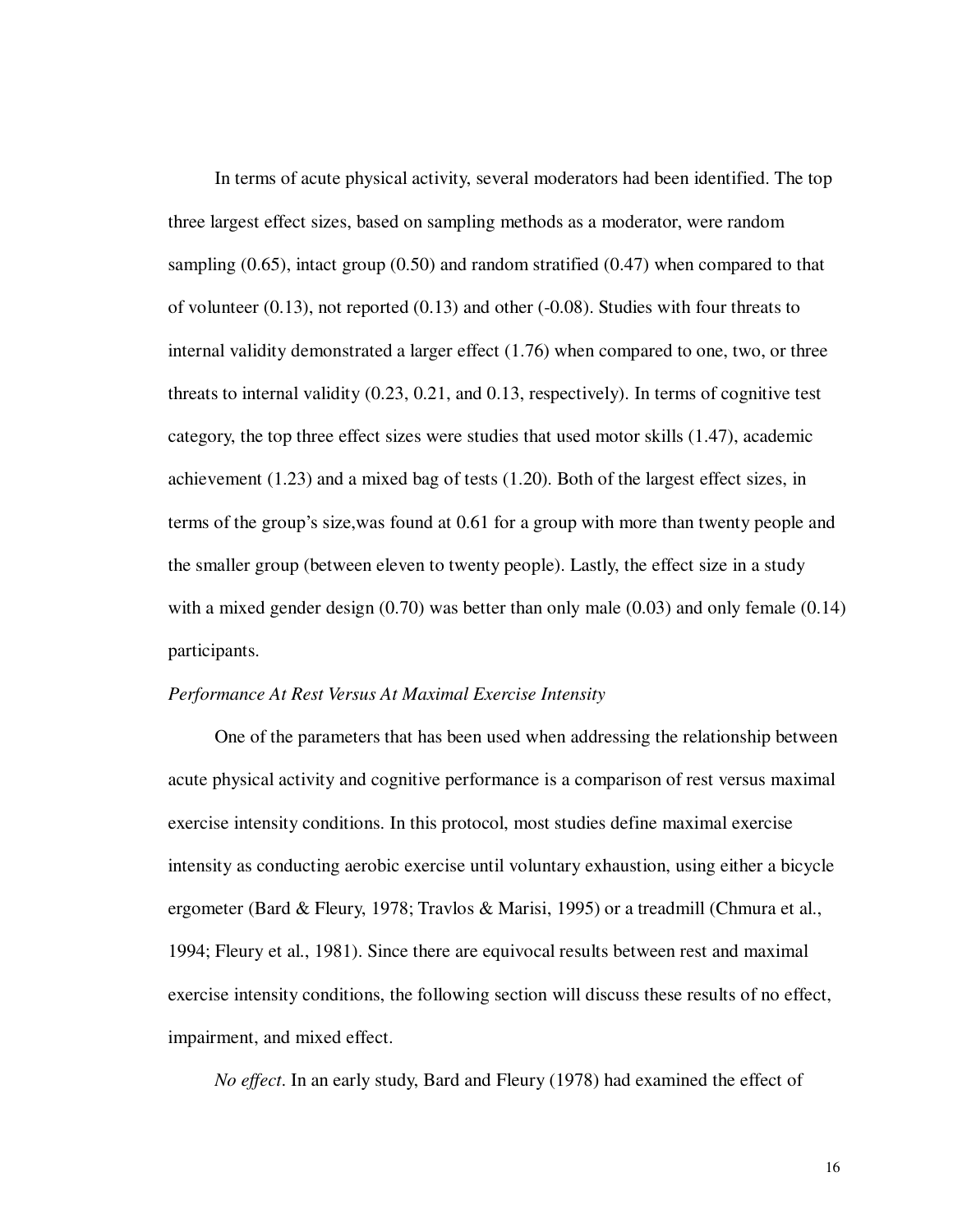voluntary cycling to exhaustion on different components of visual capacity (visual search task, visual field task, and coincidence timing). The results indicated that, after maximal exercise, none of the visual performance measures changed significantly. Two series of experiments were conducted by Tomporowski et al. (1987). In the first study, 24 adults ran on a treadmill at 80% VO2max until exhaustion. A cognitive task, free recall memory, was taken by participants after the exercise. In the second study, 12 highly fit adults conducted a similar exercise and cognitive protocol as in experiment 1, and the results were further compared to the twelve adults from the first experiment. Data from both experiments showed no exercise effect on free-recall memory.

Similar to Tomporowski et al. (1987), Travlos and Marisi (1995) used a similar exercise protocol that examined the exercise effect on two different types of cognitive function. The results indicated there was no significant change on both the reaction time and random number-generation indexes after an acute strenuous exercise intervention. Upon further analysis, the study also stated that the fitness level might be independent of exercise and cognitive performance since there was no significant difference between the low or high fitness groups.

Fleury et al. (1981) assessed the effects of three different treadmill protocols (sprint condition, anaerobic running and endurance running) on visual detection tasks. The data showed that none of the exercise treatments impacted the visual detection task, and that fitness did not moderate the relationship. Using choice reaction time, Chmura et al. (1994) indicated that the maximal intensity exercise had a limited impact when compared to the rest condition. However, these authors used a dose-response design and were able to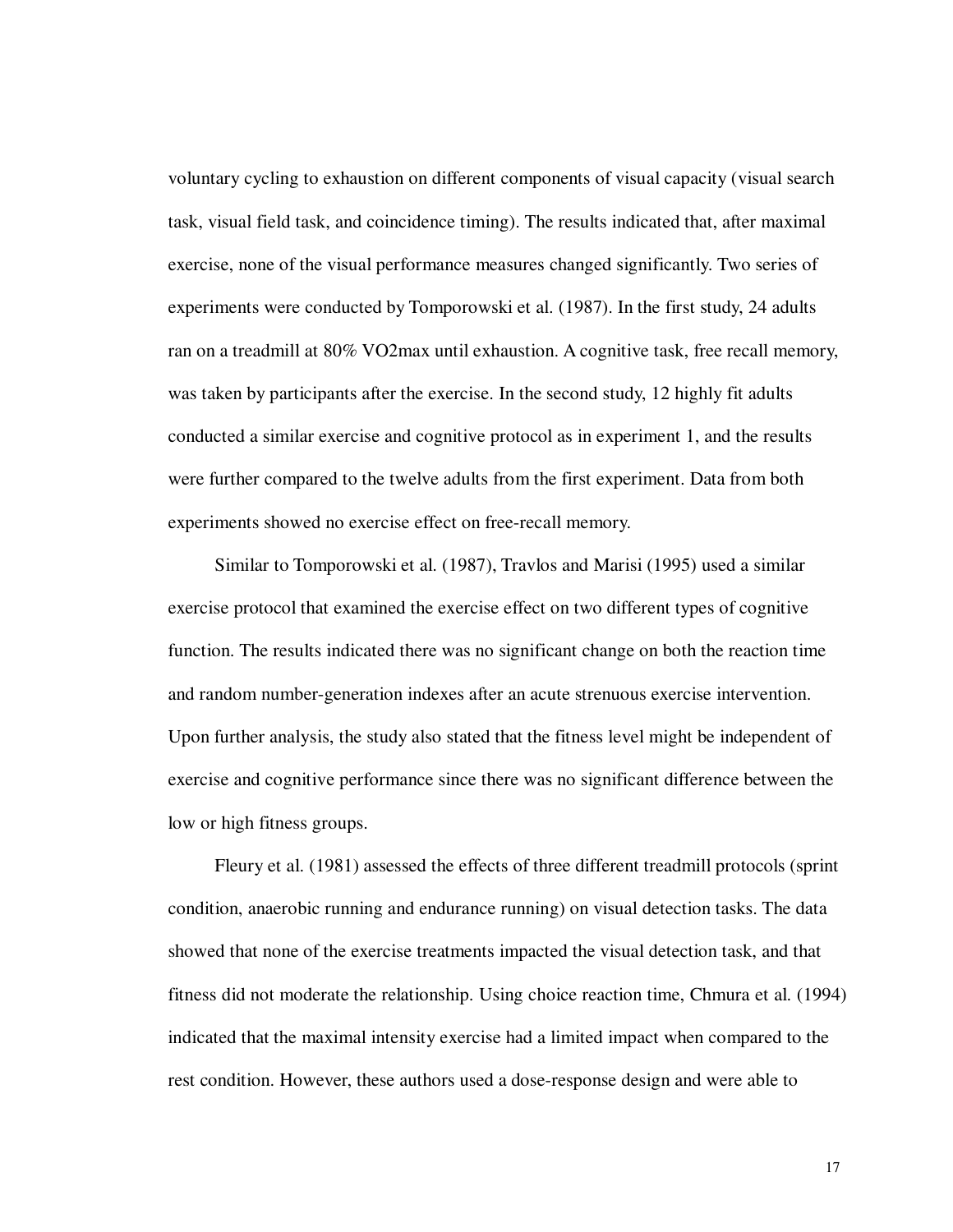identify that faster reaction time was found at 75% VO2 max/Heart rate (164 beats/min condition), where the threshold of blood lactate and plasma adrenaline was reached.

*Impairment effect*. Unlike the afore-mentioned research, several studies found an impairment effect of acute maximal exercise on cognitive performance (Fery et al., 1997; Isaacs & Pohlman, 1991; McMorris, 1995; McMorris & Keen, 1994; Wrisberg & Herbert, 1976). Fery et al. (1997) recruited 13 healthy and fit college-aged males to perform a series of short-term memory tests with pedaling until exhaustion as an exercise protocol. In addition, two levels of task difficulty (4 consonant set vs. 7 consonant set) and two time points (a constant workload session/30% VO2max and a progressive workload session to exhaustion) were conducted in the experiment. The results indicated a negative effect of the progressive workload session on both measures of cognitive performances.

Isaacs and Pohlman (1991) used cycling to 100% VO2max as the exercise protocol and asked participants to complete a coincidence timing task at the highest intensity condition. Results showed an impairment in performance, but the impairment was small and transitory. Wrisberg and Herbert (1976) assigned participants to one of three test groups, 1) control condition, 2) local fatigue condition (three maximal static contractions with right shoulder horizontal flexors) or 3) general fatigue condition (treadmill running). The results indicated that both local fatigue and general fatigue conditions resulted in a transitory impairment on the coincidence timing performance.

Two studies conducted by McMorris's lab (McMorris, 1995; McMorris & Keen, 1994) examined the relationship using three exercise intensities as the exercise protocol: rest, 70% cycling maximal workout, and a 100% cycling maximal workout. The data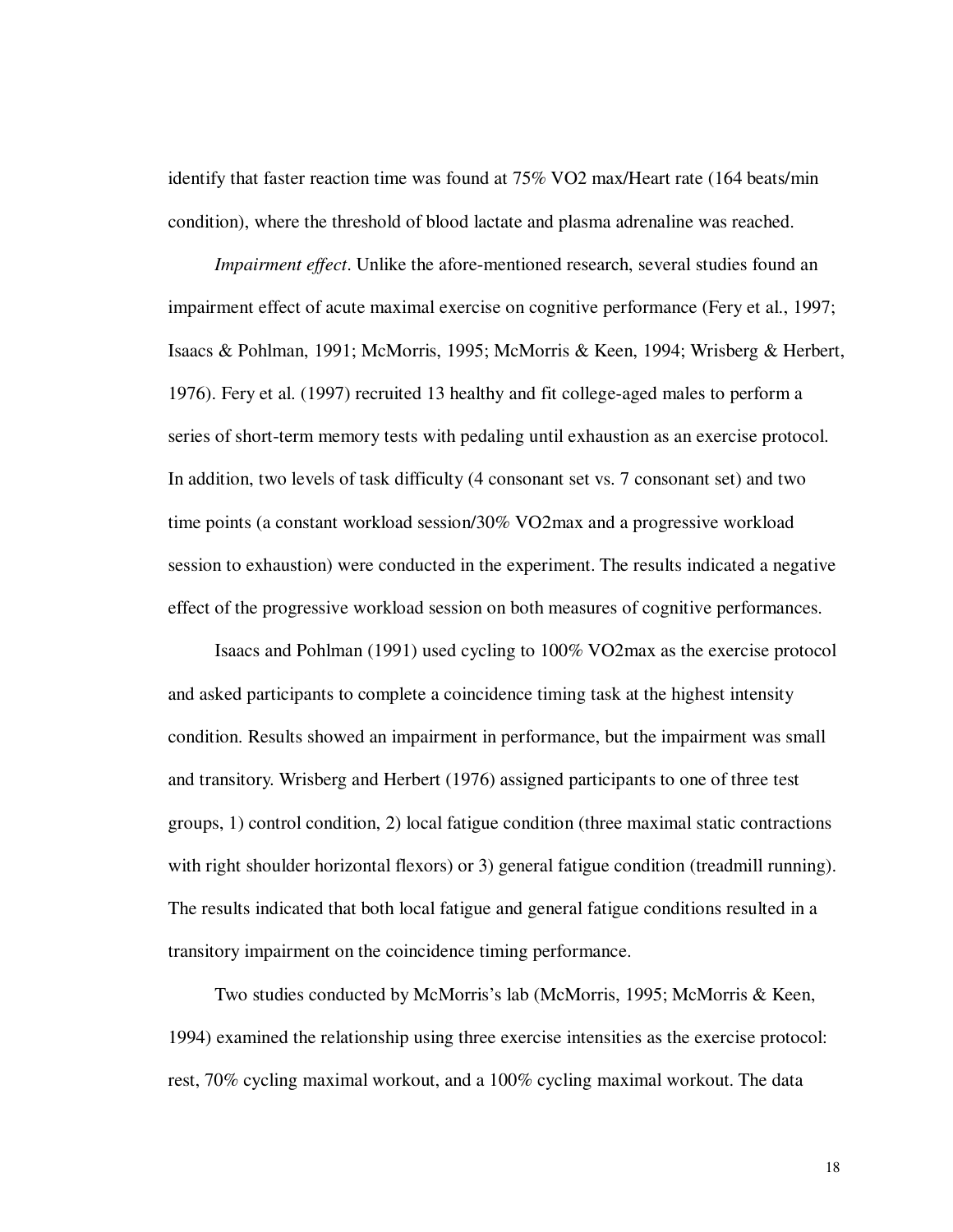showed that a significant decrease in performance was found between the 100% cycling maximal workout versus the other two conditions (McMorris & Keen, 1994).

*Mixed effect*. Using four different exercise protocols (anaerobic alactacid, anaerobic alactacid, sub-maximal aerobic, and maximal aerobic effort), Fleury and Bard (1987) indicated a significant improvement in sensory tasks in all four types of exercise conditions. There was also an improvement on sensory motor task performance that followed the progressive maximal and anaerobic alactacid efforts. However, after maximal aerobic exercise, there was a significant reduction in recall on the central vision task.

Gutin and DiGennaro's (1968) data examined the effect of exhaustion from running on an arithmetic accuracy and speed. Seventy-two participants were categorized into three groups depending upon their fitness level for the examination of the potential moderator within the relationship. The results indicated no significant difference in speed and an impairment in accuracy following the exhaustive exercise condition. Fitness did not moderate the effect. Hancock and McNaughton (1986)'s data demonstrated that, after conducting a treadmill run to anaerobic threshold within three minutes, symbol interpretation performance was impaired, but short-term memory and time estimation performance improved.

McMorris and his colleagues conducted a series of experiments that used a cycling protocol and a soccer decision making test. Male soccer players, both experienced and inexperienced, were recruited in most of these studies. Generally, the exercise protocol was conducted in two different sessions. In the first session, the participants were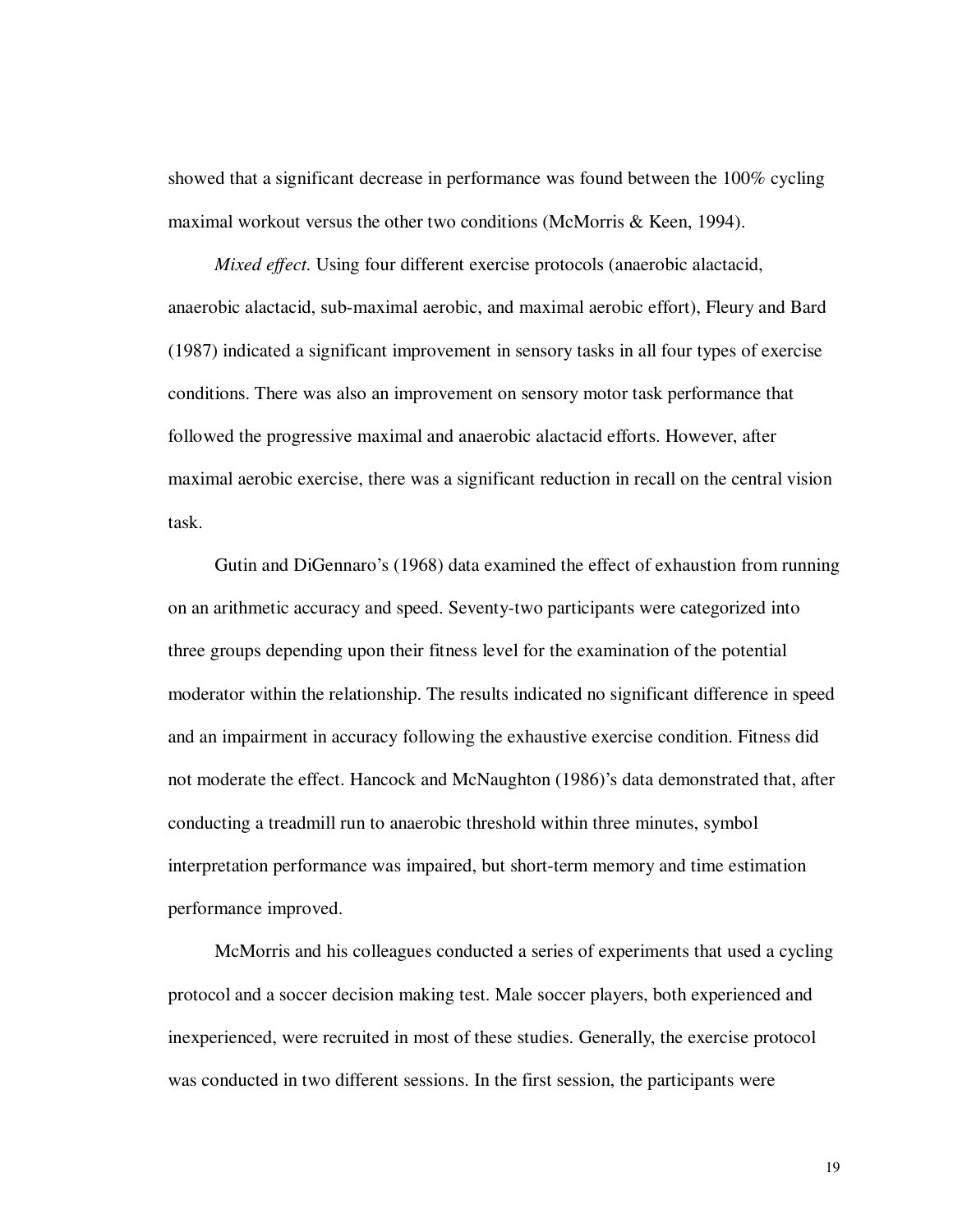instructed to ride a bicycle to assess maximal power output (MPO). In the second session, the participants were instructed to do a cognitive task at rest, exercise at 70% MPO, and then again at 100% MPO. In terms of the cognitive task, the researchers used questions related to soccer decision-making. Following the exercise session, the participant was asked to provide a vocal response in four different choices (pass, shoot, dribble, or run), and scores of speed and accuracy of choice were recorded for cognitive performance.

McMorris and Graydon (1996a) found a significant improvement in response speed for both the experienced and inexperienced soccer players following the exercise protocol. However, there was no significant difference in performance between the three exercise intensity conditions. To explain the lack of a dose-response effect, McMorris and Graydon suggested that since participants were performing at a high level of accuracy, a ceiling effect might have occurred making it difficult to observe dose-response effects.

In order to test this ceiling effect, McMorris and Graydon (1996b) conducted a second study in which they manipulated the task complexity, and two experimental designs were implemented in the research study. The first experiment replicated the previous study by McMorris and Graydon (1996a) and in the second experimental design the instructor gave these participants an additional verbal instruction that was related to either speed or accuracy. The results of both experiments indicated a significant improvement in response speed; however, no significant difference among the three intensity conditions in decision-making accuracy performance was found, regardless of the instruction provided.

Upon further examination of the exercise effect on speed, McMorris and Graydon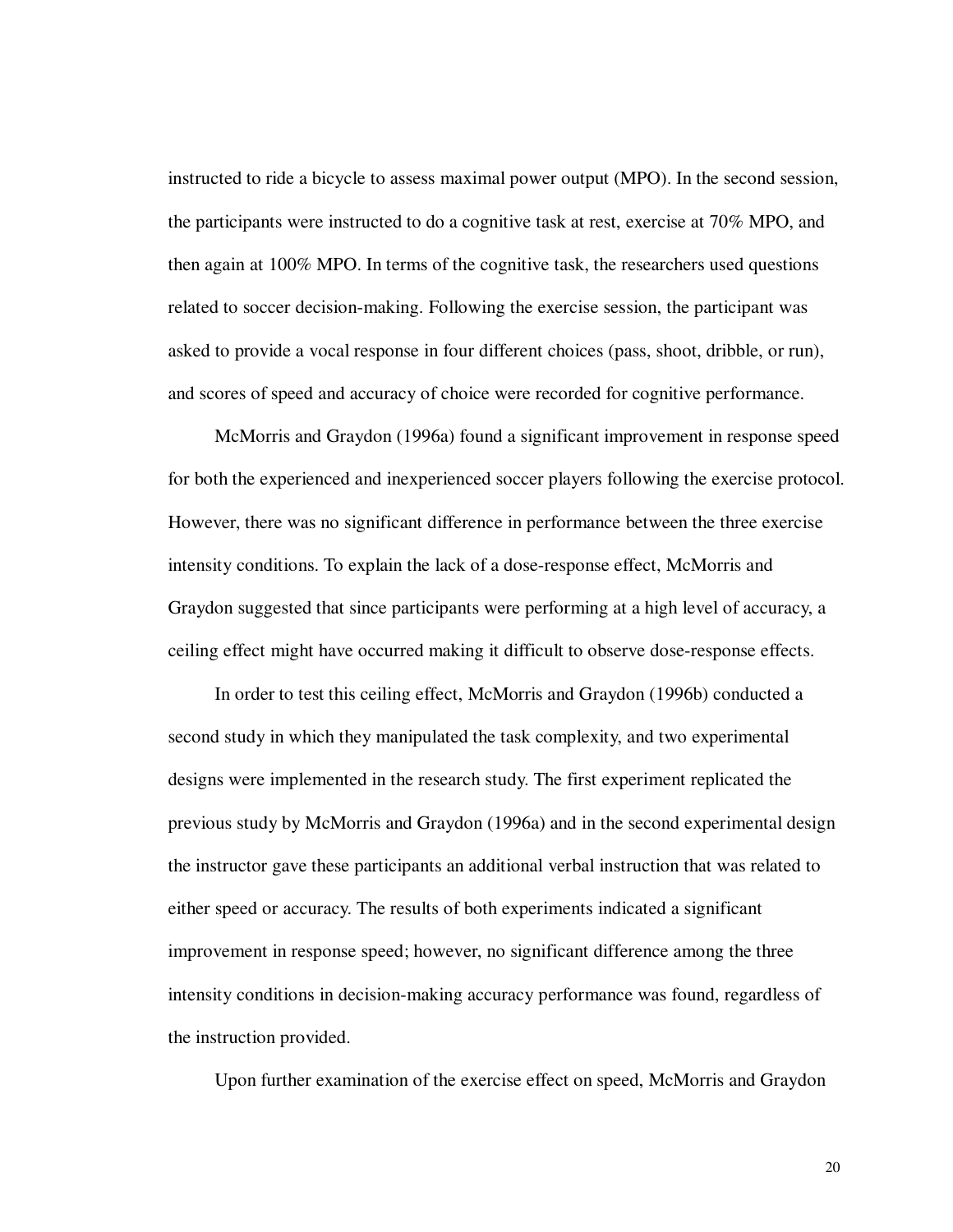(1997a; 1997b) examined the relationship by manipulating task complexity using visual searching of either familiar (soccer game) and unfamiliar (non-game) scenarios. Similar to that of the decision-making speed, the visual searching speed showed a significant improvement in the 100% MPO condition over the other two exercise intensity conditions. In the second experiment (McMorris & Graydon, 1997b), four different tasks (speed of visual search, total speed of decision, speed of decision following ball detection, and accuracy of decision) were examined in the same exercise conditions. Although the results demonstrated a similar trend for speed measures, the accuracy of decision making also significantly improved which differed from their previous findings (McMorris & Graydon, 1996a, 1996b, 1997a, 1997b).

Lastly, McMorris et al. (2003) examined the relationship through the use of choice response time and concentration of adrenaline and noradrenaline during the three exercise conditions. The purpose of the study was to examine the effect on reaction time and movement time, and also to delineate the role of plasma catecholamine concentrations. The results showed that movement time during maximal exercise was significantly faster than in the other two conditions. In addition, the catecholamine concentrations were significant predictors of movement time but not of reaction time. The data demonstrated the role of the peripheral concentration of catecholamines on the central nervous system response.

Generally, the research studies conducted by McMorris and colleagues indicated that exercise at MPO facilitated the speed of decision making in soccer. In terms of accuracy of the soccer decision making test, only one study demonstrated that the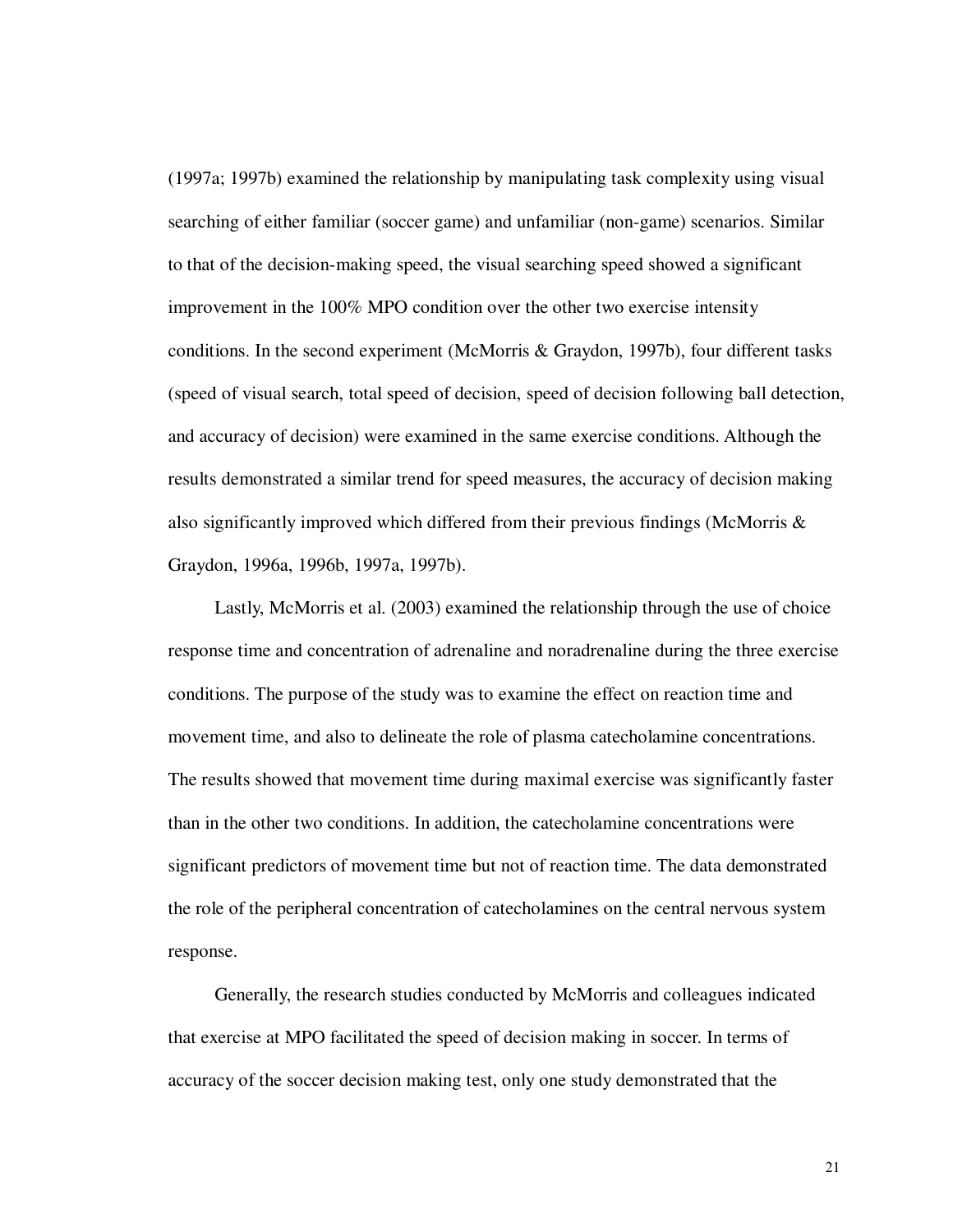accuracy of decision making test was positively affected by maximal exercise (McMorris & Graydon, 1997b).

*Summary*. Upon a closer narrative review of the studies which had examined "performance at rest versus at maximal exercise", many of the studies demonstrated conflicting results with studies reporting no effect, impairment effects, and mixed effects (a combination of improvement, impairment, and no effect) on cognitive performance after maximal intensity exercise. Potential moderators of the relationship included the fitness level of the participants, the participant's level of expertise, and task type. Generally speaking, although there were conflicting results, these research studies tended to demonstrate that maximal intensity exercise had a negative or a limited positive effect on cognitive performance.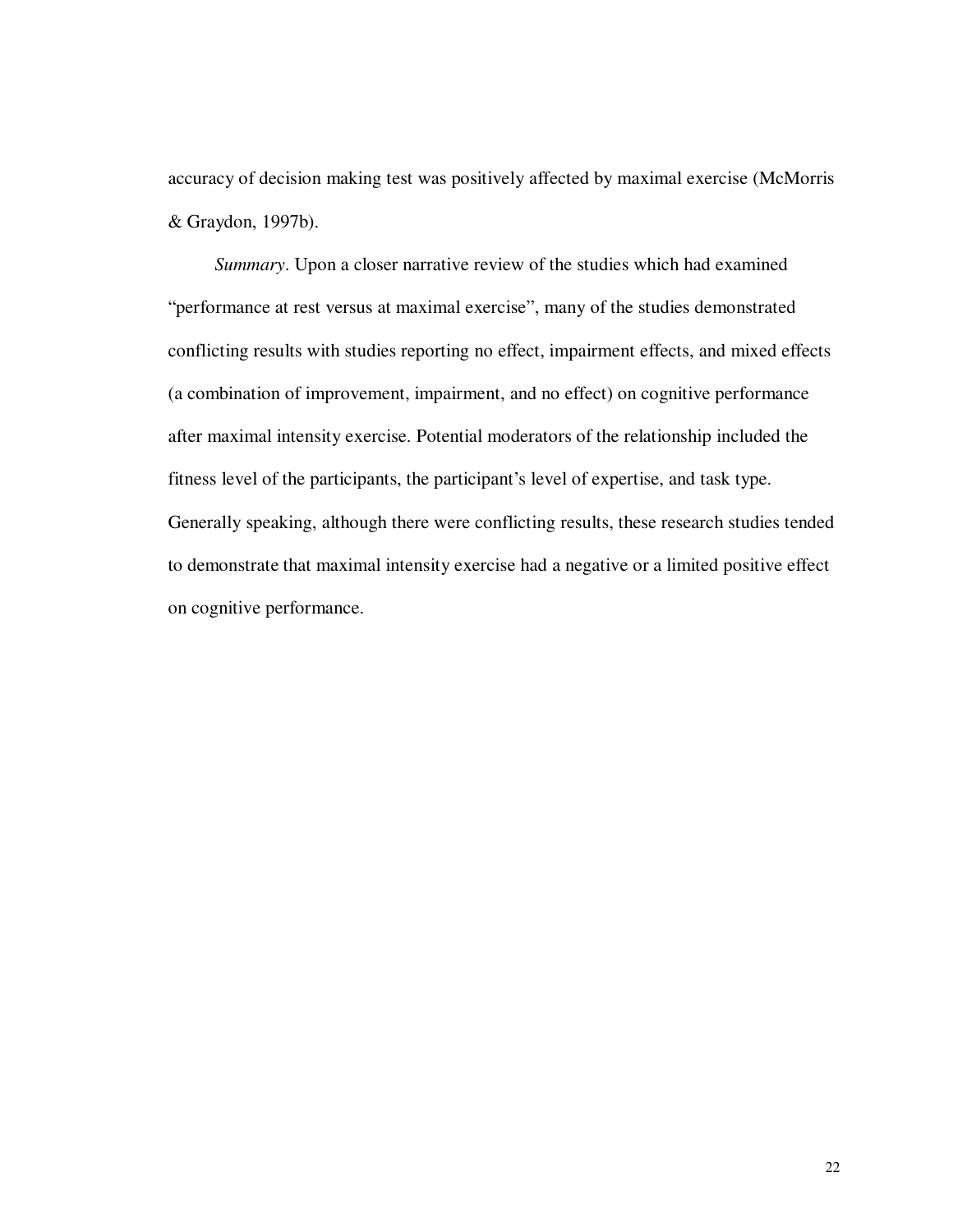## Table 1

## *Summary Findings of Performance at Rest Versus at Maximal Exercise Intensity (A)*

| <b>Status</b> | Author $(s)$         | $\mathbf n$ | Exercise protocol                            | Cognitive task (s) | Results   |
|---------------|----------------------|-------------|----------------------------------------------|--------------------|-----------|
|               |                      |             |                                              |                    |           |
|               |                      |             | No Effect                                    |                    |           |
|               |                      |             |                                              |                    |           |
| $\mathbf{A}$  | Bard & Fleury        | 16          | Cycling to exhaustion                        | Visual search task | No effect |
|               | (1978)               |             |                                              | Visual field task  | No effect |
|               |                      |             |                                              | Coincidence timing | No effect |
| A, C          | Chmura, Nazar &      | 22          | Treadmill run                                | Choice RT          | No effect |
|               | Kaciuba-Ulscilko     |             | Rest, 76%, and 100% $VO_{2max}$<br>$\bullet$ |                    |           |
|               | (1994)               |             | Blood sample                                 |                    |           |
|               |                      |             | Lactate, adrenaline and                      |                    |           |
|               |                      |             | noradrenaline                                |                    |           |
| $\mathbf{A}$  | Fleury, Bard, Jobin, | 31          | Treadmill run:                               | Letter detection   | No effect |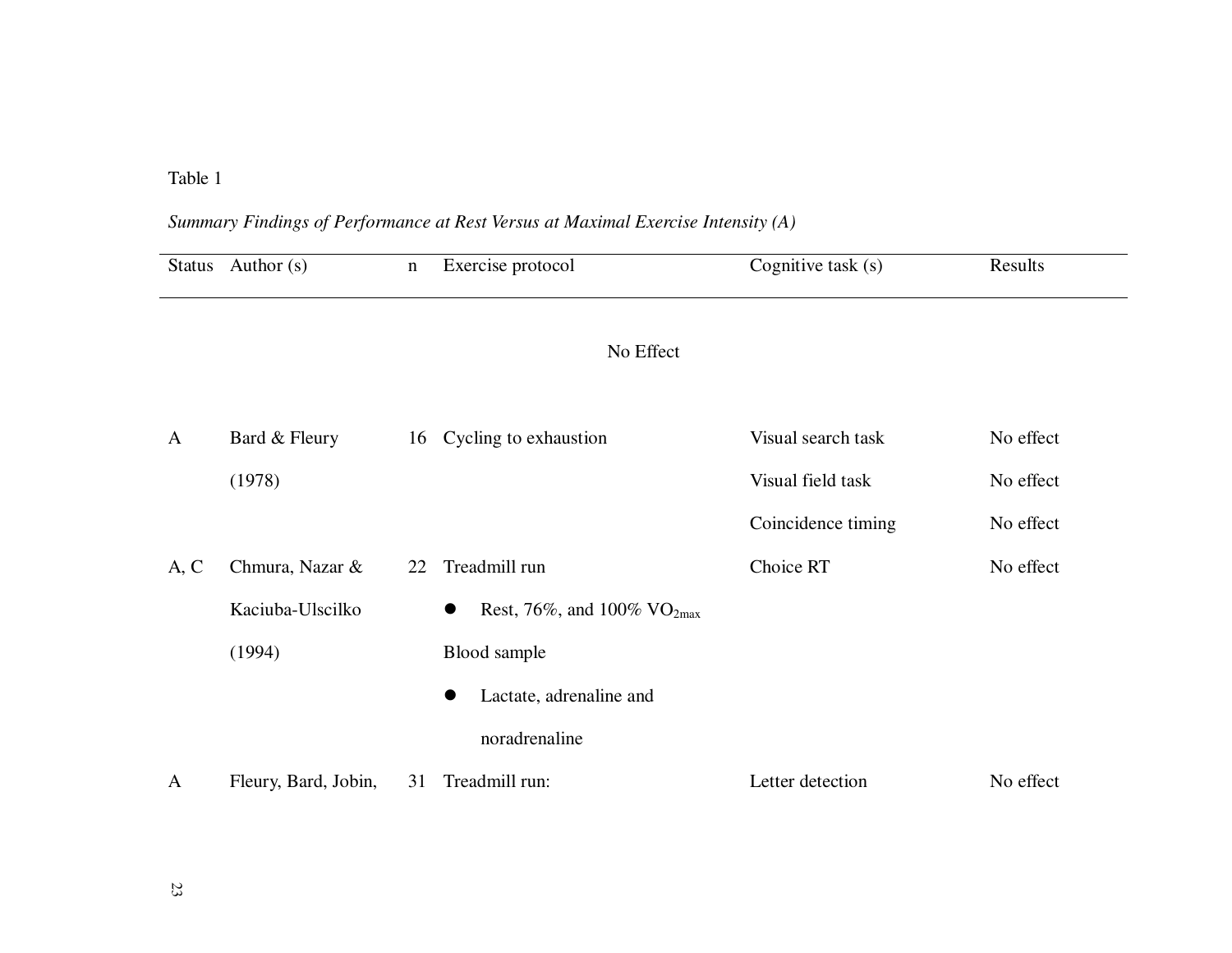|              | & Carriere (1981)   |    | spring condition, anaerobic<br>$\bullet$ |                          |           |
|--------------|---------------------|----|------------------------------------------|--------------------------|-----------|
|              |                     |    | running, and endurance running           |                          |           |
|              |                     |    | Blood sample                             |                          |           |
|              |                     |    | Lactate                                  |                          |           |
| $\mathbf{A}$ | Tomporowski, Ellis, | 24 | Treadmill run 50 min at 80%              | Free-recall memory       | No effect |
|              | $&$ Stephens (1987) |    | VO <sub>2max</sub>                       |                          |           |
|              | Experiment 1        |    |                                          |                          |           |
| $\mathbf{A}$ | Tomporowski, Ellis, |    | 12 After Treadmill run                   | Free-recall memory       | No effect |
|              | $&$ Stephens (1987) |    |                                          |                          |           |
|              | <b>Experiment 2</b> |    |                                          |                          |           |
| $\mathbf{A}$ | Travlos & Marisi    | 20 | <b>Cycling to Exhaustion</b>             | Choice RT                | No effect |
|              | (1995)              |    |                                          | Random number-generation | No effect |
|              |                     |    |                                          | indexes                  |           |
|              |                     |    |                                          |                          |           |

Impairment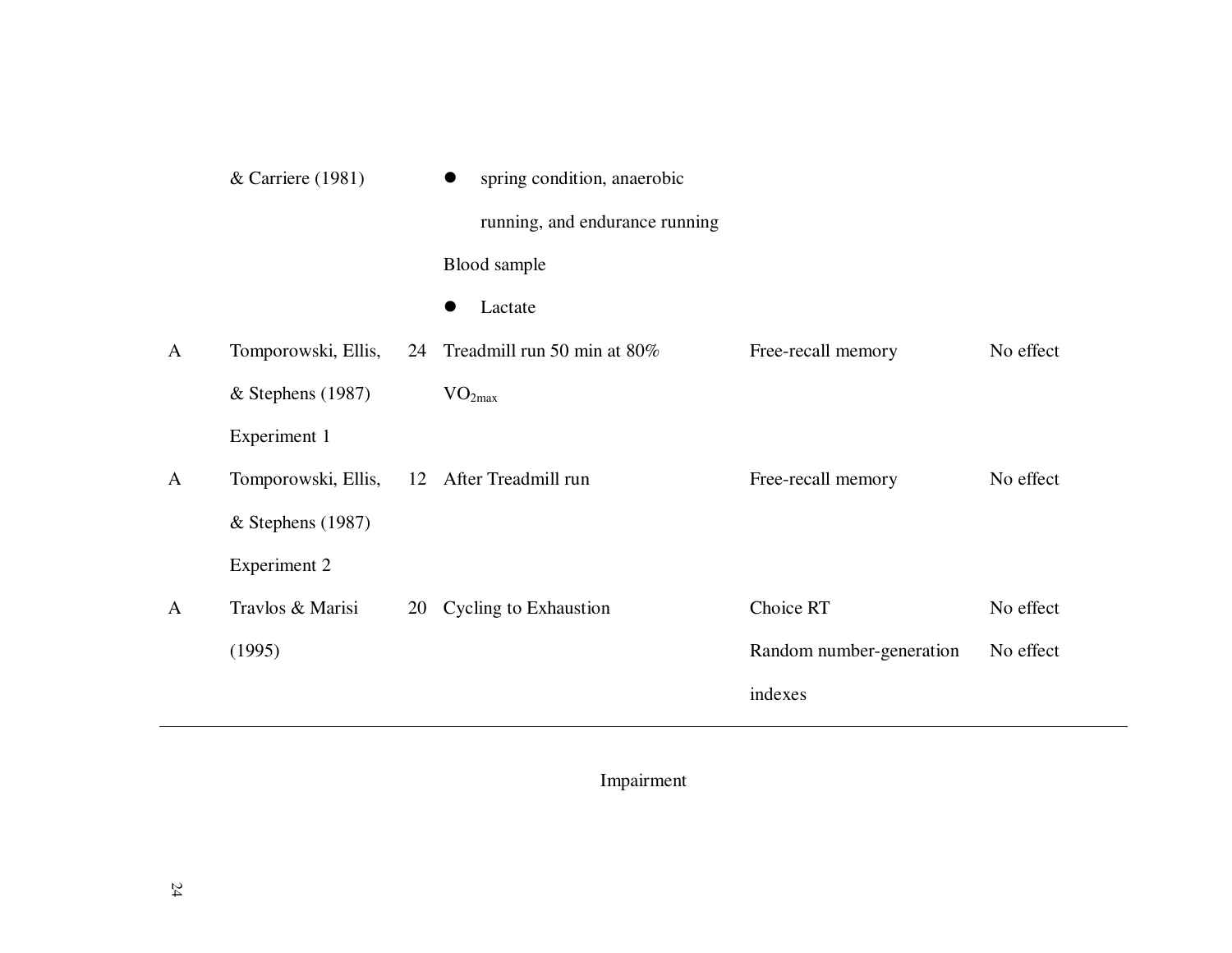| A,           | Fery, Ferry, Vom    | 13 | Cycling to exhaustion                    | Short term memory (4) | Impairment |
|--------------|---------------------|----|------------------------------------------|-----------------------|------------|
| B, C         | Hofe, & Rieu (1997) |    |                                          | consonant set)        | impairment |
|              |                     |    |                                          | Short term memory (7) |            |
|              |                     |    |                                          | consonant set)        |            |
| $\mathbf{A}$ | Isaacs & Pohlman    |    | 12 Cycling to $100\%$ VO <sub>2max</sub> | Coincidence timing    | Impairment |
|              | (1991)              |    |                                          |                       |            |
| A, C         | McMorris (1995)     |    | Rest, 75%, 100% MPO                      | Simple RT             | Impairment |
| A, C         | McMorris & Keen     |    | Rest, 70%, 100% MPO                      | Simple RT             | Impairment |
|              | (1994)              |    |                                          |                       |            |
| A, C         | Wrisberg & Herbert  | 24 | Treadmill run to exhaustion              | Coincidence timing    | Impairment |
|              | (1976)              |    |                                          |                       |            |

Mixed Effect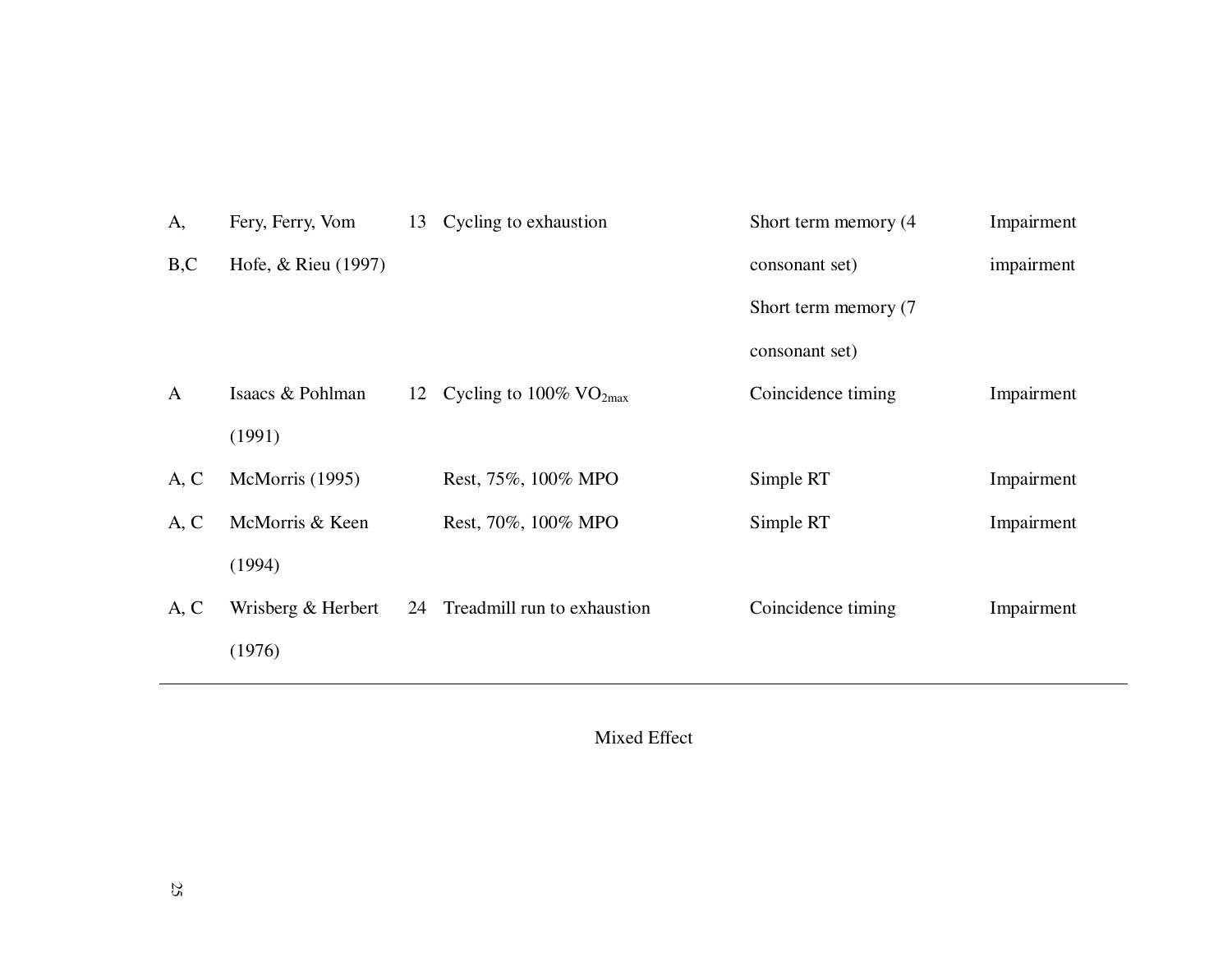| A, B         | Fleury & Bard     | 18 | Running in treadmill until maximal  | Sensory task (peripheral       | Improvement |
|--------------|-------------------|----|-------------------------------------|--------------------------------|-------------|
|              | (1987)            |    | aerobic efforts                     | threshold detection)           | Improvement |
|              |                   |    |                                     | Sensory motor task             | Impairment  |
|              |                   |    |                                     | (coincidence-anticipation)     |             |
|              |                   |    |                                     | Cognitive task (recall central |             |
|              |                   |    |                                     | vision)                        |             |
| $\mathbf{A}$ | Gutin & Di Genaro | 72 | Treadmill run to exhaustion         | Arithmetic task (accuracy)     | Impairment  |
|              | (1968a)           |    |                                     | Arithmetic task (speed)        | No effect   |
| $\mathbf{A}$ | Hancock &         | 6  | Treadmill run at anaerobic threshed | Short-term memory              | Improvement |
|              | McNaughton (1986) |    |                                     | Time estimation                | Improvement |
|              |                   |    |                                     | Symbol Interpretation          | Impairment  |
| A, C         | McMorris &        | 20 | Rest, 70%, 100% MPO                 | Soccer decision making test    | No effect   |
|              | Graydon (1996a)   |    |                                     | (accuracy)                     |             |
|              |                   |    |                                     | Soccer decision making test    | Improvement |
|              |                   |    |                                     | (speed)                        |             |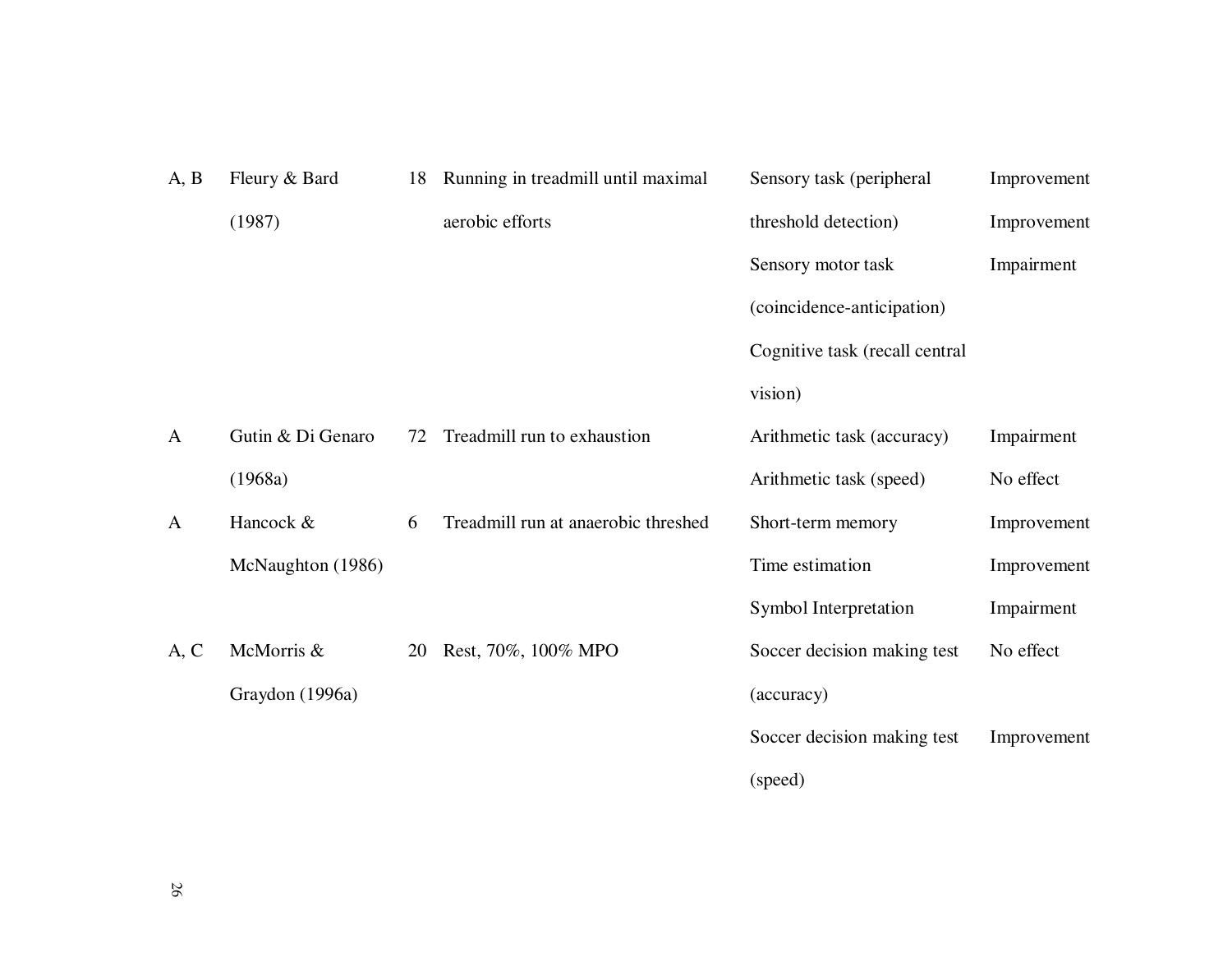| A, C | McMorris &          | 20 | Rest, 70%, 100% MPO | Soccer decision making test | No effect     |
|------|---------------------|----|---------------------|-----------------------------|---------------|
|      | Graydon (1996b)     |    |                     | (accuracy)                  |               |
|      | Experiment 1        |    |                     | Soccer decision making test | Improvement   |
|      |                     |    |                     | (speed)                     |               |
| A, C | McMorris &          | 20 | Rest, 70%, 100% MPO | Soccer decision making test | No effect     |
|      | Graydon (1996b)     |    |                     | (accuracy)                  |               |
|      | <b>Experiment 2</b> |    |                     | Soccer decision making test | Improvement   |
|      |                     |    |                     | (speed)                     |               |
| A, C | McMorris &          | 12 | Rest, 70%, 100% MPO | Soccer decision making test | No effect     |
|      | Graydon (1997a)     |    |                     | (accuracy)                  |               |
|      |                     |    |                     | Soccer decision making test | Improvement   |
|      |                     |    |                     | (speed)                     |               |
| A, C | McMorris &          | 12 | Rest, 70%, 100% MPO | Visual search in soccer     | Speed at rest |
|      | Graydon (1997b)     |    |                     |                             | slowest       |
|      | Experiment 1        |    |                     |                             |               |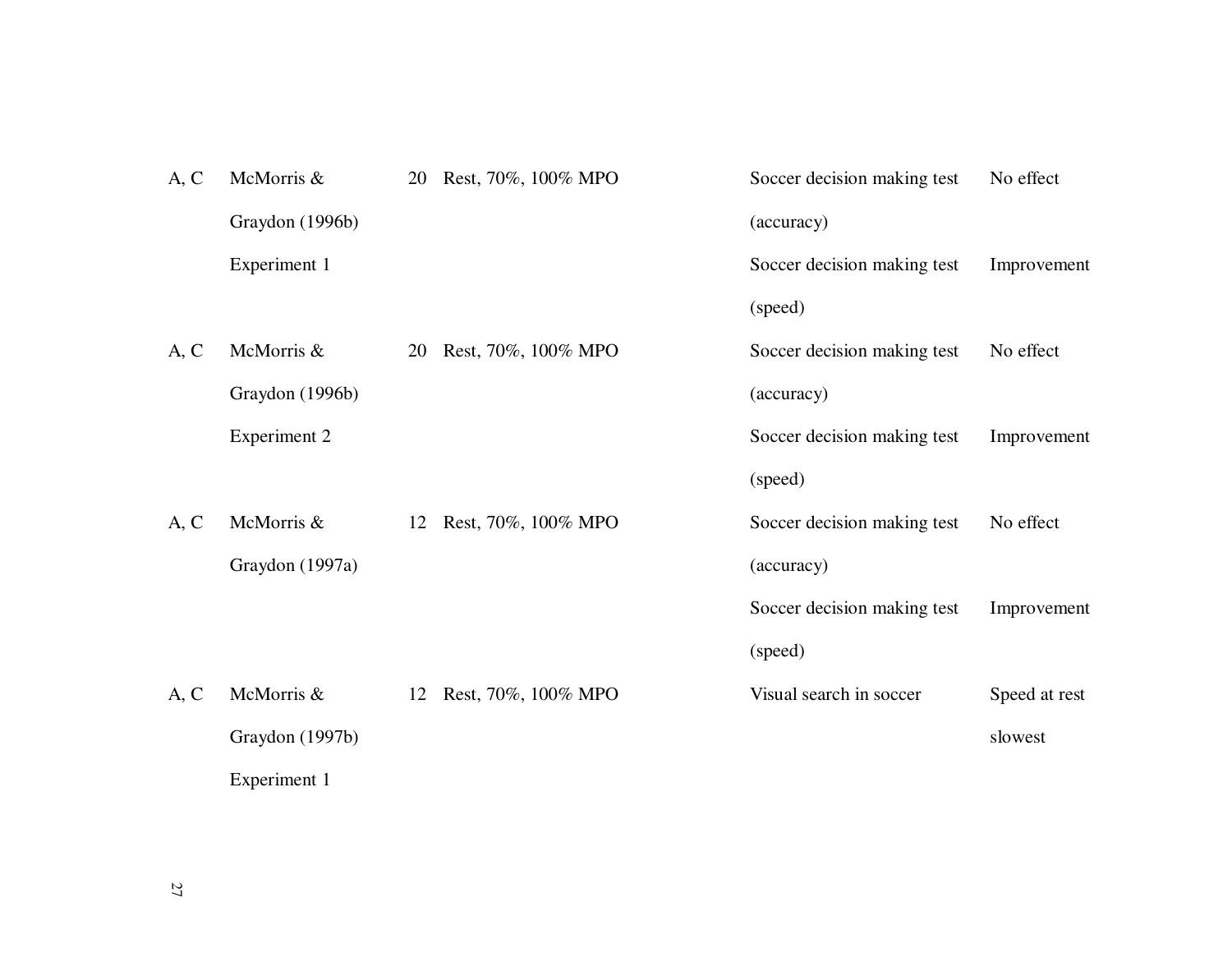| A, C | McMorris &          |   | 12 Rest, 70%, 100% MPO  | Soccer decision making test | Improvement |
|------|---------------------|---|-------------------------|-----------------------------|-------------|
|      | Graydon (1997b)     |   |                         | (accuracy)                  |             |
|      | <b>Experiment 2</b> |   |                         | Soccer decision making test | Improvement |
|      |                     |   |                         | (speed)                     |             |
| A, C | McMorris, Myers,    | 9 | Rest, Ta, 100% MPO      | Soccer decision making test | No effect   |
|      | MacGillivary,       |   | Blood sample            | (accuracy)                  |             |
|      | Sexsmith,           |   | Lactate, adrenaline and | Soccer decision making test | Improvement |
|      | Fallowfield,        |   | noradrenaline           | (speed)                     |             |
|      | Graydon, & Forster  |   |                         |                             |             |
|      | (1999)              |   |                         |                             |             |
| A, C | McMorris, Tallon, & | 9 | Rest, 70%, 100% MPO     | Choice response time task   | No effect   |
|      | Wiliams (2003)      |   | Blood sample            | (reaction time)             |             |
|      |                     |   | Lactate, adrenaline and | Choice response time task   | Improvement |
|      |                     |   | noradrenaline           | (movement time)             |             |
|      |                     |   |                         |                             |             |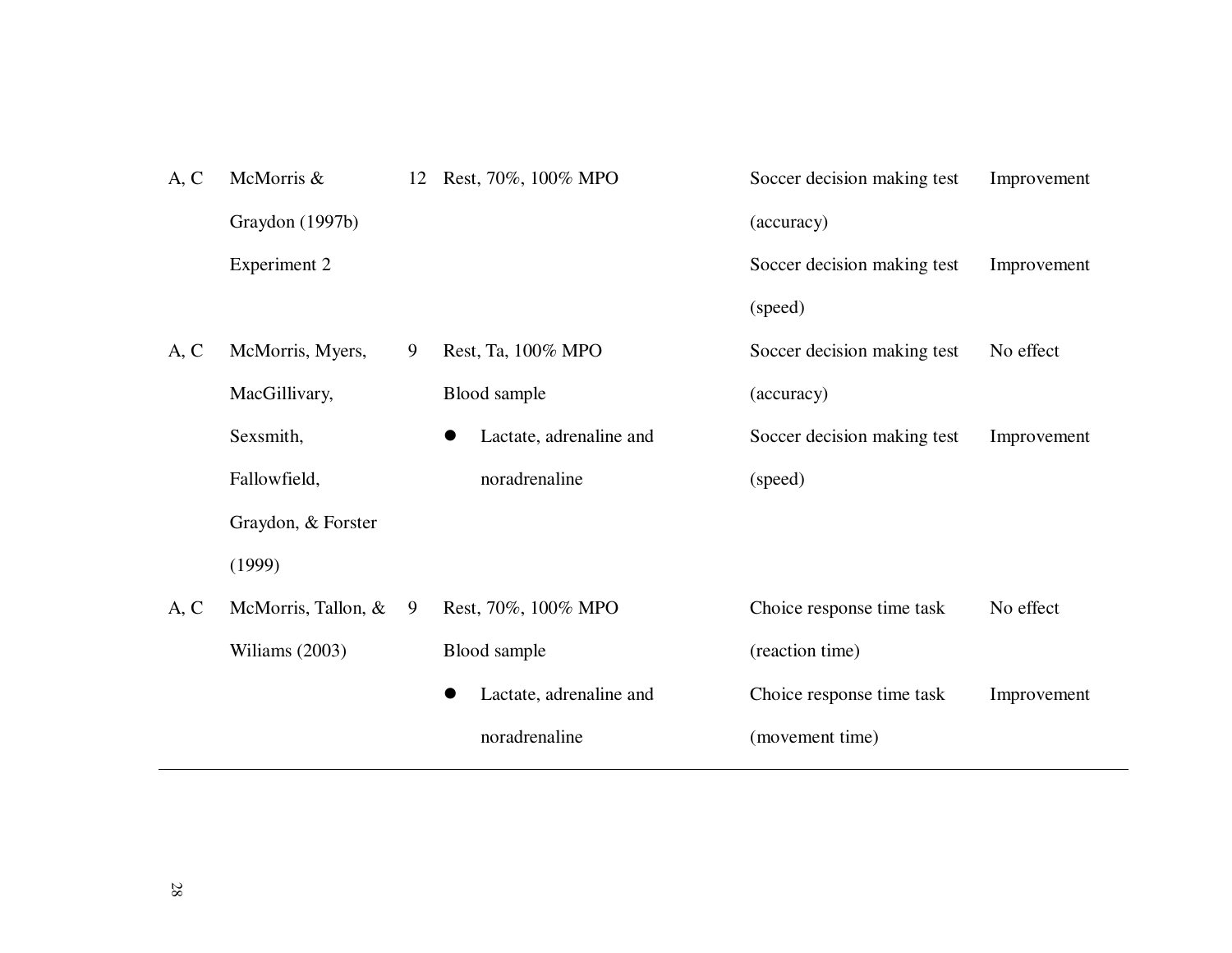### *Performance At Rest Versus At Single Sub-Maximal Exercise Intensity*

The second approach that addressed the relationship between physical activity and cognitive performance used a comparison of rest versus a single sub-maximal exercise intensity condition. Based upon the existing literature, the results of the effect of acute physical exercise on cognitive performance also showed mixed results. Also from the previous literature reviews, the two different results, performance of improvement effect and mixed effect will be discussed here.

*Improvement effect.* Several research studies demonstrated the facilitation of cognitive performance following an acute bout exercise (Arcelin et al., 1997; Gondola, 1987; Lichtman & Poser, 1983; Tomporowski et al., 2005).

Arcelin et al. (1997) examined the effect of  $60\%$  VO<sub>2max</sub> cycling exercise on achoice reaction time task. Cognitive tasks scores were collected at rest, after 3 minutes, and after 8 minutes of exercise. The results indicated that reaction time was not only significantly faster in the two exercise conditions, but was also faster than in the rest condition.

Gondola (1987) examined the relationship using a field-research approach. Twenty-one young women who participated in a 20 minute dance class were compared against sixteen women who did not exercise. The cognitive tasks involved tasks with alternate uses, remote response, and an obvious response. The results indicated that the exercise group had significantly better performance than the group without exercise. Although the data demonstrated a positive trend, undefined exercise intensity was a shortcoming of this study.

Lichtman and Poser (1983) looked at the effect of 45 minutes of jogging (at an unspecified intensity) and various other physical activities in one group and compared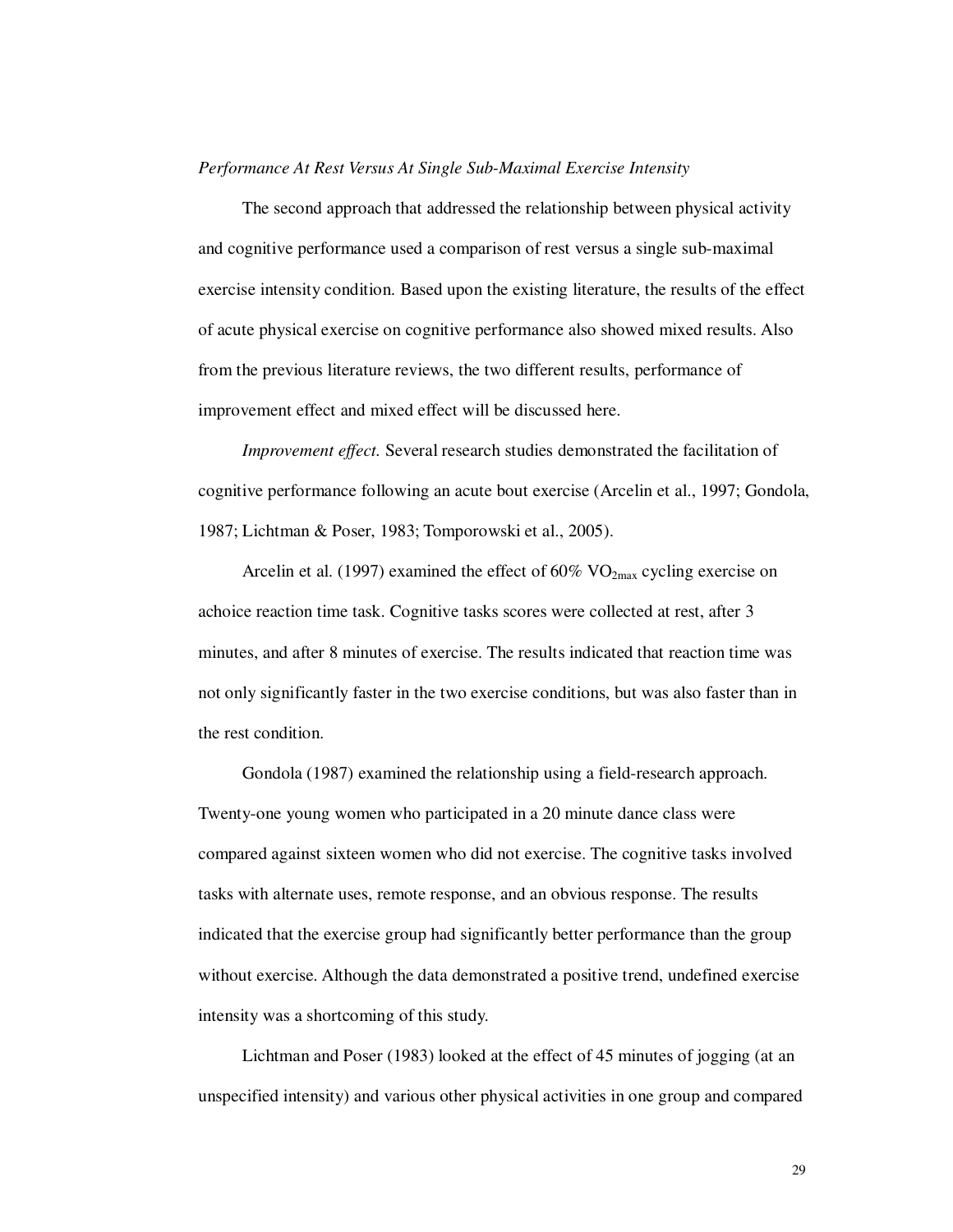it to a hobby group that participated in either a painting or photography class. The results demonstrated that the exercise group showed a significant improvement in three of the Stroop Test scores, which implied that exercise had a benefit on both the automatic processes and conscious effort.

Recently, Tomporowski et al. (2005) used a more precise approach to examine the effect of aerobic exercise on response inhibition. The authors used the Paced Auditory Serial Addition Task (PASAT) which was used to measure information processing, attention, and concentration. In addition, the authors were involved in the effects of exercise or carbohydrate electrolytic on cognitive performance. In terms of treatment condition, each participant completed the PASAT in either drug-related conditions (baseline, drug, and drug plus exercise) or exercise-related conditions (baseline, placebo, and exercise only). The data indicated that after the exercise protocol (cycling for 40 min at  $60\%$  VO<sub>2max</sub>) response inhibition showed an improvement. In the second experiment, participants were given one of three carbohydrate electrolyte drinks or a placebo drink, and then instructed to exercise (cycling for 120 minutes at  $60\%$  VO<sub>2max</sub>) then the PASAT score was collected at the baseline and again after exercise. The results indicated a significant improvement in PASAT scores following exercise that was not moderated by any kind of drink. This demonstrated the positive exercise effect on working memory and attentional processes particularly.

*Mixed effect*. There were also a number of studies that reported ambiguous data for the effects of acute exercise on cognitive performance (Adam et al., 1997; Arcelin et al., 1998; Cian et al., 2001; Cian et al., 2000; Davranche et al., 2005, 2006; Dietrich & Sparling, 2004; Fery et al., 1997; Fleury & Brad, 1987; Heckler & Croce, 1992;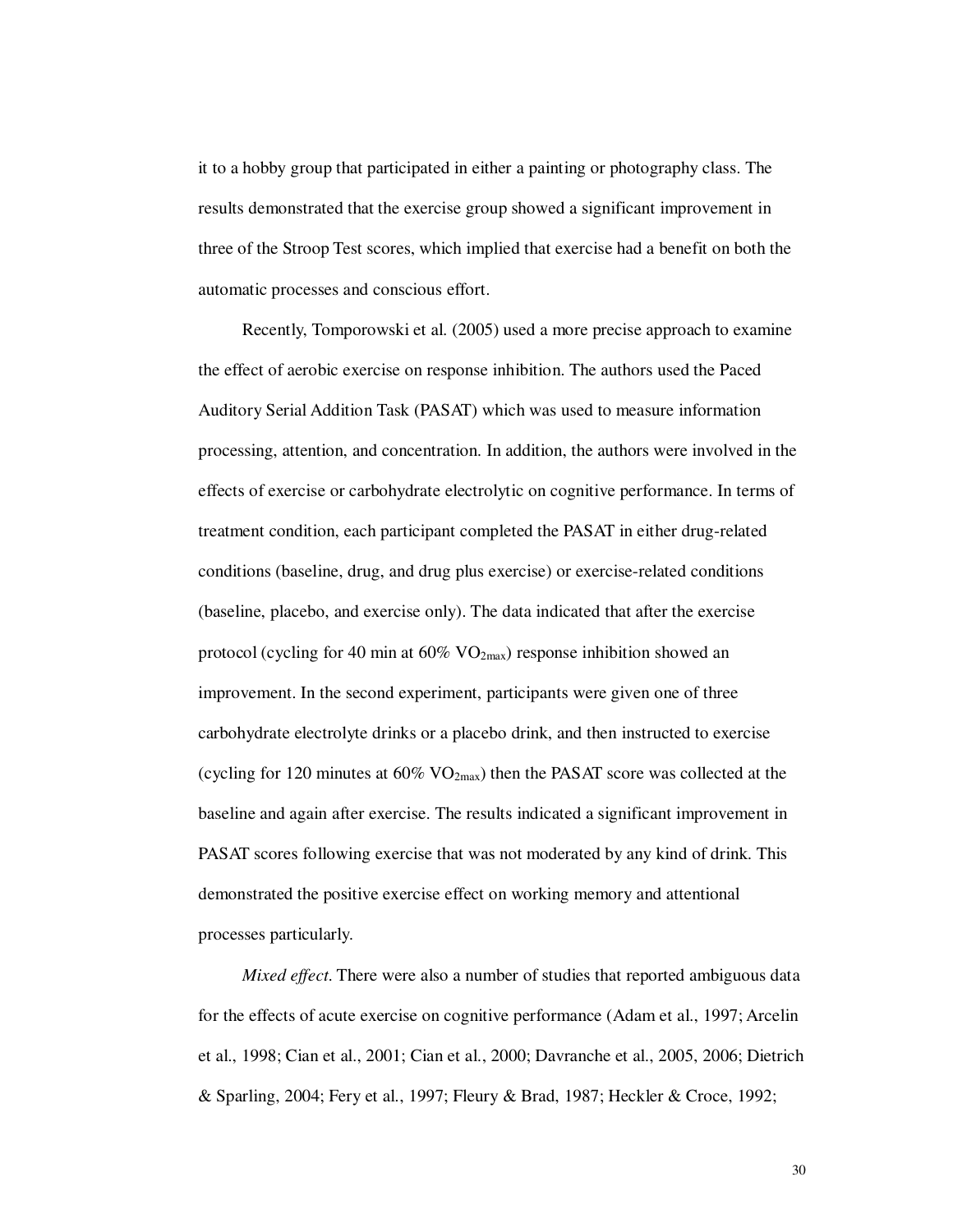Hillman et al., 2003; Hogervorst et al., 1996; Marriott et al., 1993; Paas & Adam, 1991).

Adam et al. (1997) studied the relationship between physical activity and cognitive exercise. More specifically, they examined the effect based on Humphrey and Revelle's Dual Resource Theory. From the views of this dual resource theory, physical activity was expected to benefit sustained information transfer (SIT) tasks and was to have a negative effect on short term memory (STM) tasks. Twenty adults were recruited and told to conduct both tasks after exercise at 75% Wmax on a bicycle. The data collected supported the Dual Resource Theory in that performance on the SIT task was positively affected under the acute exercise intervention. However, no effect was found in the STM task.

In contrast to the Adam et al. (1997) study, Arcelin et al. (1998) examined the relationship based upon Sanders' cognitive-energetic model of human information processing. Three levels were described by Sanders' model: information processing level, executive control level and an energy pool level. Since information processing included several stages and was controlled by several factors and mechanisms, the effect of exercise could have influenced only a particular component of information processing rather than the overall system of information processing. In order to test this question, Arcelin and his colleagues (1998) looked at the effect of exercise on three different types of cognitive performances (signal intensity, stimulus-responses compatibility, and time uncertainty) at two different intensities of exercise. The data demonstrated that exercise only affected performance on time uncertainty, which indicated that moderate aerobic exercise benefited activation in the later (motor)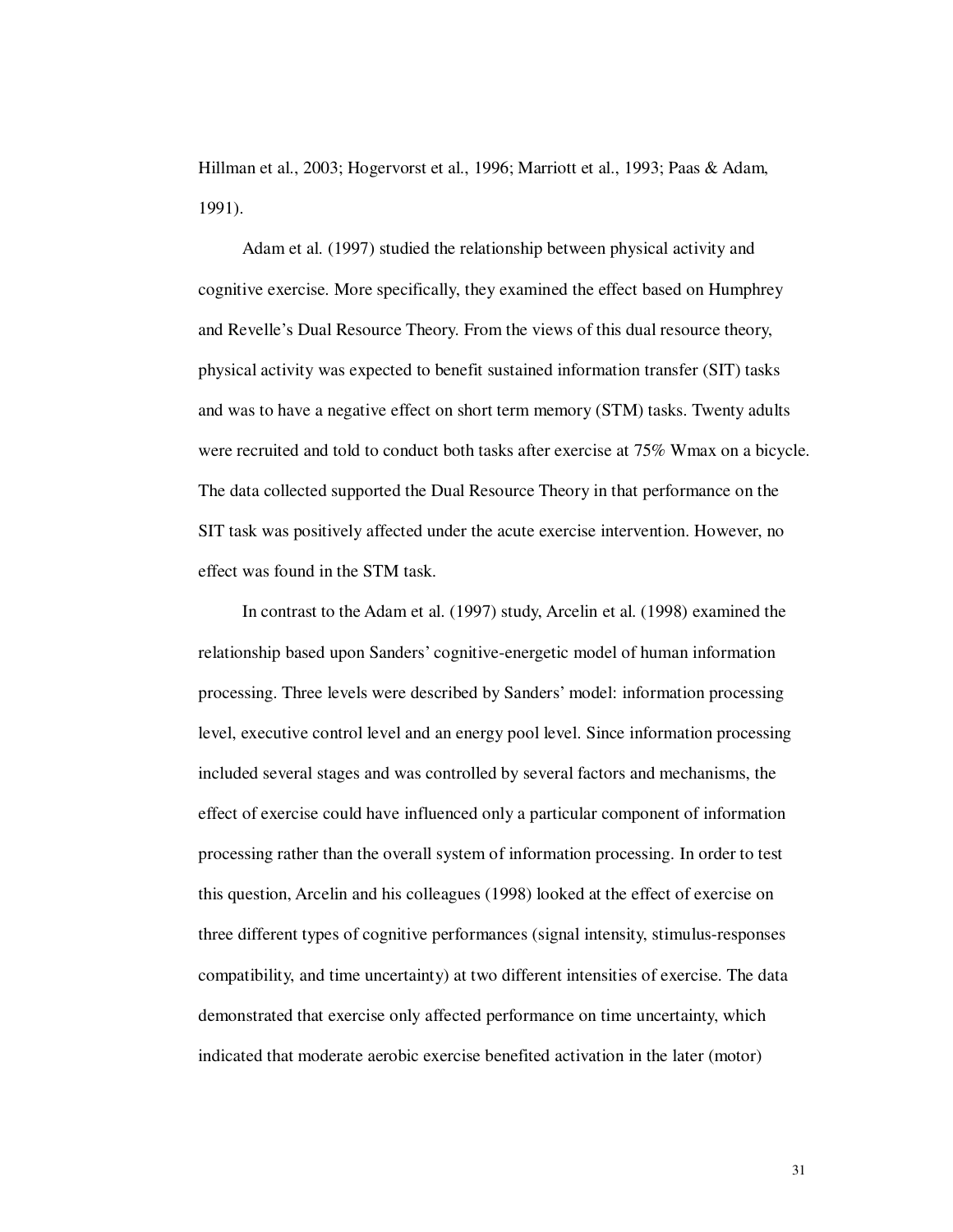stages of information processing rather than having an effect on general information processing.

Cian's series of research studies (2000; 2001) looked at this relationship using another approach. They not only examined the effect of prolonged exercise, but also tested the effects of thermal stress and dehydration on various cognitive performances. In the first experiment of the first study, Cian et al. (2000) compared the effect of running for two hours at  $60\%$  VO<sub>2max</sub> to the effects of dehydration. The results indicated that, with a prolonged moderate exercise intensity, cognitive performance either demonstrated no effect or an impairment. Cian et al. (2001) further examined the issue by adding fluid ingestion. The results indicated a similar trend where both no effect and impairment results were found after running for two hours at  $65\%$  VO<sub>2max</sub>. In addition, there was no beneficial effect of fluid ingestion on cognitive performance.

Similar to Arcelin et al. (1998), Davranche et al. (2005) demonstrated that exercise might benefit the later stages of information processing. Using running at 50% maximal aerobic output, Davranche and his colleagues looked at the relationship using two different levels of visual stimulus intensity (weak vs. strong stimulus) and fractionated reaction time on a choice reaction time task. According to their findings, exercise resulted in a faster reaction time regardless of signal intensity. However, when fractionated reaction time was examined, the results showed that exercise exerted a benefit on premotor time only in the strong stimulus condition which indicated that the effects were evident for central processing. In addition, exercise had a positive effect in both stimuli in terms of motor time.

In addition to a choice reaction time task, Davranche et al. (2006) used a similar exercise protocol and cognitive task (signal intensity) in assessing simple reaction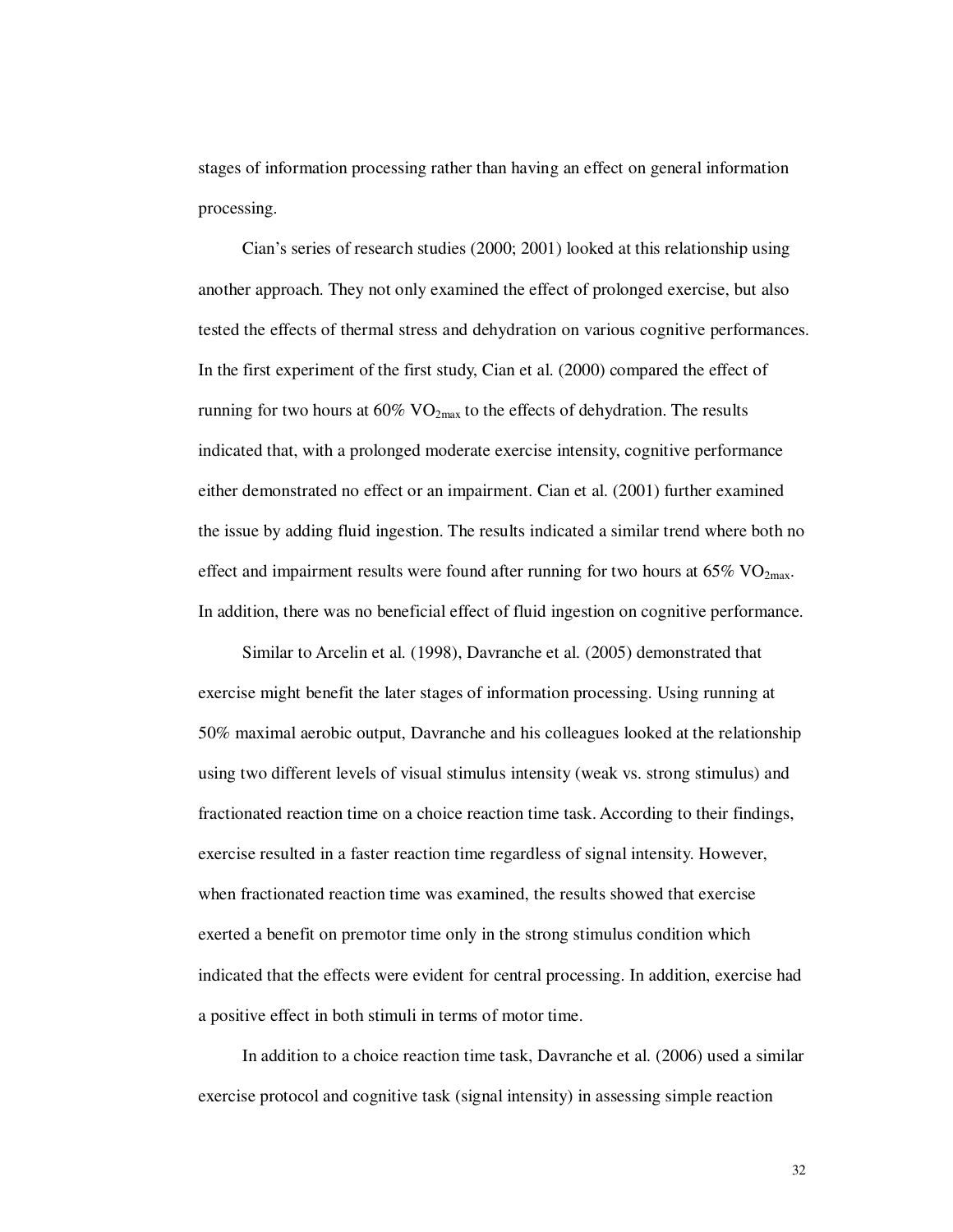time. The results were consistent with their past findings (Davranche et al., 2005) and indicated that exercise had a positive effect on motor time rather than pre-motor time.

Dietrich and Sparling (2004) conducted experiments that examined the effect of moderate exercise on cognitive ability using a neuropsychological test. Based upon the authors' views, most of the previous studies related to acute exercise and cognition used relatively simple tasks such as basic reaction time or visual recognition tasks, which did not evaluate changes in the higher cognitive abilities. Therefore, the Wisconsin Card Sorting Task (WCST), PASAT, Brief Kaufman Intelligence Test (K-BIT), and Peabody Picture Vocabulary Test (PPVT) were selected to examine these higher cognitive functions. In addition, relatively few studies looked at cognition during exercise, whereas most of the studies focused solely on cognition after exercise. Based upon the Transient Hypofrontality hypothesis, which postulated that the brain had a limited information processing capacity (Dietrich, 2003), temporary inhibition of this brain region during exercise might impair higher-cognitive functions. Twenty-four participants were recruited and selected to be in either the control group, running for 50 minutes at 70 to 80% heart rate maximum, or cycling for 50 minutes at 70 to 80% heart rate maximum. The WCST and K-BIT were assessed prior to and during the exercise sessions. The results indicated no significant difference on K-BIT among the three conditions but, the exercise groups (run and cycling) showed a significant impairment when compared to that of the control group. Since WCST was used to assess the function of some prefrontal cognitive processes such as working memory, sustained attention, and response inhibition, the effect during exercise showed a negative impact for prefrontal-dependent cognition. A second experiment was conducted in which only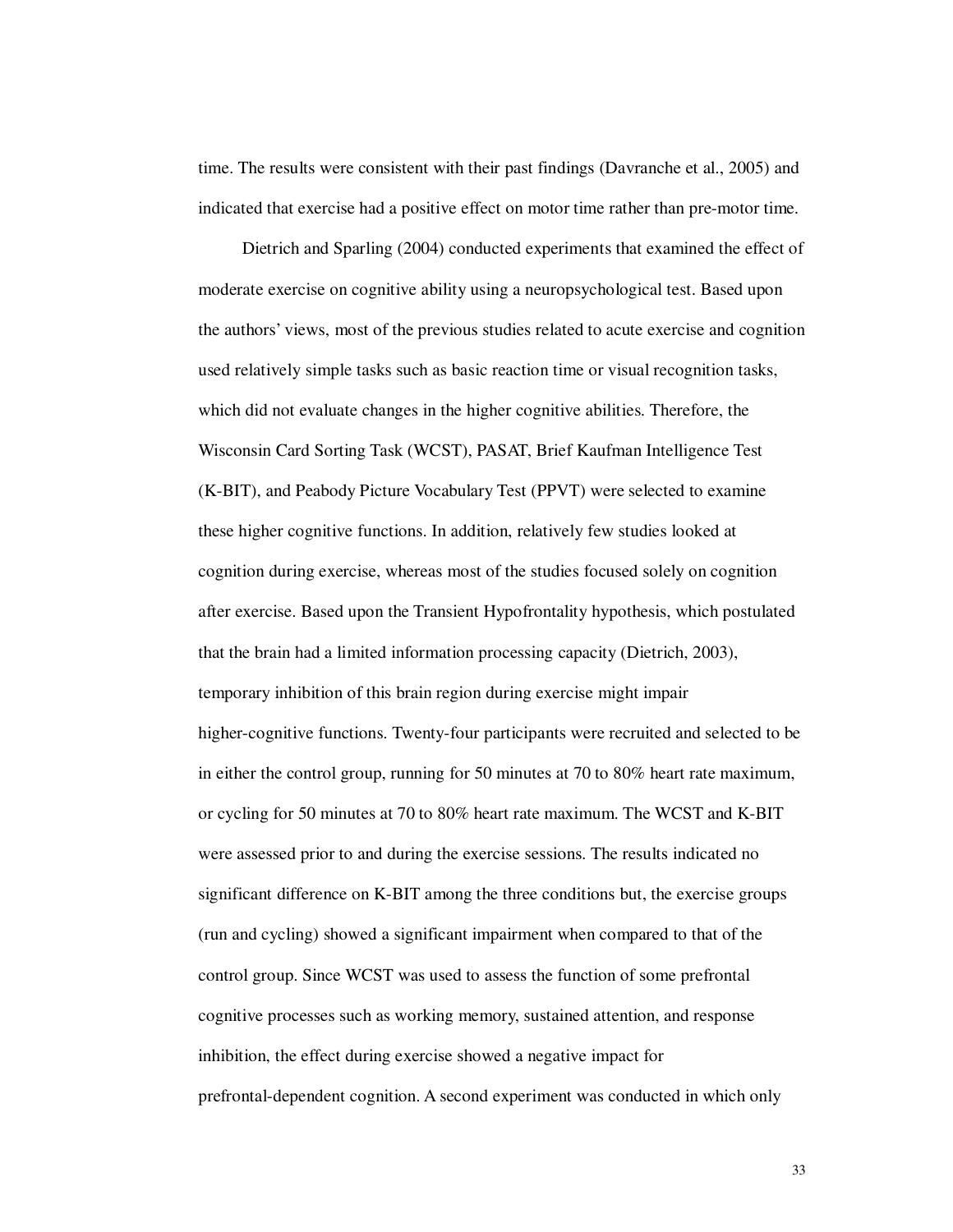the running (65 minutes at 70-80% heart rate maximum) and the control groups were used and cognitive ability was assessed by PASAT and PPVT. On the PPVT, there was no significant difference between the two groups. However, exercise resulted in a significant impairment of performance on the PASAT. In conclusion, this research study was the first to show that during a bout of active exercise there was a negative effect on higher-cognitive functions. Therefore, further studies are needed to confirm this finding.

Two previously described studies that compared rest to maximal exercise also looked at submaximal levels of exercise. Fery et al. (1997) examined performance on a cognitive task at two levels of difficulty (4 consonant set vs. 7 consonant set) and at two measurement time points (a constant workload session/30%  $VO_{2max}$  and a progressive workload session to exhaustion). Their findings indicated that the submaximal constant workload had no effect on performance. However, Fleury and Bard (1987) found that submaximal exercise did exert a beneficial effect on peripheral processes but not on central processing.

Hillman et al. (2003) examined the relationship using different task and dependent variable assessments. They suggested that arousal induced by exercise might impact the central nervous system but at a level that was not evident in behavioral measures such as reaction time. Thus, Hillman and his colleagues examined the relationship between acute cardiovascular exercise and executive control function using both reaction time and event-related brain potentials. The results showed no relationship between acute exercise and behavioral reaction time. However, cardiovascular exercise did improve the speed of information processing as measured by both P300 amplitude and latency during an executive control task. These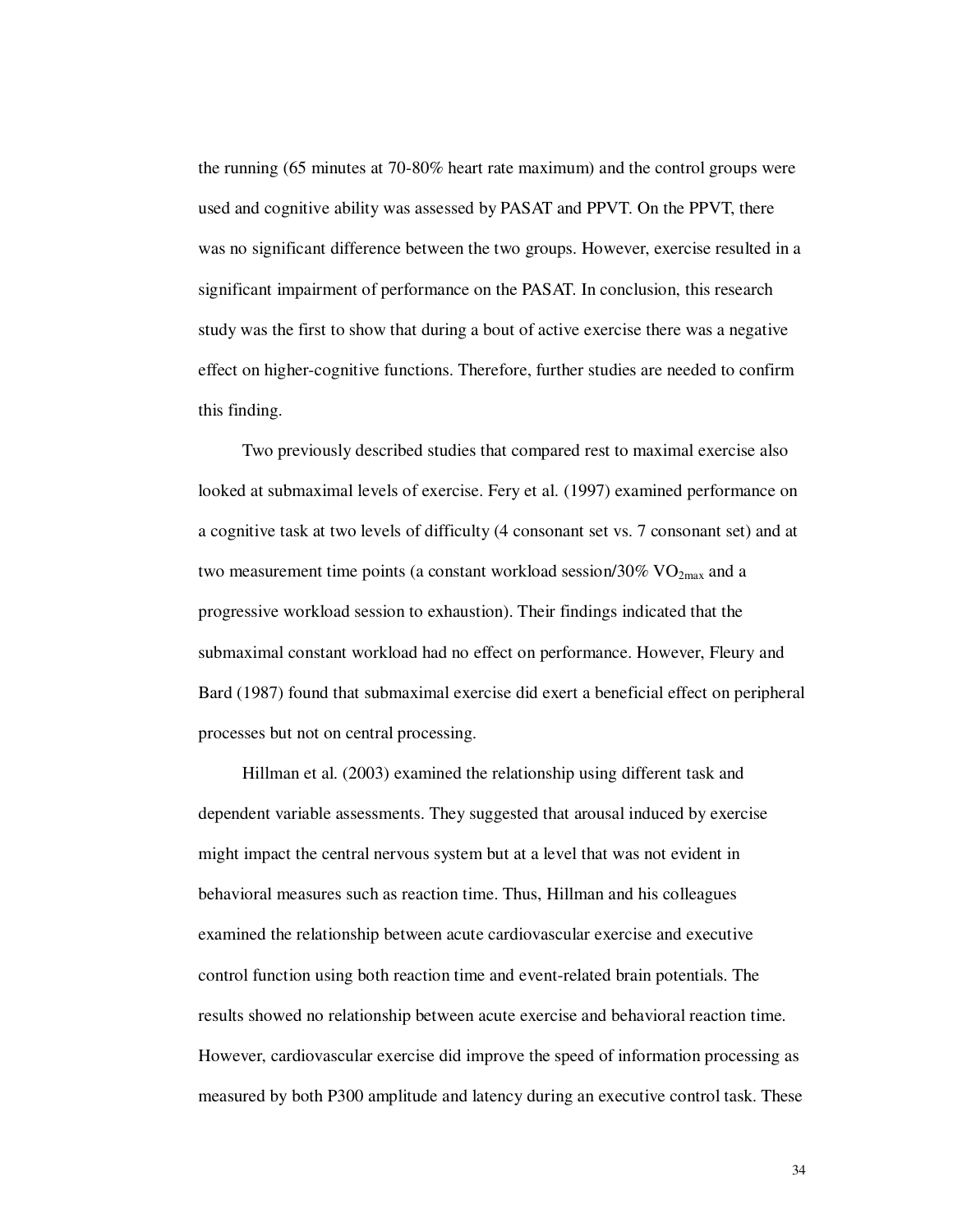findings suggested that acute bouts of exercise did affect neuroelectric processes through the increased allocation of neuroelectric resources and changes in cognitive processing and stimulus classification speed.

Heckler and Croce (1992) looked at fitness and exercise duration as potential moderators. Eighteen female adults were categorized as either fit or unfit and were asked to perform mathematic computation trials (control vs. 20 min exercise vs. 40 min exercise) with three assessments post exercise (immediately, 5 minutes post exercise, and 15 minutes post exercise). The results indicated that following 20 minutes of exercise, there was a positive effect at the 15 minute post exercise assessment. However, following the 40 minute exercise protocol, the facilitation was only found in the fit group rather than in the unfit group.

Using more cognitive performance tests, Hogervorst et al. (1996) examined the effect of a 75% and 85%  $VO<sub>2max</sub>$  on simple reaction time, choice reaction time, finger-tapping test and the Stroop Test in highly trained athletes. Their data demonstrated a positive effect of exercise for simple reaction time and for the Stroop Test. In addition, interference of the Stroop Test, which was indicative of a more complex task, was particularly improved after exercise.

Marriott et al. (1993) conducted a treadmill run of 45 minutes at 157 beat/min and used decision making in the soccer condition as the measure of cognitive performance. Their findings showed a positive effect on accuracy but a limited effect on speed.

Pass and Adam (1991) looked at the moderator through the use of four different protocols (rest, minimal load, interval exercise and endurance exercise) on both decision task and perception tasks. The data indicated that, with an increase in the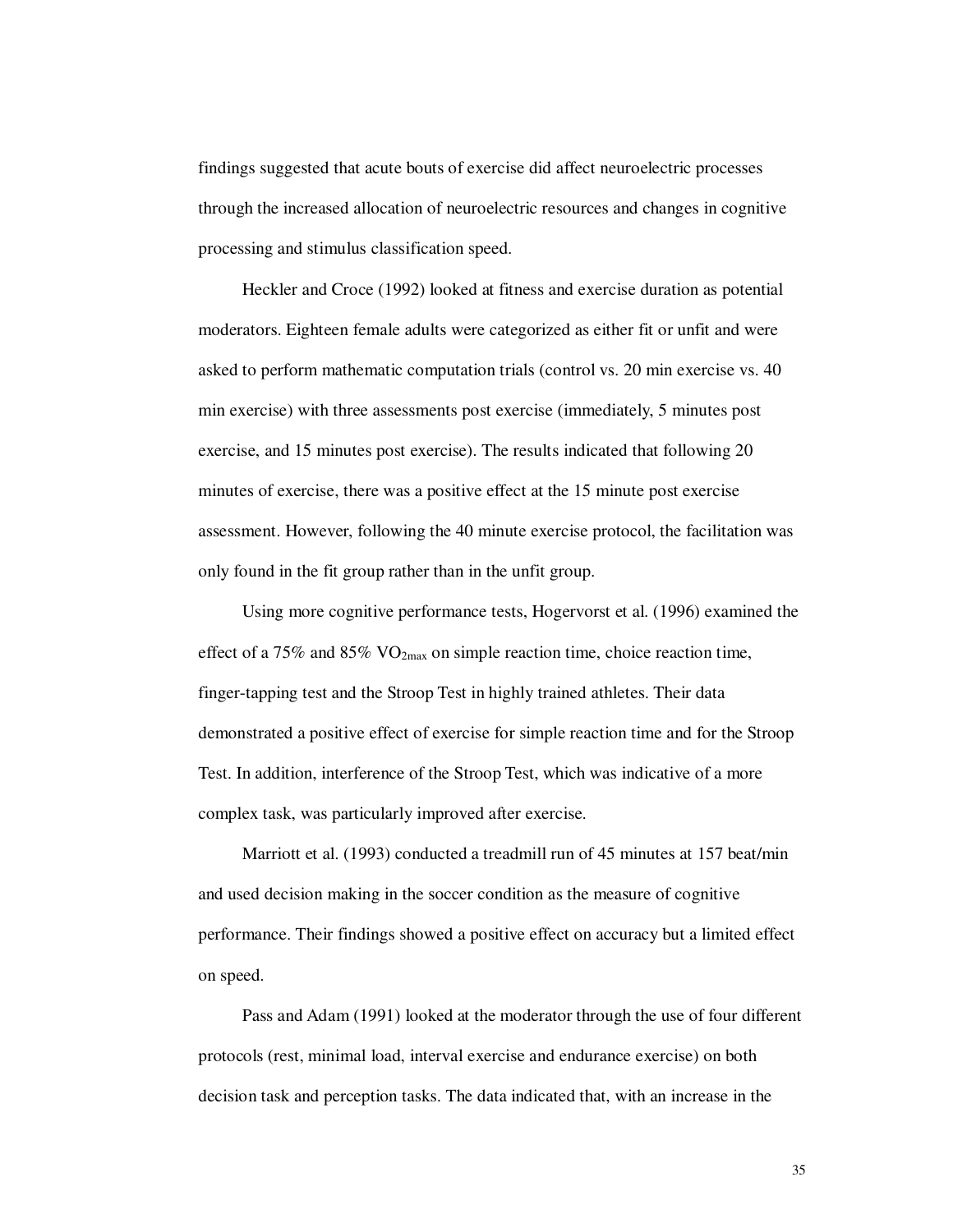physical workload, the decision task showed improvement whereas the perception task was reduced. However, with a decrease in the physical workload, reduced performance on the decision task and improved performance on the perception task was found. From these results, the author's concluded that task difficulty, task incentive, and motivation were the potential factors for the phenomena. In addition, one of the important findings from this study was that, although the minimal workload protocol had a higher heart rate response than in the rest condition, only the exercise condition showed the significant change. These results implied that substantial changes in physical exertion were needed to influence mental task performance.

*Summary*. Although there were conflicting results when using short term moderate intensity exercise protocols, most research supported or at least partially demonstrated a positive effect of submaximal exercise on cognitive performance. Clearly, one important moderator that might have influenced the results was exercise intensity. When using a moderate intensity exercise protocol (40% to 60% of the participant's  $VO<sub>2 max</sub>$ , maximal aerobic output, or maximal heart rate) with a duration from 20 to 60 minutes, most research supported either a positive effect (Arcelin et al., 1997; Gondola, 1987; Lichtman & Poser, 1983; Tomporowski et al., 2005) or a slight positive trend (Adam et al., 1997; Arcelin et al., 1998; Cian et al., 2001; Cian et al., 2000; Davranche et al., 2005, 2006; Dietrich, 2003; Fery et al., 1997; Fleury & Brad, 1987; Heckler & Croce, 1992; Herrmann et al., 2006; Hogervorst et al., 1996; Marriott et al., 1993; Paas & Adam, 1991) for the relationship between exercise and cognition.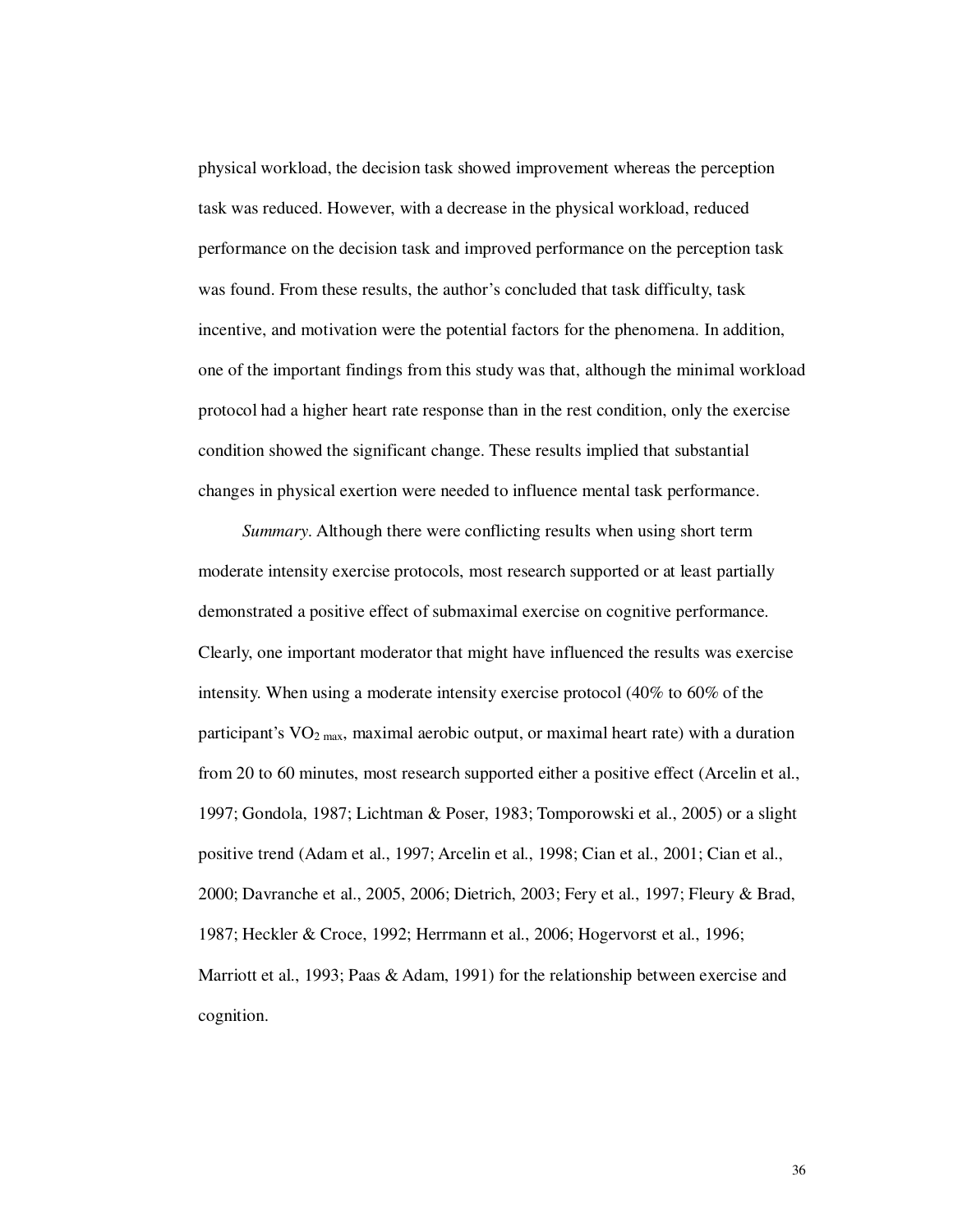Table 2

### *Summary Findings of Performance at Rest Versus at Single Sub-Maximal Exercise Intensity (B)*

| <b>Status</b> | Author $(s)$          | $\mathbf n$ | Exercise protocol                                                         | Cognitive task $(s)$               | Results     |
|---------------|-----------------------|-------------|---------------------------------------------------------------------------|------------------------------------|-------------|
|               |                       |             |                                                                           |                                    |             |
|               |                       |             | Improvement                                                               |                                    |             |
|               |                       |             |                                                                           |                                    |             |
| B             | Arcelin, Brisswalter, | 22          | Cycling at $0\%$ , $60\%$ VO <sub>2max</sub> Choice Choice discrimination |                                    | Improvement |
|               | & Deligierres (1997)  |             |                                                                           |                                    |             |
| B             | Gondola (1987)        | 21          | Aerobic dance 20 min                                                      | Alternate uses                     | Improvement |
|               |                       |             |                                                                           | Remote response                    | Improvement |
|               |                       |             |                                                                           | Obvious response                   | Improvement |
| B             | Lichtman and Poser    | 10          | Aerobic run of 45 min                                                     | Stroop Test (word)                 | Improvement |
|               | (1983)                |             |                                                                           | Stroop Test (color)                | Improvement |
|               |                       |             |                                                                           | Stroop Test (color-word)           | Improvement |
| B             | Tomporowski,          | 9           | Cycling 40 min at $60\%$ VO <sub>2max</sub>                               | The Paced Auditory Serial Addition | Improvement |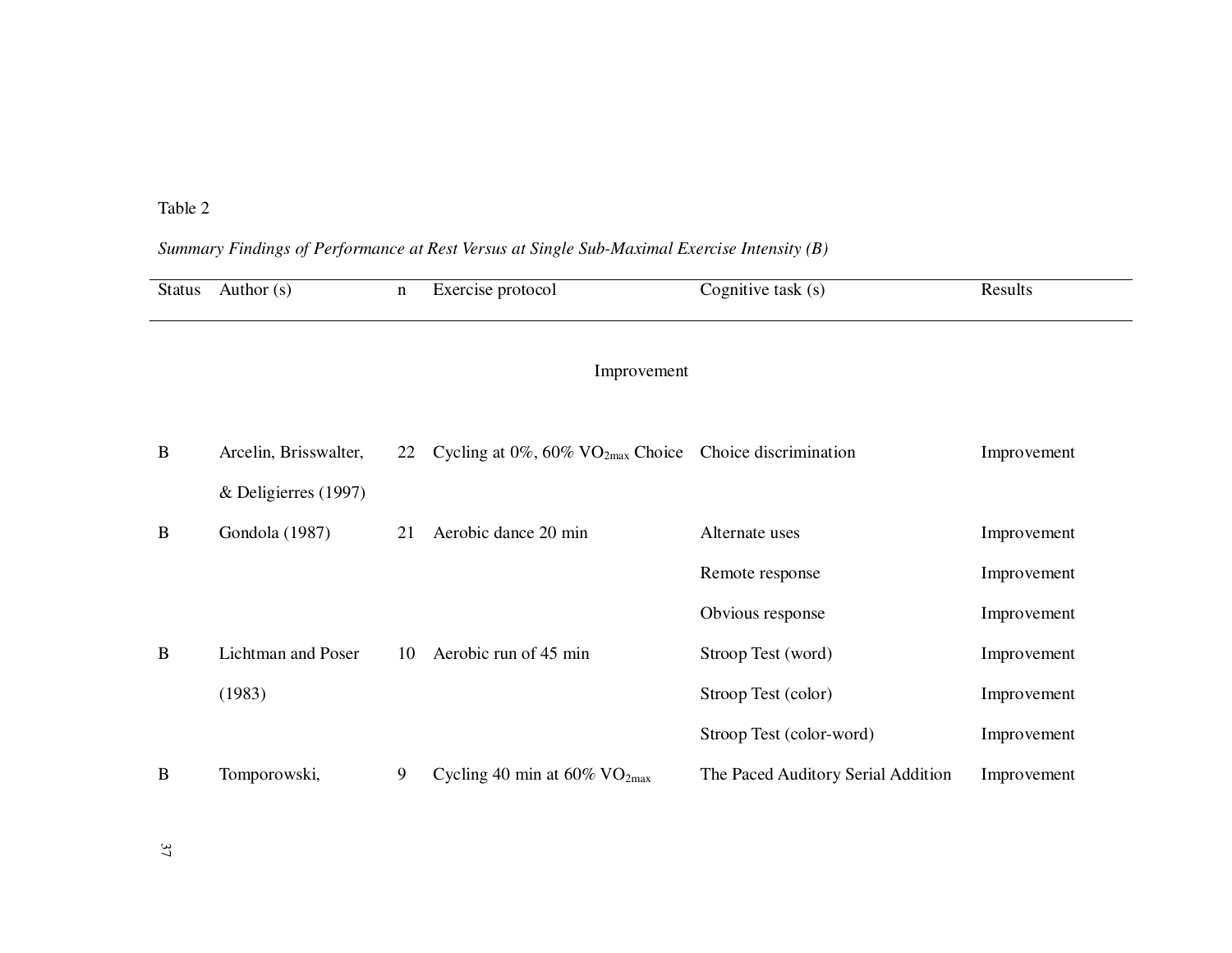|   | Armstrong, $\&$ |   |                                              | Test (PASAT)                       |             |
|---|-----------------|---|----------------------------------------------|------------------------------------|-------------|
|   | Kane (2005)     |   |                                              |                                    |             |
|   | Experiment 1    |   |                                              |                                    |             |
| B | Tomporowski,    | 8 | Cycling 120 min at $60\%$ VO <sub>2max</sub> | The Paced Auditory Serial Addition | Improvement |
|   | Armstrong, &    |   |                                              | Test (PASAT)                       |             |
|   | Kane (2005)     |   |                                              |                                    |             |
|   | Experiment 2    |   |                                              |                                    |             |
|   |                 |   |                                              |                                    |             |

# Mixed Effect

| B | Adam, Teeken,          | 20 | Cycling 40 min at submaximal    | Sustained information transfer (SIT) | Improvement |
|---|------------------------|----|---------------------------------|--------------------------------------|-------------|
|   | Ypelaar, Verstappen, & |    | loads                           | Short term memory TM (STM)           |             |
|   | Paas (1997)            |    |                                 |                                      | No effect   |
| B | Arcelin, Delignieres,  |    | 22 During Cycling 30 min at 60% | Signal intensity (two levels)        | No effect   |
|   | $&$ Brisswalter (1998) |    | $\rm VO_{2max}$                 | Stimulus-responses compatibility     | No effect   |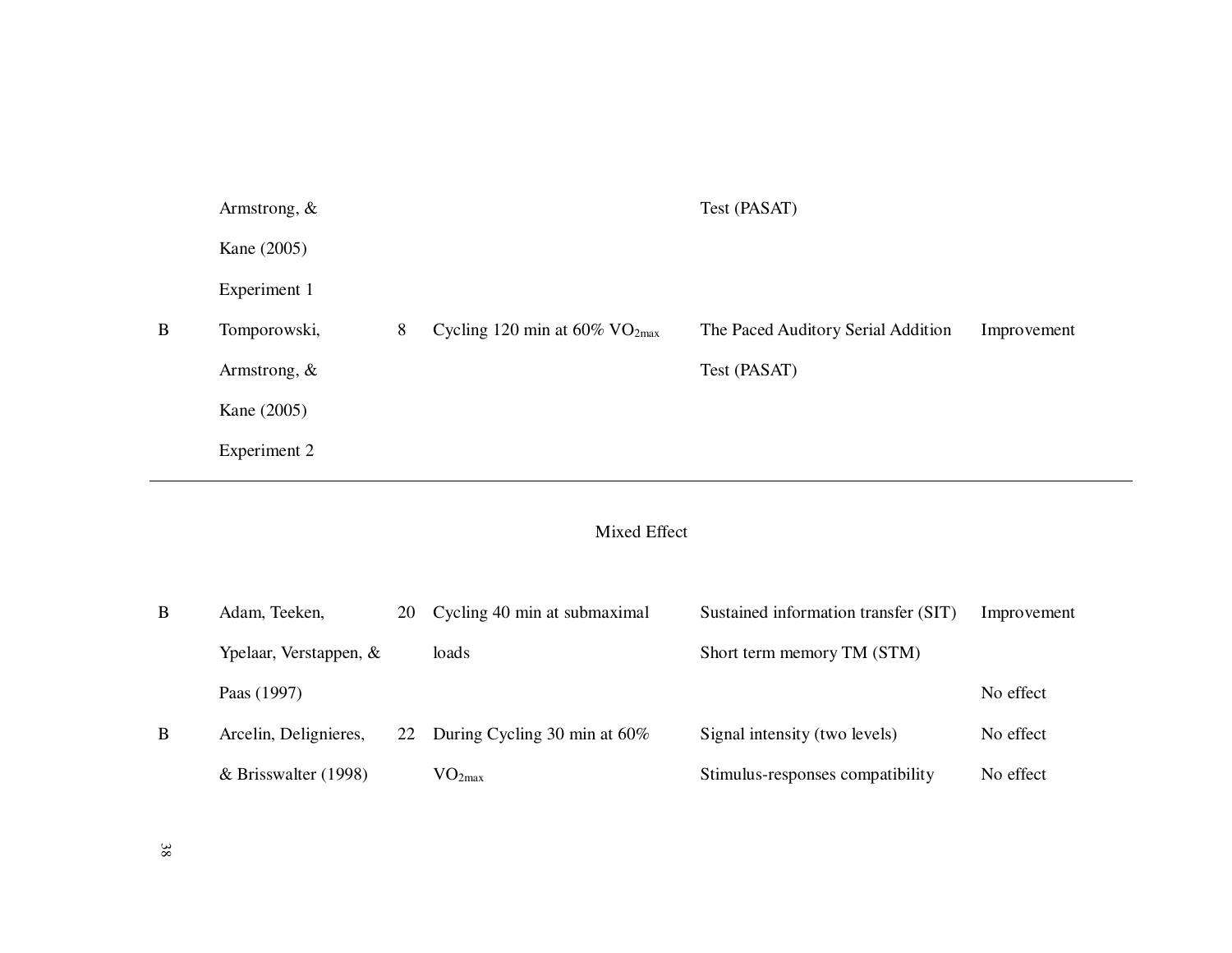|   |                       |   |                                                | (two levels)                  | Improvement        |
|---|-----------------------|---|------------------------------------------------|-------------------------------|--------------------|
|   |                       |   |                                                | Time uncertainty (two levels) |                    |
| B | Cian, Barraud, Melin, | 7 | After Running 2 h at $65\%$ VO <sub>2max</sub> | Choice reaction time          | No effect          |
|   | & Raphel (2001)       |   |                                                | Tracking                      | No effect          |
|   |                       |   |                                                | Perceptual discrimination     | <b>Impaired RT</b> |
|   |                       |   |                                                | <b>STM</b>                    | Impairment         |
|   |                       |   |                                                | Free-recall memory            | No effect          |
| B |                       |   | Following hydration                            | Choice reaction time          | No effect          |
|   |                       |   |                                                | Tracking                      | No effect          |
|   |                       |   |                                                | Perceptual discrimination     | <b>Impaired RT</b> |
|   |                       |   |                                                | <b>STM</b>                    | facilitated        |
|   |                       |   |                                                | Free-recall memory            | NO effect          |
| B | Cian, Koulmannn,      | 8 | After Running 2 h at $60\%$ VO <sub>2max</sub> | Choice reaction time          | No effect          |
|   | Barraud, Raphel,      |   | to dehydration                                 | Tracking                      | Impairment         |
|   | Jimenez, & Melin      |   |                                                | Perceptual discrimination     | <b>Impaired RT</b> |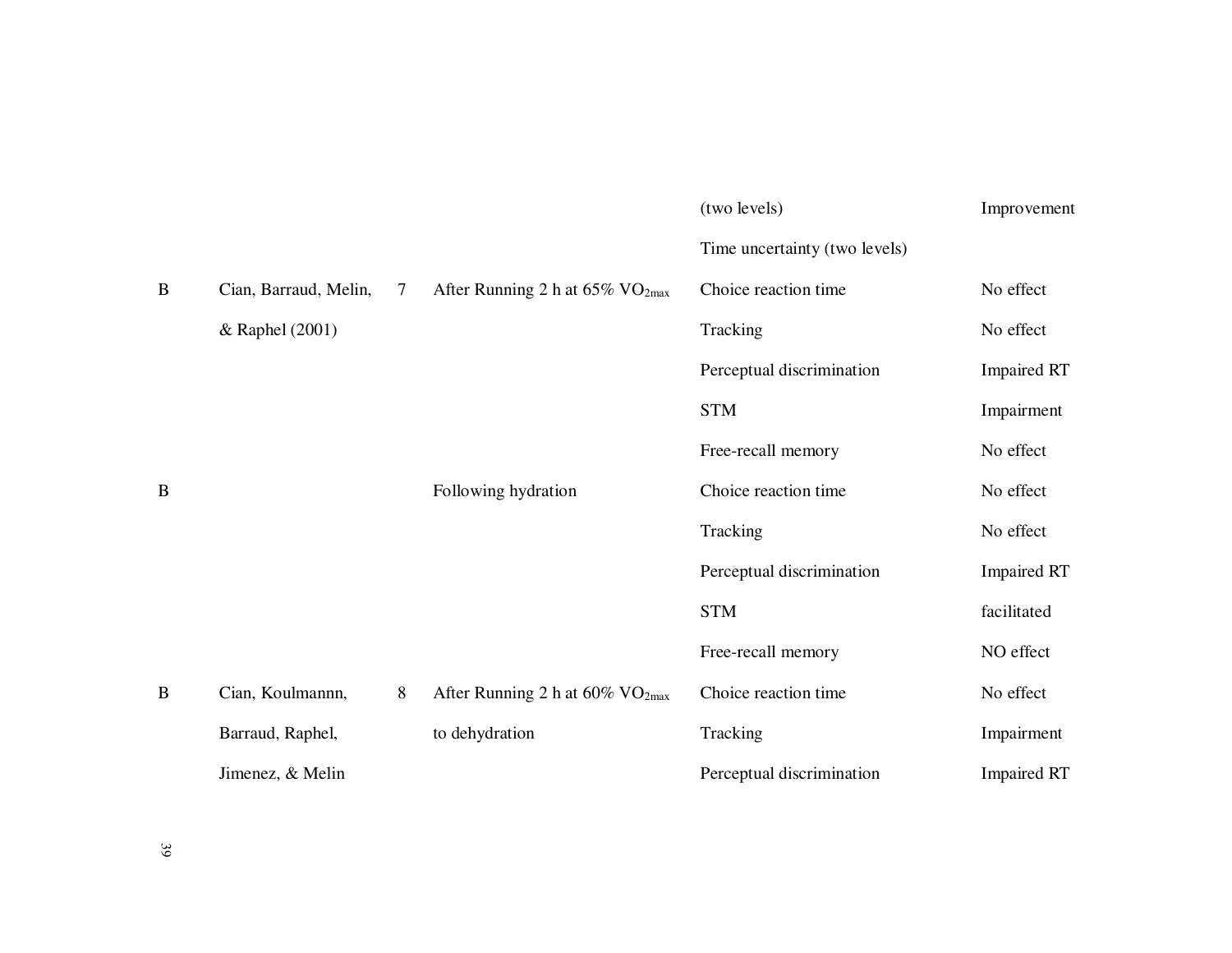|   | (2000)            |    |                                | <b>STM</b>                         | Impairment     |
|---|-------------------|----|--------------------------------|------------------------------------|----------------|
|   |                   |    |                                | <b>LTM</b>                         | No effect      |
| B |                   |    | Following hydration and arm    | Choice reaction time               | No effect      |
|   |                   |    | exercise                       | Tracking                           | Impairment     |
|   |                   |    |                                | Perceptual discrimination          | No effect      |
|   |                   |    |                                | <b>STM</b>                         | No effect      |
|   |                   |    |                                | Free-recall memory                 | Impairment     |
| B | Davranche, Burle, | 12 | Cycling at 50% maximal aerobic | Two level signal intensity (choice |                |
|   | Audiffren, &      |    | output                         | reaction time task)                |                |
|   | Hasbroucq (2005)  |    |                                | Reaction time<br>$\bullet$         | Improvement    |
|   |                   |    |                                | Premotor time                      | Improvement/no |
|   |                   |    |                                | Motor time                         | effect         |
|   |                   |    |                                |                                    | Improvement    |
| B | Davranche, Burle, | 12 | Cycling at 50% maximal aerobic | Two level signal intensity (simple |                |
|   | Audiffren, &      |    | output                         | reaction time task)                |                |
|   |                   |    |                                |                                    |                |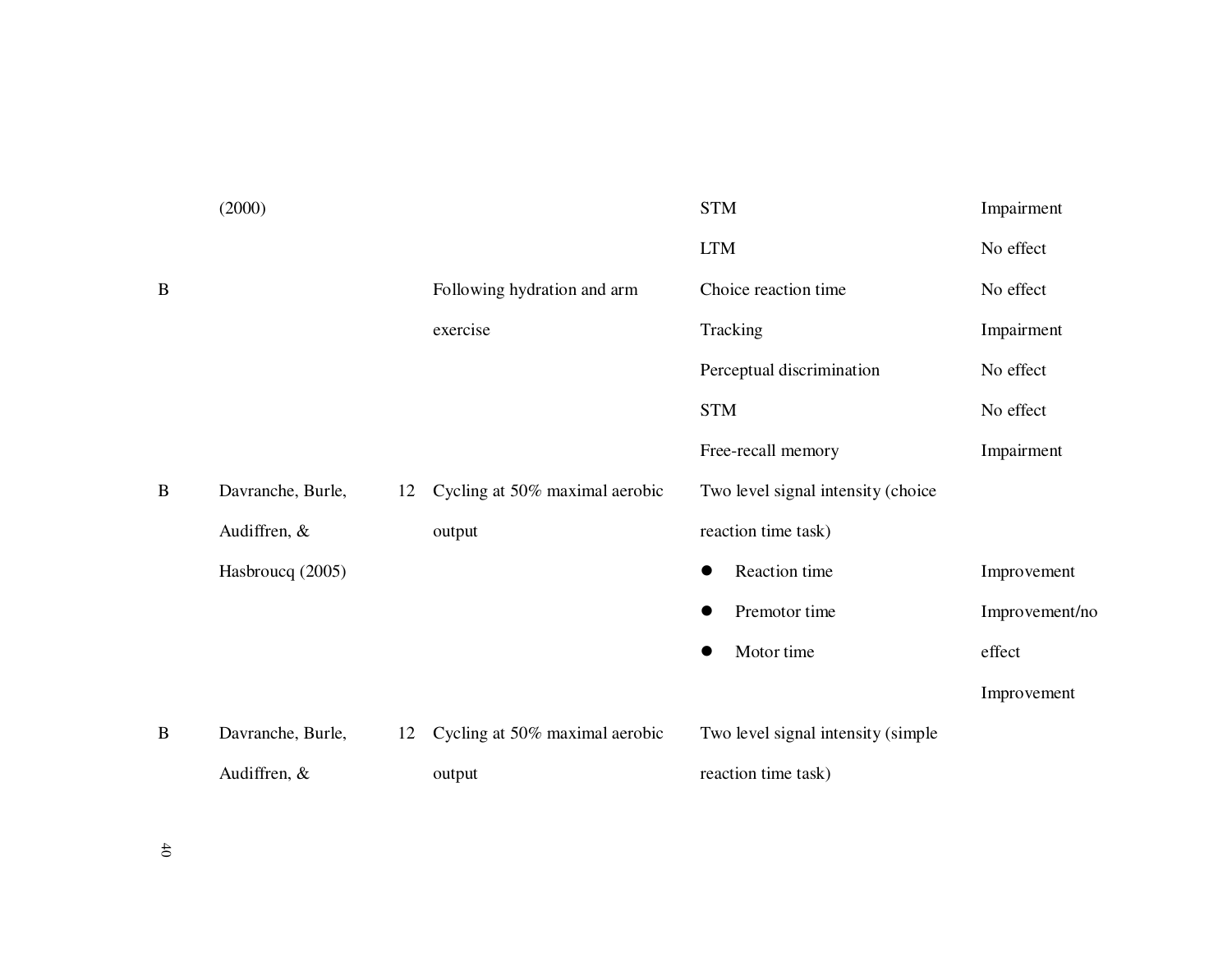|     | Hasbroucq (2006)                                                |    |                                    |   | Reaction time                       | Improvement |
|-----|-----------------------------------------------------------------|----|------------------------------------|---|-------------------------------------|-------------|
|     |                                                                 |    |                                    | ● | Premotor time                       | no effect   |
|     |                                                                 |    |                                    |   | Motor time                          | Improvement |
| B   | Dietrich & Sparling                                             | 16 | Run 50 minutes at 70 to 80%        |   | <b>Wisconsin Card Sorting Task</b>  | Impairment  |
|     | (2004)                                                          |    | maximum heart rate (HR             |   | (WCST)                              |             |
|     | Experiment 1                                                    |    | maximum)                           |   | Brief Kaufman Intelligent Test      | No effect   |
|     |                                                                 |    | Cycling 50 minutes at 70 to $80\%$ |   | $(K-BIT)$                           |             |
|     |                                                                 |    | HR maximum                         |   |                                     |             |
| B   | Dietrich & Sparling                                             | 8  | Run 65 minutes at 70 to 80%        |   | Paced Auditory Serial Addition Task | Impairment  |
|     | (2004)                                                          |    | maximum heart rate (HR             |   | (PASAT)                             |             |
|     | Experiment 2                                                    |    | maximum)                           |   | Peabody Picture Vocabulary Test     | No effect   |
|     |                                                                 |    |                                    |   | $(PPVT-III)$                        |             |
| A,  | Fery, Ferry, Vom Hofe, $13 \quad 30\% \text{ VO}_{2\text{max}}$ |    |                                    |   | Short term memory (4 consonant set) | No effect   |
| B,C | & Rieu (1997)                                                   |    |                                    |   | Short term memory (7 consonant set) |             |
|     |                                                                 |    |                                    |   |                                     | impairment  |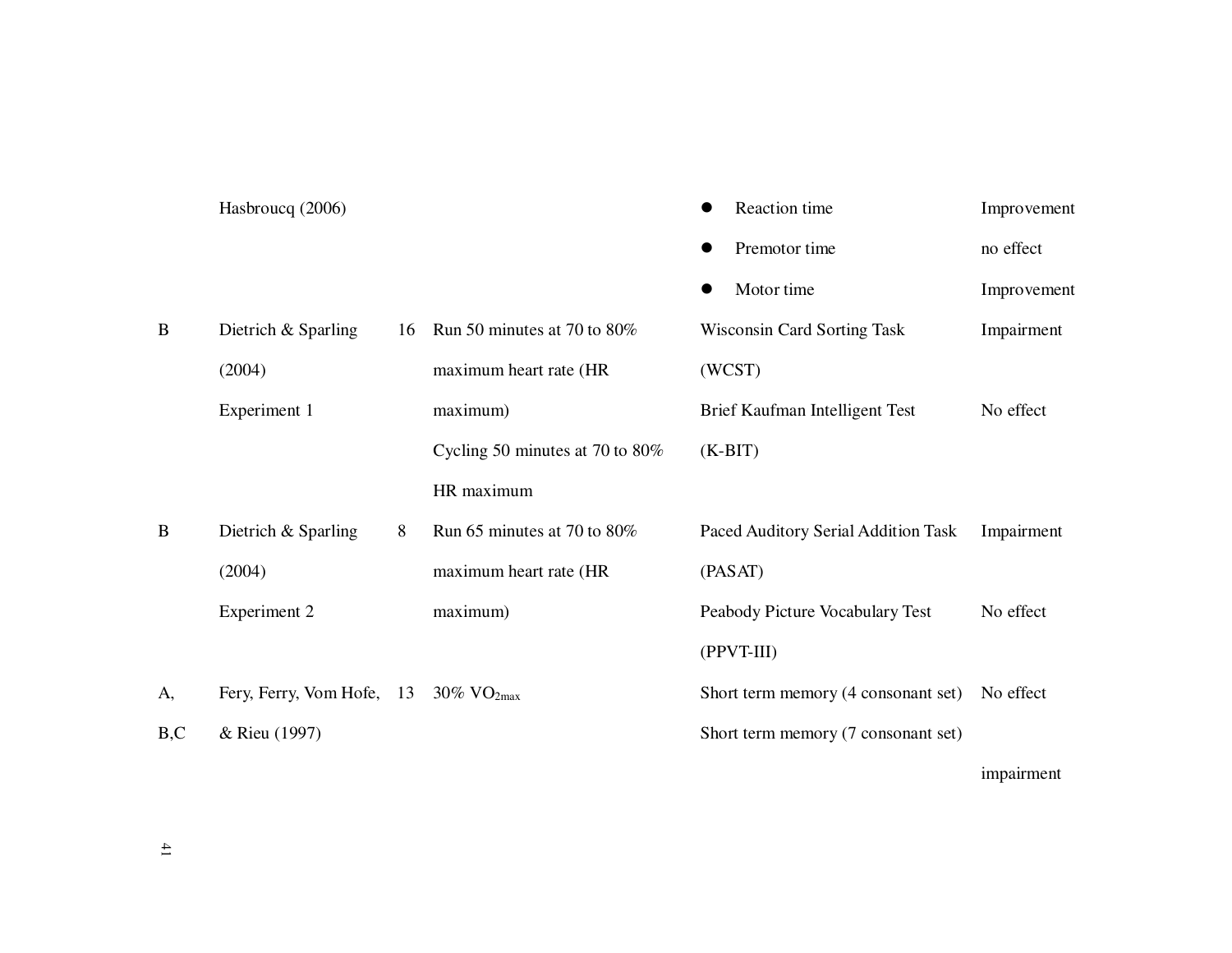| A, B | Fleury & Bard $(1987)$ | 18 | An aerobic alactacid run        | Sensory task (peripheral threshold     | Improvement         |
|------|------------------------|----|---------------------------------|----------------------------------------|---------------------|
|      |                        |    | And anaerobic lactacid run      | detection)                             |                     |
|      |                        |    | A sub-maximal aerobic effort    | Sensory motor task                     | Improvement         |
|      |                        |    |                                 | (coincidence-anticipation)             |                     |
|      |                        |    |                                 | Cognitive task (recall central vision) | Impairment          |
| B    | Heckler & Croce        | 18 | Treadmill runs of 20, 40 min at | Mathematics computations               | Improvement for fit |
|      | (1992)                 |    | 55% $VO2max$                    |                                        | women               |
| B    | Hillman, Snook, &      | 20 | Running 30 minutes at 83.5%     | Erickson flankers task of              |                     |
|      | Jerome $(2003)$        |    | maximal heart rate              | event-related potential (ERP)          |                     |
|      |                        |    |                                 | P300 Amplitude<br>$\bullet$            | Improvement         |
|      |                        |    |                                 | P300 Latency<br>$\bullet$              | Improvement         |
|      |                        |    |                                 | Reaction time                          | No effect           |
| B    | Hogervorst, Riedel,    | 15 | Cycling 60 min at $75-85\%$     | Simple reaction time                   | Improvement         |
|      | Jeukendrup,            |    | VO <sub>2max</sub>              | Choice reaction time                   | No effect           |
|      | & Jolles (1996)        |    |                                 | Finger tapping                         | No effect           |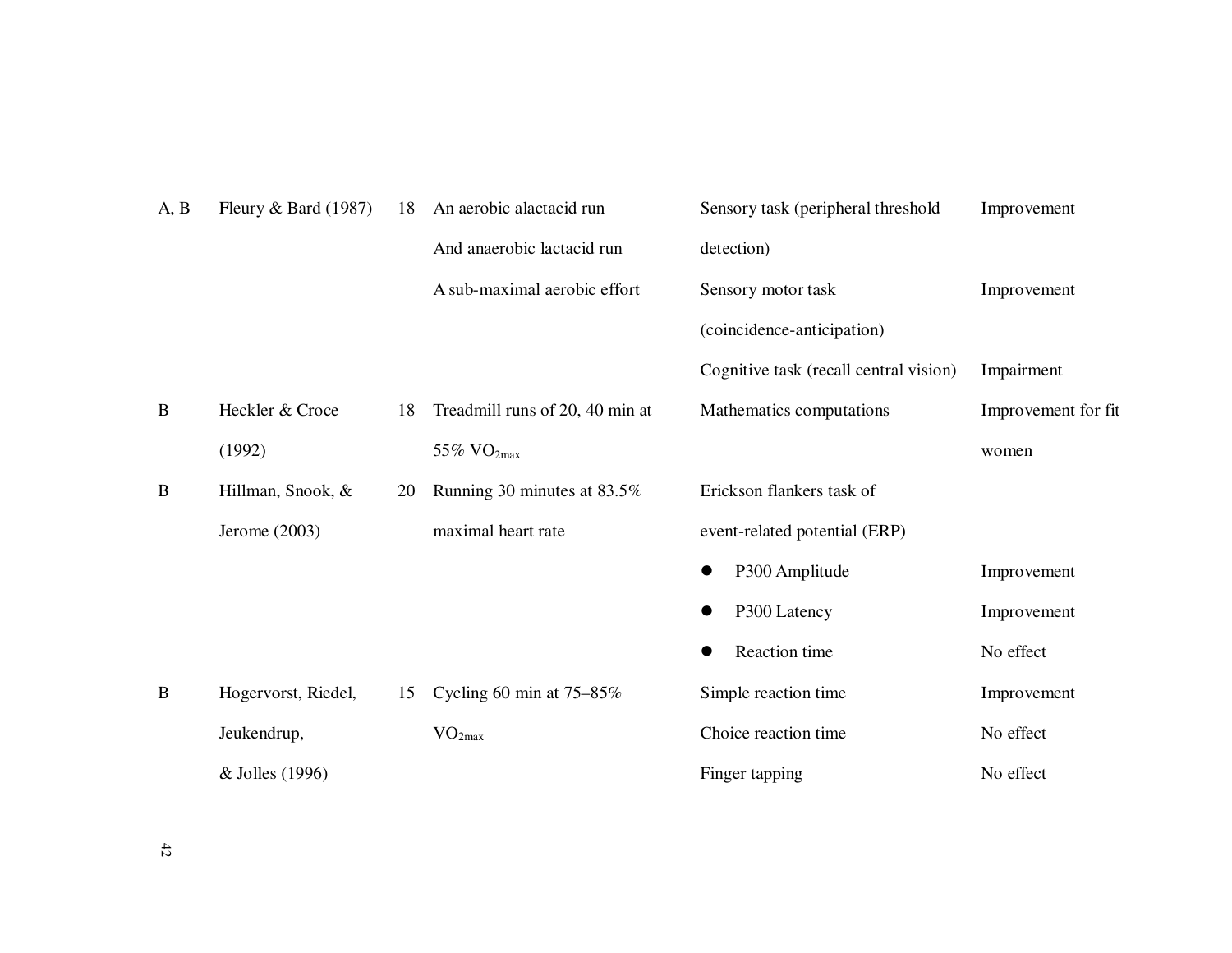|   |                      |    |                                 | <b>Stroop Test</b>                | Improvement    |
|---|----------------------|----|---------------------------------|-----------------------------------|----------------|
| B | Marriott, Reilly, &  | 16 | Treadmill runs of 45, 90 min at | Decision making in soccer         | Improvement    |
|   | Miles (1993)         |    | 157 betas min_1                 | (accuracy)                        |                |
|   |                      |    |                                 | Decision making in soccer (speed) | No effect      |
| B | Paas and Adam (1991) | 16 | Cycling 40 min (two protocols)  | Decision task                     | Improvement    |
|   |                      |    |                                 | Perception task                   | Impairment and |
|   |                      |    |                                 |                                   | Improvement    |
|   |                      |    |                                 |                                   |                |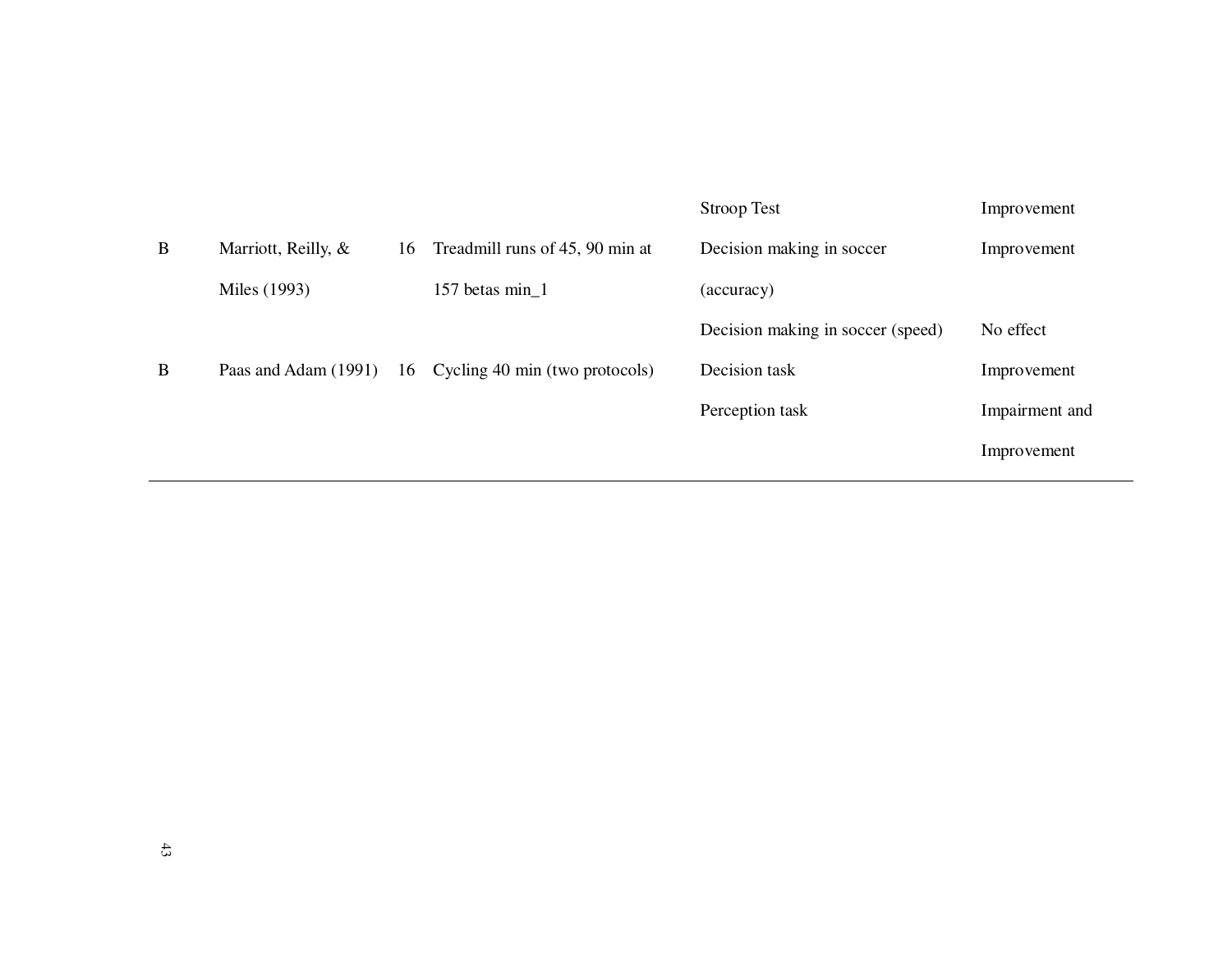### *Performance At Several Different Exercise Intensities*

The third approach in addressing the relationship between physical activity and cognitive performance is to examine performance at several different exercise intensities. Unlike using one sub-maximal or maximal exercise intensity, this type of research examines the relationship using two or more exercise intensity conditions. The purpose of these studies is to not only demonstrate the effect of exercise on cognitive function, but also to depict the dose-response trend of this relationship. In addition, the change of arousal level is recognized as a possible mechanism within this dose-response relationship. Here, the literature reviews will be discussed as demonstrating a linear relationship, a U-shaped relationship, no effect, or mixed findings.

*Linear facilitation.* Aks (1998) indicated that higher sub-maximal exercise intensity (85% work load) with cycling yielded a better visual searching task than in the low exercise intensity (65% work load). The data implied that both short exercise durations had a positive effect on visual search in speed, frequency of error and slope. In addition, with an increase in exercise intensity, a greater benefit was found.

Tenebaum et al. (1993) recruited 118 handball players to examine the relationship. The cognitive performance used was complex decision making related to specific handball situations and was rated and scored by a panel of experts. Using the different cognitive performance approaches and regardless of level of handball playing experience, a better decision making performance was found at the higher exercise level than at the lower exercise condition. The experiment protocol was later replicated and modified by McMorris's lab, where most of research demonstrated a positive exercise effect on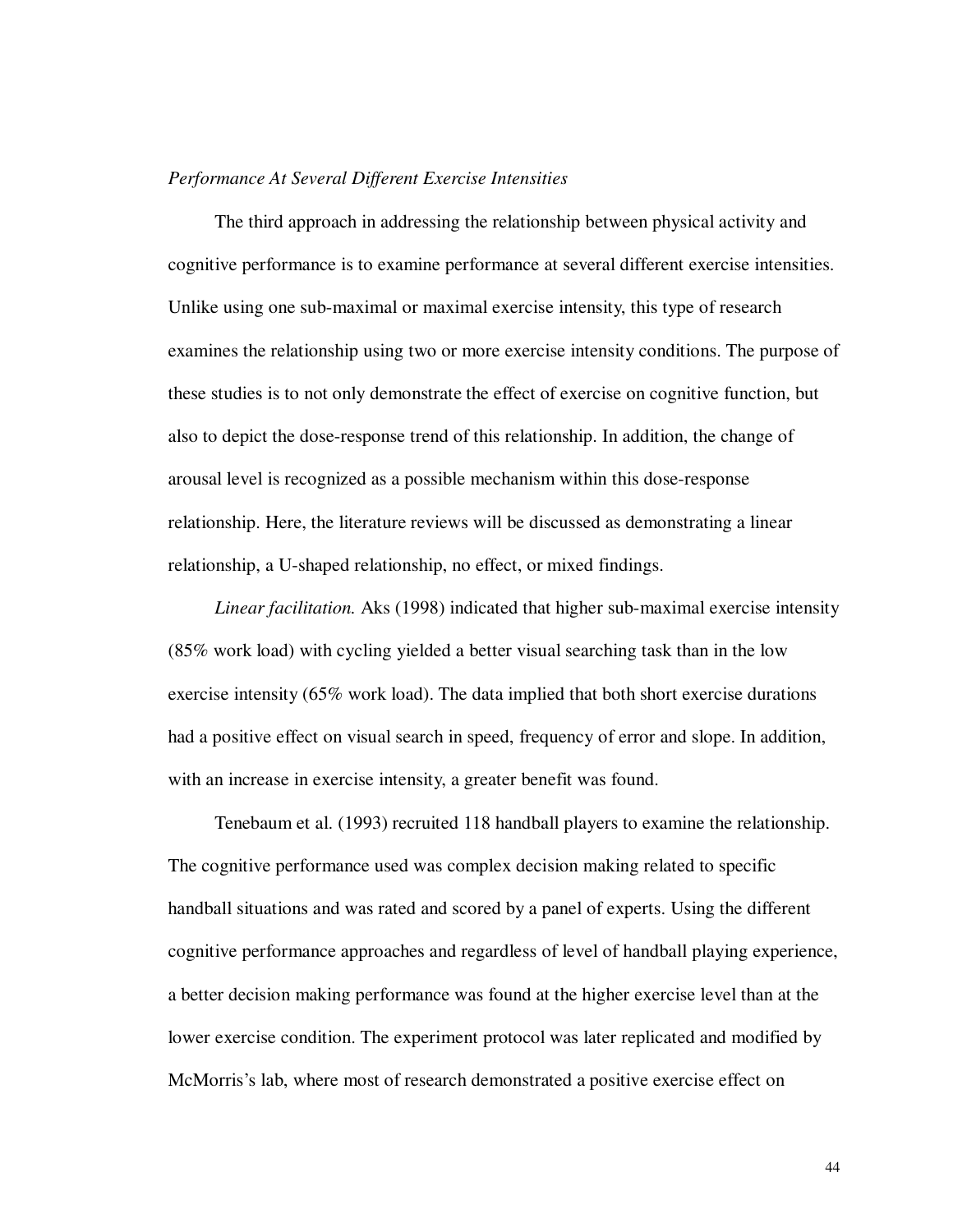decision-making speed rather than on accuracy (McMorris & Graydon, 2000).

*U-shaped relationship.* Recently, Arent and Landers (2003) conducted a study by examining the arousal-performance relationship using a causal design. College-aged participants (*n*=104) were randomly assigned into one of eight arousal levels and performed a simple reaction time task. Arousal levels were manipulated by asking participants to ride a bicycle ergometer at one of eight arousal levels between 20% to 90% heart rate reserve (HRR). Results showed that arousal was related to both reaction time and response time in a quadratic trend as hypothesized via the inverted-U hypothesis. However, results for movement time supported the drive theory in that movement time improved linearly with increased levels of arousal. According to the authors, the low task complexity was the reason behind the linear arousal-performance relationship for the movement time. A complementary explanation was that, unlike reaction time measurements, movement time measures were essentially devoid of any cognitive elements. This suggested that the inverted-U hypothesis was appropriate for explaining the arousal-performance relationship for the components of the task that required greater cognitive or central processes; while the drive theory explained the arousal-performance relationship for the components of the task that required more motor or peripheral processes.

Brisswalter et al. (1995) also found an inverted-U dose-response trend. Participants were instructed to pedal at seven different rates of their MPO. Within the exercise protocol, simple reaction time was used to assess cognitive performance. Results indicated that the fastest reaction time was found for pedaling rates at 50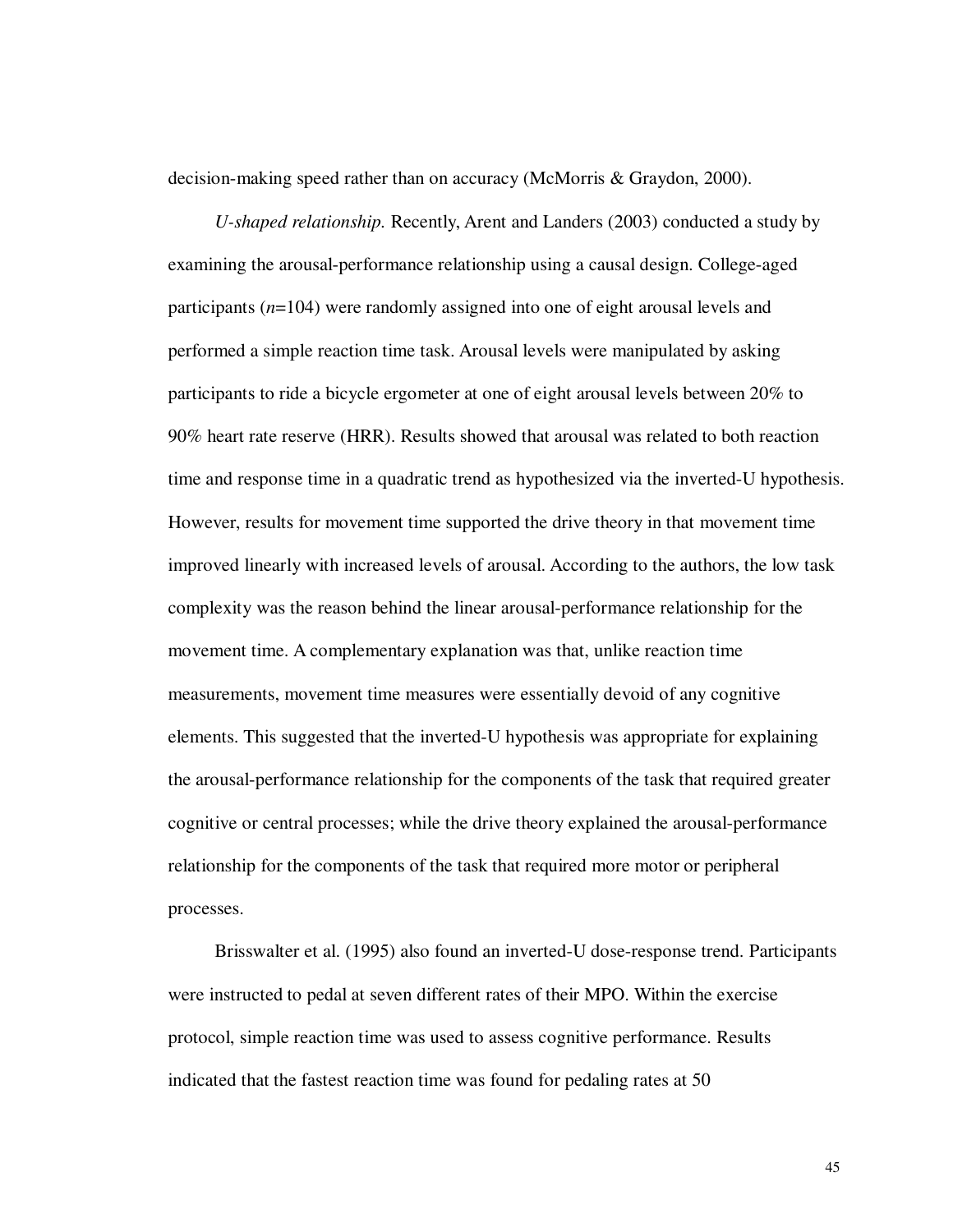revolutions/minute and the longest reaction time was found for pedaling rates at 80 revolutions/minute.

Chmura et al. (1994) recruited 22 male soccer players who were instructed to take a choice reaction time task while performing an incremental cycling protocol. In addition, lactate, adrenaline and noradrenaline were collected from blood samples to determine exercise intensity. The data demonstrated an inverted-U dose-response relationship not only between reaction time and incremental exercise, but also between reaction time and the plasma catecholamine levels. The study also further indicated that the best reaction time performance was found at an intensity of  $75\%$  VO<sub>2max</sub> where it exceeded the blood lactate and plasma adrenaline threshold. Based upon these findings, the levels of lactate and plasma adrenaline were supported as possible mechanisms that influenced the dose-response curve.

Reilly and Smith (1986) used a similar cycling protocol as Brisswalter et al. (1995), where the exercise intensity was set at rest,  $25\%$ ,  $40\%$ ,  $55\%$ , and  $85\%$  VO<sub>2max</sub>. The pursuit rotor task was conducted twice at four and six minutes intervals after the participants reached the target cycling intensity. The results supported an inverted-U dose-response relationship with the best score found at the moderate work intensity of 38% VO2max.

Both studies by Levitt and Gutin (1971) and Salmela and Ndoye (1986) used heart rate as the exercise intensity index and choice reaction time as the cognitive performance assessment. Both studies showed an inverted-U dose-response curve between choice reaction time and different intensities of heart rate. In addition, the increase in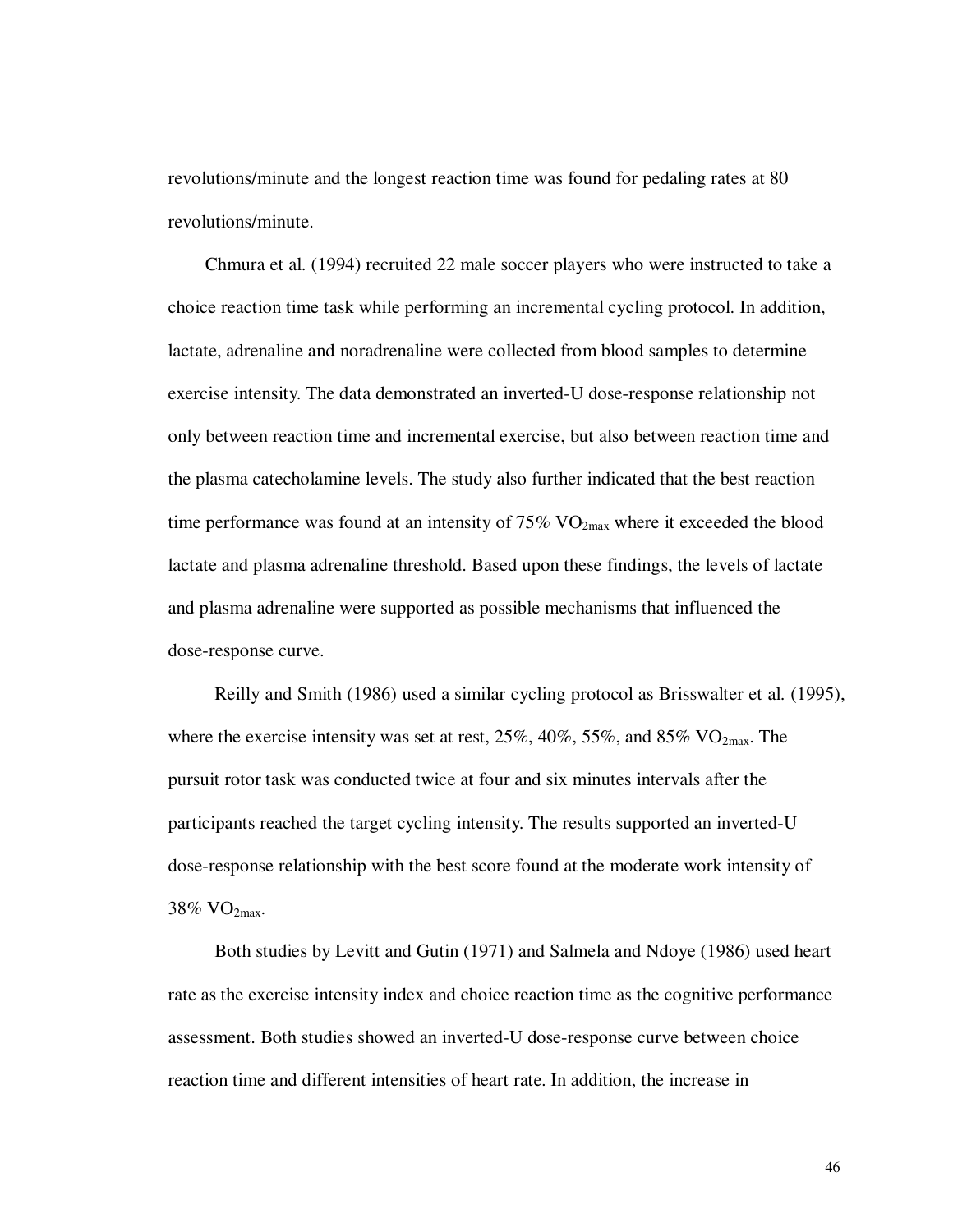performance was found at heart rates from rest to 145 beat/min which was later recognized as 70% of the maximal heart rate. Unlike other research, Salmela and Ndoye applied the Easterbrook's cue utilization theory of attention as a potential hypothesis to explain the relationship.

Salmela and Ndoye (1986) performed a duplicate study that examined the relationship using cycling to exhaustion and five different choice reaction time tasks, again, their data indicated no significant exercise effect on cognition.

*Mixed relationship*. A number of studies also reported ambiguous data that did not support either a linear or an inverted-U relationship between exercise intensity and cognitive performance.

Allard, Brawely, Deakin, and Elliot (1989) conducted two experiments that examined the relationship. In the first study, 30 undergraduate students conducted a visual search task in three exercise intensity conditions (rest, 30% maximal workload, 60% workload). The results indicated that the participants performed better following both intensities of exercise. The authors believed there were two potential explanations for the positive effect of exercise on the cognitive response. First, exercise facilitated the neuromuscular system which allowed a participant to move faster rather than through the use of the attentional system. Another explanation was that exercise benefited some process which occurred before the automatic process of the visual task. In order to test the second hypothesis, Posner and Boies (1971)'s experimental design was used. They created a simple letter matching task that divided a participant's attention into preparation and encoding phases. Here, the preparation phase was linked to a general readiness to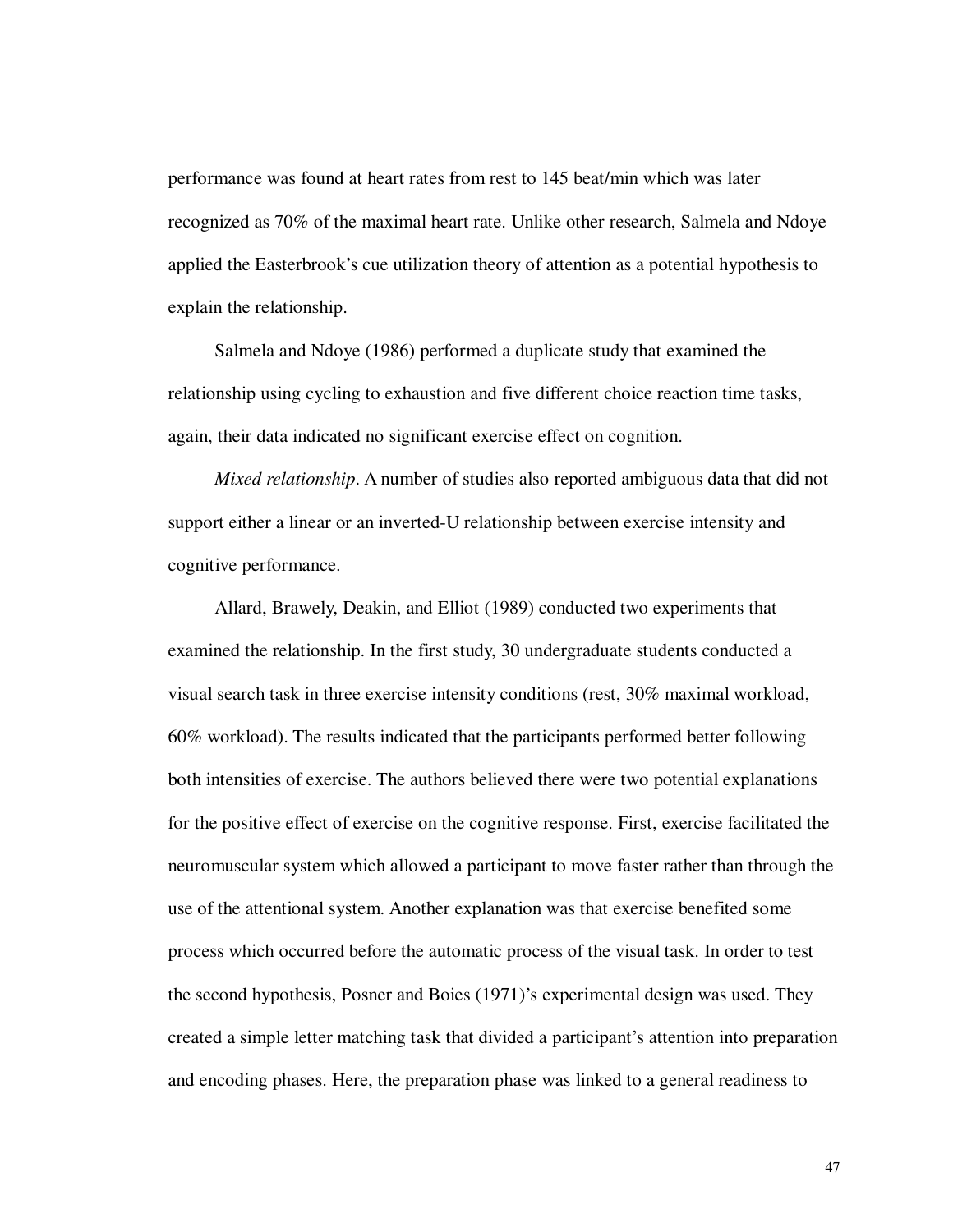process information, and the encoding phase occurred once a participant had some information as to what was expected. The data demonstrated a difference in the effects of exercise on the preparation phase and the encoding phase which did not speed up information processing, and only showed up in the preparation phase.

Similar to Arcelin et al. (1998) who studied the relationship based on Sander's cognitive-energetic model, Davranche and Audiffren (2004) examined the effect of two exercise intensities (20% and 50% maximal aerobic power versus rest conditions) using the Critical Flicker Fusion Test with manipulated signal quality, stimulus-response compatibility, and time uncertainty. The results showed that both exercise conditions resulted in better performance than at the pre-test. In addition, there was a linear relationship between the increase in exercise intensity and reaction time. However, in terms of signal quality, stimulus-response compatibility, and time uncertainty, no significant interactions were observed. In conclusion, the authors stated that moderate exercise improved cognition. Upon further examination using fractionated reaction time, Davranche and his colleagues hypothesized that exercise had a positive effect on motor time rather than pre-motor time (Davranche et al., 2005, 2006).

Delignieres, Brisswalter, and Legros (1994) set an exercise intensity protocol with 20%, 40%, 60% and 80% maximal aerobic power. Each participant was instructed to conduct two types of choice response time tasks one minute after each exercise intensity condition. In addition, participants were recruited by other criteria which divided them into two groups. One group was participants who had professional fencing experience which was indicative of the ability for rapid response task, and the other group was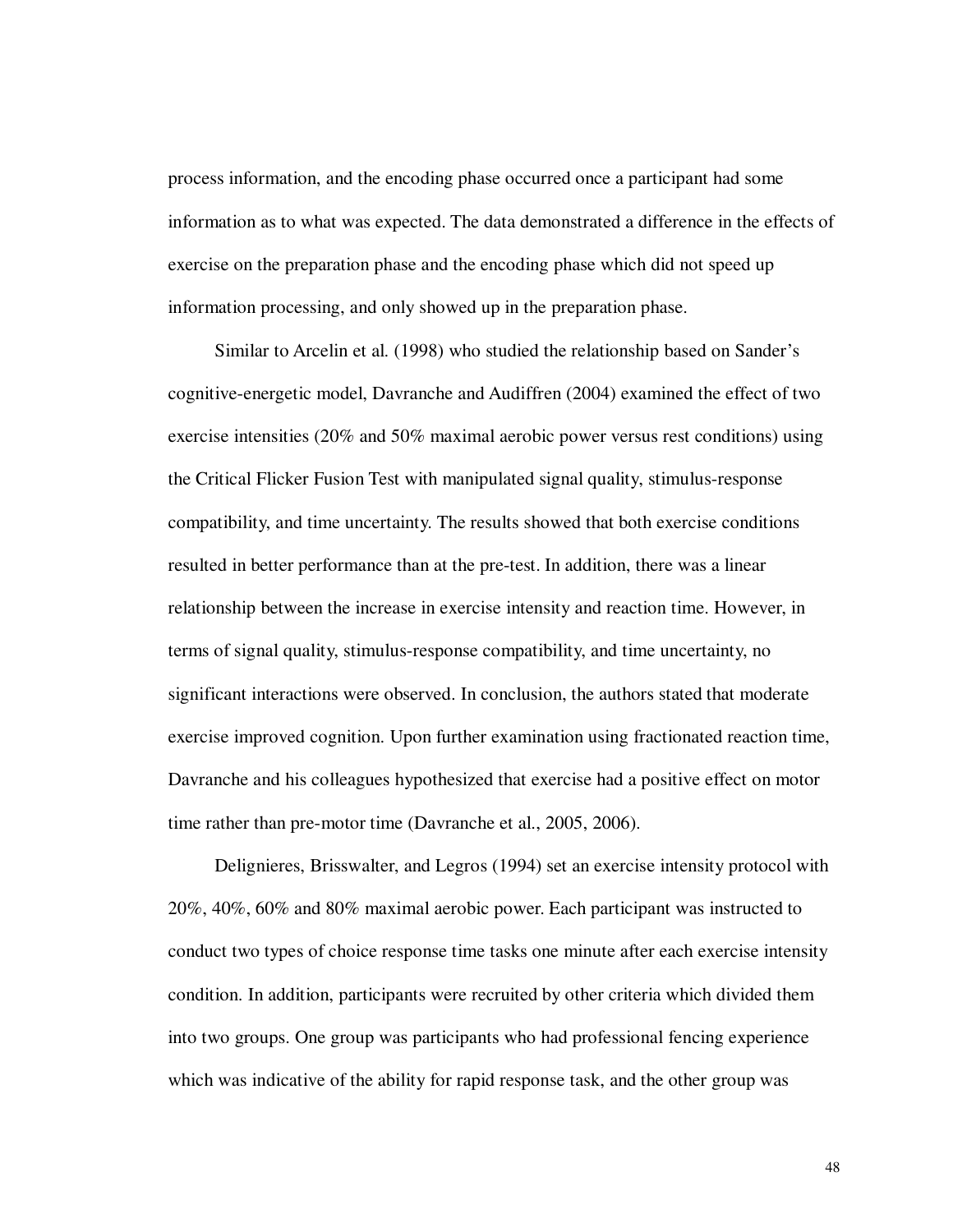comprised of participants without this but with a similar fitness level. The data showed a significant linear improvement at the 40%, 60% and 80% maximal aerobic power for those participants with the fencing experience. However, for the second group of participants without professional experience, a significant amount of deterioration in the cognitive response was found at the 40%, 60% and 80% maximal aerobic power conditions. This research suggested that expertise relative to a particular cognitive task moderated the relationship between exercise intensity and cognitive performance.

Kamijo and his colleagues conducted two research studies that examined the dose-response relationship (Kamijo, Nishihira, Hatta, Kaneda, Kida et al., 2004; Kamijo, Nishihira, Hatta, Kaneda, Wasaka et al., 2004). The exercise protocol in both studies were conditions of rest, cycling to low intensity, medium, and high intensity. However, in addition to using a choice reaction time task, event-related potential (ERP), and contingent negative variation (CNV) were also assessed to further examine information processing. Generally, although no significant difference was found in terms of premotor time assessment (i.e., the behavioral measure), the amplitude of the Go P300, No-go P300, and CNV demonstrated a dose-response relationship. In contrast to previous studies (Allard et al., 1989; Arcelin et al., 1998; Davranche & Audiffren, 2004; Davranche et al., 2005, 2006) which indicated that exercise only benefited the later components of information processing, Kamjio and his colleagues' data revealed that exercise influenced both the perceptual and central processes, although it did not show up in the behavioral assessment.

McGlynn, Laughlin, and Bender (1977) examined the relationship during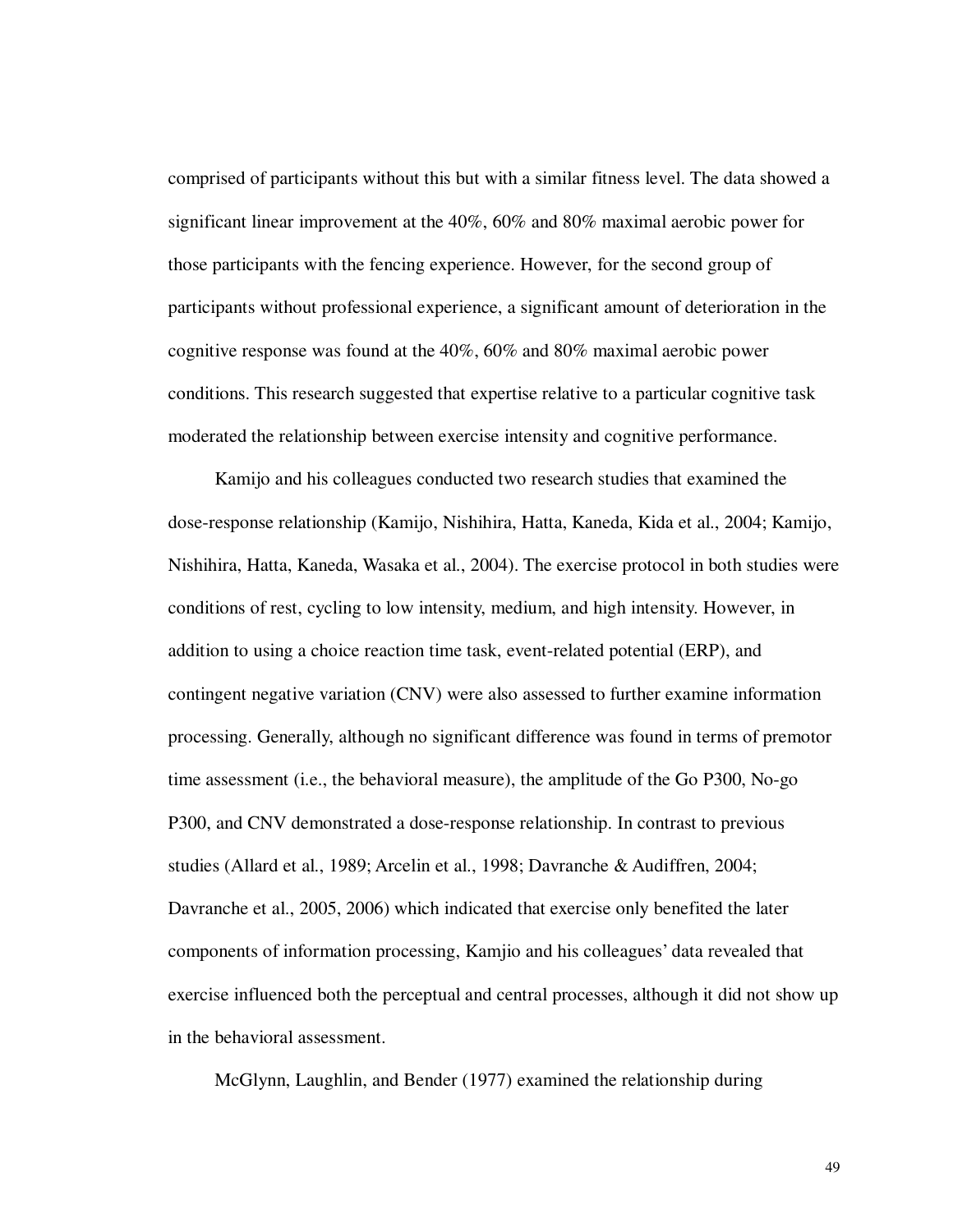progressive treadmill runs. The results demonstrated that a significant improvement in speed on a discrimination task was found following an increase in exercise speed and grade. In addition, the fastest speed of performance was found in the higher exercise intensities and speed was reduced after termination of the exercise. However, in terms of accuracy, no effects were found. Using a similar exercise protocol, McGlynn, Laughlin, and Rowe (1979) reexamined the relationship using accuracy and speed on visual discrimination at four different exercise intensities. The data showed no significant difference in accuracy during exercise; however, the speed was significantly faster at the highest intensity level when compared to other the exercise conditions. Thus, in these studies better scores were only found at the highest exercise intensities.

Sjoberg, Ohlsson, and Dornic (1975) looked at the relationship between exercise and cognition using two different mental tasks, short-term memory and paired-associate memory at rest, 25%, 50%, and 75% maximal working capacity. Although the results indicated a facilitation effect on short-term memory, there was no exercise effect on paired-associated memory. In a further research study with a similar exercise protocol, Sjoberg (1980) was unable to replicate these findings. The author used three different mental tasks, short-term memory, paired-associate memory, and mathematical computation, at rest, 25%, 50%, and 75% maximal working capacity. The data showed no significant difference in performance on the mental task as a function of the four exercise conditions.

Additional research demonstrating this mixed effect comes from a series of studies published by McMorris's laboratory which have been described previously. In these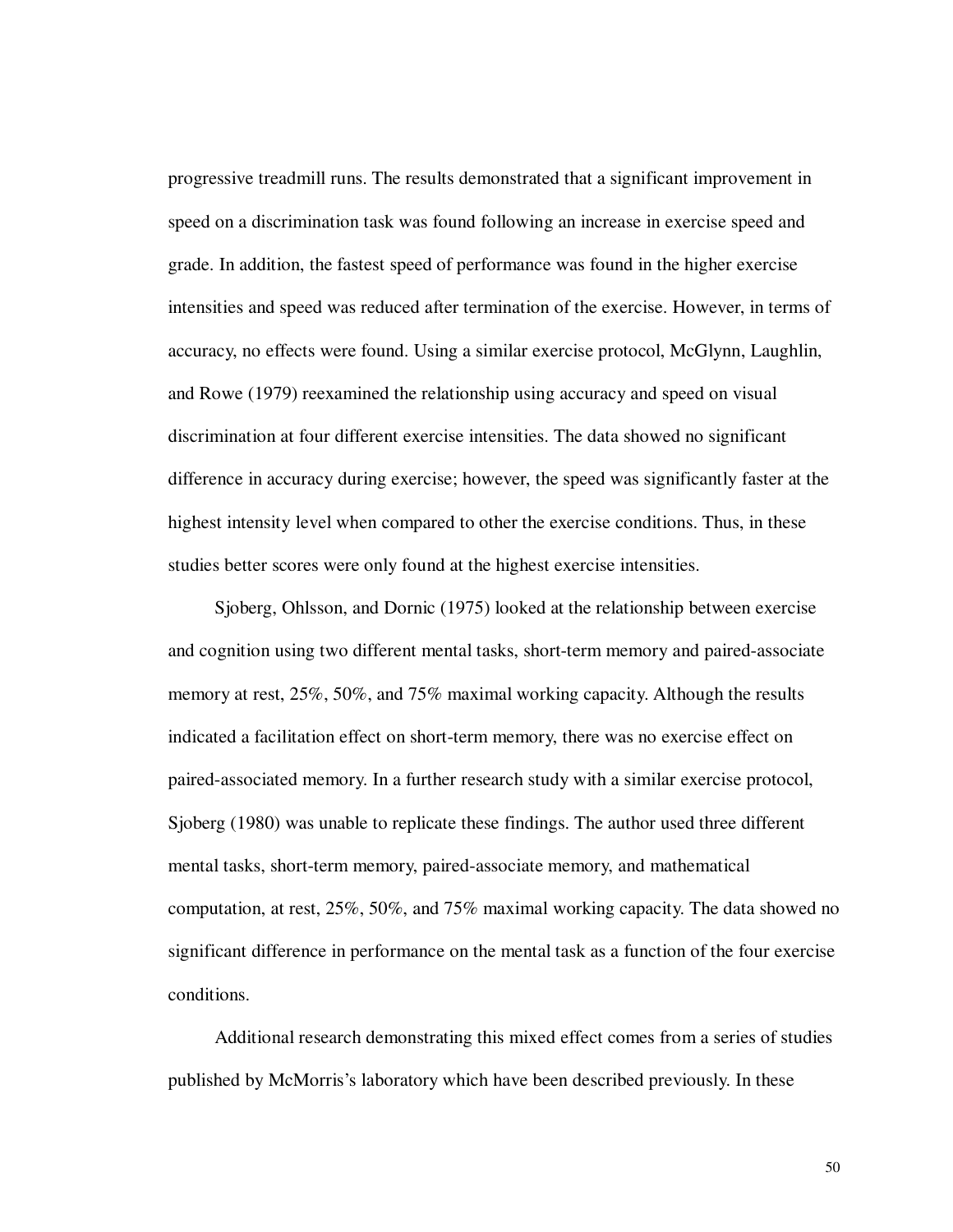studies, there were three different exercise intensity conditions used: rest, 70% maximal power output, and 100% maximal power output. In addition, the participants were people with or without professional soccer experience who were instructed to conduct a soccer decision-making task. Generally, McMorris and his colleagues indicated that exercise induced a central nervous system arousal which increased the central nervous system resources for cognitive performance. However, in terms of accuracy of decision-making task, none of these studies showed a significant difference among the three exercise intensities.

*No effect.* Although most of the studies indicated a linear facilitation, inverted-U or mixed relationship between incremental exercise and cognitive performance, one study demonstrated no effect (Cote et al., 1992).

*Summary.* Most research studies demonstrated that moderate exercise intensity was either linearly related to or showed an inverted-U relationship with certain specific cognitive tasks. In addition, the change of arousal level was recognized as a possible mechanism within this dose-response relationship.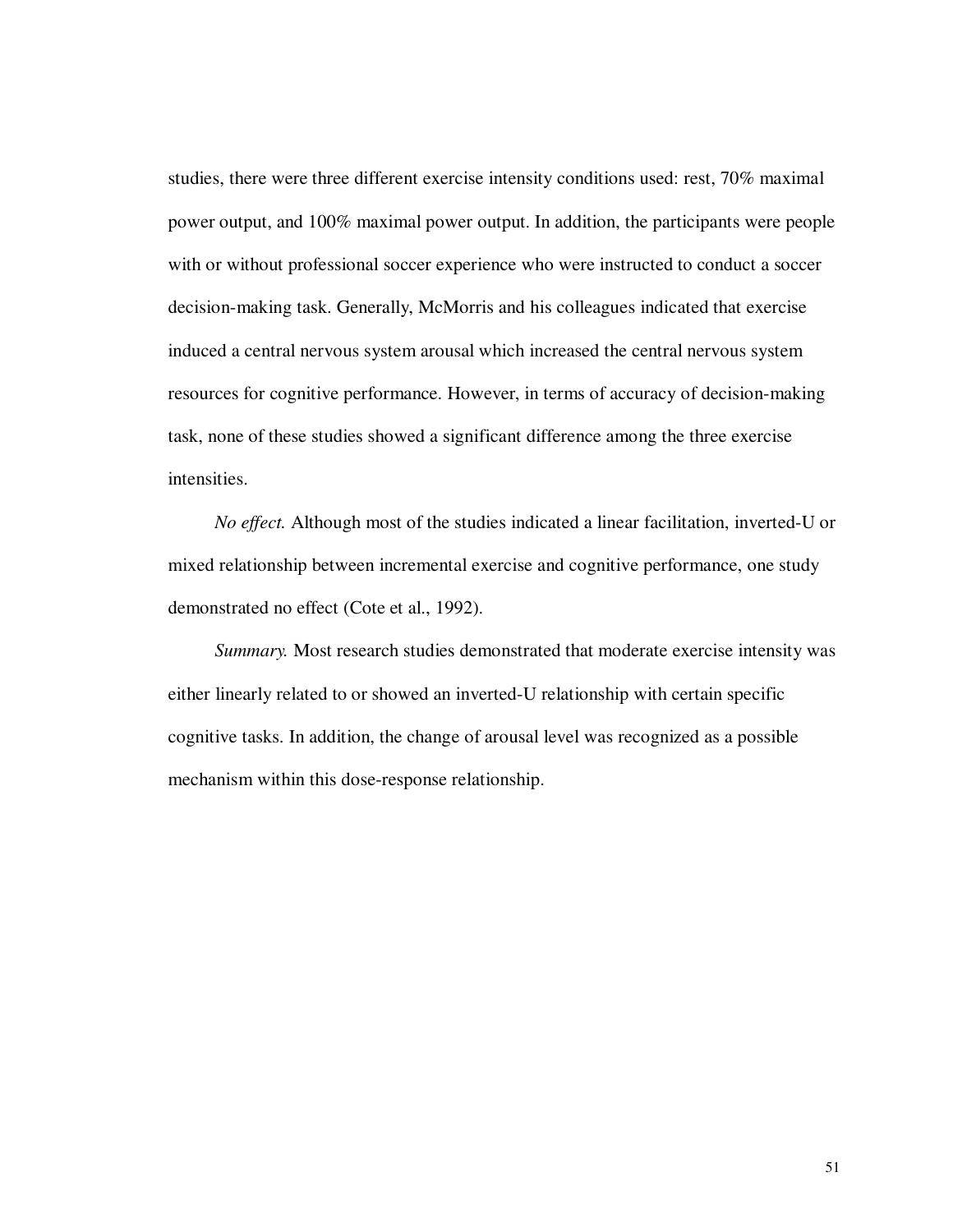## Table 3

# *Summary Findings of Performance at Several Different Exercise Intensities (C)*

| Status        | Author $(s)$                                              | $\mathbf n$ | Exercise protocol                                     | Cognitive task $(s)$        | Results      |  |
|---------------|-----------------------------------------------------------|-------------|-------------------------------------------------------|-----------------------------|--------------|--|
|               | Facilitation                                              |             |                                                       |                             |              |  |
| $\mathcal{C}$ | Aks (1998)                                                | 18          | Cycling aerobically,<br>anaerobically                 | Visual search               | Facilitation |  |
| $\mathcal{C}$ | Tenenbaum, Yuval,<br>Elbaz, Gar-Eli, &<br>Weinberg (1993) | 118         | During Treadmill run of<br>moderate and<br>high speed | Decision making in handball | Facilitation |  |

U-Shaped Facilitation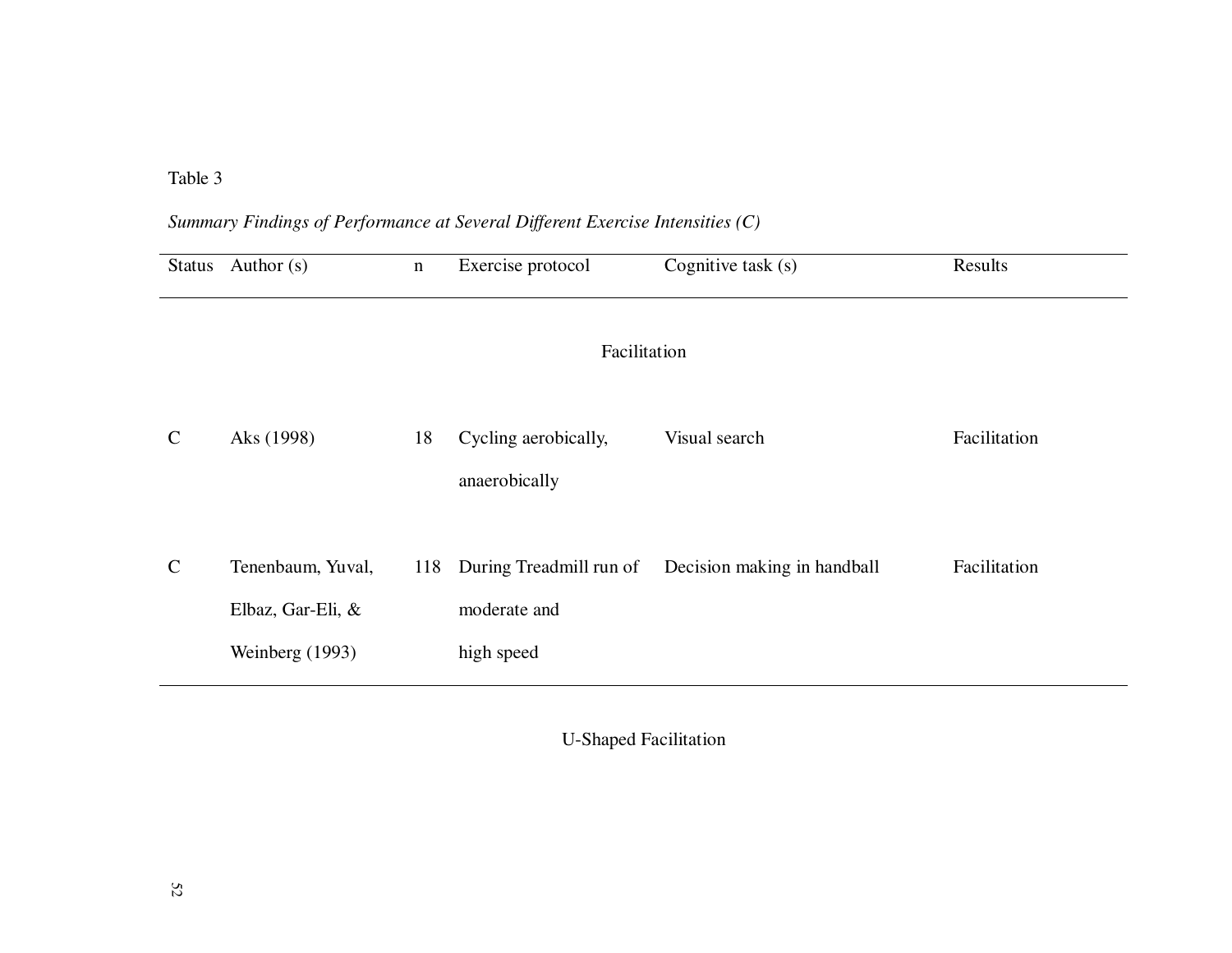| $\mathbf C$  | Arent & Landers         |    | 104 Cycling at eight exercise | Simple reaction time | U-shaped facilitation |
|--------------|-------------------------|----|-------------------------------|----------------------|-----------------------|
|              | (2003)                  |    | intensity level               |                      |                       |
| $\mathsf{C}$ | Brisswalter, Durand,    | 18 | Cycling at progressively      | Simple reaction time | U-shaped facilitation |
|              | Delignieres, & Legros   |    | faster rates                  |                      |                       |
|              | (1995)                  |    |                               |                      |                       |
| A, C         | Chmura, Nazar, &        | 22 | Cycling at progressively      | Choice reaction time | U-shaped facilitation |
|              | Kaciuba-Ulscilko        |    | greater load                  |                      |                       |
|              | (1994)                  |    | Blood sample                  |                      |                       |
|              |                         |    | Lactate, adrenaline           |                      |                       |
|              |                         |    | and noradrenaline             |                      |                       |
| $\mathsf{C}$ | Levitt & Gutin $(1971)$ | 20 | Treadmill run at              | Choice reaction time | U-shaped facilitation |
|              |                         |    | progressively                 |                      |                       |
|              |                         |    | higher HR                     |                      |                       |
| $\mathsf{C}$ | Reilly & Smith          | 10 | During Cycling at 0, 25,      | Pursuit rotor        | U-shaped facilitation |
|              | (1986)                  |    | 40, 55, 85 VO <sub>2max</sub> |                      |                       |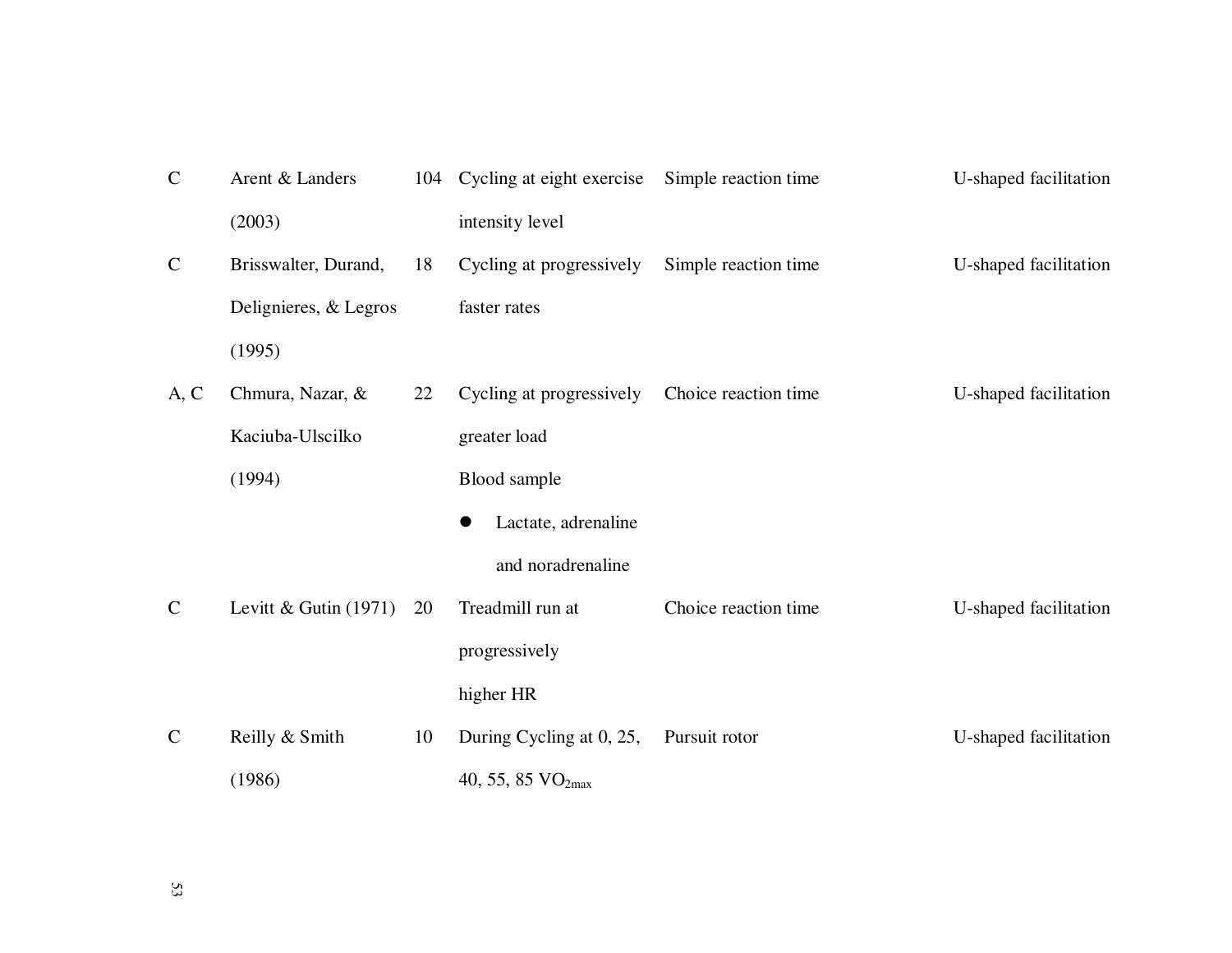| $\mathbf C$ | Salmela & Ndoye   | 10 | During Cycling at         | Choice reaction time                                        | U-shaped facilitation |  |
|-------------|-------------------|----|---------------------------|-------------------------------------------------------------|-----------------------|--|
|             | (1986)            |    | progressively higher      |                                                             |                       |  |
|             |                   |    | HR                        |                                                             |                       |  |
|             | No Effect         |    |                           |                                                             |                       |  |
| $\mathbf C$ | Cote, Salmela, &  | 17 |                           | Cycling at progressively Five types of Choice reaction time | No effect             |  |
|             | Papthanasopoloulu |    | higher HR                 | task                                                        |                       |  |
|             | (1992)            |    |                           |                                                             |                       |  |
|             | Mixed Effect      |    |                           |                                                             |                       |  |
| $\mathbf C$ | Allard, Brawley,  | 30 | Cycling at 0%, 30%,       | Visual search                                               | Facilitation          |  |
|             | Deakin, & Elliot  |    | $60\%$ VO <sub>2max</sub> |                                                             |                       |  |
|             | (1989)            |    |                           |                                                             |                       |  |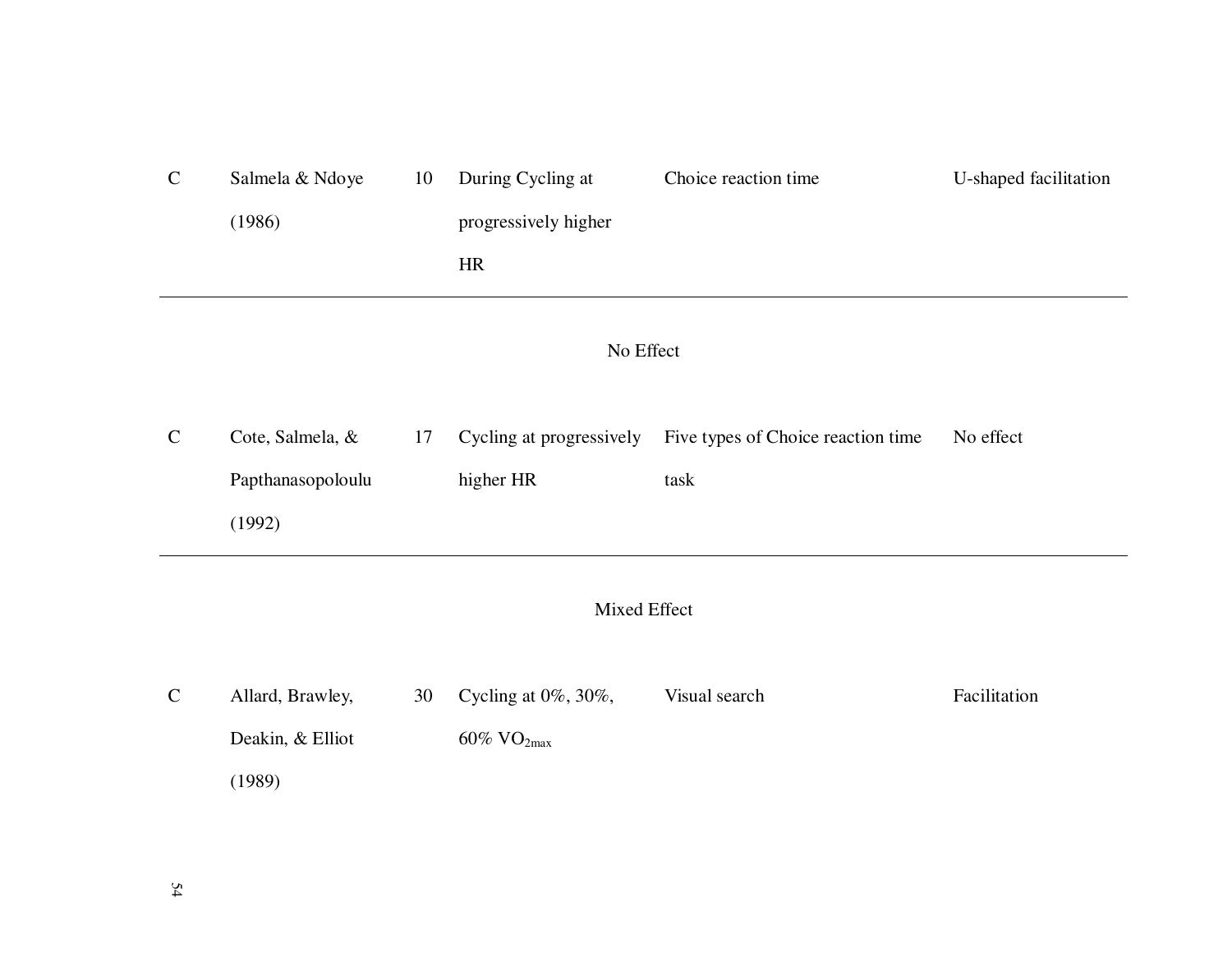Experiment 1

| $\mathbf C$   | Allard, Brawley,      | 8  | Cycling at $30\%$ , $70\%$   | Letter matching                | No effect           |
|---------------|-----------------------|----|------------------------------|--------------------------------|---------------------|
|               | Deakin, & Elliot      |    | VO <sub>2max</sub>           |                                |                     |
|               | (1989)                |    |                              |                                |                     |
|               | <b>Experiment 2</b>   |    |                              |                                |                     |
| $\mathcal{C}$ | Davranche &           | 16 | Cycling at $20\%$ , 50% of   | Choice reaction time           | Facilitation        |
|               | Audiffren (2004)      |    | maximal aerobic power        | Signal quality                 | No effect           |
|               |                       |    |                              | Stimulus-response              | No effect           |
|               |                       |    |                              | Compatibility                  | No effect           |
|               |                       |    |                              | Time uncertainty               | No effect           |
| $\mathcal{C}$ | Delignieres,          | 40 | Cycling at $20\%$ , $40\%$ , | Choice RT                      | Facilitation for    |
|               | Brisswalter, & Legros |    | 60%, 80%                     |                                | experts; impairment |
|               | (1994)                |    | VO <sub>2max</sub>           |                                | for novices         |
| A, B,         | Fery, Ferry, Vom      | 13 | Cycling to exhaustion        | Short term memory (4 consonant | Impairment          |
| $\mathcal{C}$ | Hofe, & Rieu (1997)   |    |                              | set)                           | impairment          |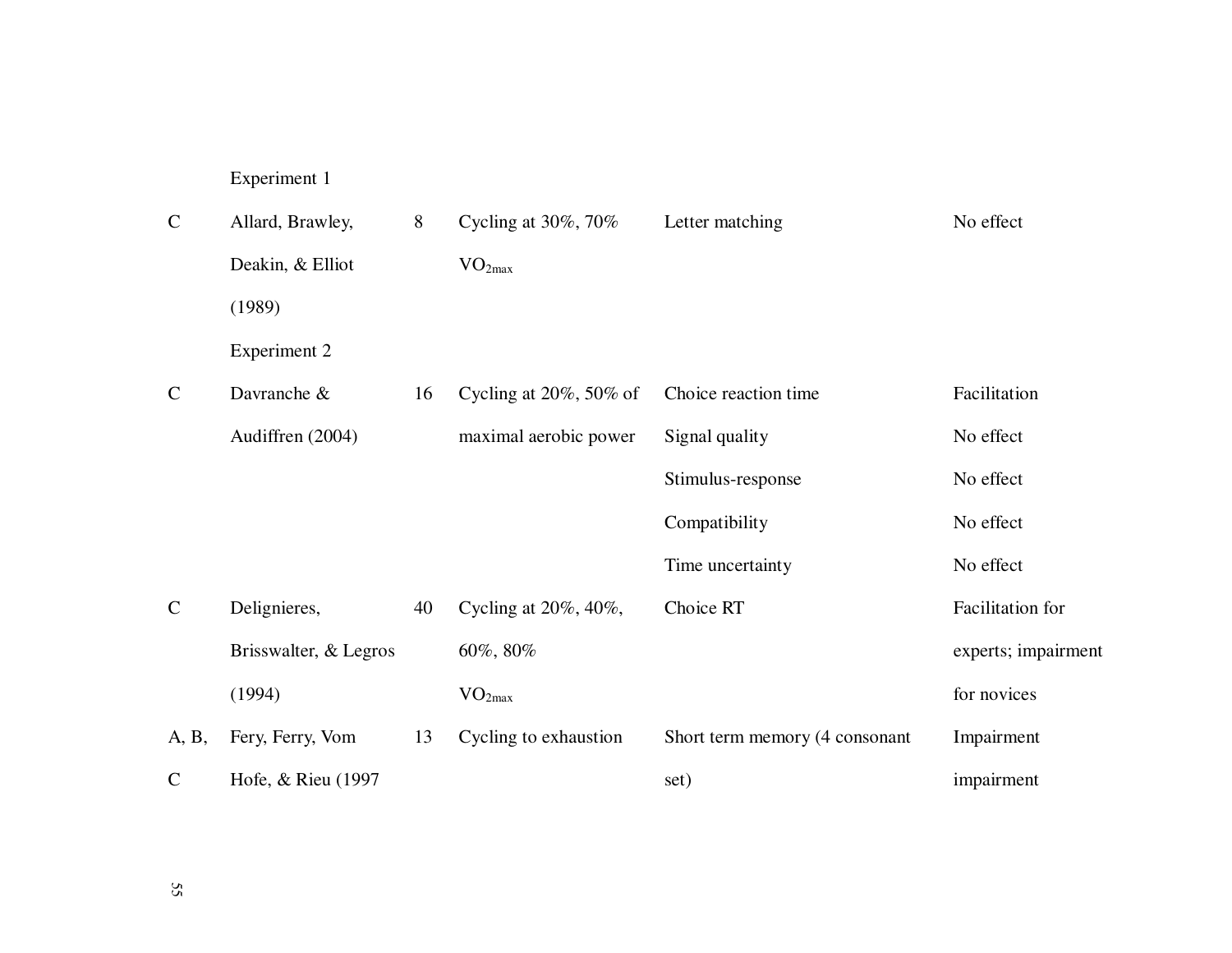### Short term memory (7 consonant

## set)

| $\mathsf{C}$  | Gutin & DiGennaro    | 55 | Rest, Step-ups 1, and 5 | Mathematics computations      | Facilitation for fit  |
|---------------|----------------------|----|-------------------------|-------------------------------|-----------------------|
|               | (1968b)              |    | min                     |                               |                       |
| $\mathsf{C}$  | Kamijo, Nishihira,   | 12 | Cycling at rest, low,   | Contingent negative variation | U-shaped facilitation |
|               | Hatta, Kaneda,       |    | medium and high         | (CNV) amplitude               |                       |
|               | Wasaka, Kida, &      |    | intensity               | Premotor time                 |                       |
|               | Kuroiwa (2004)       |    |                         |                               |                       |
| $\mathcal{C}$ | Kamijo, Mishihira,   | 12 | Cycling at rest, low,   | Go P300 of ERP                |                       |
|               | Hatta, Kaneda, Kida, |    | medium and high         | Amplitude<br>$\bullet$        | U-shaped facilitation |
|               | Higashiura, &        |    | intensity               | Latency                       | No effect             |
|               | Kuroiwa (2004)       |    |                         | No-go P300 of ERP amplitude   | U-shaped facilitation |
|               |                      |    |                         | Amplitude                     | No effect             |
|               |                      |    |                         | Latency                       | No effect             |
|               |                      |    |                         |                               |                       |

Premotor time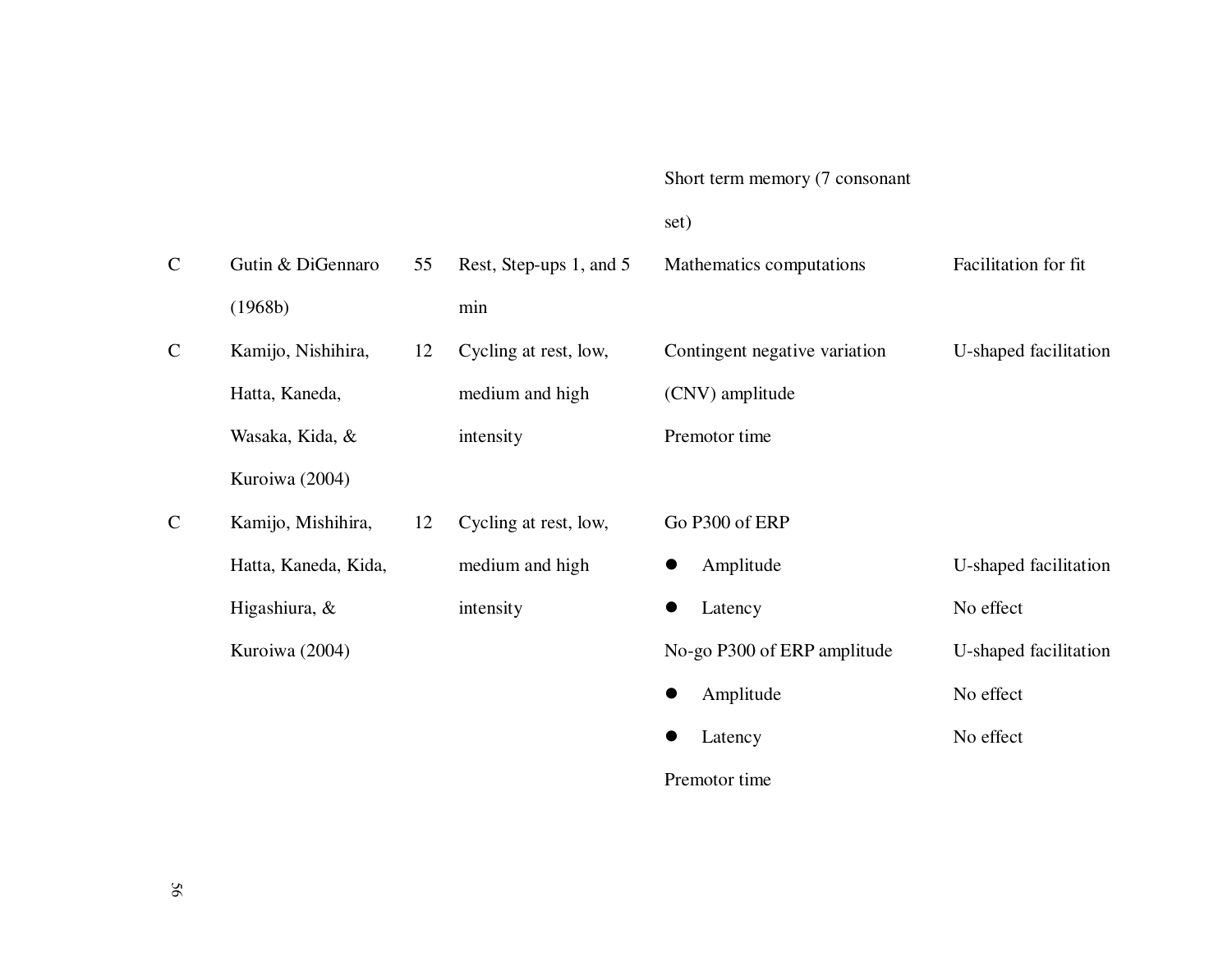| $\mathbf C$   | McGlynn, Laughlin,   | 14 | Treadmill run at     | Visual discrimination (speed)       | Facilitation            |
|---------------|----------------------|----|----------------------|-------------------------------------|-------------------------|
|               | & Bender (1977)      |    | progressively        | Visual discrimination (accuracy)    | No effect               |
|               |                      |    | faster speed         |                                     |                         |
| $\mathcal{C}$ | McGlynn, Laughlin,   | 15 | Treadmill run at     | Visual discrimination               | Facilitation at highest |
|               | & Rowe               |    | progressively faster |                                     | speed                   |
|               | (1979)               |    | speed                |                                     |                         |
|               |                      |    |                      |                                     |                         |
| A, C          | McMorris & Keen      |    | Rest, 70%, 100% MPO  | Simple reaction time                | Impairment              |
|               | (1994)               |    |                      |                                     |                         |
| A, C          | McMorris (1995)      |    | Rest, 75%, 100% MPO  | Simple reaction time                | Impairment              |
| A, C          | Wrisberg and Herbert | 24 | Treadmill run to     | Coincidence timing                  | Impairment              |
|               | (1976)               |    | exhaustion           |                                     |                         |
| A, C          | McMorris & Graydon   | 20 | Rest, 70%, 100% MPO  | Soccer decision making test         | No effect               |
|               | (1996a)              |    |                      | (accuracy)                          |                         |
|               |                      |    |                      | Soccer decision making test (speed) | Improvement             |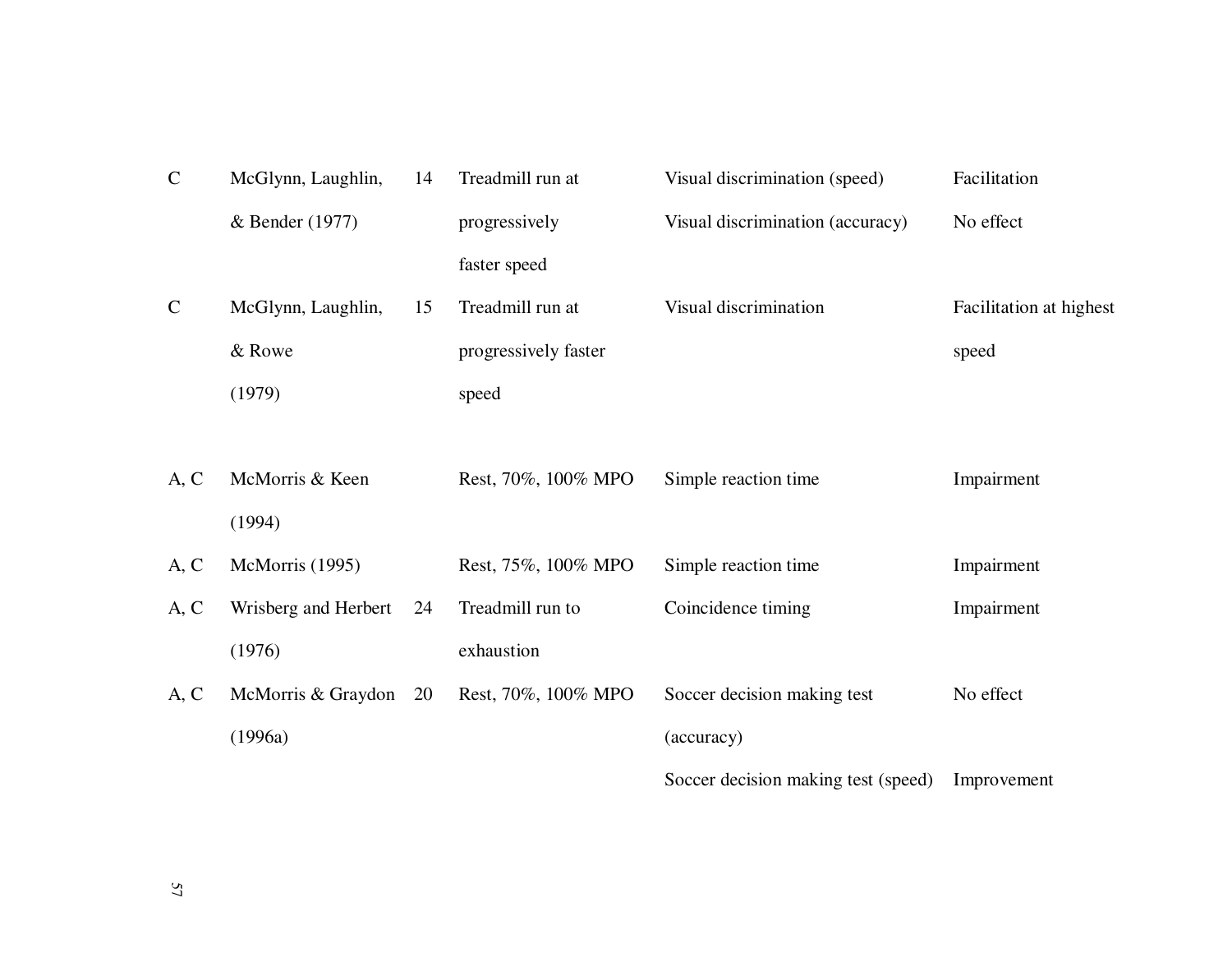| A, C | McMorris & Graydon 20 | Rest, 70%, 100% MPO | Soccer decision making test         | No effect             |
|------|-----------------------|---------------------|-------------------------------------|-----------------------|
|      | (1996b)               |                     | (accuracy)                          |                       |
|      | Experiment 1          |                     | Soccer decision making test (speed) | Improvement           |
| A, C | McMorris & Graydon 20 | Rest, 70%, 100% MPO | Soccer decision making test         | No effect             |
|      | (1996b)               |                     | (accuracy)                          |                       |
|      | <b>Experiment 2</b>   |                     | Soccer decision making test (speed) | Improvement           |
| A, C | McMorris & Graydon 12 | Rest, 70%, 100% MPO | Soccer decision making test         | No effect             |
|      | (1997a)               |                     | (accuracy)                          |                       |
|      |                       |                     | Soccer decision making test (speed) | Improvement           |
| A, C | McMorris & Graydon 12 | Rest, 70%, 100% MPO | Visual search in soccer             | Speed at rest slowest |
|      | (1997b)               |                     |                                     |                       |
|      | Experiment 1          |                     |                                     |                       |
| A, C | McMorris & Graydon 12 | Rest, 70%, 100% MPO | Soccer decision making test         | Improvement           |
|      | (1997b)               |                     | (accuracy)                          |                       |
|      | <b>Experiment 2</b>   |                     | Soccer decision making test (speed) | Improvement           |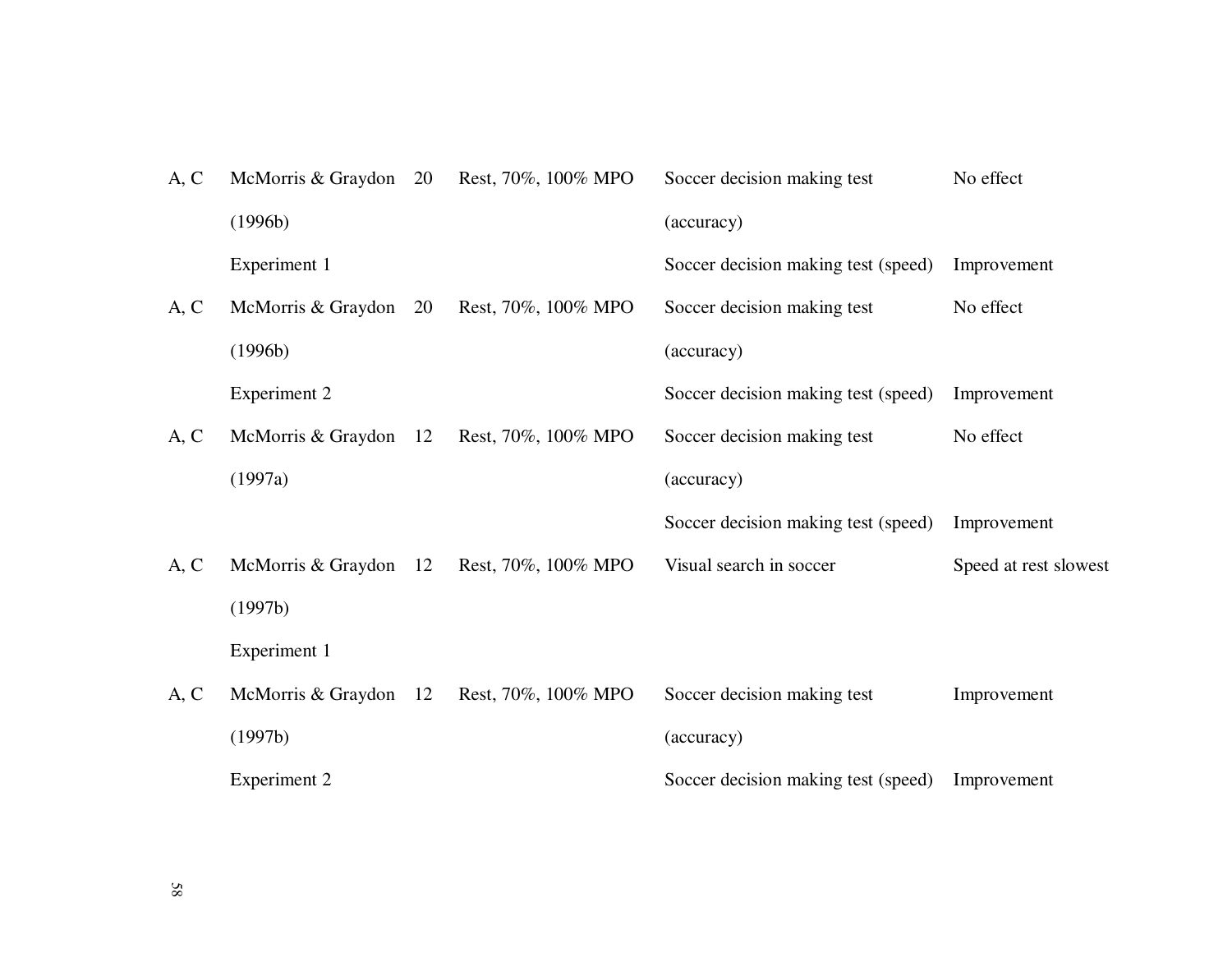| A, C         | McMorris, Myers,      | 9  | Rest, Ta, 100% MPO    | Soccer decision making test         | No effect             |
|--------------|-----------------------|----|-----------------------|-------------------------------------|-----------------------|
|              | MacGillivary,         |    | Blood sample          | (accuracy)                          |                       |
|              | Sexsmith,             |    | Lactate, adrenaline   | Soccer decision making test (speed) | Improvement           |
|              | Fallowfield, Graydon, |    | and noradrenaline     |                                     |                       |
|              | & Forster (1999)      |    |                       |                                     |                       |
| A, C         | McMorris, Tallon, &   | 9  | Rest, 70%, 100% MPO   | Choice response time task (reaction | No effect             |
|              | Wiliams (2003)        |    | Blood sample          | time)                               |                       |
|              |                       |    | Lactate, adrenaline   | Choice response time task           | Improvement           |
|              |                       |    | and noradrenaline     | (movement time)                     |                       |
| $\mathsf{C}$ | Sjoberg $(1980)$      | 48 | During Cycling at 0%, | Short-term memory                   | No effect             |
|              |                       |    | 25%, 50%, 75%         | Paired-associate memory             | No effect             |
|              |                       |    | VO <sub>2max</sub>    | After Mathematical computation      | Impairment of low fit |
| $\mathsf{C}$ | Sjoberg, Ohlsson, &   | 48 | During Cycling at 0%, | Short-term memory                   | Facilitation          |
|              | Dornic                |    | 25%, 50%, 75%         | Paired-associate memory             | No effect             |
|              | (1975)                |    | $\rm VO_{2max}$       |                                     |                       |
|              |                       |    |                       |                                     |                       |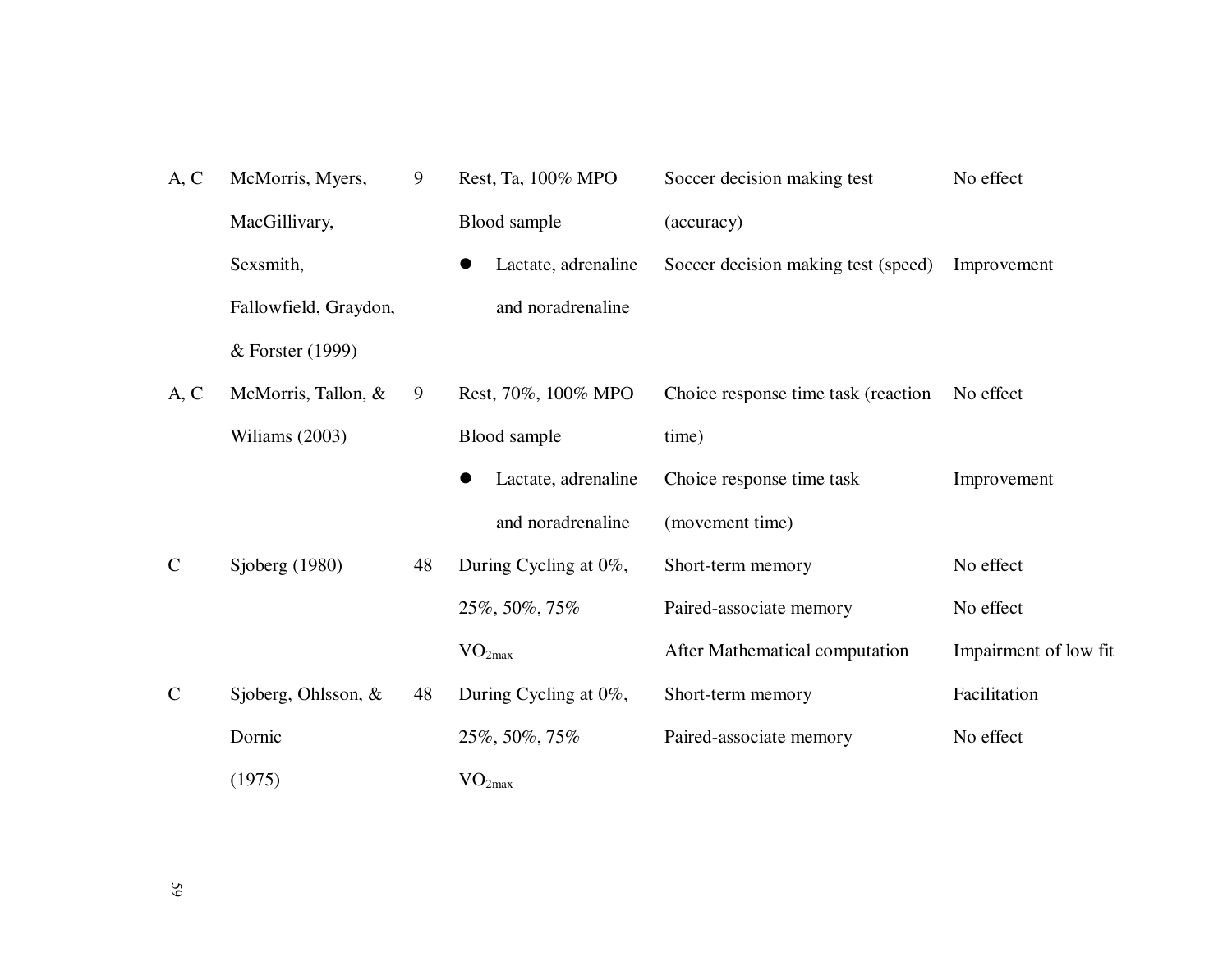### *Exercise and Executive Function*

In addition to the exercise modality question, the issue of the task specificity of the effects was further addressed to examine the relationship between acute exercise and cognition. Colcombe and Kramer (2003) studied the relationship between chronic exercise and cognitive function using a meta-analytic approach. They categorized the cognitive tasks as representing four different types of cognitive functions: 1) executive-control, 2) controlled-processing, 3) visuospatial, and 4) speed. The authors indicated that chronic exercise facilitated all levels of cognitive function. However, chronic exercise demonstrated the greatest effect on executive processes (effect size = 0.68), a type of higher cognitive function, when compared to other types of cognition. Although this general finding had been well supported, further research was designed to examine the particular type of executive function that showed a greater sensitivity to the effects of acute exercise. Executive function encompasses a wide variety of cognitive abilities such as working memory, response inhibition, attention capacity, self-regulation, behavioral sequencing, cognitive flexibility, planning, and organization of behavior (Wecker, Kramer, Wisniewski, Delis, & Kaplan, 2000).

Importantly, in the existing acute exercise literature, most studies have examined the arousal-performance relationship using only a simple or choice reaction time task (Arcelin et al., 1997; Chmura et al., 1994; Davranche et al., 2005; Fleury & Brad, 1987; Hogervorst et al., 1996; McMorris, 1995; McMorris & Keen, 1994; McMorris et al., 2003; Travlos & Marisi, 1995) and/or visual recognition tasks (Bard & Fleury, 1978; Fleury et al., 1981). To date, only a few studies have looked at the effect of acute exercise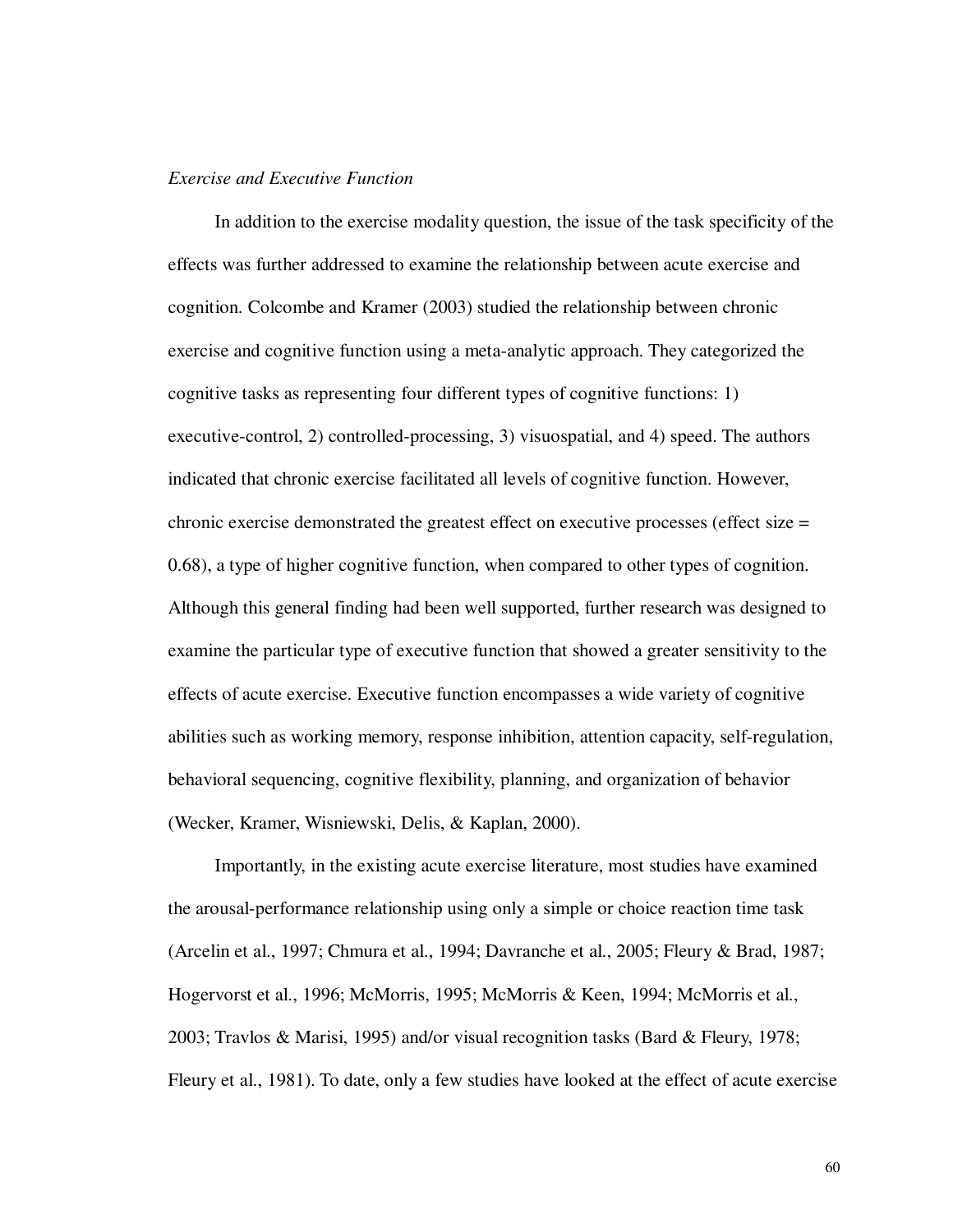on executive function (Dietrich & Sparling, 2004; Hogervorst et al., 1996; Lichtman & Poser, 1983; Sibley et al., 2006; Tomporowski et al., 2005). The few studies that assessed the effects of acute exercise on executive function used a variety of tasks including the Stroop Test, Trail Making Test, WCST, and PASAT.

Hogervorst et al. (1996) examined the effect of cycling at  $75\%$  and  $85\%$  VO<sub>2max</sub> on cognitive function using both reaction time and Stroop Tests. Results indicated a positive effect of exercise on both simple reaction time and on speed of processing as measured by the Stroop Test. In addition, results from the Stroop Test showed that interference was particularly improved after exercise. Similar results using the Stroop Test were also found when the participant either jogged for 45 minutes (Lichtman & Poser, 1983) or when the participant conducted a 20-minute moderate exercise regimen (Sibley et al., 2006).

Recently, Tomporowski et al. (2005) examined the effect of aerobic exercise on executive function as assessed using the PASAT. The results demonstrated that after cycling for 40 min at  $60\%$  VO<sub>2max</sub>, performance in response inhibition was improved when compared to a control group. In their second experiment, participants were given one of three carbohydrate electrolyte drinks or a placebo drink, and then instructed to cycle for 120 minutes at  $60\%$  VO<sub>2max</sub>. The results also indicated a significant improvement in PASAT scores regardless of any kind of drink, which demonstrated the positive exercise effect on working memory and attentional processes in particular.

Although all of these tasks assessed executive function, the relative importance of particular components of executive function was variable across these tasks making it difficult to clearly understand which executive functions were most sensitive to the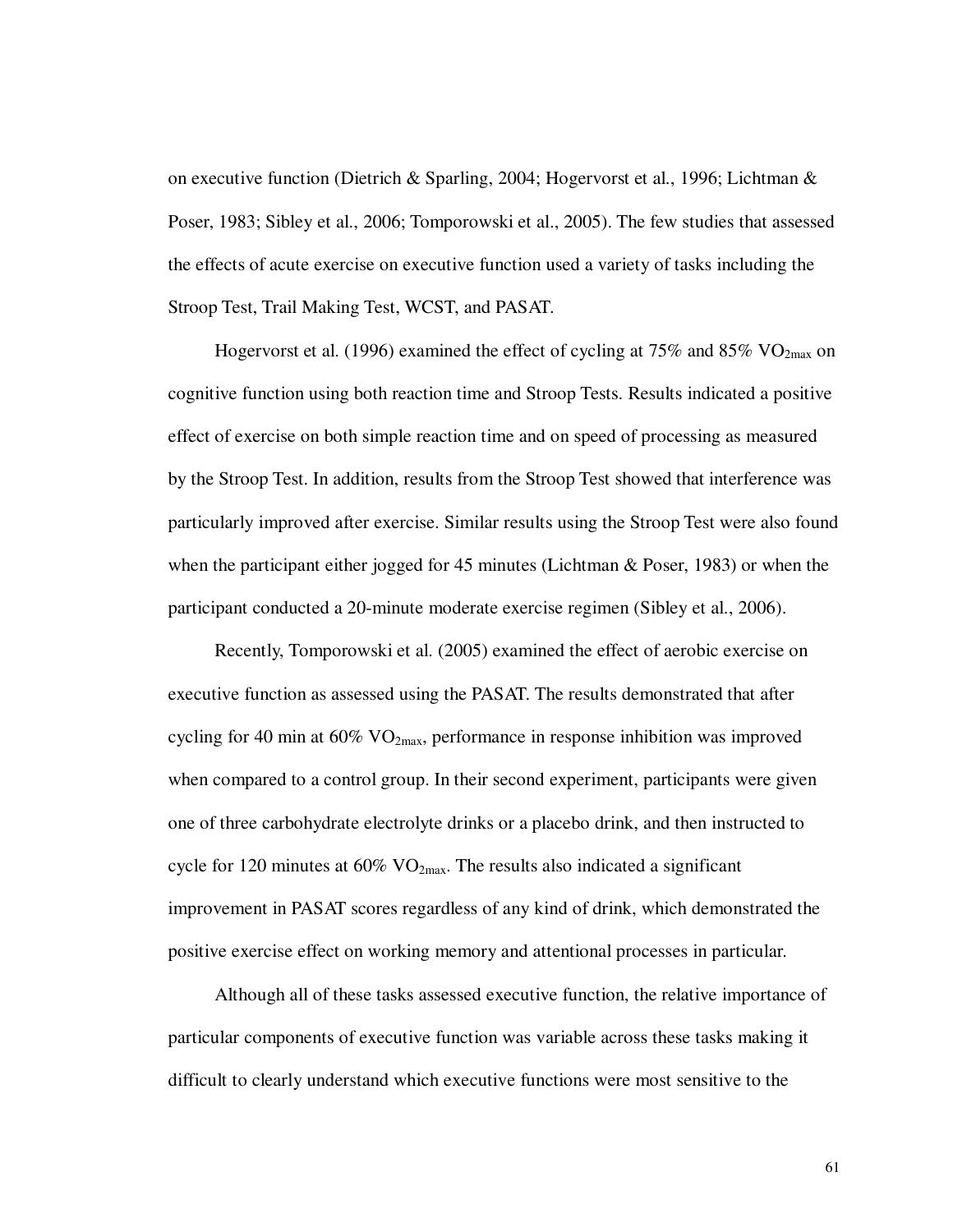effects of acute exercise. Therefore, it is very important to further examine the relationship between acute exercise and executive functions using multiple assessments.

# Mechanisms Associated with Acute Exercise and Cognition

Although the results have been inconsistent, past literature reviews generally conclude that there is a positive relationship between acute exercise and cognition when using moderate exercise intensity (Tomporowski, 2003). Arousal is the most commonly cited potential mechanism for the explanation of the relationship between acute exercise and cognitive performance. According to Gill (2000), arousal had been defined as the general state of activation and is referred to as the intensity dimension of behaviors. Increased arousal is typically associated with increases in heart rate, respiration, and sweat response (Gill, 2000; Weinberg & Gould, 2003). It is also associated with the amount of resources available to the central nervous system (McMorris et al., 1999). The following discussion will focus on the dose-response relationship between acute physical activity and cognition and on the proposed underlying mechanisms.

#### *Drive Theory*

Drive theory, as revised by Spence and Spence (1996), describes a positive linear relationship between arousal and performance. Performance is predicted to increase linearly as the level of arousal increases. Based upon this theory, since increasing exercise results in increased arousal levels, performance is expected to improve with increasing exercise. As mentioned in the past section, in fact, a considerable amount of literature has demonstrated a linear facilitation effect of incremental exercise on cognitive performance (Aks, 1998; Allard et al., 1989; McGlynn et al., 1977; Tenenbaum et al.,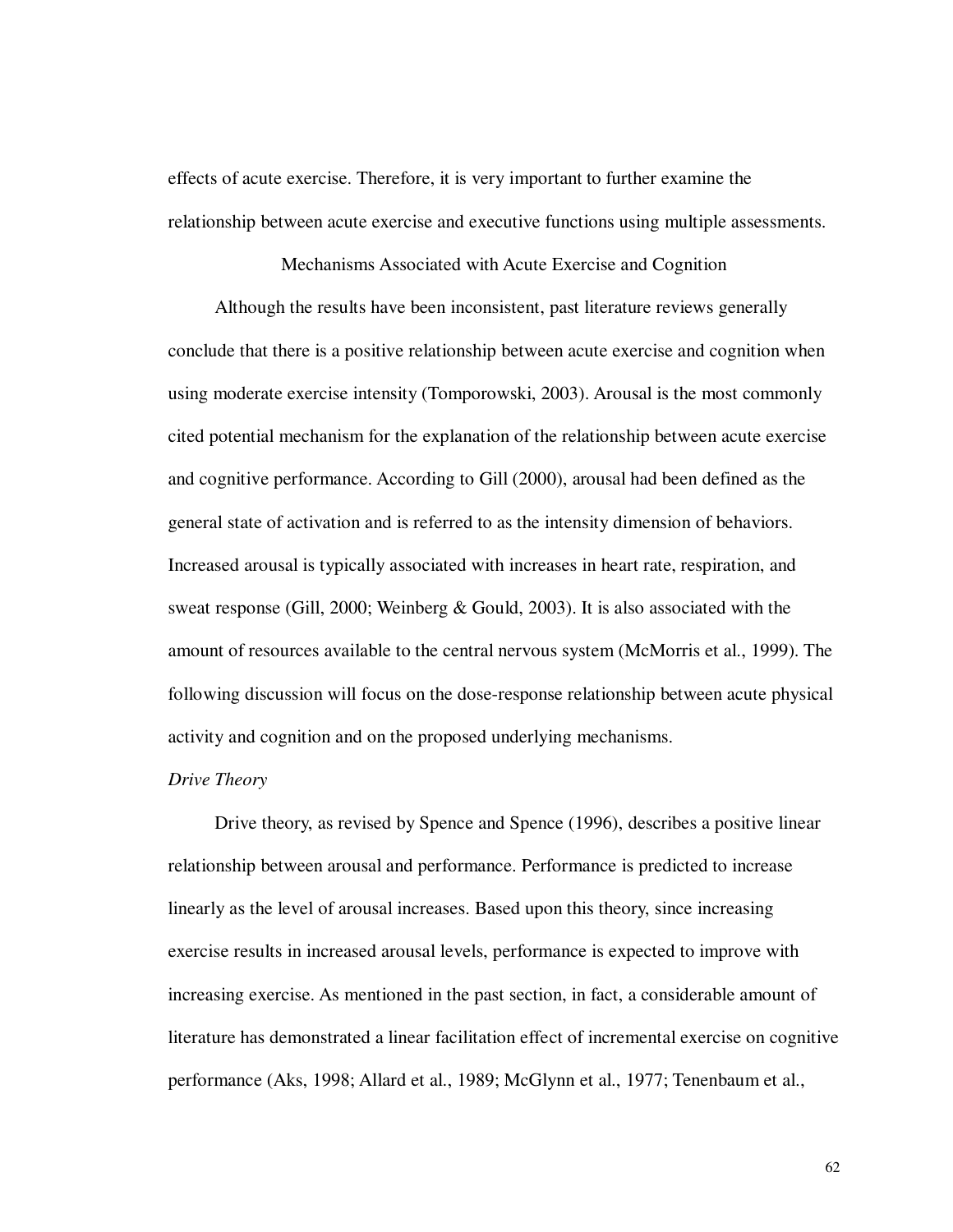1993), which supports drive theory. However, it has also been suggested that this relationship is influenced by the level of difficulty of the task and by the participant's dominant (or automatic) response set. That means that a positive linear relationship between arousal and performance is only expected when a participant is familiar with a certain skill-set so that the dominant response for that participant had been the correct response. In contrast, poor performance is expected during the execution of complex or unlearned skills under conditions of high arousal because the dominant response for these tasks is an incorrect response.

#### *Inverted-U Hypothesis*

The inverted-U hypothesis, originally described in research by Yerkes and Dodson (1908), provides an alternative explanation of the relationship between arousal and performance. Yerkes and Dodson developed their hypothesis based upon research in which they examined the ability of mice to learn a choice-discrimination task under three differing levels of arousal, which were achieved using electric shock. The results revealed that moderate arousal levels produced the best performance. However, performance declined as the level of arousal moved above or below this moderate level. In the 1970s, researchers began to examine the inverted-U hypothesis as an explanation of the relationship between arousal and sport performance. For example, Martens and Landers (1970) tested the hypothesis on junior high school boys who performed a tracking task at three levels of stress which yielded three arousal levels. The results showed that boys who performed the task under moderately stressful conditions did better than those who performed the low or highly stressful situations. Subsequently, similar results for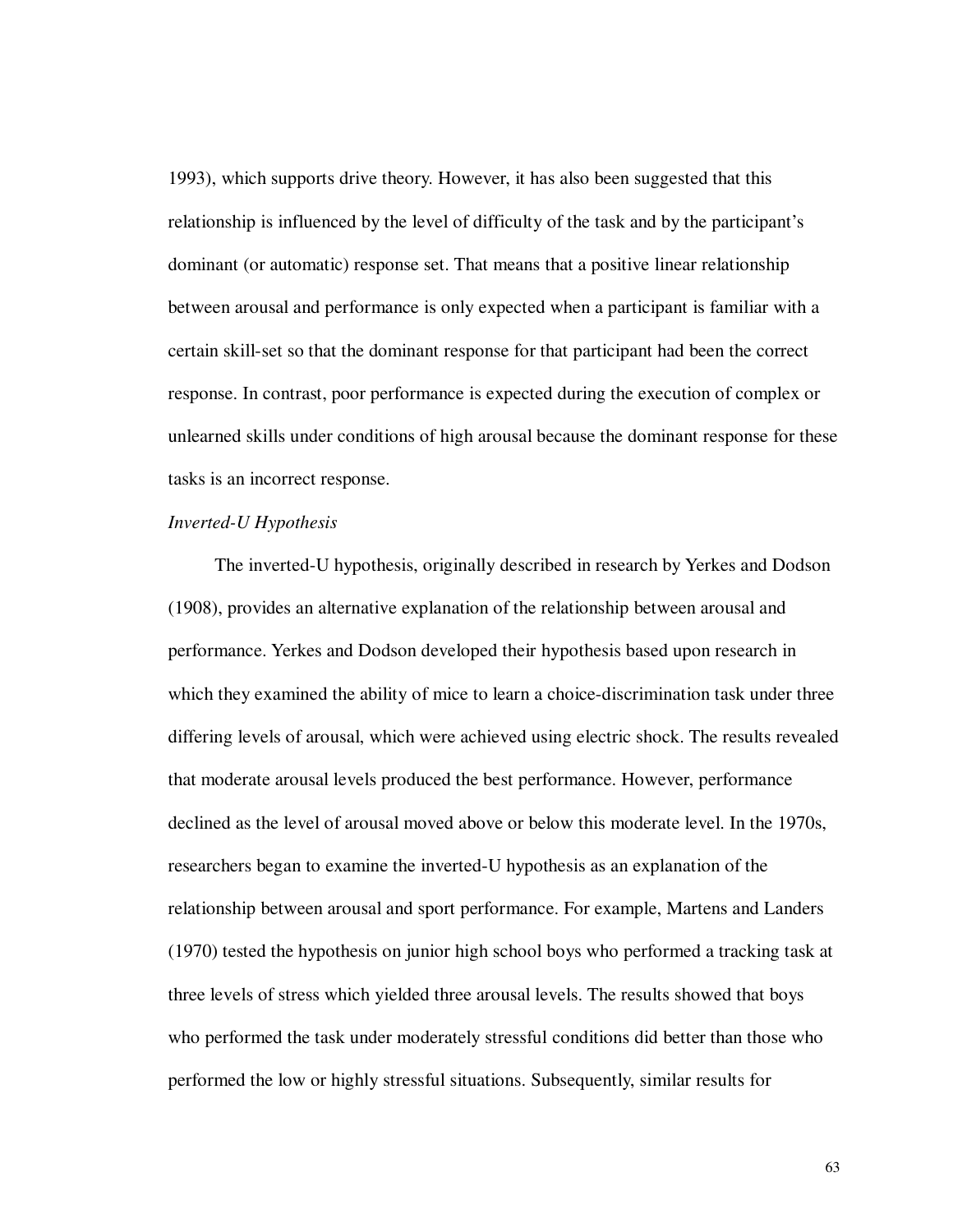performance were found in studies of Little League baseball players, high school basketball players, and female collegiate basketball payers(Klavora, 1977). In all of these studies, the authors concluded that their findings demonstrated support for the inverted-U hypothesis.

Similar to the drive theory, considerable research has supported the inverted-U relationship between acute exercise and cognitive performance (Arent & Landers, 2003; Brisswalter et al., 1995; Chmura et al., 1994; Levitt & Gutin, 1971; Reilly & Smith, 1986; Salmela & Ndoye, 1986). Attempts to provide mechanistic explanations of this relationship focused on Easterbrook's cue utilization theory of attention and on the plasma catecholamine hypothesis.

## *Easterbrook's Theory of Attention*

Salmela and Ndoye (1986) found an inverted-U dose- response when they used exercise as a stressor on a five-choice reaction time task. Based on their views, Easterbrook's theoretical approach of attention and stress provided a useful framework to explain the relationship. According to Easterbrook's theory of attention, increased arousal and state anxiety influenced behavior through changes in attention and concentration. Specifically, an increase in arousal following a stressor (i.e., exercise) is predicted to lead to a loss of attentional flexibility whereby the individual tends to narrow his attention too much and to be unable to scan for task-relevant cues. In contrast, low arousal increases attentional flexibility whereby the individual tends to focus too broadly on task-irrelevant cues. Although the theory had been useful for explaining the U-shaped relationship between incremental exercise and cognitive performance that is sometimes observed, this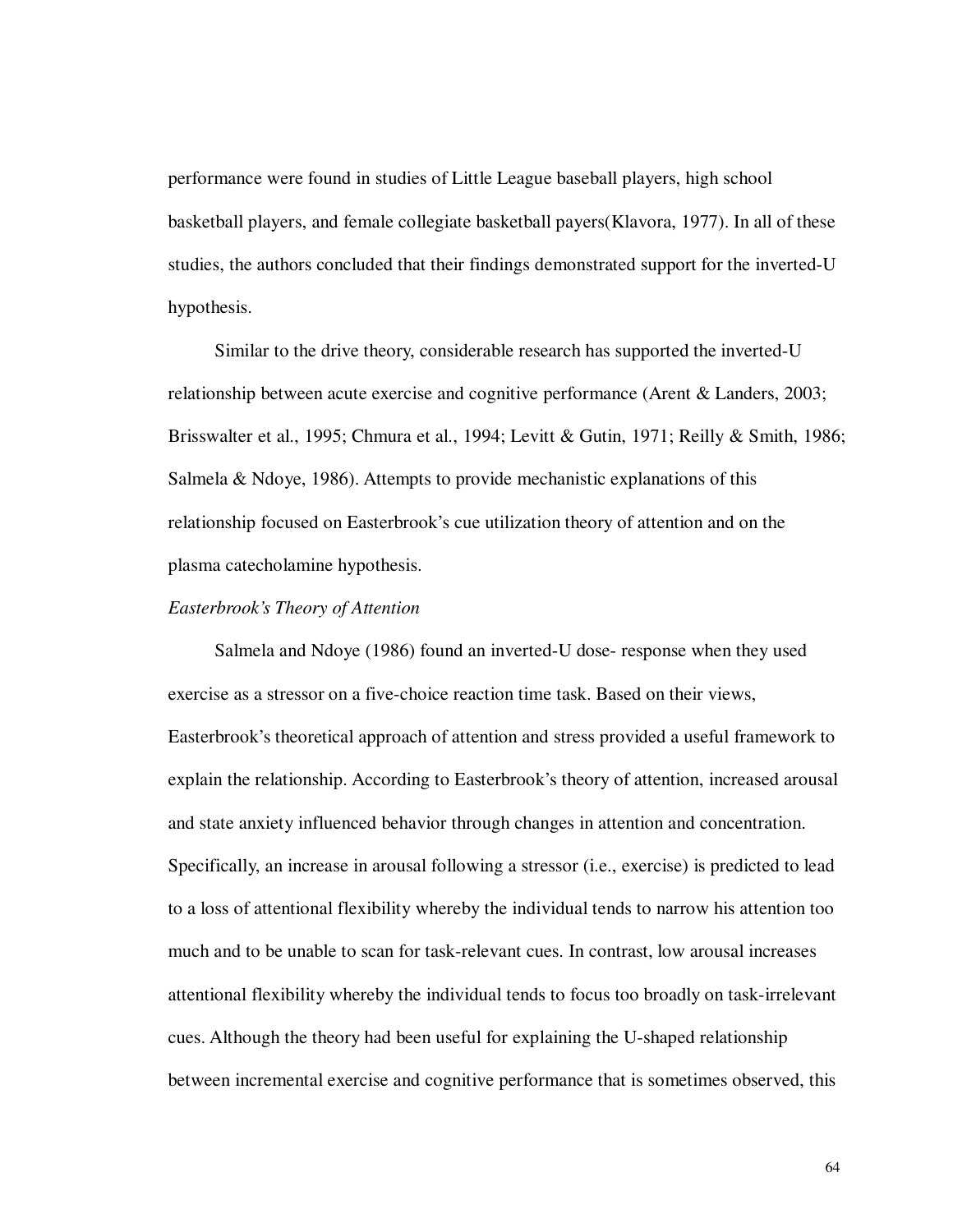theory did not provide for an explanation of the linear facilitative effects and the mixed effects that were often observed.

## *Plasma Catecholamine Hypothesis*

Chmura et al. (1994) examined the relationship from another angle. They recruited 22 male soccer players who were instructed to take a choice reaction time task while performing an incremental cycling exercise protocol. In addition, lactate, adrenaline and noradrenaline were collected from blood samples to determine the exercise intensity. The results indicated that an inverted-U dose-response is found, not only between incremental exercise and reaction time, but also between plasma catecholamines and reaction time. Moreover, the optimal cognitive response is found at  $75\%$  VO<sub>2 max</sub>, which significantly exceeded the blood lactate and plasma adrenaline thresholds. However, further increases in work load resulted in a rapid deterioration of cognitive performance.

Using three exercise intensities (rest, adrenaline threshold, and maximum power output) on a soccer decision-making task and the concentration of plasma catecholamines (adrenaline, noradrenalin, and lactate), McMorris and his colleagues indicated that both the adrenaline threshold and maximum power output condition had a significantly better speed performance than is observed in the rest condition. These results supported the conclusion of Cooper (1973) and Chmura et al.(1994) that exercise induced a change in the central nervous system arousal levels. In addition to the soccer decision-making task, McMorris et al. (2003) examined the relationship using choice response time and concentration of adrenaline and noradrenaline during three exercise conditions. The purpose of the research is to examine the role of plasma catecholamine concentration in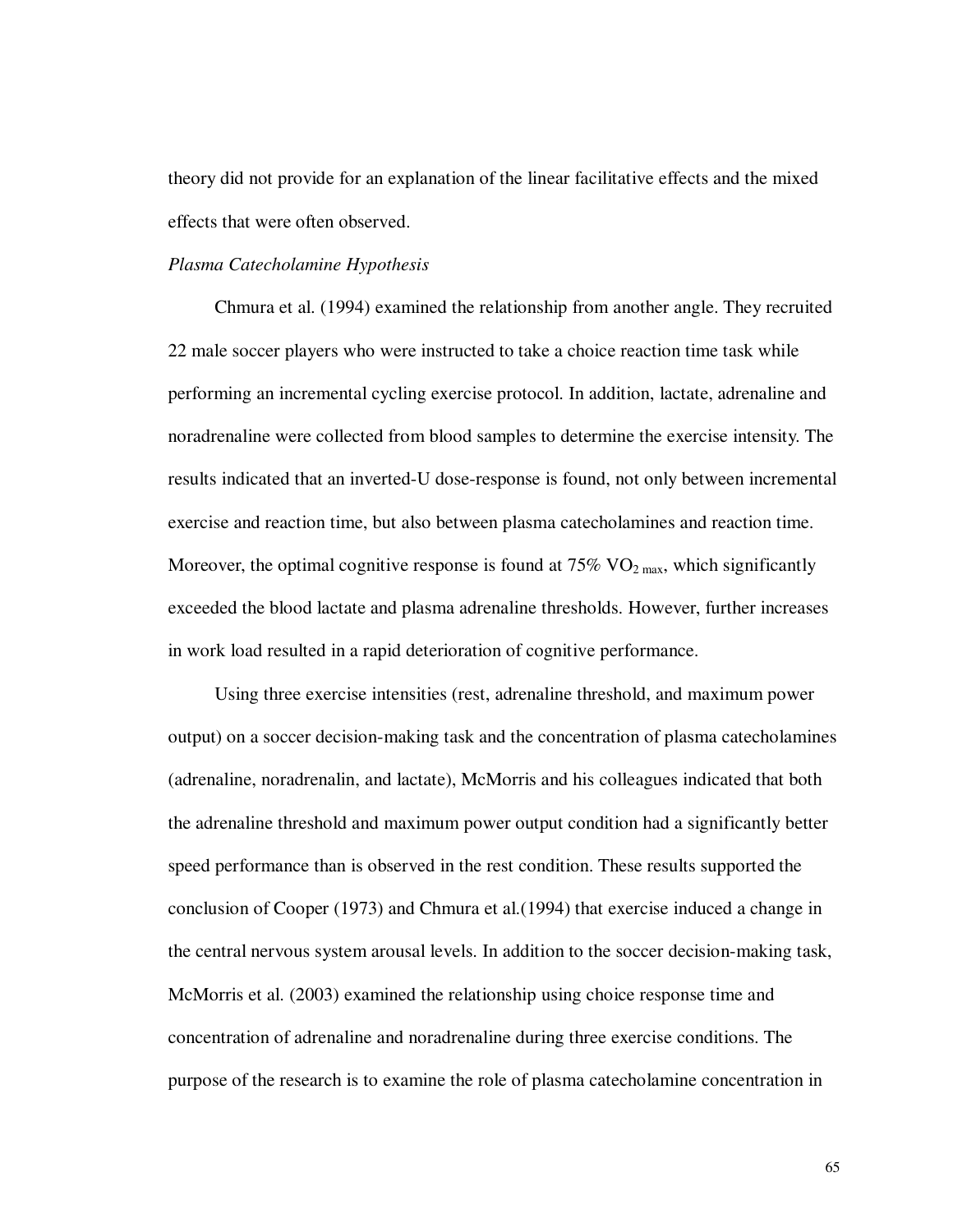the effect on reaction time and movement time. The results indicated that the movement time during maximal exercise is significantly faster than in the other two conditions. In addition, the catecholamine concentration is significant in predicting movement time and not reaction time. These studies demonstrated the role of peripheral concentrations of catecholamines in the central nervous system response.

#### *Mediation Analysis Approach*

Although these potential mediators (i.e., exercise-induced heart rate, plasma catecholamine level) between exercise intensity and cognitive performance have been proposed, the various approaches to test these mediators have not been concerned.

Generally, approaches to test mediators in the exercise-cognitive field have included either via analysis of variance (ANOVA) (Aks, 1998; Allard et al., 1989; Cote et al., 1992; Davranche & Audiffren, 2004; Deary et al., 1991; Delignieres et al., 1994; Kamijo, Nishihira, Hatta, Kaneda, Kida et al., 2004; Kamijo, Nishihira, Hatta, Kaneda, Wasaka et al., 2004; McMorris, 1995; McMorris & Graydon, 1996a, 1996b, 1997a, 1997b; McMorris et al., 2003; Reilly & Smith, 1986; Salmela & Ndoye, 1986) or single regression analyses between mediators and cognitive performance (Arent & Landers, 2003; Brisswalter et al., 1995; Chmura et al., 1994; Reilly & Smith, 1986). However, Baron and Kenny (1986) indicated that an ANOVA provides only a limited assessment of a mediation hypothesis whereas a series of regression models are necessary for testing mediation. In order to test for mediation, a series of regression analyses must be conducted (MacKinnon, Lockwood, Hoffman, West, & Sheets, 2002). To date, although experimental designs or single regression analysis have been used for testing mediators in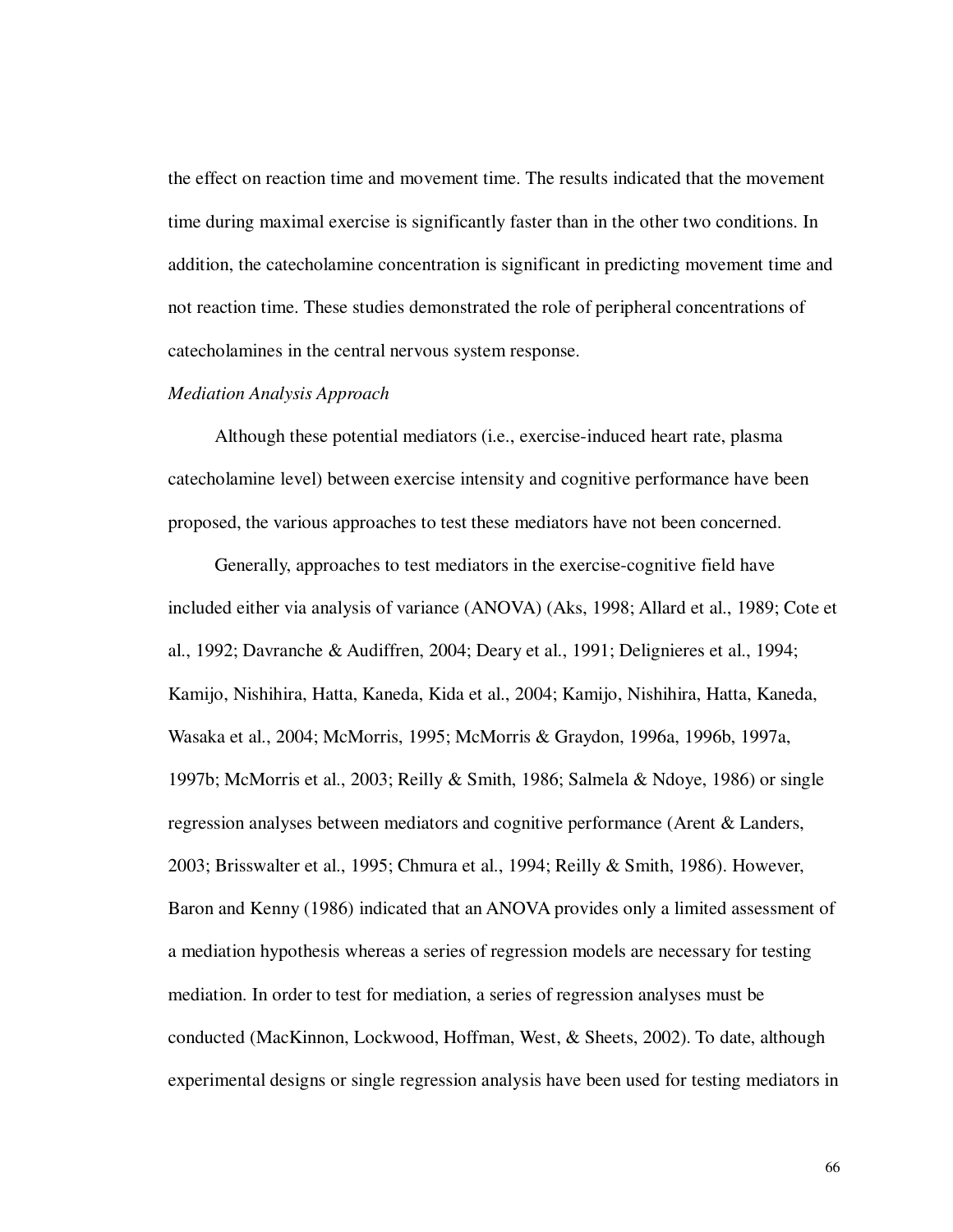the field, there are no published studies that have used mediation analysis to actually test for these mediation processes (Etnier, 2007). Etnier (2007) further indicated that applying mediation analysis to test mediators is the next step to further our knowledge in the examination of this relationship.

The statistical approach described by Kenny and colleagues (Baron & Kenny, 1986; Judd & Kenny, 1981) is one of the most widely used methods to assess mediation. Based upon their description, the relationship that exists among the independent variable, the mediator and the dependent variables can be expressed briefly by a single mediator model (see Figure 1). In addition, three regression equations were included in the simple mediator model as follows:

In the model, the symbol "c" is the estimate of the total effect of  $X$  (independent variable) on Y (dependent variable) without consideration of other variables. The regression model of the equations can be expressed as  $Y = i_1 + cX + e_1$ , where  $i_1$  and  $e_1$ represent, respectively, intercepts and unexplained/ error variability. The symbol "a" is the estimate of the effect of X on M (mediator), and the symbol "b" and "c" are the estimated effects of M on Y, and the X on Y when adjusting for M. The regression equations of these effect (a, b, c') can be expressed by  $M = i_3 + aX + e_3$  and  $Y = i_2 + c'X$  $+$  bM +  $e_2$ , where  $i_2$  and  $i_3$  represent intercepts and  $e_2$  and  $e_3$  represent error. In addition, the product of "a" and" b" is known as the mediated or indirect effect, which can also be represented as  $c - c'$  (MacKinnon, 2008).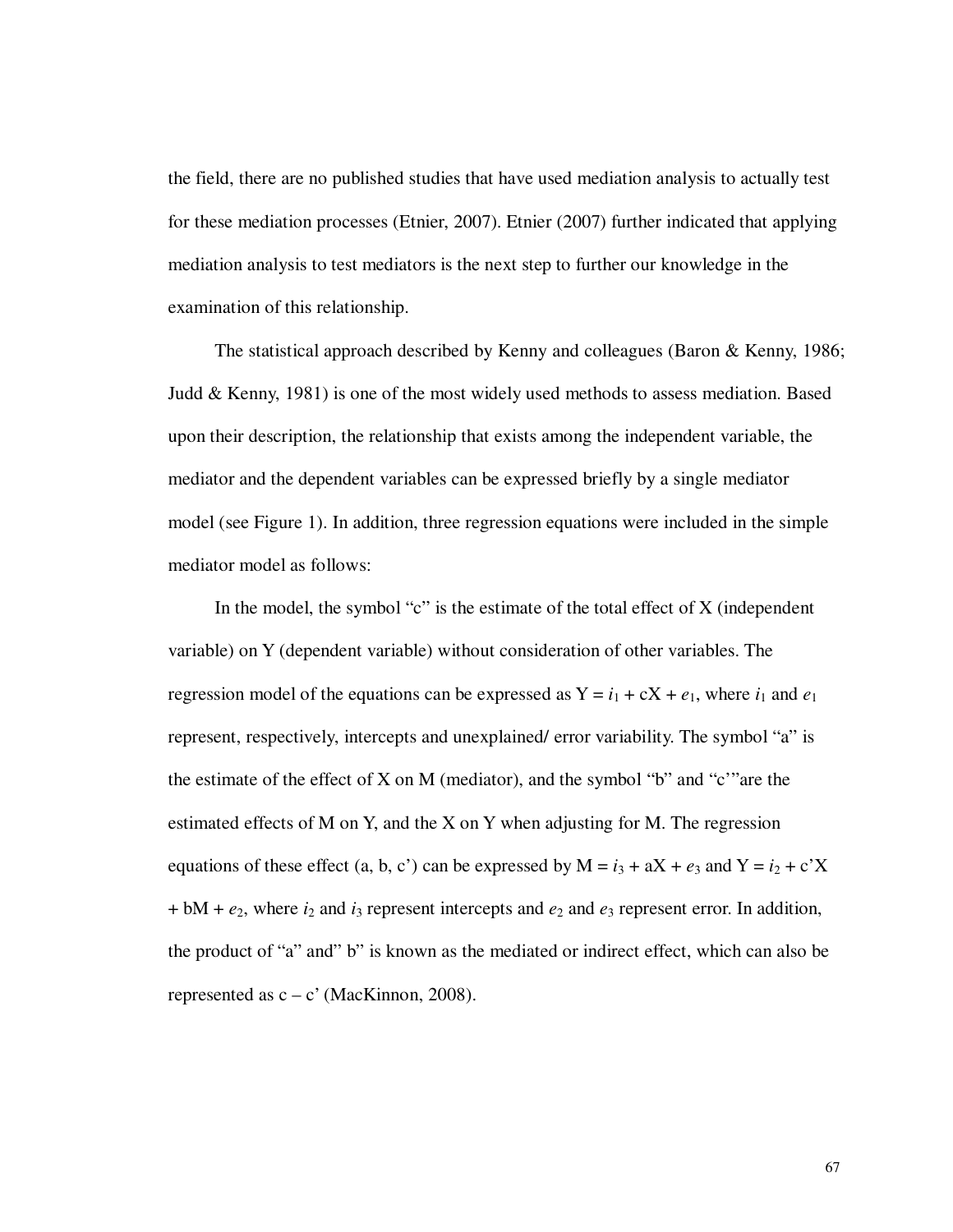Based upon the research from Baron and Kenny (1986), in order to test the mediator, four steps should be conducted to establish mediation and they are described as follows:

1. The total effect (c) of X on Y must be significant.

2. The effect of  $X$  (a) on M must be significant.

3. The effect of M (b) on Y controlled for X must be significant.

4. The direct effect (c') of X on Y adjusted for M must be non-significant.

If all four criteria are met, then the model can be represented as full/complete mediation between X and Y. However, if, in Step 4, the c' has a significant effect, which indicates X is a significant predictor to Y, then the model can be represented as a partial mediation between X and Y.

### *Summary*

Based upon the previously cited literature, arousal has been recognized as the most popular potential mechanism for the explanation of the relationship between acute aerobic exercise and cognitive performance. In addition, based on the studies of incremental exercise on cognitive performance, although the results were in conflict, most of the research stated there is either a linear facilitation effect as would have been predicted by the Drive Theory (Aks, 1998; Arent & Landers, 2003; McGlynn et al., 1977; Tenenbaum et al., 1993) or an inverted-U facilitation effect (Arent & Landers, 2003; Brisswalter et al., 1995; Chmura et al., 1994; Levitt & Gutin, 1971; Reilly & Smith, 1986; Salmela & Ndoye, 1986) as predicted by the inverted-U hypothesis. Easterbrook's Cue Utilization Theory of Attention (Salmela & Ndoye, 1986) and the Plasma Catecholamine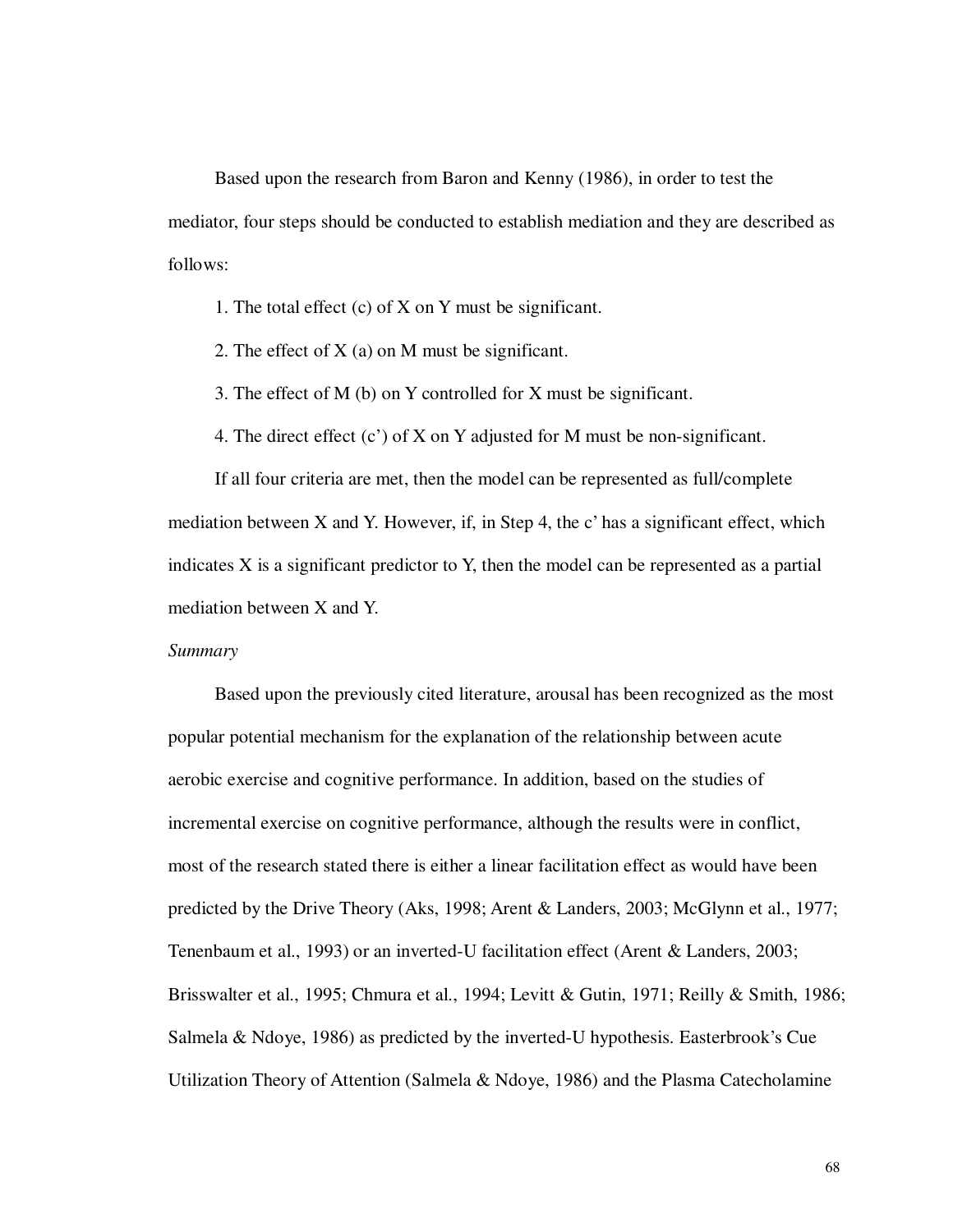Hypothesis (Chmura et al., 1994) have also been proposed to explain the

dose-relationship and imply the potential mediators between acute exercise and cognitive performance. However, to date, none of the published research in the exercise-cognitive field has used the appropriate statistical techniques to test the mediator directly.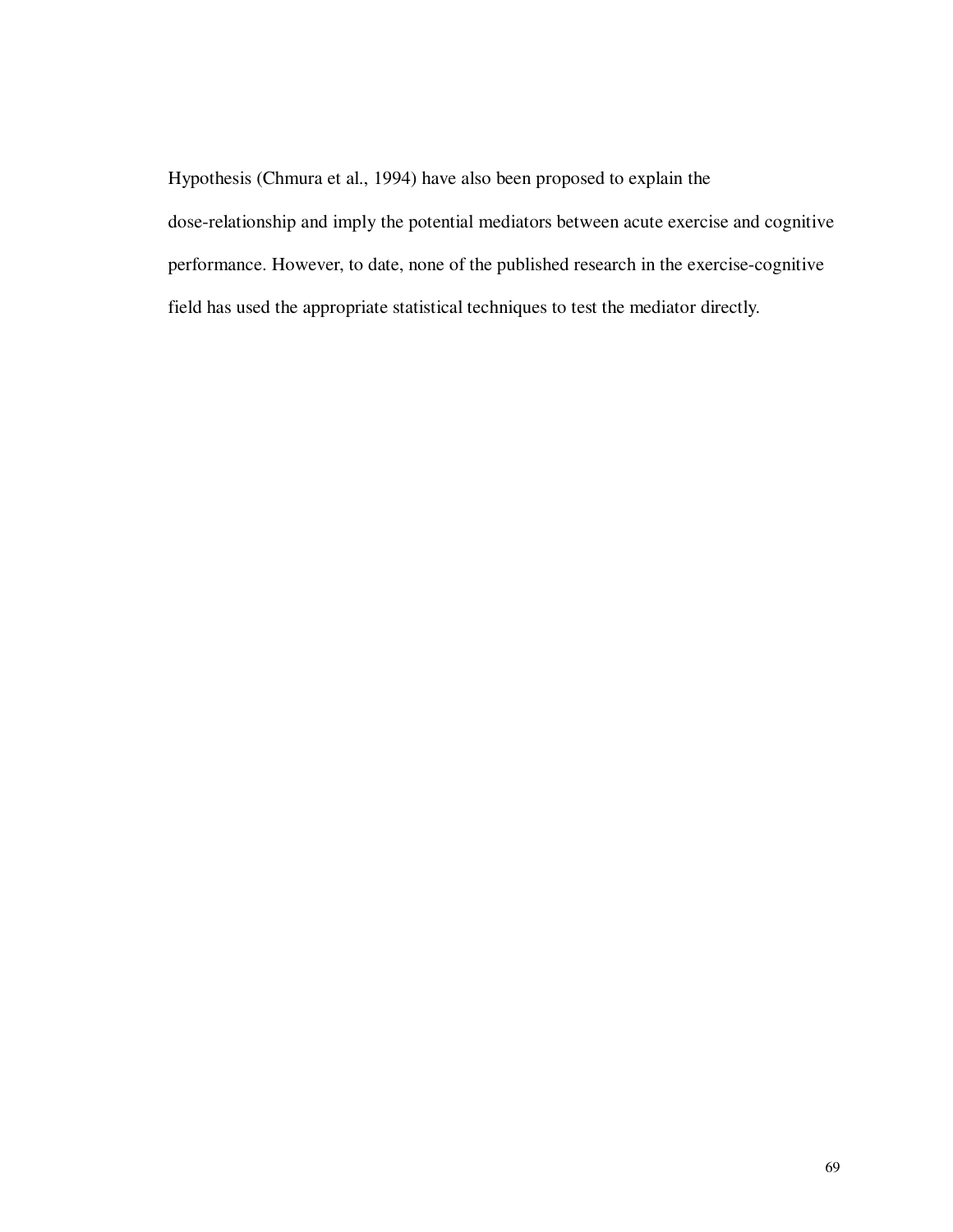

*Figure 1*. Single mediator model with path diagram and equations for the regression model.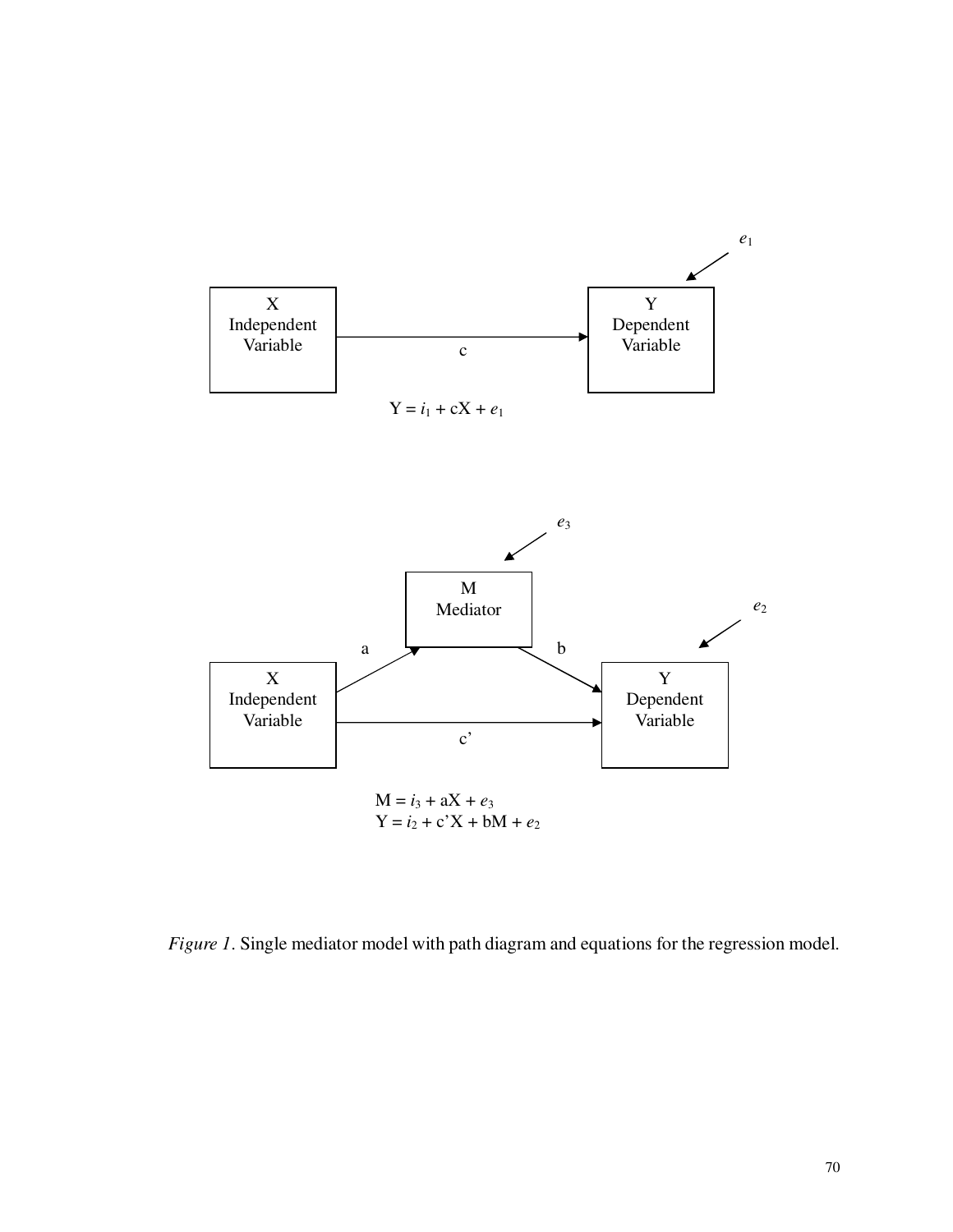#### Resistance Exercise and Cognition

#### *Health-Related Benefit of Resistance Training*

Resistance exercise involves the voluntary activation of specific skeletal muscles against some form of external resistance, provided by body mass, free weights, or a variety of exercise equipment including machines, springs, elastic bands, or manual resistance (Winett & Carpinelli, 2001). According to the definition of health-related physical fitness which includes five criteria (cardiovascular ability, muscular strength, muscular endurance, flexibility and body composition), resistance exercise was a form of exercise that benefited at least three components of health-related physical fitness (Buckworth & Dishman, 2002). In addition, the American College of Sports Medicine (ACSM) began to include resistance training as a recommendation in their guidelines as of 1990 (American College of Sports Medicine, 1990). Resistance exercise not only increases muscular strength and muscular endurance but also exerts an indirect impact on a person's activities of daily living (ADLs). In addition, resistance exercise has also been found to benefit health-related diseases such as osteoporosis, low back pain, hypotension, diabetes, and blood lipids (Kraemer, Ratamess et al., 2002; Winett & Carpinelli, 2001).

Osteoporosis is related to bone mineral density which has been defined as the amount of bone mineral per measured area of bone. It has been suggested that the better the bone mineral density, the better the chances of preventing osteoporosis and fractures (Winett & Carpinelli, 2001). Studies have showen that resistance training provides a better effect than does repetitive low-intensity activities such as walking. Furthermore, Kerr, Morton, Dick and Prince (1996) examined the effect of resistance exercise on bone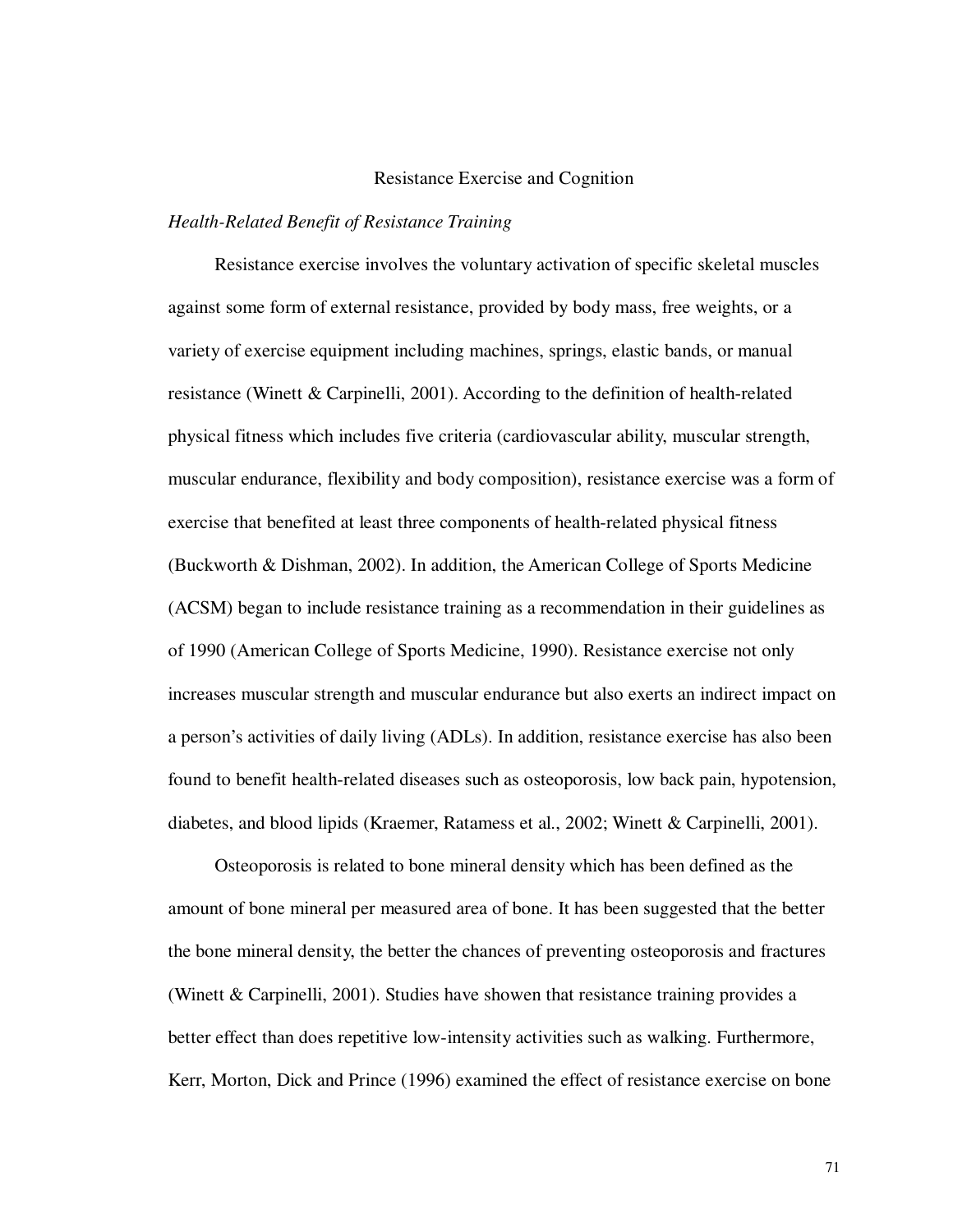mineral density by comparing 8 - 10 repetition maximum (RM) to 20 - 25 RM. The results revealed that fewer repetitions with a heaver load proved to be more beneficial for increasing bone density than more repetitions with a lighter load.

Back pain had is the most common Workers' Compensation claim in the United States (Winett & Carpinelli, 2001). Mooney, Kron, Rummerfield, and Holmes (1995) indicated that a strip-mining operation reduced the number of incidents of back injury after conducting one set of lower back resistance training exercises once a week. Equally encouraging, one set of lower back exercises performed once or twice a week was also effective as a resistance exercise dose for increasing lumbar vertebrae bone mineral density (Pollock, 1992).

In addition, resistance exercise has also proven to benefit insulin resistance, glucose intolerance, abnormal lipoprotein-lipid profiles and hypertension via the reduction of central obesity (Depres, 1997). Based upon the above-mentioned findings, researchers have called for resistance training to be recognized as a critical form of exercise for improving the human lifespan rather than being viewed as a secondary option for maintaining physical fitness (Winett & Carpinelli, 2001).

# *Prescription of Resistance Training for Healthy Populations*

Based upon their review, Hass, Feigenbaum and Franklin (2001) concluded there are at least three components that should be considered for making an appropriate resistance exercise prescription: number of repetitions, number of sets, and the frequency of training. The number of repetitions was prescribed based upon the participant's specific goal. In order to increase muscular strength, heavier weight with fewer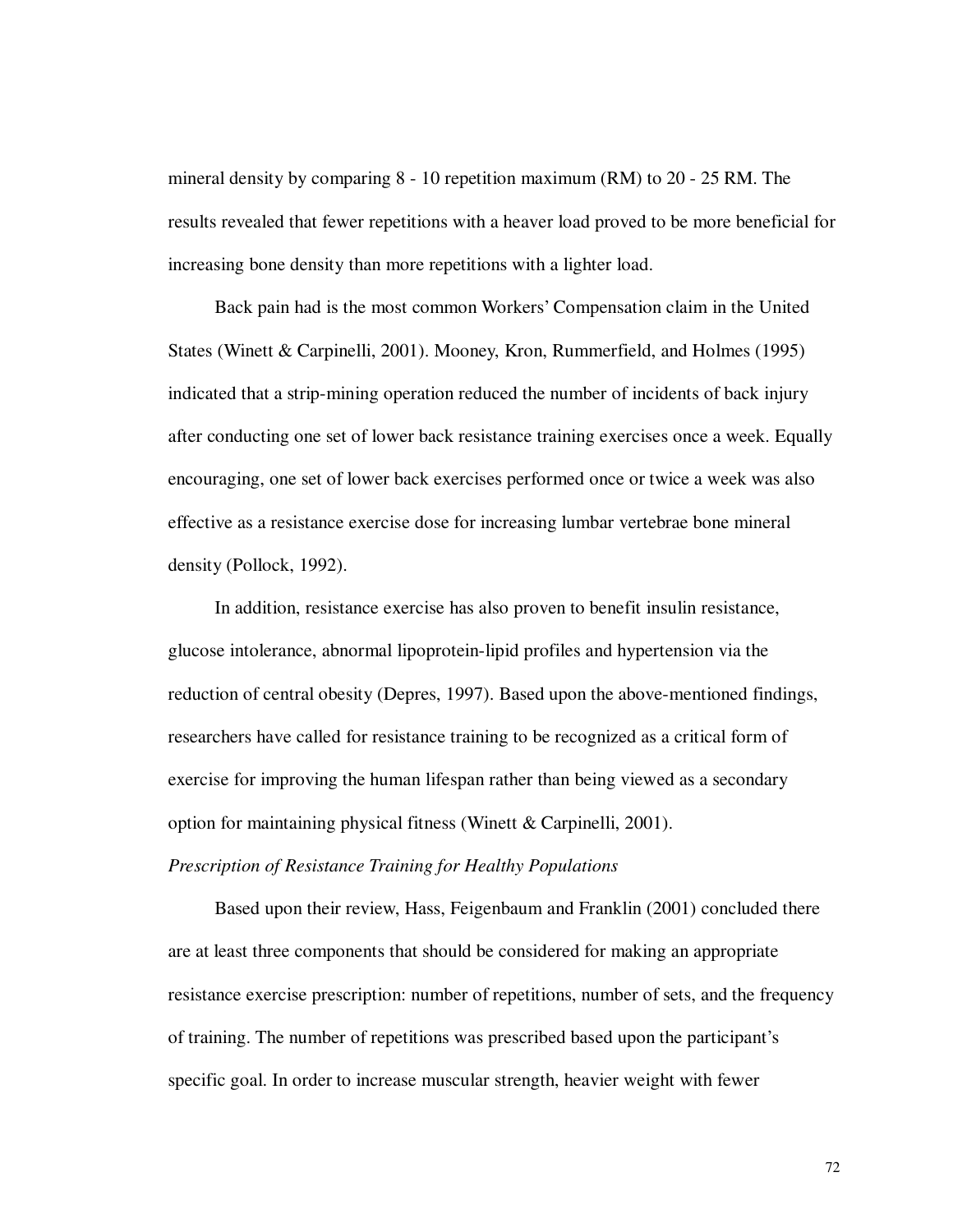repetitions was recommended. Whereas, in order to enhance muscular endurance, a lighter weight with a greater number of repetitions was used. In general, 8 to 12 repetitions per set has been suggested for increasing muscular strength and endurance as well as muscle hypertrophy. Unlike the number of repetitions, the optimal number of sets has not been reported in the literature. Recently, guidelines from the American College of Sport Medicine(Kraemer, Adams et al., 2002), American Heart Association (Fletcher et al., 1996), and American Association of Cardiovascular and Pulmonary Rehabilitation (Williams et al., 2007) indicated that the number of sets should depend upon the participant's fitness level. In the traditional resistance exercise prescription, at least three sets of 6 to 12 repetitions per exercise performance was recommended. Lastly, the frequency of training per week is another important component of the resistance exercise prescription. It has been suggested that 2 days which elicit 80 to 90% of strength benefits allows for more time for recuperation and is less time consuming and, therefore, more likely to be adhered to.

## *Resistance Exercise and Cognition*

Although resistance exercise has been recognized as important from a health perspective, previous studies testing the effects of either acute or chronic exercise on cognition concentrated mainly on continuous exercise modalities such as jogging or cycling (Etnier et al., 1997; Tomporowski, 2003). Panton, Graves, Pollock, Hagberg, and Chen (1990) examined the effect of six months of aerobic and resistance exercise on fractionated reaction and speed of movement. However, unlike their initial expectations, neither aerobic exercise or strength training resulted in a significant difference in reaction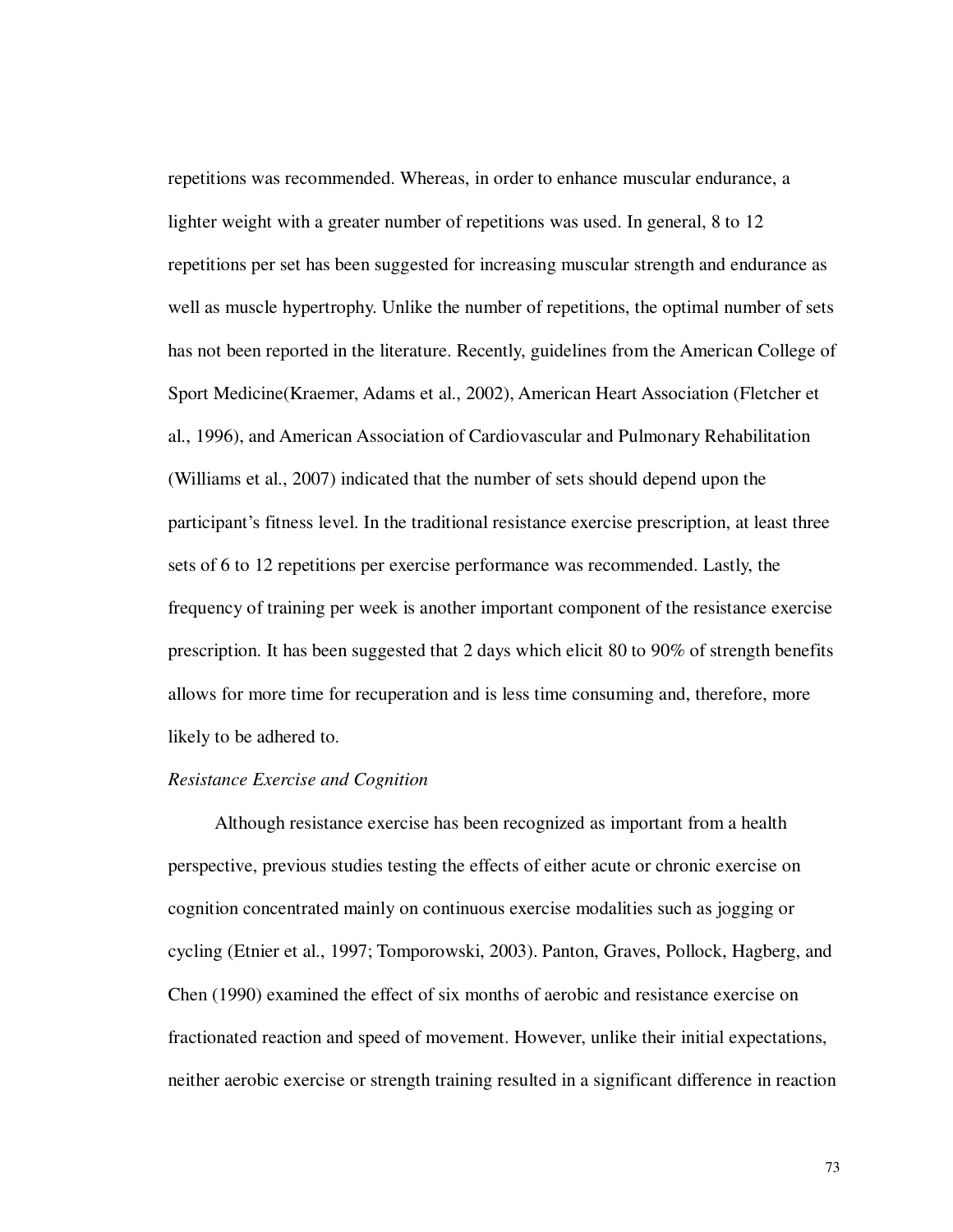time or speed of movement.

Using a similar exercise design as that of Panton et al. (1990), Ozkaya et al. (2005), in contrast, had data which indicated that both 9-weeks of aerobic exercise and 9-weeks of strength training benefited cognitive performance using neuroelectronic assessment. Both strength and aerobic groups displayed a better effect when compared to the control group. In addition, latencies of P2 and N2 components were decreased significantly and the amplitude of N1P2, P2N2, and N2P2 components increased significantly in the strength training group when compared to the aerobic training group. These results demonstrates that strength training facilitates early sensory processing and cognitive function in this population.

#### *Possible Mechanisms Associated with Resistance Exercise and Cognition*

As mentioned in the past section, arousal has been the most popular potential mechanism proposed to explain the relationship between acute aerobic exercise and cognitive performance. In addition, most studies testing the effects of incremental exercise on cognition supported either a linear facilitation (Aks, 1998; Allard et al., 1989; McGlynn et al., 1977; Tenenbaum et al., 1993) or an inverted-U facilitation effect (Arent & Landers, 2003; Brisswalter et al., 1995; Chmura et al., 1994; Levitt & Gutin, 1971; Reilly & Smith, 1986; Salmela & Ndoye, 1986).

It could be likely that resistance exercise might also impact cognitive performance in a fashion similar to that observed with aerobic exercise. This is because resistance exercise impacts many of the same potential mechanisms that are affected by aerobic exercise.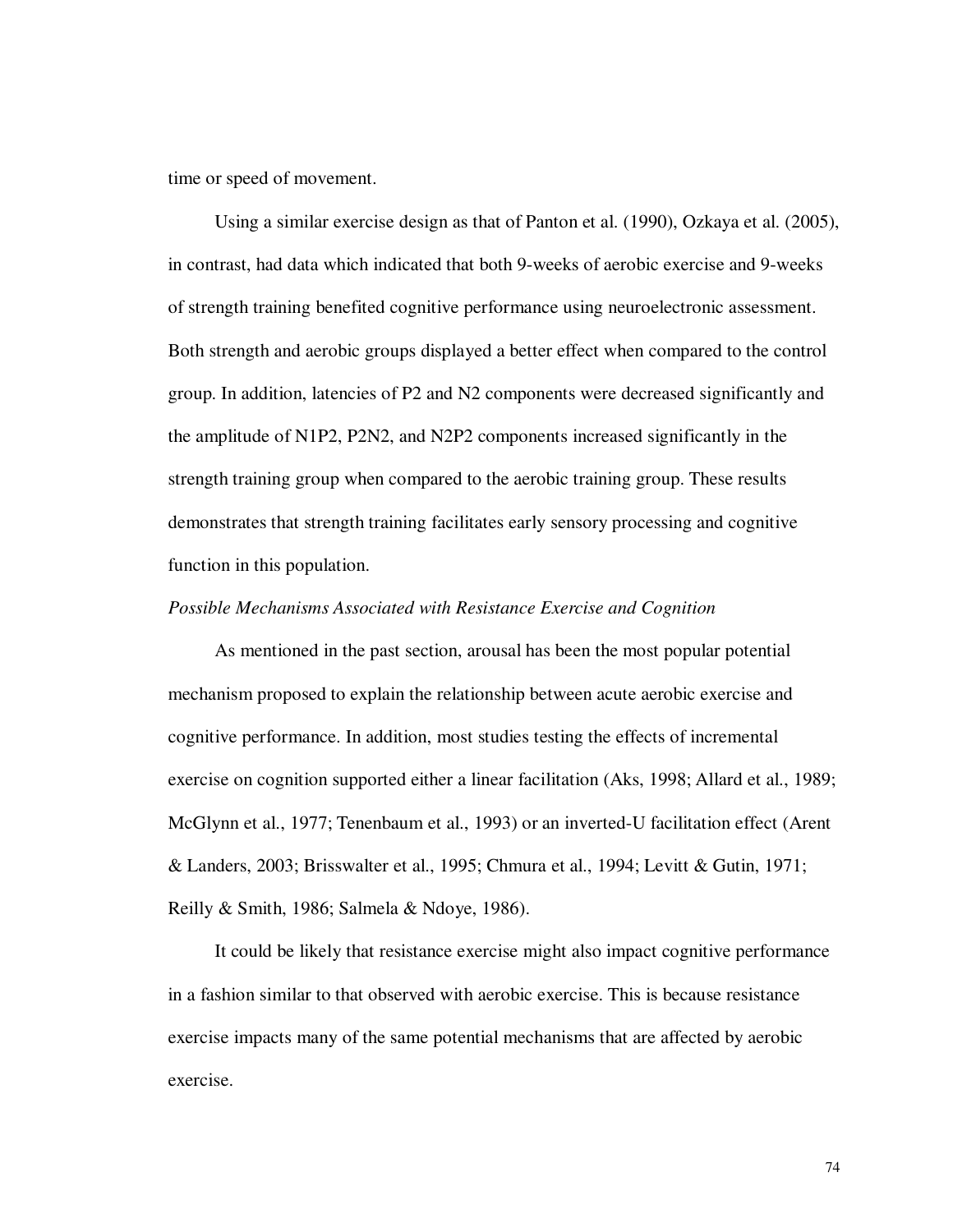Several studies have shown that acute resistance exercise induces arousal as assessed via heart rate (Bloomer, 2005; Rezk et al., 2006) and plasma catecholamines (French et al., 2007; Pullinen et al., 1999; Ramel, Wagner, & Elmadfa, 2007).

Bloomer (2005) looked at the difference in energy expenditure between a resistance exercise session and an aerobic exercise session. Ten healthy trained men were asked to conduct both resistance and aerobic exercises with crossover design. In the resistance exercise condition, participants were instructed to perform a free-weight squatting at 70% of 1 RM for 30 minutes. In the aerobic exercise condition, participants were instructed to conduct aerobic exercise at  $70\%$  of  $VO_{2max}$  for 30 minute on a cycle ergometer.  $VO_{2max}$ , kilocalories, heart rate, and rating of perceived exertion (RPE) data were recorded. The results indicated that cycling resulted in a greater total  $VO<sub>2</sub>$  and kilocalories when compared against the strength exercise protocol. However, resistance exercise resulted in greater RPE and nearly identical heart rates when compared to aerobic exercise. Other studies also demonstrated an increase in heart rate above baseline after a bout of resistance exercise (Ballor, Becque, & Katch, 1987; Katch, Freedson, & Jones, 1985).

Arent, Landers, Matt, and Etnier (2005) examined the dose-response relationship between resistance exercise and affect using heart rate, RPE, and salivary cortisol as exercise intensity indicators. Based upon their results, 40%, 70% and 100% of predetermined 10 repetition maximal (10 RM) for 10 repetitions with 3 sets were recognized as low, moderate and high intensity bouts of exercise. In addition, resistance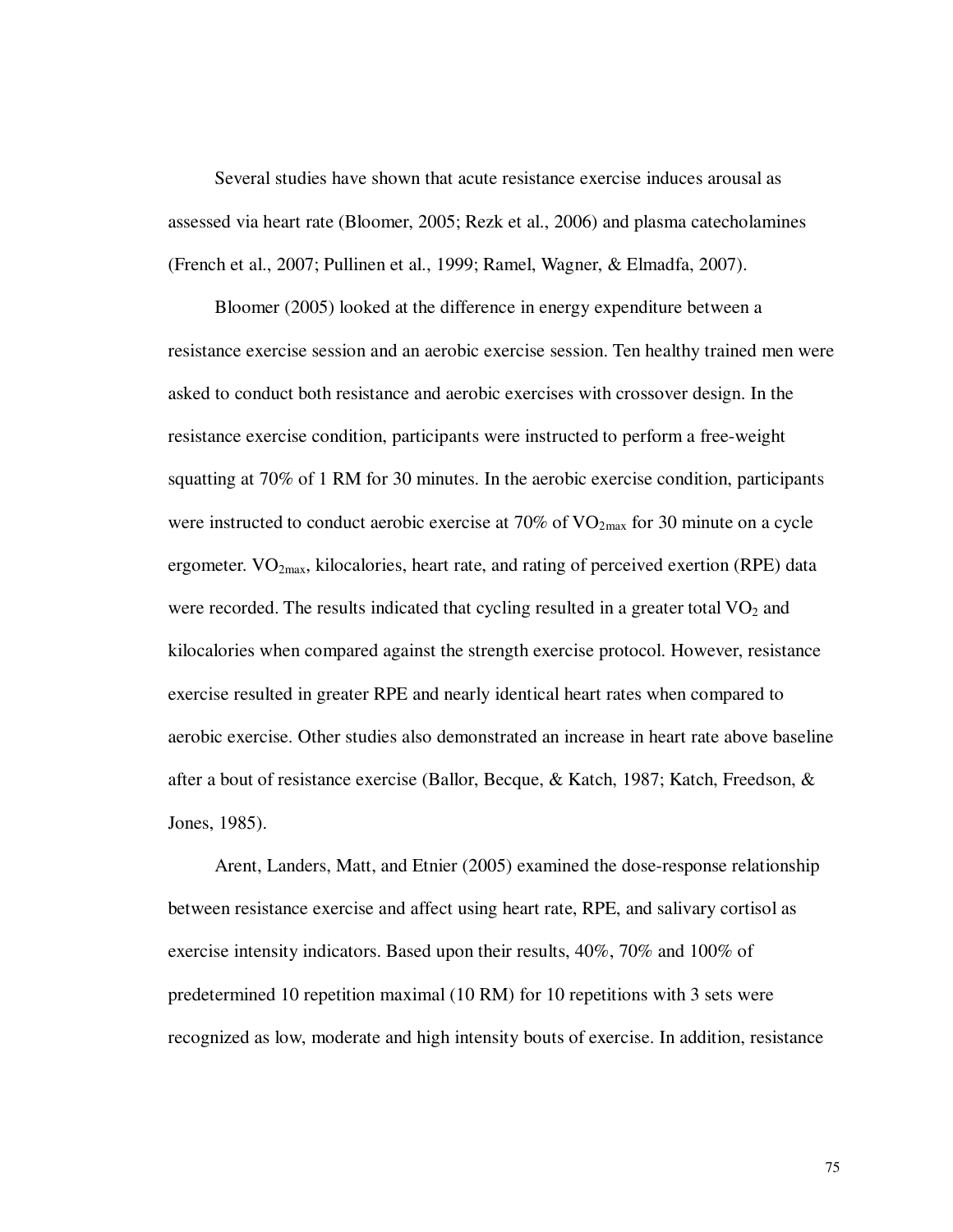exercise as well as aerobic exercise demonstrated a curvilinear dose-response effect on affect.

In addition to heart rate, plasma concentrations of catecholamines, noradrenaline, and adrenaline, potential mechanisms of aerobic exercise and cognition, have also been shown to increase during anaerobic exercise (Galbo, 1986). Ramel et al. (2007) looked at the effect of a resistance protocol that was comprised of ten exercises at 75% of 1 RM on 10 exercise/muscle groups on noradrenaline concentration, neutrophil counts, plasma antioxidants, and lipid oxidation. Their results indicated that noradrenaline concentrations which were associated with higher plasma antioxidant concentrations increased after sub-maximal resistance exercise.

# *Summary*

Resistance exercise is an important exercise modality, it plays a central role in the exercise guidelines (American College of Sports Medicine, 1990), and shares a similar physiological response to that of aerobic exercise. However, to date, only a few research studies have focused on acute resistance exercise and cognition. Therefore, it is important to explore the effects of an acute bout of resistance exercise on cognitive performance to further understand the relationship.

# Summary of the Literature Review

A substantial amount of research has been conducted to test the relationship between acute exercise and cognitive performance. This literature has been summarized using both narrative and meta-analytic techniques. The results generally indicate that a positive effect on cognitive performance is found when comparing submaximal exercise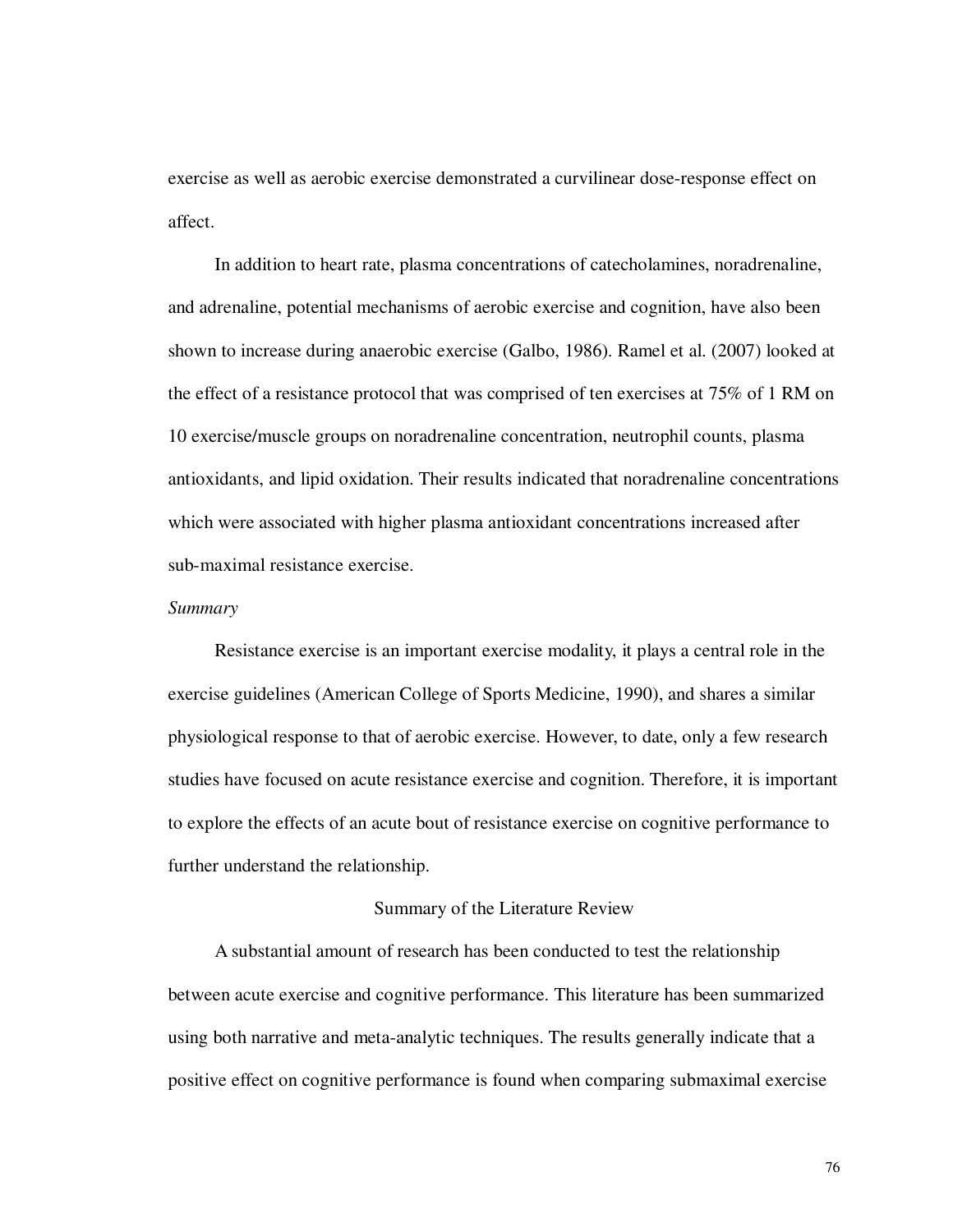to rest or when examining dose-response relationships at several submaximal levels of exercise. However, most research studies have used an aerobic exercise condition and have not considered the potential for an acute bout of resistance exercise to evidence similar benefits. Given the importance of resistance exercise to health and that resistance exercise might benefit cognitive performance in a manner similar to aerobic exercise because both forms of exercise have an effect on arousal and on plasma catecholamines, further research examining the relationship between acute resistance exercise and cognition could play a vital role in the advancement of our knowledge. In addition, given that past studies have only used indirect approaches to test mediators, a secondary purpose of this study is to apply statistical techniques to actually test mediational processes. Lastly, most studies in the area of acute exercise and cognition have tested the effects on simple cognitive tasks. Thus, this study will extend the literature by including measures of executive function.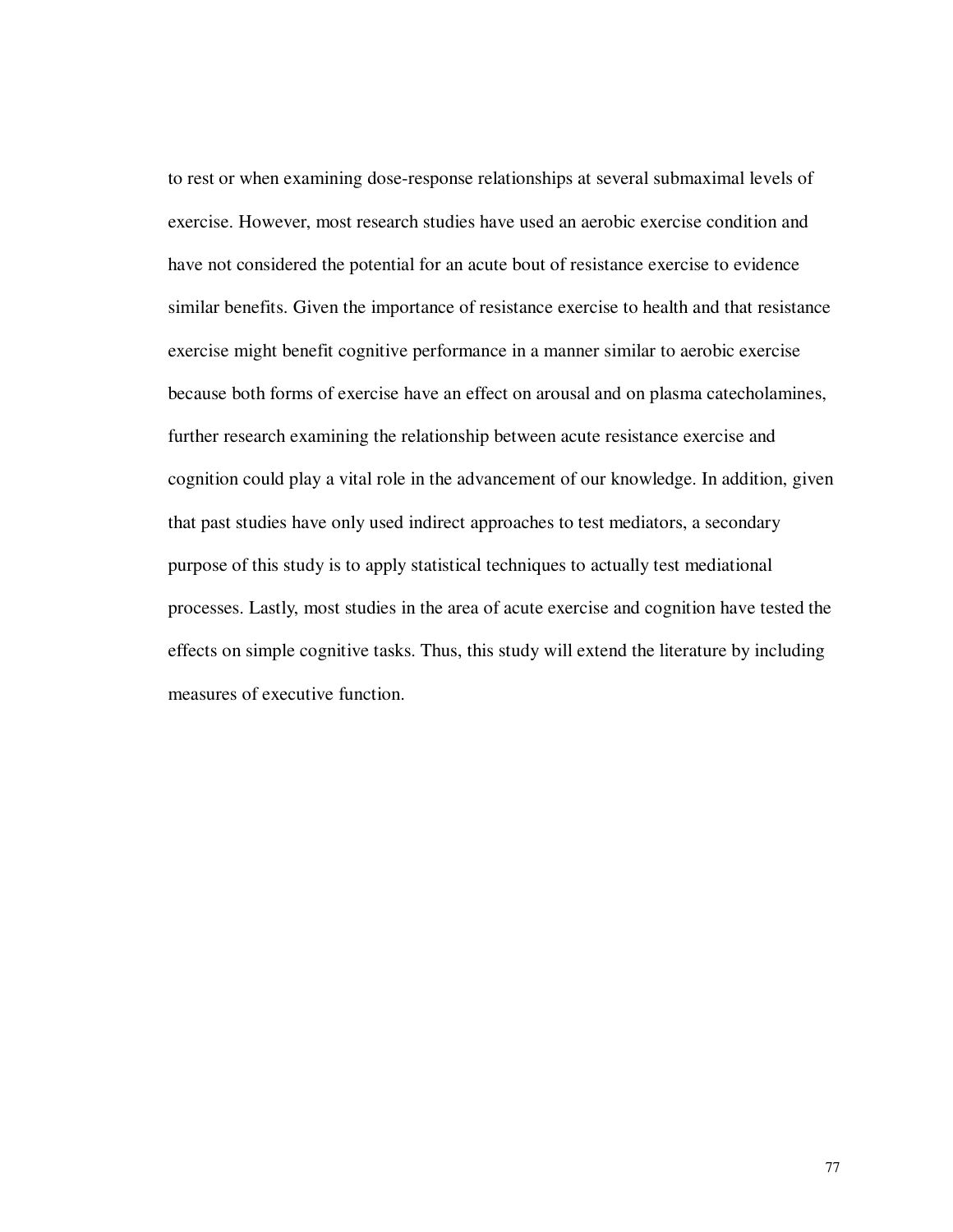# CHAPTER III

#### **METHODOLOGY**

## Participants Description and Selection

Participants ( $M = 25.95$  years,  $SD = 3.20$ ) of different genders and ethnic backgrounds were recruited by flyers posted at the University of North Carolina at Greensboro. A demographic questionnaire included variables such as height, weight, age, gender, and ethnicity. The Aerobics Center Longitudinal Study Physical Activity Questionnaire was used to identify the participant's habitual physical activities. Inclusion criteria were assessed using the Physical Activity Readiness Questionnaire (PARQ) to insure that it was safe for the participant to perform this series of resistance exercises. The PARQ consists of seven questions regarding the presence of conditions that would contraindicate exercise, and participants were only included if they answer "NO" to all of the questions. This approach follows the ACSM guidelines (American College of Sports Medicine, 2007).

When participants meets the inclusion criteria, participants were stratified by sex and then randomly assigned into either the control reading group (control), or one of three different resistance exercise intensity groups (40%, 70%, and 100% of 10-RM). Each group included at least sixteen participants. The number of participants was based on a power analysis using a 2 x 4 mixed design with the effect size estimated from a previous study testing the effects of resistance exercise on cognitive performance in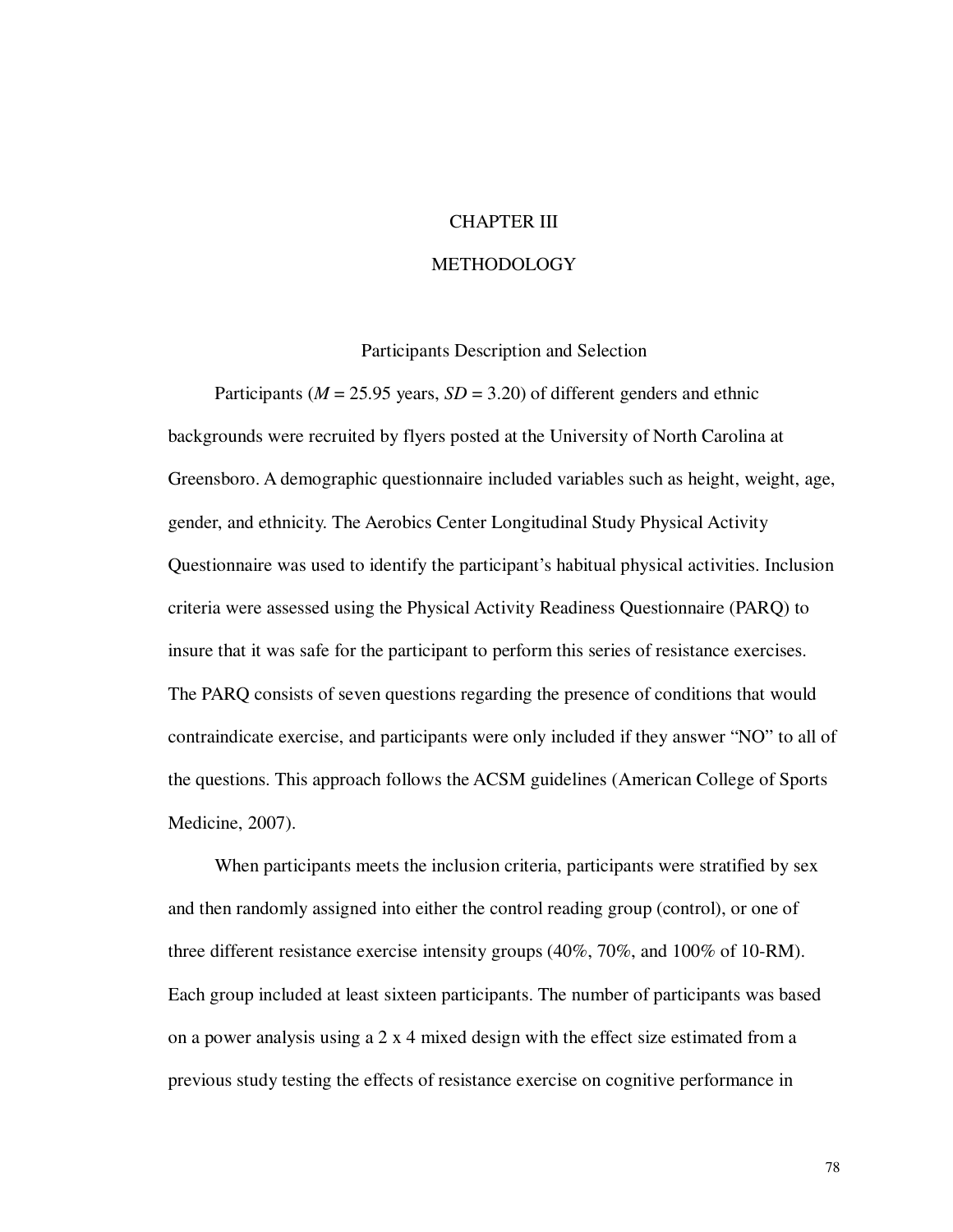middle-aged adults (effect size  $f = 0.27$ ) (Chang & Etnier, 2008), power = 0.8 and alpha at .05. The protocol was approved by the University of North Carolina at Greensboro Committee for Institutional Review, and the participants were offered the opportunity to give their informed written consent prior to participation.

# Resistance Exercise Intervention

Hass et al. (2001) indicated several components that should be considered when designing a resistance exercise intervention: number of repetitions, number of sets, and frequency of training. In addition, the amount of weight, the rest interval between sets, and the order of exercise should also be considered (Hesson, 2003). Because the present research will focus on an acute resistance exercise bout, the amount of weight/load, number of repetitions, number of sets, muscle groups, and the rest interval between sets were particularly considered.

The goal of the present study was to establish the dose-response effect of resistance exercise intensity on cognition. Because no previous study has tested this relationship in the resistance exercise-cognition field, the resistance exercise protocol was selected based on the protocol used by Arent et al. (2005) who examined dose-response relationships between resistance exercise and affect using intensities at 40%, 70% and 100% of 10-RM. These intensities were confirmed by indicators including HR, RPE, and salivary cortisol to represent low, moderate and high exercise intensities, respectively. 10-RM means the participant can lift the load 10 repetitions before exhaustion. The use of 10 repetitions for the conditions is consistent with the 8 to 12 repetitions per set suggested for increasing muscular strength and endurance as well as muscle hypertrophy by ACSM guidelines.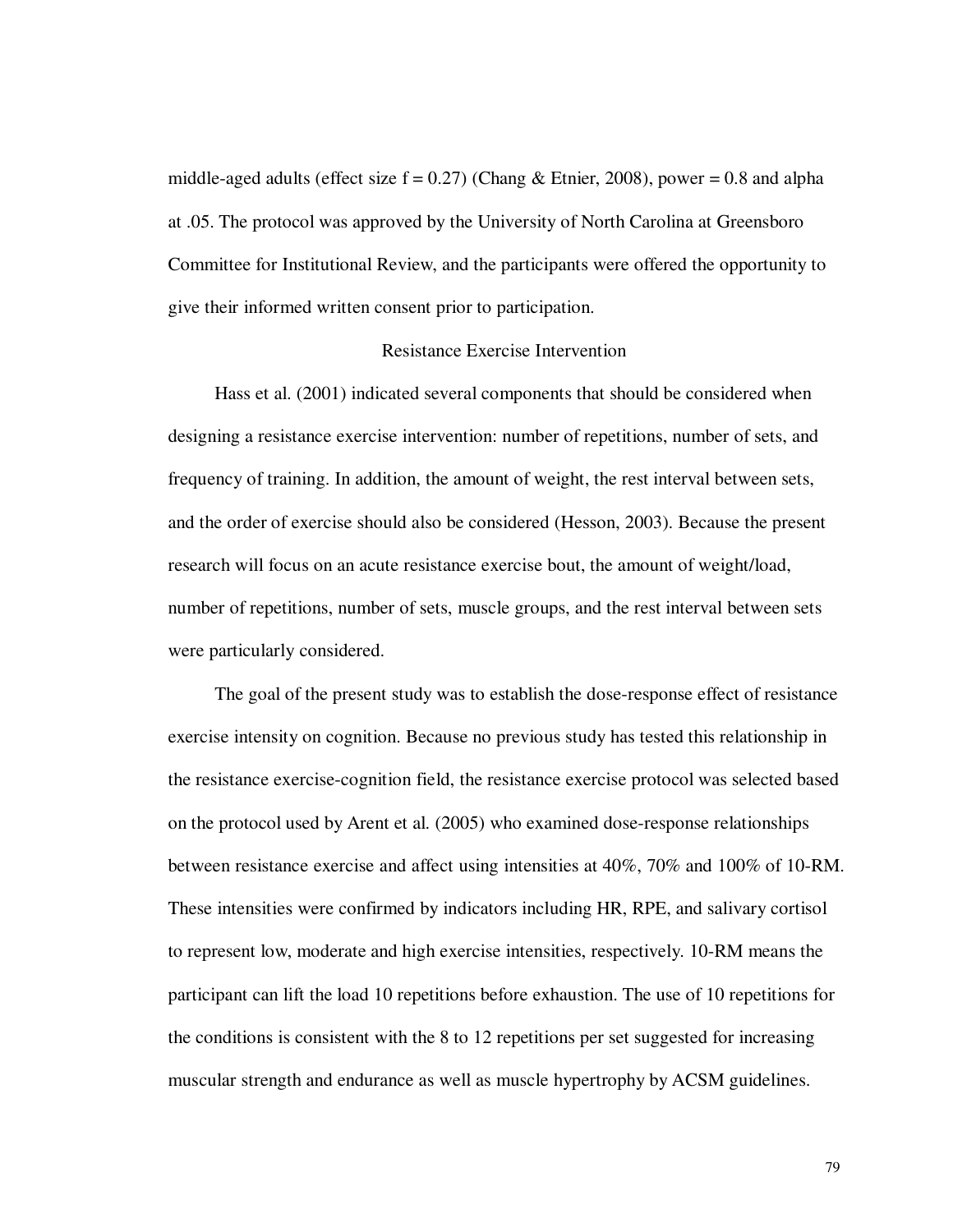The resistance exercise session of the present protocol included two sets of 10 repetitions for each of six muscle groups: bench presses, rowing (right), rowing (left), lateral raise, arm curl (right), and arm curl (left). The rest period between sets and between exercises was set at two to four minutes.

## Measures

#### *Heart Rate*

For each participant, heart rate (HR) was monitored by short-range radio telemetry devices (Sport Tester PE 3000, Polar Electro Oy, Kempele, Finland) during the entire treatment session. The heart rate monitor consists of an elastic band that is strapped around the chest to hold a rubber pad (that contains the HR measuring device with the transmitter) in place just below the sternum, and a wristband receiver. The participants' HR is displayed on the face of the wristband receiver. Data from the HR monitor was recorded at 1-minute intervals. Seven HR related variables (HR <sub>peak</sub>, HR <sub>average</sub>, HR <sub>Stroop</sub>, HR Stroop difference, HR PASAT, HR PASAT difference, and FAS) were included. HR peak represents the highest HR attained during the treatment session. HR average represents the average HR attained during the treatment session. HR Stroop represents the HR recording that was taken immediately before performance of the Stroop Test. HR Stroop difference represents the HR difference between HR  $_{Stroon}$  and pre-test HR. HR  $_{PASAT}$  represents the HR recording that was taken immediately before performance of the PASAT. HR PASAT difference represents the HR difference between HR **PASAT** and pre-test HR.

### *Ratings of Perceived Exertion (RPE)*

Ratings of Perceived Exertion (RPE), developed by Borg (1982), provide a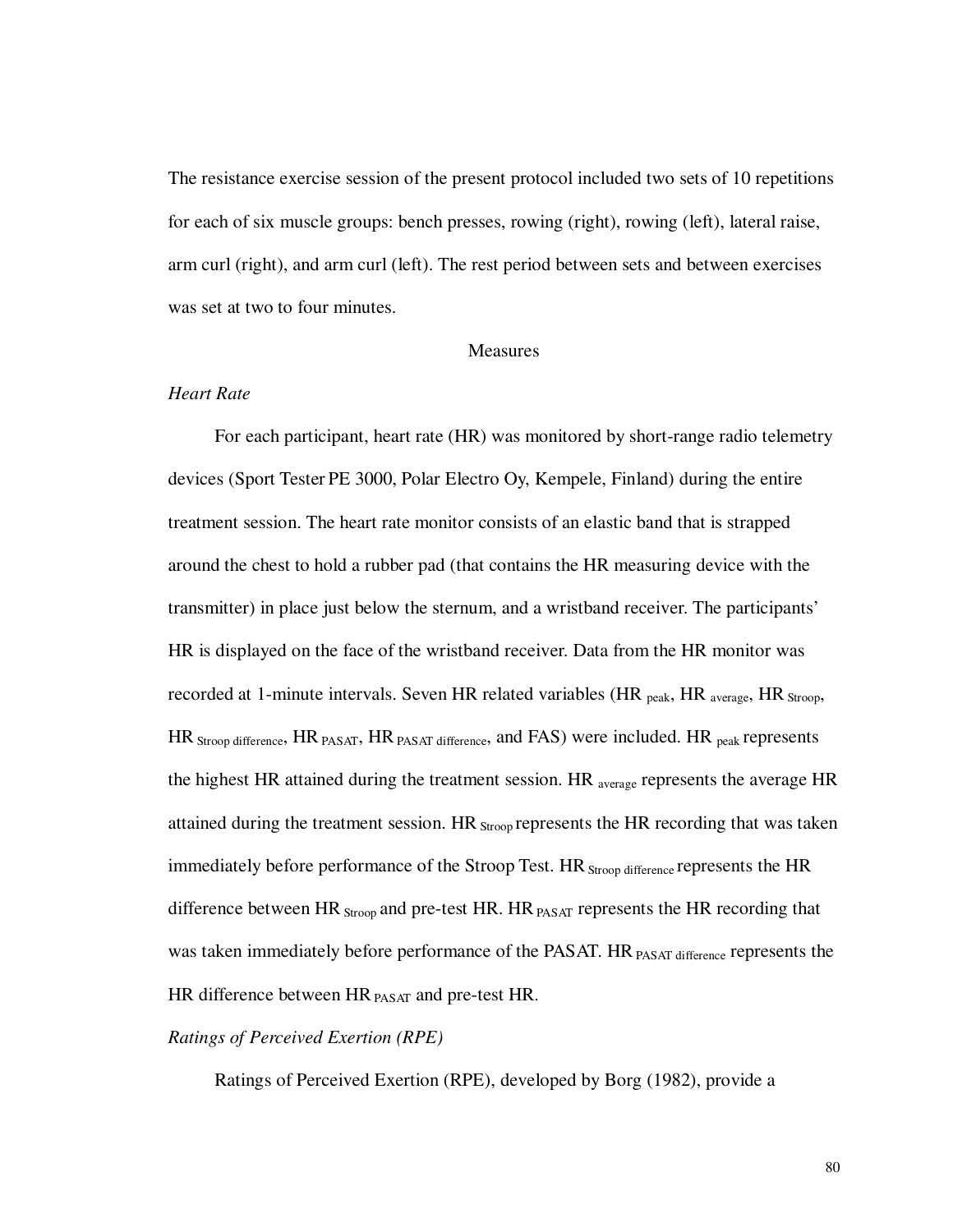subjective rating of each individual's perception of effort during exercise. The original Borg scale has a range from 6 to 20 RPE. From 6 to 11 is recognized as "very, very light to fairly light" which is also presented as the range for warm-up and cool-down; from 12 to 13 is recognized as "somewhat hard" and can be presented as approximately 60% maximal HR; and, finally, from 16 to 20 is recognized as "hard to very hard" which is presented as approximately 90% maximal HR (Pollock, Wilmore, & Fox, 1984). *Feeling Scale (FS) and Felt Arousal Scale (FAS)* 

The Feeling Scale (FS) and the Felt Arousal Scale (FAS) are subjective self-report single-item scales used to assess the valence and intensity of arousal, respectively (Hardy & Rejeski, 1989; Svebak & Murgatroyd, 1985). The FS ranges from -5 (very bad) to  $+5$ (very good) with 0 (neutral) as the midpoint. The FAS is a 6- point scale measuring perceived activation that ranges from 1 (low arousal) to 6 (high arousal). The two scales were applied to assess immediate feelings of pleasure and displeasure, and change of self-reported activation relative to the acute resistance exercise. These self-reports are beneficial to identity the role of potential confounders such as anxiety induced by resistance exercise.

#### *Stroop Test*

The Stoop Test (Stroop, 1935), also referred to as the Color Naming Task, is used to assess information processing speed, executive abilities, selective attention, and the ability to inhibit habitual responses (Pachana, Thompson, Marcopulos, & Yoash-Gantz, 2004). Typically, a participant is required to name the color in at least three conditions. In the Stroop Word condition (SW), participants see the color names written in black ink,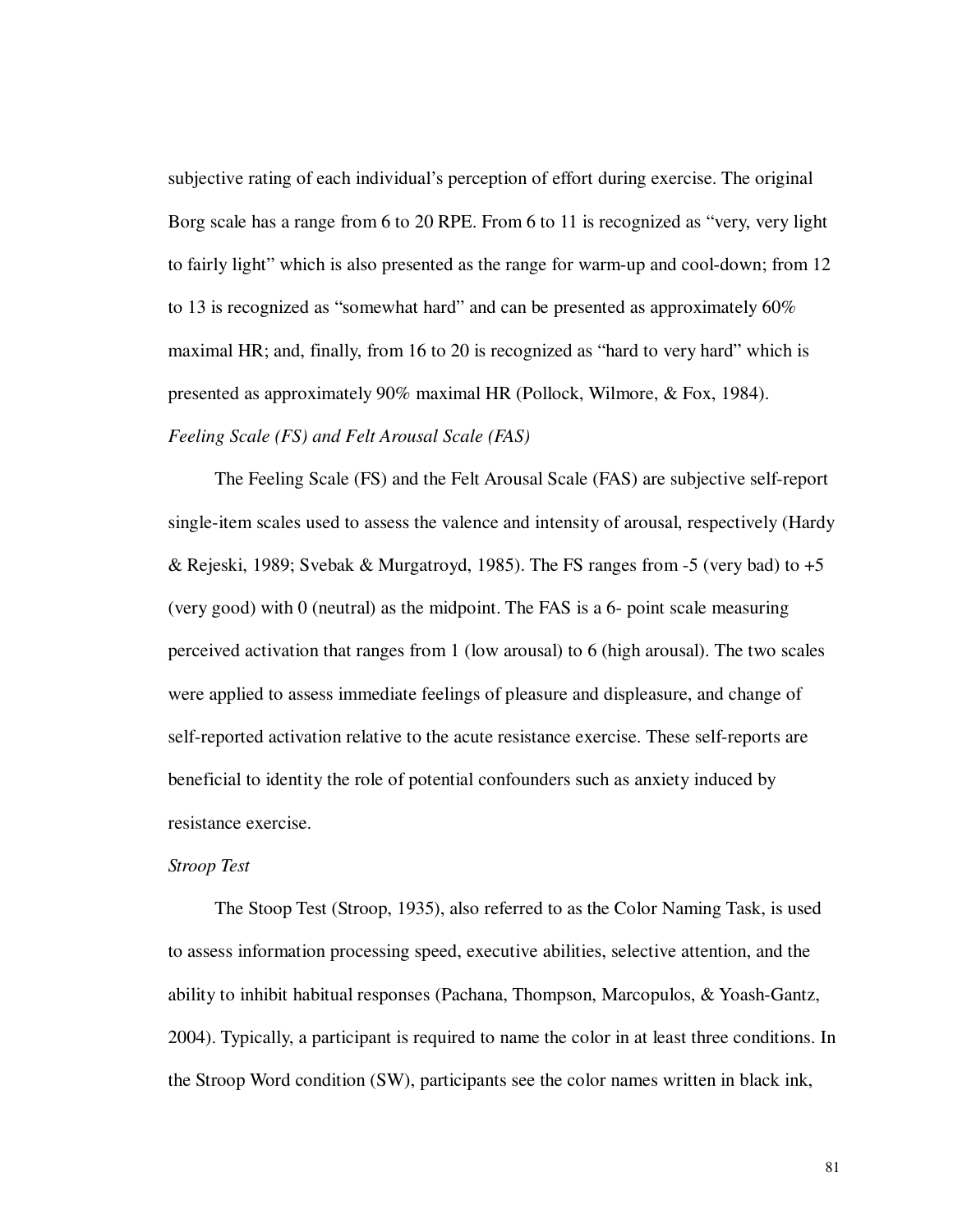and are asked to read the word aloud. In the Stroop Color condition (SC), participants see a rectangle printed in one of four colors of ink and are instructed to verbally identify the color of the ink. In the Stroop Color-Word condition (SCW), participants see a color name printed in a different color ink (such as the word RED printed in green ink) and are instructed to verbally identify the color of the ink. The test-retest reliability of the Stroop Test is approximately 0.84 (Siegrist, 1997).

## *Paced Auditory Serial Addition Task (PASAT)*

The PASAT (Gronwall, 1977) has been widely used to measure information processing, attention and concentration (Deary et al., 1991). The test required participant to listen to a series of 60 digit numbers from an audio tape and then to verbally provide the sum of the two numbers. In other words, each participant adds the most recently heard number to the number immediately preceding it and then provides the sum orally. The number series is provided by an auditory tape with increasing rates of speed (2.4, 2.0, 1.6, and 1.2 s per digit). The correct responses for each series as well as the average correct responses were analyzed. Cronbach's alpha for the four PASAT trials has been reported as 0.96 (Egan, 1988).

# Procedures

Participants were requested to come to the Sport and Exercise Psychology Laboratory at University of North Carolina at Greensboro for two separate testing sessions. The two sessions had to be within the same two-week period but at least 48 hours apart. Participants were instructed not to drink caffeinated beverages before or during the sessions. During session one, the participant was invited to the laboratory and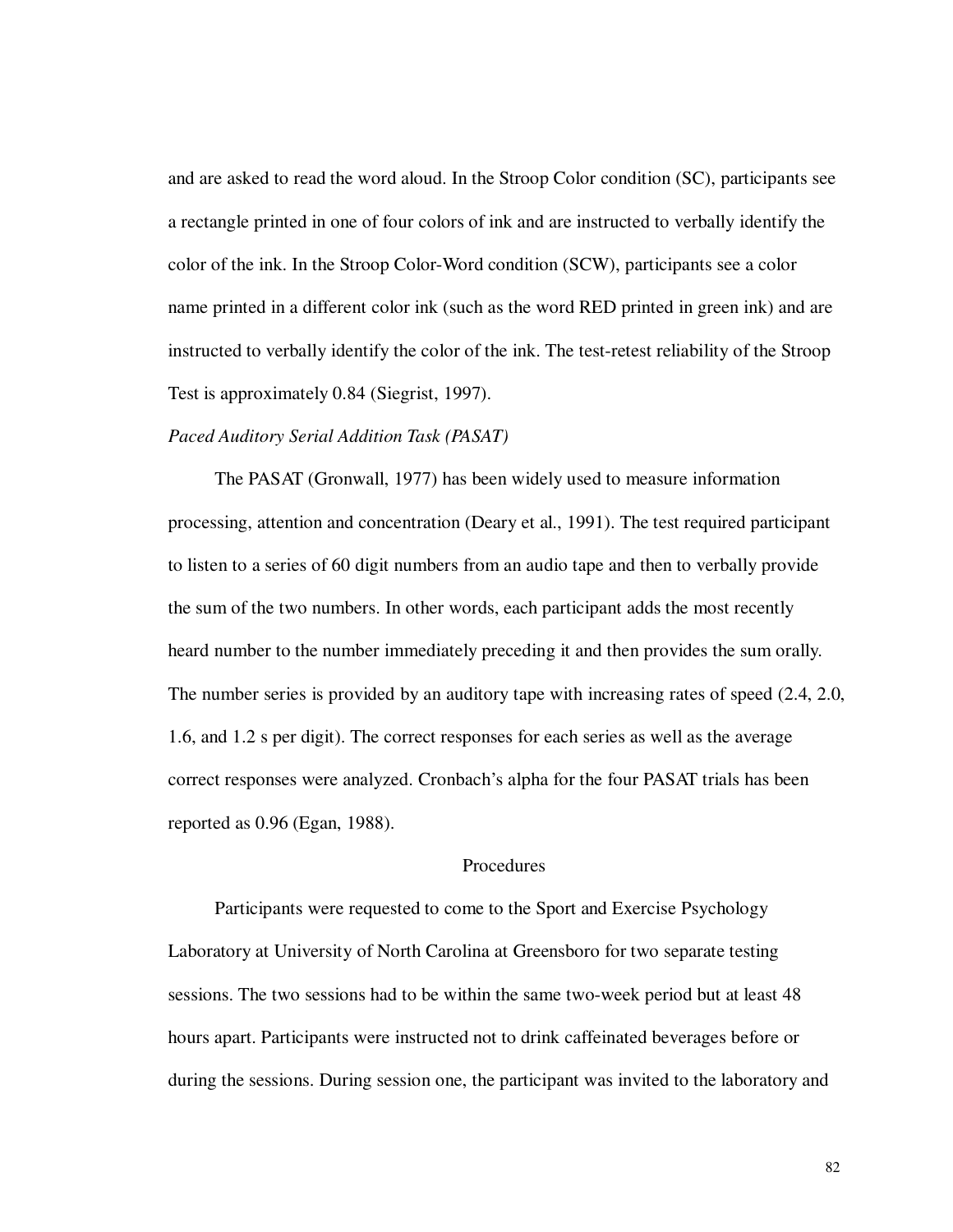presented with a brief introduction to the study by the investigator. The participant also filled out the consent form, demographic questionnaire, PARQ, and The Aerobics Center Longitudinal Study Physical Activity Questionnaire. The PARQ was used for determining their inclusion or exclusion in the proposed study. After confirming the criteria for the inclusion and exclusion, participants were stratified by sex, and then randomly assigned into a control group (rest; watching resistance exercise related video) or one of three different resistance exercise intensity groups (40%, 70%, or 100% of 10-RM). Then, the investigator recorded the participant's baseline arousal level by assessing resting HR after sitting quietly in a comfortable chair in a dimly lit room for 15 minutes. A Polar Heart Rate Monitor was used to measure HR. Then, FAS and FS were assessed.

After examining the baseline HR, FS, and FAS, each participant was asked to complete the PASAT and Stroop Test for baseline data. Then, each participant's 10-RM for each of the six exercises (bench press, rowing (right), rowing (left), lateral raise, arm curl (right), and arm curl (left)) was determined. The determination of 10-RM resistance exercise was based on a protocol used by Baechle, Earle, and Wathen (2000), and the process was described as follows:

- 1. Participants performed a stretching routine as a warm-up. Fourteen static stretching movements were selected as a stretching routine based on recommendations from Hesson (2003). Participants were instructed to assume a stretch position for 10 seconds. The duration of the stretch routine was approximately 5 minutes.
- 2. After the warm up, participants were instructed on how to perform the resistance exercises.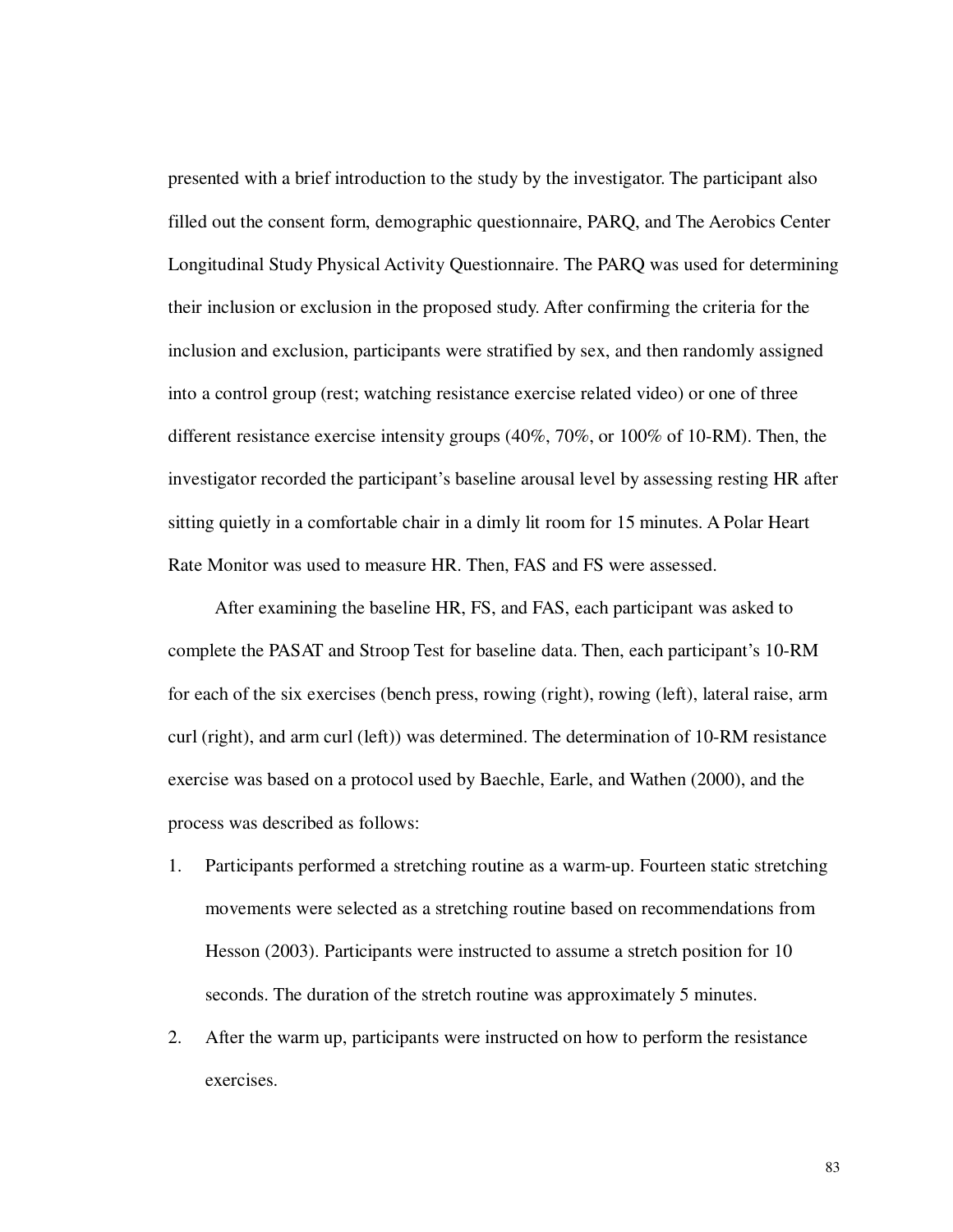- 3. The participants were instructed to lift progressively heavier weights to determine the 10-RM.
- 4. Target weight was determined as the maximum weight that a participant was able to lift 10 times in good form.
- 5. 2 to 4 minutes was allowed between attempts in order to ensure adequate recovery.
- 6. The participant repeated the same process for each of the six exercises (bench press, rowing (right), rowing (left), lateral raise, arm curl (right), and arm curl (left).

During session two, participants' baseline arousal was assessed using the same process as was used in session one. This served as the pre-test measure of arousal. After collecting the pre-test arousal level from HR, FAS, and FS, the participants performed the Stroop Test and the PASAT in order as pre-test cognitive performance scores.

Next, participants performed their assigned treatment condition. In the exercise groups, participants performed two sets of 10 repetitions for each of the six exercises at either 40%, 70% or 100% of 10-RM. Participants in the control group were asked to watching resistance exercise related video for a similar amount of time to the resistance exercise (determined through pilot testing). HR, RPE, FS, and FAS were recorded before, during, and immediately after the treatment conditions. Then, the cognitive tests were conducted again as a post-test cognitive performance score after the treatment. Session one took approximately fifty minutes, and session two took approximately one hour.

# Data Analysis and Statistical Interpretation

This was a randomized controlled trial with two independent variables: Group (rest, 40%, 70% or 100% of 10-RM resistance exercise) and Time (pre-test vs. post-test).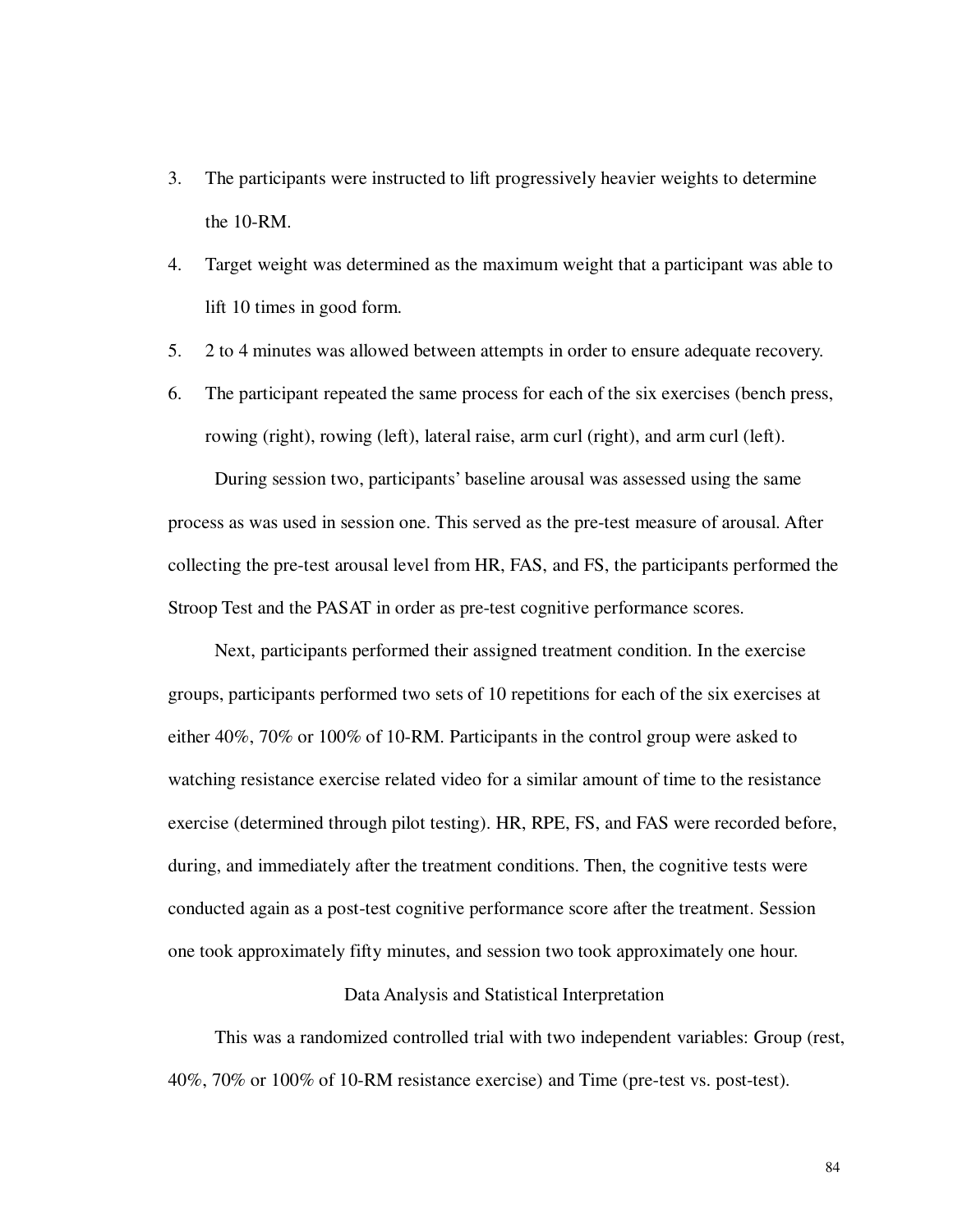Group is a between-subjects variable and time is a within-subjects variable. The dependent variables were HR <sub>peak</sub>, HR <sub>average</sub>, HR <sub>Stroop</sub>, HR <sub>Stroop</sub> difference, HR <sub>PASAT</sub>, HR PASAT differemce, FAS, RPE, performance on the three conditions of the Stroop Test, and four individual trials and average performance on the PASAT.

Prior to conducting the analyses and to assist with choosing the appropriate analysis, one-way analysis of variance (ANOVA) was computed for demographic variables, habitual physical activity, baseline measures of HR, FAS and FS, and baseline measures of cognitive performance (SW, SC, SCW, four trials and average performance of PASAT).

1. *Hypothesis # 1*. An acute bout of rest, 40%, 70% or 100% of 10 repetition maximal (10-RM) resistance exercise will result in increasing levels of arousal as assessed using HR, RPE, FS, and FAS. In addition, a linear dose-response relationship is anticipated.

Regression analysis was computed to describe the dose-response relationship between exercise intensity and the exercise-induced arousal variables of HR <sub>peak</sub>, HR average,  $HR_{Stroon}$ ,  $HR_{Stroon}$  difference,  $HR_{PASAT}$ ,  $HR_{PASAT}$  difference,  $FAS$ ,  $FS$ , and  $RPE$ .

2. *Hypothesis# 2*. An acute bout of rest, 40%, 70% or 100% of 10-RM resistance exercise intensity will impact cognitive performance via assessments of Stroop Test and PASAT. In addition, either a linear or an inverted-U dose-response relationship is anticipated.

In order to examine the dose-response relationship among the four exercise intensity groups and the change in cognitive performance from pre-test to post-test,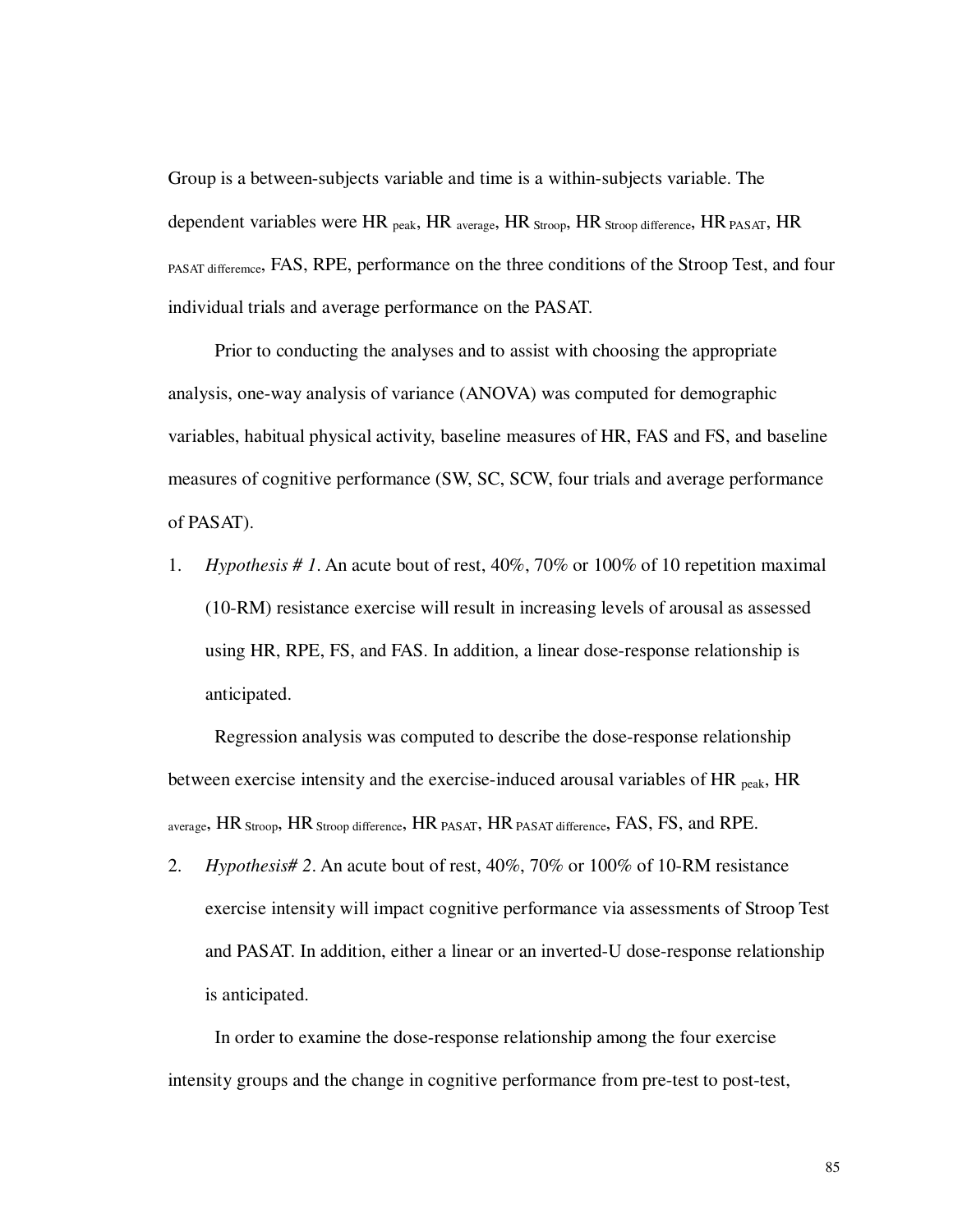regression analysis was applied. Difference scores between post-test and pre-test were used as main outcome variables for cognitive performance. Exercise intensity served as the predictor. Separate regression analyses were computed for SW, SC, SCW, Trial 1, Trial 2, Trial 3, Trial 4, and average PASAT performance.

3. *Hypothesis# 3*. Measures of arousal (HR, RPE, and FAS) will impact cognitive performance. In addition, either a linear or an inverted-U dose-response relationship is anticipated.

In the area of exercise and cognition, one of most widely used approaches to indirectly test the role of exercise-induced arousal as a mediator is to use regression analysis to test the relationship between exercise-induced arousal and cognitive performance. To allow for comparisons to this literature, simple regression analysis was performed to examine the dose-response relationship between exercise-induced arousal and cognitive performance. Here, exercise-induced arousal was indexed by  $HR_{peak}$ ,  $HR$ average, HR Stroop, HR Stroop difference, HR PASAT, HR PASAT difference, and FAS. Cognitive performance was defined as the difference scores between post-test and pre-test on SW, SC, SCW, Trial 1, Trial 2, Trial 3, Trial 4, and average performance of PASAT.

4. *Hypothesis# 4*. HR, RPE, and FAS are predicted to be mediators of the relationship between exercise intensity and cognitive performance.

In order to examine the meditational processes directly, a series of regression analyses are recommended (MacKinnon et al., 2002). Therefore, mediation analysis was performed to test the seven potential mediators by  $HR_{peak}$ ,  $HR_{average}$ ,  $HR_{Strong}$ ,  $HR_{Strong}$ difference, HR PASAT, HR PASAT difference, and FAS between exercise intensity and cognitive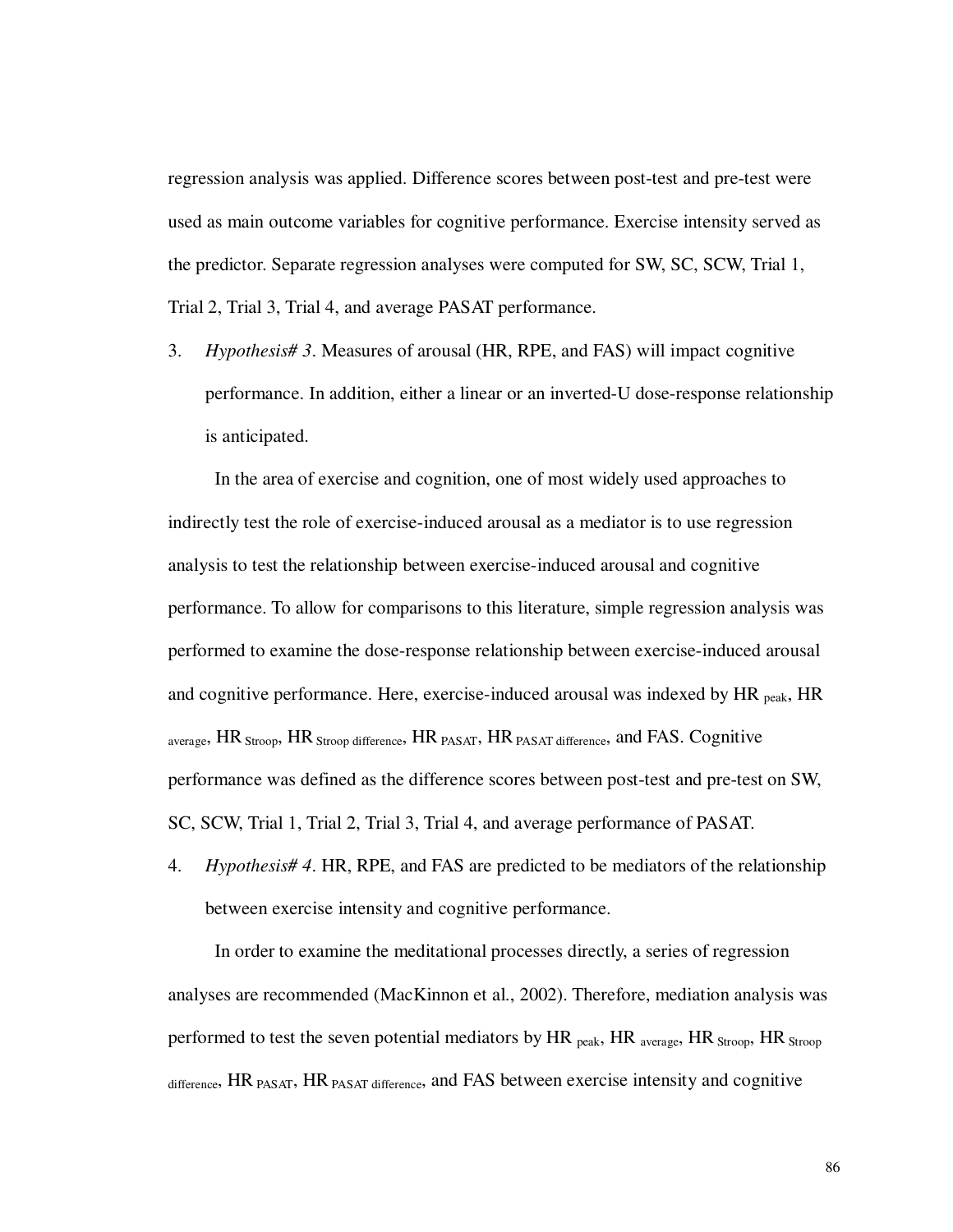performance via assessments of Stroop Test and performance of PASAT.

To testing for mediation, four regression analyses should be conducted and they have to satisfy the following conditions (Baron & Kenny, 1986). X, M, and Y represent the independent variable, potential mediator, and dependent variable respectively.

1. The total effect (c) of X on Y must be significant.

2. The effect of X (a) on M must be significant.

3. The effect of M (b) on Y controlled for X must be significant.

4. The direct effect (c') of X on Y adjusted for M must be non-significant.

If all four criteria are met, then the model can be represented as full/complete mediation between X and Y. However, if, in Step 4, the c' has a significant effect, which indicates X is a significant predictor of Y, then the model can be described as a partial mediation between X and Y.

An alpha of .05 was used as the level of statistical significance for all statistical analyses conducted by SPSS 11.0.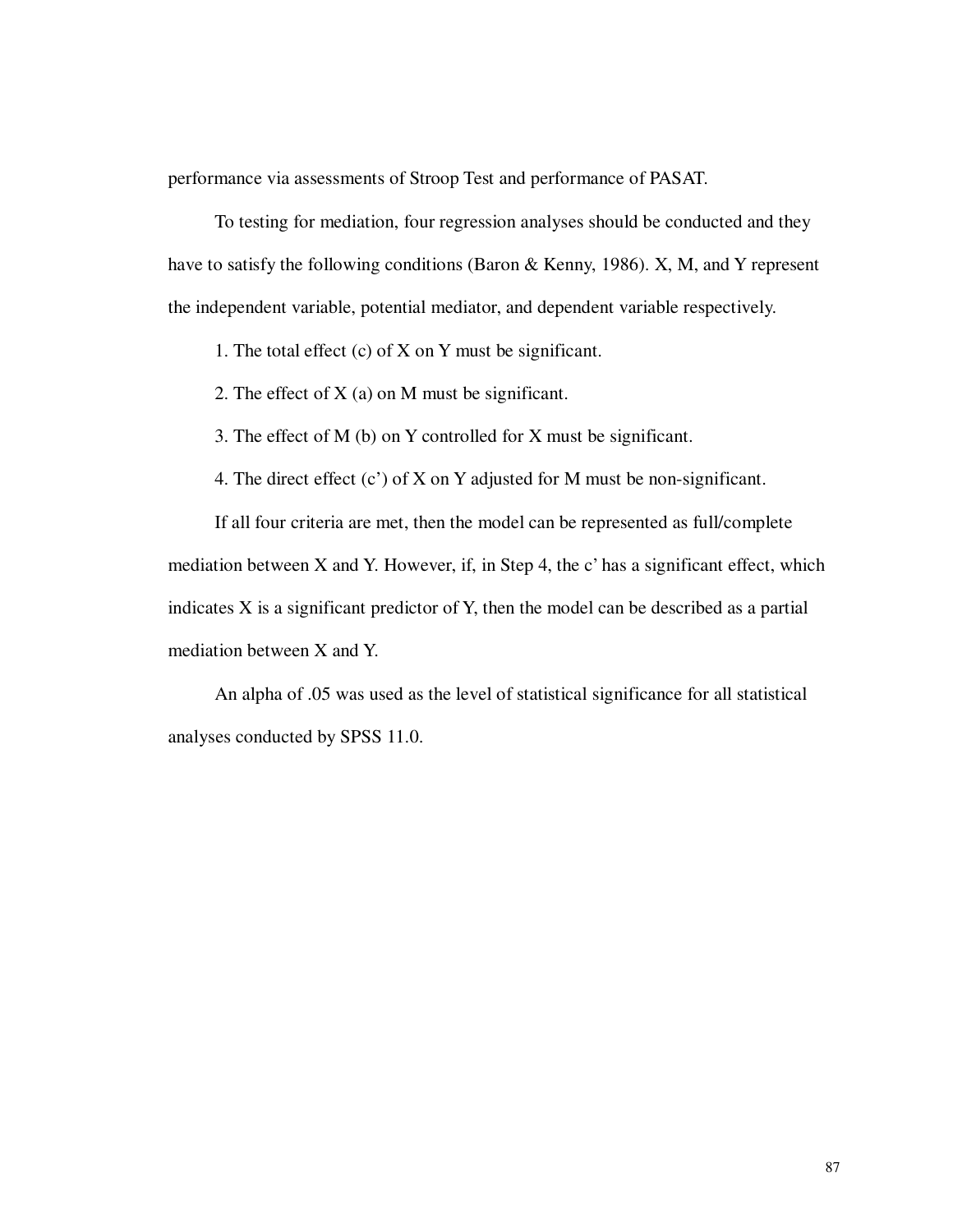#### CHAPTER IV

### **RESULTS**

Three participants failed to complete all of the cognitive assessments and were eliminated from the analyses. This left 16 participants in the control, 40% 10-RM, and 70% 10-RM groups, and 17 participants in the 100% 10-RM group.

Table 4 includes the descriptive statistic of the participants. One-way ANOVA revealed that there were no significant differences  $(p > .05)$  among the four groups in age,  $F(3, 61) = 0.08$ ; height,  $F(3, 61) = 0.27$ ; weight,  $F(3, 61) = 0.84$ ; physical activity,  $F(3, 61) = 0.64$ 59) = 1.71; or body mass index,  $F(3, 61) = 1.08$ . Further, there were no significant differences ( $p > .05$ ) among the four groups in baseline measures of HR,  $F(3, 61) = 2.49$ ; FAS, *F*(3, 61) = 1.27; FS, *F*(3, 61) = 0.13; Stroop Word performance, *F*(3, 61) = 0.41; Stroop Color performance,  $F(3, 61) = 0.65$ ; Stroop Color Word performance,  $F(3, 61) =$ 1.94; Trial 1 of PASAT, *F*(3, 61) = 0.48; Trial 2 of PASAT, *F*(3, 61) = 0.33; Trial 3 of PASAT,  $F(3, 61) = 0.70$ ; Trial 4 of PASAT,  $F(3, 61) = 0.19$ ; or Average performance of PASAT,  $F(3, 61) = 0.35$ .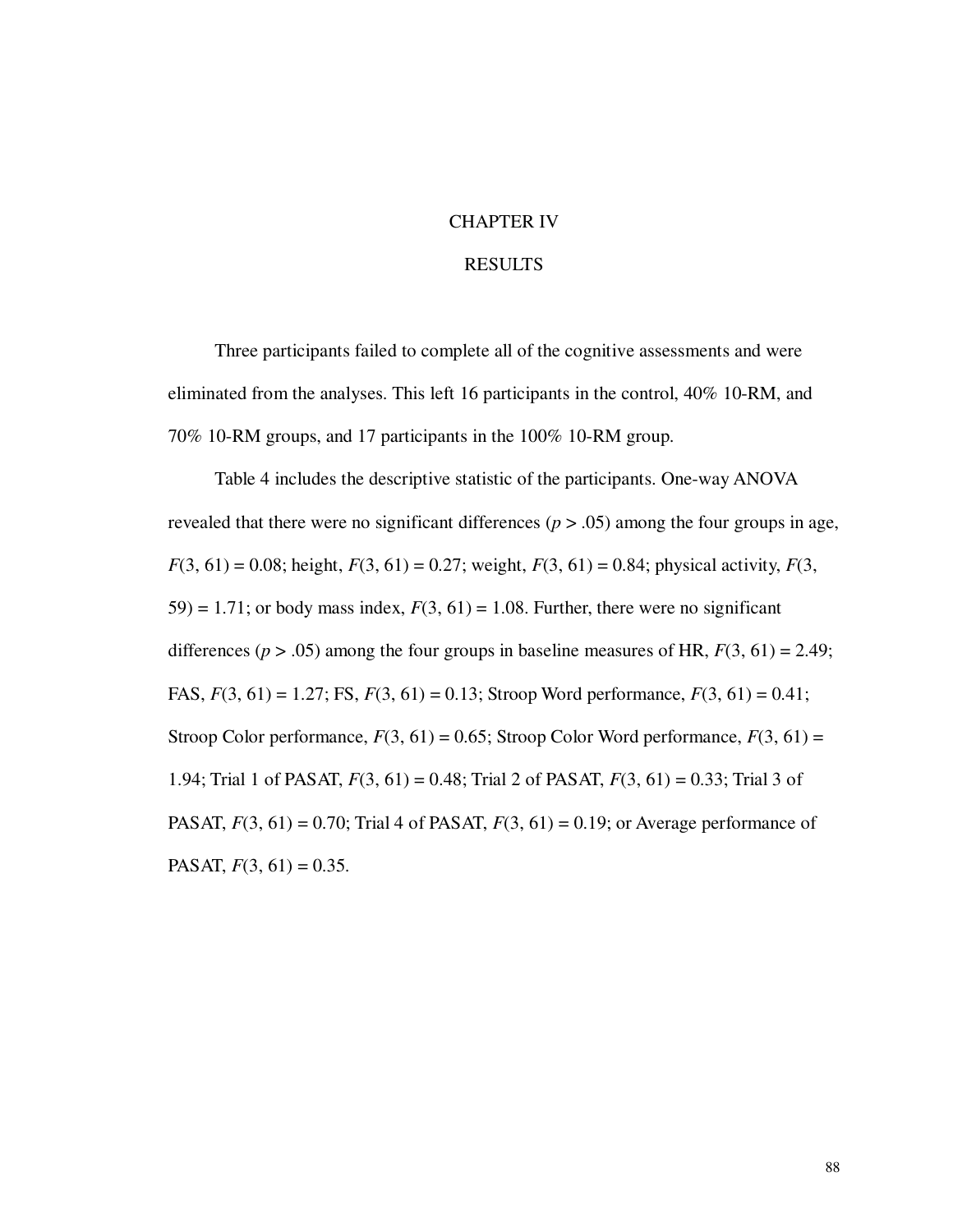# Table 4

|                  |                             |           | <b>Exercise Intensity</b> |             |            |  |  |  |  |
|------------------|-----------------------------|-----------|---------------------------|-------------|------------|--|--|--|--|
|                  | Control                     | 40% 10 RM | 70% 10 RM                 | 100% 10 RM  |            |  |  |  |  |
|                  | $(M = 8;$                   | $(M = 8;$ | $(M = 8;$                 | $(M = 9;$   | Total      |  |  |  |  |
| Variable         | $F = 8$<br>$F = 8$          |           | $F = 8$                   | $F = 8$     | $(N = 65)$ |  |  |  |  |
|                  | $\mathbf M$<br>$\mathbf{M}$ |           | $\mathbf M$               | $\mathbf M$ | M          |  |  |  |  |
|                  | (SD)                        | (SD)      | (SD)                      | (SD)        | (SD)       |  |  |  |  |
| Descriptive data |                             |           |                           |             |            |  |  |  |  |
|                  |                             |           |                           |             |            |  |  |  |  |
| Age $(yr)$       | 26.00                       | 25.88     | 25.69                     | 26.24       | 25.95      |  |  |  |  |
|                  | (3.41)                      | (3.67)    | (3.38)                    | (2.59)      | (3.20)     |  |  |  |  |
|                  | 170.08                      | 171.12    | 168.33                    | 168.92      | 169.60     |  |  |  |  |
| Height (cm)      | (11.19)                     | (12.00)   | (8.16)                    | (5.92)      | (9.41)     |  |  |  |  |
|                  | 72.41                       | 68.43     | 63.78                     | 70.63       | 68.84      |  |  |  |  |
| Weight (kg)      | (18.12)                     | (19.20)   | (12.00)                   | (14.84)     | (16.21)    |  |  |  |  |
| <b>ACLSPAQ</b>   | 28.40                       | 34.48     | 32.13                     | 20.40       | 28.76      |  |  |  |  |
| (MET-hr/week)    | (15.96)                     | (20.69)   | (24.68)                   | (10.59)     | (19.02)    |  |  |  |  |
|                  | 24.78                       | 23.13     | 22.41                     | 24.64       | 23.76      |  |  |  |  |
| BMI $(kg/m^2)$   | (4.54)                      | (5.34)    | (3.34)                    | 4(.50)      | (4.50)     |  |  |  |  |
| <b>Baseline</b>  | 76.13                       | 68.13     | 69.38                     | 73.06       | 71.69      |  |  |  |  |

# *Means and Standard Deviation for Participant Descriptive and Baseline Data*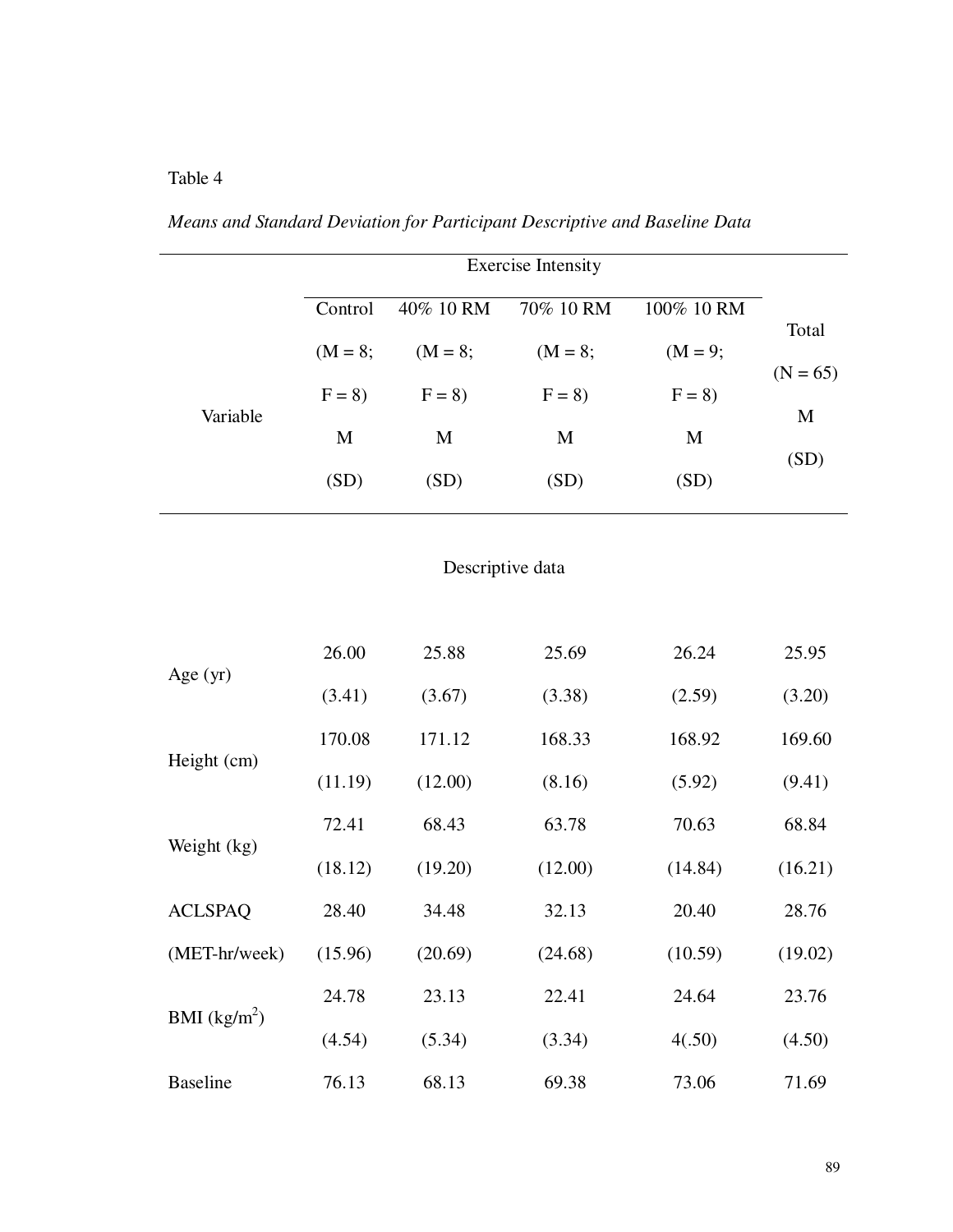| HR(bpm)         | (7.83) | (10.01) | (7.48) | (11.00) | (9.55) |
|-----------------|--------|---------|--------|---------|--------|
| <b>Baseline</b> | 2.72   | 2.27    | 2.41   | 2.67    | 2.52   |
| FAS             | (0.45) | (0.72)  | (0.46) | (0.52)  | (0.56) |
| <b>Baseline</b> | 2.50   | 2.56    | 2.78   | 2.47    | 2.58   |
| <b>FS</b>       | (1.51) | (1.50)  | (1.49) | (1.66)  | (1.51) |

# Baseline cognitive performance

|                     | 18.67   | 19.92   | 20.30   | 19.86   | 19.69   |
|---------------------|---------|---------|---------|---------|---------|
| Stroop Word         | (3.75)  | (3.22)  | (3.76)  | (6.15)  | (4.34)  |
| <b>Stroop Color</b> | 23.87   | 26.17   | 25.71   | 24.97   | 25.18   |
|                     | (5.27)  | (3.84)  | (4.73)  | (5.87)  | (4.96)  |
| <b>Stroop Color</b> | 34.18   | 37.02   | 40.21   | 37.73   | 37.29   |
| Word                | (6.34)  | (6.01)  | (7.70)  | (8.16)  | (7.28)  |
| Trial 1 of          | 43.63   | 45.25   | 41.19   | 42.53   | 43.14   |
| <b>PASAT</b>        | (11.24) | (8.99)  | (10.08) | (9.32)  | (9.82)  |
| Trial 2 of          | 39.25   | 39.88   | 37.94   | 36.47   | 38.35   |
| <b>PASAT</b>        | (13.01) | (9.89)  | (9.38)  | (10.29) | (10.56) |
| Trial 3 of          | 36.44   | 35.06   | 31.50   | 34.18   | 34.29   |
| <b>PASAT</b>        | (11.14) | (10.40) | (11.18) | (6.63)  | (9.90)  |
| Trial 4 of          | 25.38   | 23.56   | 23.75   | 23.59   | 24.06   |
| <b>PASAT</b>        | (9.75)  | (9.77)  | (6.18)  | (6.30)  | (8.01)  |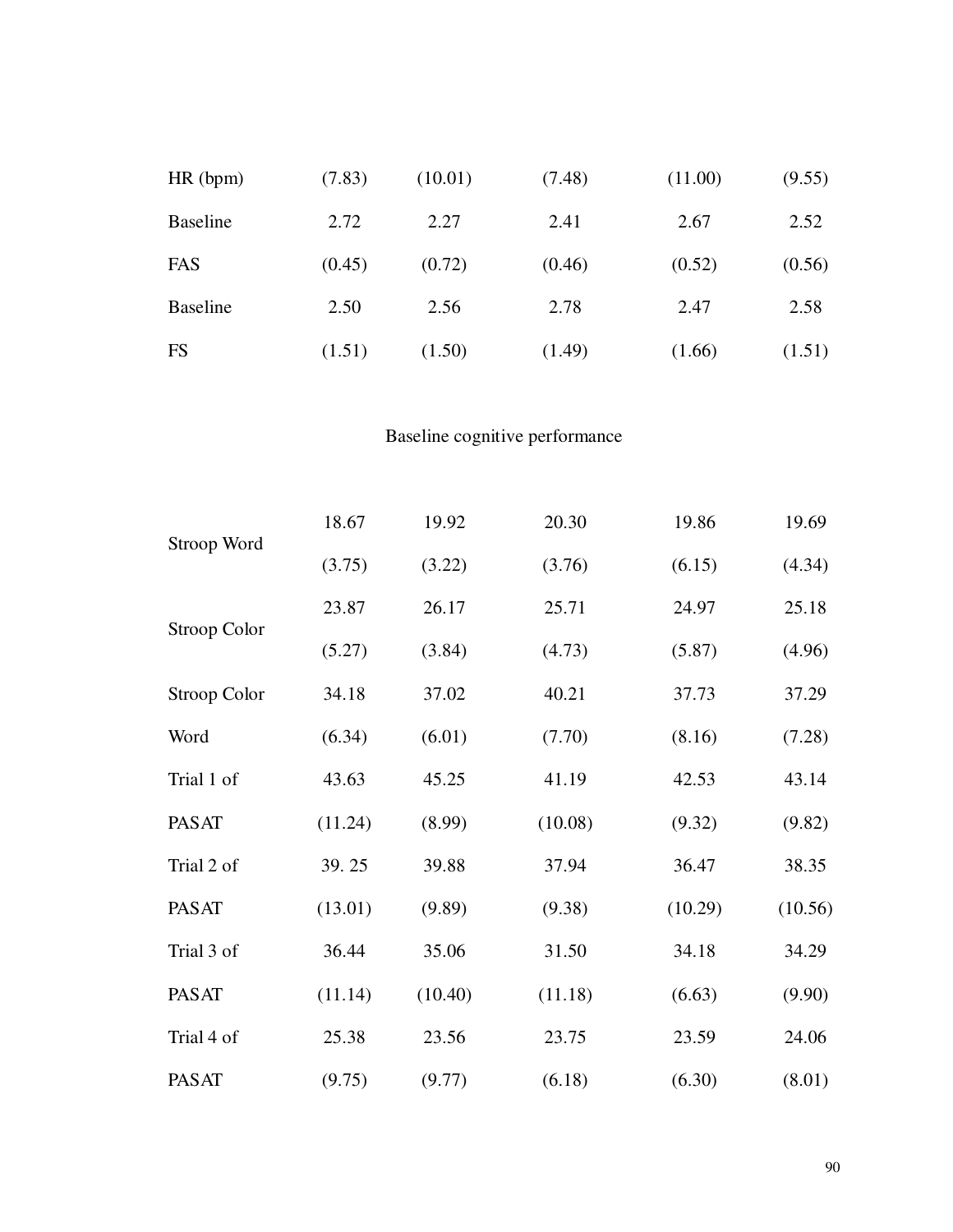| Average of   | 36.17   | 35.94  | 33.59  | 34.19  | 34.96  |
|--------------|---------|--------|--------|--------|--------|
| <b>PASAT</b> | (10.59) | (8.63) | (8.29) | (6.67) | (8.50) |

*Note.*  $M = Male$ ;  $F = Female$ ;  $ACLSPAQ = the acrobics center longitudinal study$ 

physical activity questionnaire; BMI = body mass index, Baseline HR = baseline heart rate; Baseline FAS = Baseline Felt arousal scale; Baseline FS = baseline feeling scale.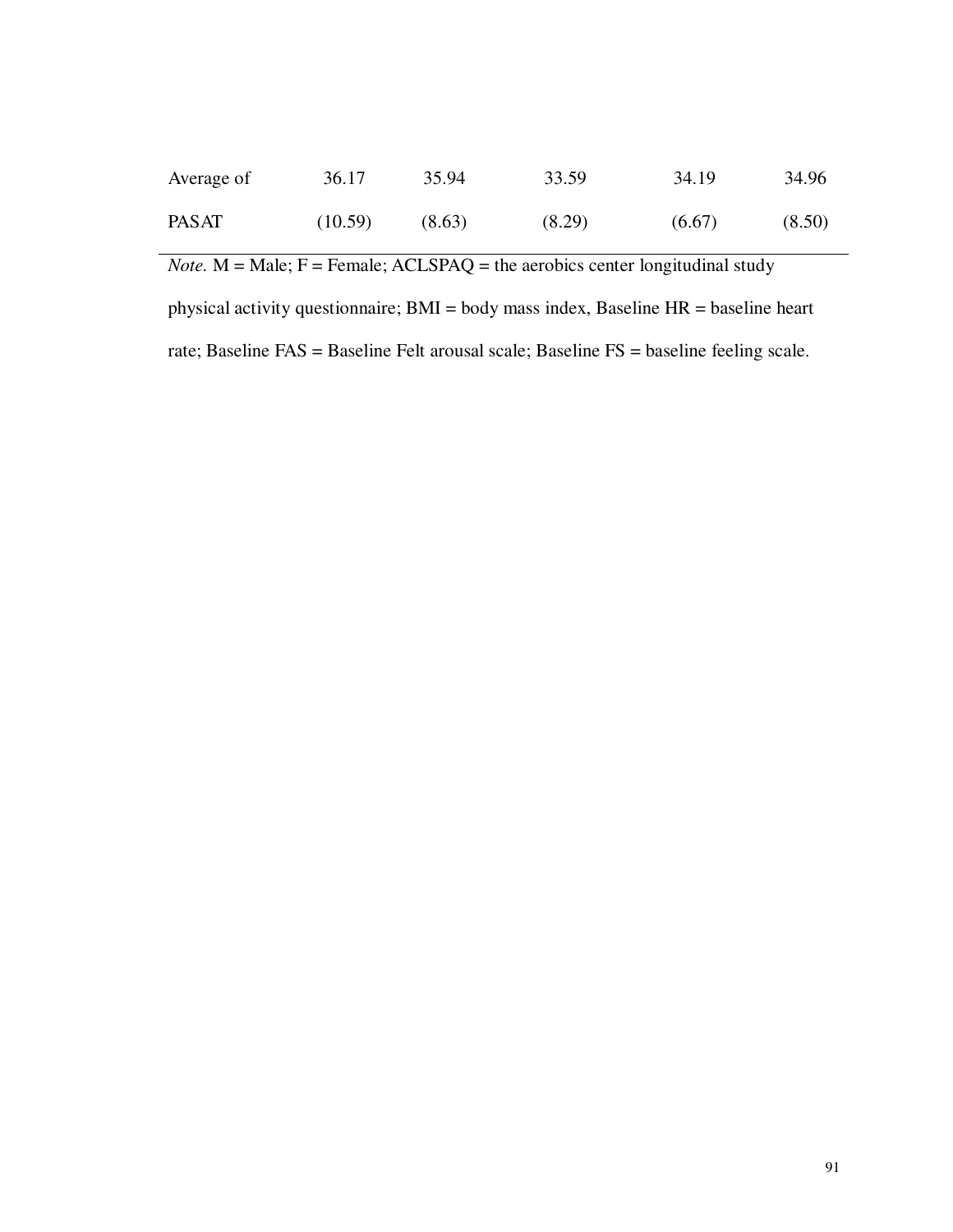# Hypothesis # 1

#### *Arousal as a Function of Exercise Intensity*

Means and standard deviations as a function of treatment group are presented in Table 5. Regression analyses revealed that with the exception of scores on the FS, there were significant linear relationships between exercise intensity and exercise-induced arousal measures in HR peak, HR average, HR Stroop, HR Stroop difference, HR PASAT, HR PASAT difference, RPE, and FAS. F's  $(1, 62) > 22.30$ , R2 = 30% to 93%, p's < .05. In addition, with the exception of scores on the FS, significant bivariate correlations were observed between exercise intensity and exercise-induced arousal measures, and among these arousal measures. The Pearson correlations for the relationships between exercise intensity and the measures of arousal are presented in Table 6.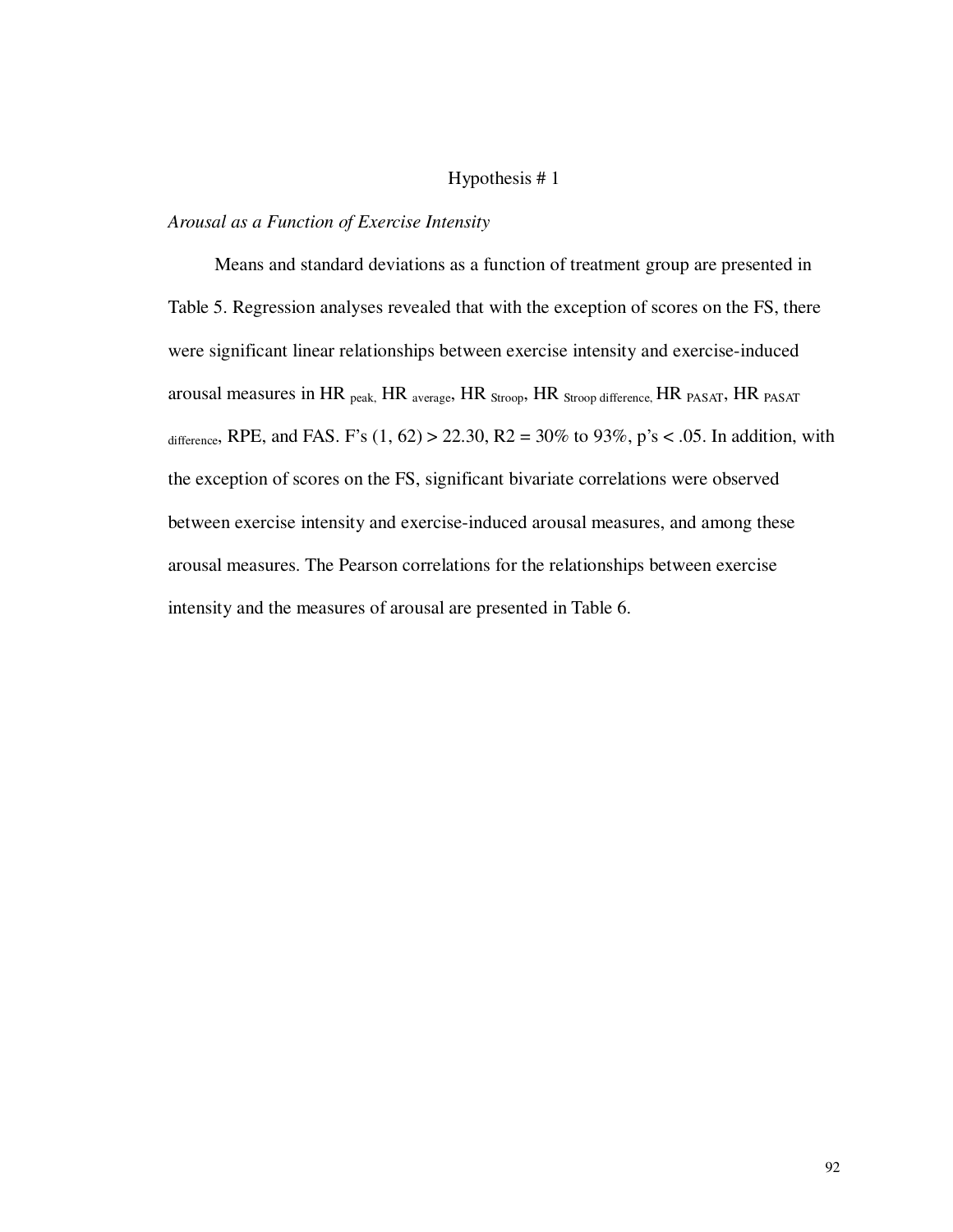| abie |  |
|------|--|

| Variable             | Control       | 40% 10 RM     | 70% 10 RM      | 100% 10 RM     | Total          |
|----------------------|---------------|---------------|----------------|----------------|----------------|
|                      | M(SD)         | M(SD)         | M(SD)          | M(SD)          | M(SD)          |
| $HR$ <sub>peak</sub> | 81.59 (12.35) | 99.67 (10.05) | 121.50 (14.44) | 142.64 (19.06) | 111.55 (27.44) |
| HR average           | 80.50 (10.65) | 94.37 (9.25)  | 116.31 (13.72) | 135.74 (19.27) | 106.96 (25.48) |
| $HR_{\text{Stroop}}$ | 81.06 (11.78) | 94.00 (8.17)  | 116.12 (14.40) | 134.71 (18.95) | 106.91 (25.23) |
| HR Stroop difference | 2.47(12.80)   | 24.21 (8.40)  | 48.06 (13.53)  | 61.12(20.04)   | 34.20 (27.20)  |
| HR <sub>PASAT</sub>  | 80.69 (9.72)  | 81.29 (8.59)  | 90.38 (13.56)  | 102.40 (17.63) | 89.00 (15.58)  |
| HR PASAT difference  | 2.10(6.12)    | 11.50(6.51)   | 22.31 (9.87)   | 28.80 (14.62)  | 16.30(14.37)   |
| <b>RPE</b>           | 5.06(0.24)    | 12.30(1.25)   | 17.72(0.82)    | 19.56(0.51)    | 13.65(5.84)    |
| FAS                  | 2.76(0.43)    | 3.40(0.47)    | 3.94(0.40)     | 4.85(0.42)     | 3.75(0.89)     |
| <b>FS</b>            | 1.65(1.50)    | 2.00(1.77)    | 2.38(1.67)     | 2.59(1.23)     | 2.15(1.55)     |

*Means and Standard Deviations for the Effects of Exercise Intensity on the Measures of Arousal at the Post-Test* 

*Note.* HR  $_{peak}$  = peak heart rate (bpm); HR  $_{average}$  = average heart rate (bpm); HR  $_{Stroop}$  = heart rate that was taken immediately before performance of the Stroop Test (bpm); HR Stroop difference = heart rate difference from HR Stroop and pre-test heart rate (bpm); HR  $_{PASAT}$  = heart rate that was taken immediately before performance of the PASAT (bpm); HR  $_{PASAT$  difference = heart rate difference from HR  $_{PASAT}$  and pre-test heart rate (bpm); RPE = rating of perceived exertion; FAS = Felt arousal scale; FS = feeling scale.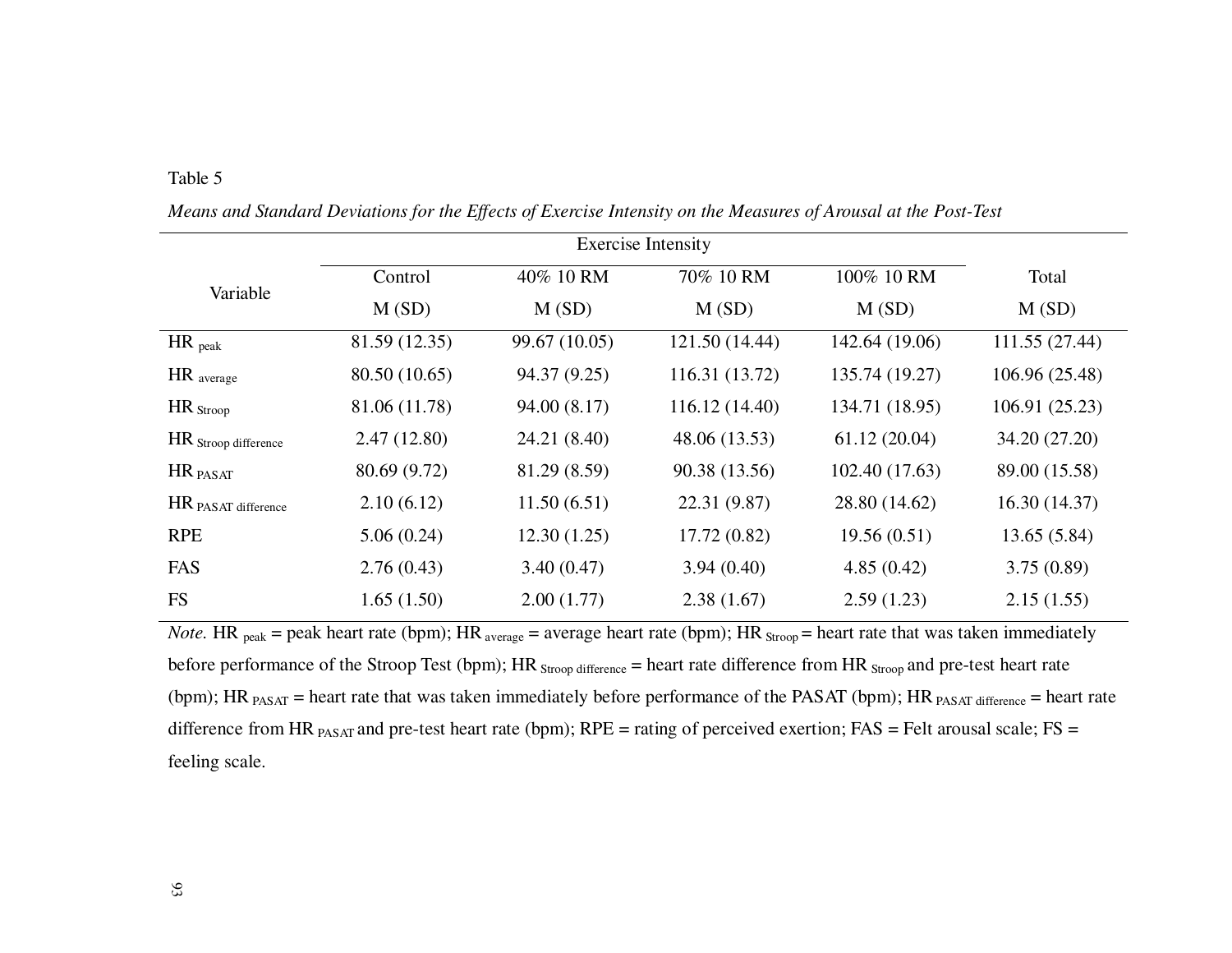# Table 6

*Pearson Correlations for the Effects of Exercise Intensity on the Measures of Arousal at the Post-Test* 

|    | Measure                   |          | $\overline{2}$ | 3        | 4        | 5        | 6        | 7        | 8        | 9    | 10 |
|----|---------------------------|----------|----------------|----------|----------|----------|----------|----------|----------|------|----|
| 1. | <b>Exercise Intensity</b> |          |                |          |          |          |          |          |          |      |    |
| 2. | $HR$ <sub>peak</sub>      | $0.86**$ |                |          |          |          |          |          |          |      |    |
| 3. | $HR$ average              | $0.84**$ | $0.99**$       |          |          |          |          |          |          |      |    |
| 4. | $HR_{\text{Stroop}}$      | $0.84**$ | $0.98**$       | $0.99**$ |          |          |          |          |          |      |    |
| 5. | HR Stroop difference      | $0.85**$ | $0.90**$       | $0.91**$ | $0.92**$ |          |          |          |          |      |    |
| 6. | HR PASAT                  | $0.55*$  | $0.73**$       | $0.74**$ | $0.74**$ | $0.51**$ |          |          |          |      |    |
| 7. | HR PASAT difference       | $0.73**$ | $0.80**$       | $0.79**$ | $0.79**$ | $0.83**$ | $0.76**$ |          |          |      |    |
| 8. | <b>RPE</b>                | $0.96**$ | $0.81**$       | $0.79**$ | $0.78**$ | $0.84**$ | $0.48**$ | $0.72**$ |          |      |    |
| 9. | FAS                       | $0.86**$ | $0.77**$       | $0.77**$ | $0.76**$ | $0.76**$ | $0.54**$ | $0.69**$ | $0.83**$ |      |    |
|    | 10. FS                    | 0.24     | $0.26*$        | 0.23     | 0.23     | 0.23     | 0.14     | 1.67     | 0.23     | 0.23 |    |

*Note*. HR <sub>peak</sub> = peak heart rate (bpm); HR  $_{\text{average}}$  = average heart rate (bpm); HR  $_{\text{Strong}}$  = heart rate that was taken immediately before performance of the Stroop Test (bpm); HR  $_{\text{Stroop}}$  difference = heart rate difference from HR  $_{\text{Stroop}}$  and pre-test heart rate (bpm); HR  $_{PASAT}$  = heart rate that was taken immediately before performance of the PASAT (bpm); HR  $_{PASAT$  difference = heart rate difference from HR  $_{PASAT}$  and pre-test heart rate (bpm);  $RPE =$  rating of perceived exertion;  $FAS =$  Felt arousal scale;  $FS =$ feeling scale.

 $*<sub>p</sub> < .05, ** p < .01.$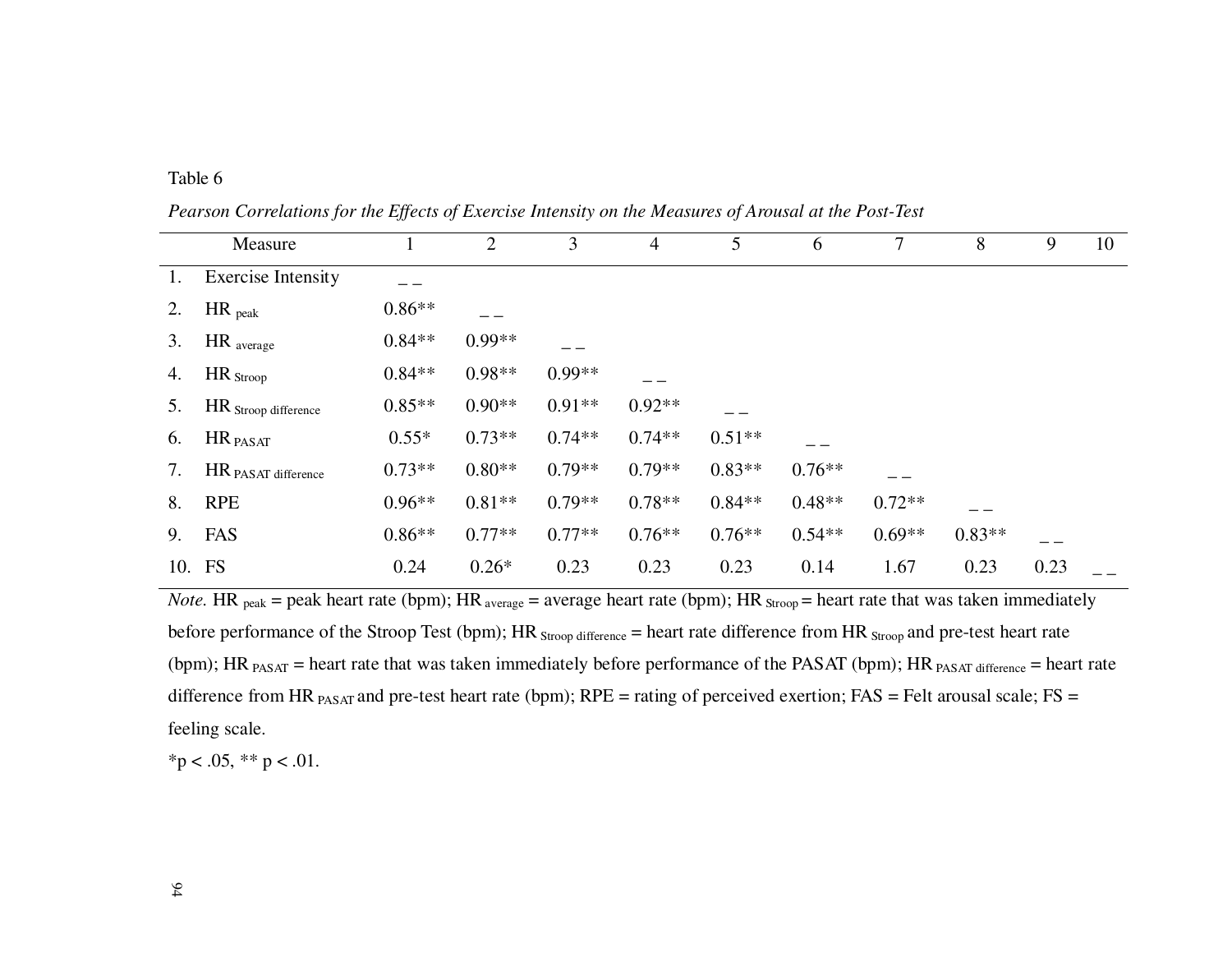## Hypothesis# 2

## *Stroop Test as a Function of Exercise Intensity*

Means and standard deviations at the pre-test and post-test as a function of treatment group and difference scores between post-test and pre-test are presented in Table 7. Regression analysis revealed a significant linear trend for the relationship between exercise intensity and SC performance,  $F(1, 62) = 3.72$ ,  $p < .05$ ,  $R^2 = 11\%$ . Although SW performance did not reach significance, it revealed a close linear trend between performance and exercise intensity, and accounted for 5.4% of the variance in performance,  $F(1, 63) = 3.61$ ,  $p = 0.06$ . A significant quadratic trend was observed for the relationship between exercise intensity and SCW performance,  $F(1, 62) = 7.34$ ,  $p < .001$ ,  $R^2$ =19%. These performance curves illustrate in Figure 2.

# *PASAT as a Function of Exercise Intensity*

Means and standard deviations at pre-test and post-test as a function of treatment group and difference scores between post-test and pre-test are presented in Table 8. Exercise intensity did not significantly predict performance on Trial 1, *F*(1, 63) = 1.37, *p*  $= 0.25$ . However, significant quadratic trends were observed for Trials 2, 3, 4, and for average performance of PASAT , *F*'s (1, 62) > 7.06, *p*'s < .01. These results accounted for 19%, 23%, 35%, and 39% of the variance in performance, respectively. These performance curves illustrate in Figure 3.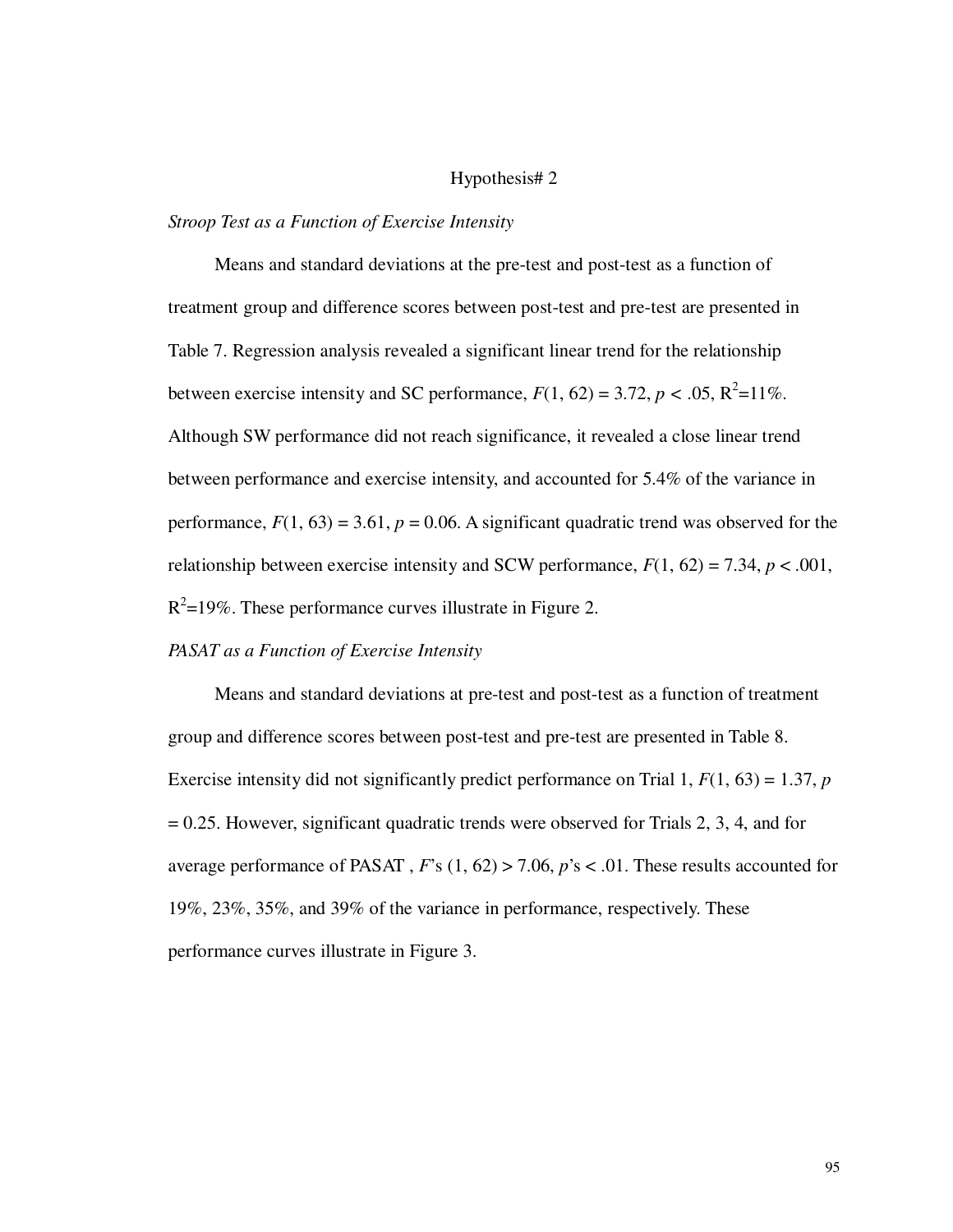| anie |  |
|------|--|

|                    | <b>Exercise Intensity</b> |           |         |           |           |         |           |           |         |            |           |         |
|--------------------|---------------------------|-----------|---------|-----------|-----------|---------|-----------|-----------|---------|------------|-----------|---------|
|                    |                           | Control   |         | 40% 10 RM |           |         | 70% 10 RM |           |         | 100% 10 RM |           |         |
|                    | Pre-test                  | Post-test |         | Pre-test  | Post-test |         | Pre-test  | Post-test |         | Pre-test   | Post-test |         |
|                    | M                         | M         |         | M         | M         | DS      | M         | M         | DS      | M          | M         | DS      |
| <b>Stroop Test</b> | (SD)                      | (SD)      | DS      | (SD)      | (SD)      |         | (SD)      | (SD)      |         | (SD)       | (SD)      |         |
| <b>SW</b>          | 17.70                     | 17.31     | $-0.39$ | 19.65     | 18.28     | $-1.37$ | 19.37     | 18.79     | $-0.58$ | 18.80      | 17.09     | $-1.71$ |
|                    | (3.21)                    | (2.91)    |         | (2.49)    | (2.50)    |         | (3.42)    | (3.06)    |         | (3.42)     | (3.10)    |         |
|                    | 21.32                     | 21.17     |         | 23.94     | 22.87     |         | 23.93     | 23.22     |         | 21.89      | 20.13     | $-1.76$ |
| <b>SC</b>          | (4.63)                    | (4.09)    | $-0.15$ | (3.65)    | (2.98)    | $-1.07$ | (4.02)    | (4.25)    | $-0.71$ | (3.23)     | (3.25)    |         |
|                    | 28.53                     | 28.40     |         | 33.54     | 29.94     |         | 33.71     | 30.84     |         | 32.18      | 29.13     |         |
| <b>SCW</b>         | (5.62)                    | (5.55)    | $-0.13$ | (4.45)    | (5.50)    | $-3.6$  | (4.90)    | (4.43)    | $-2.87$ | (5.80)     | (4.88)    | $-3.05$ |

*Descriptive Data and Difference Scores for the Stroop Test Measures Relative to Exercise Intensity* 

*Note*. Values for the Stroop Tests measures are in msec, thus a negative mean value is indicative of an improvement in performance from pre-test to post-test; SW= Stroop word; SC = Stroop color; SCW = Stroop color-word; DS = the difference between post-test and pre-test scores.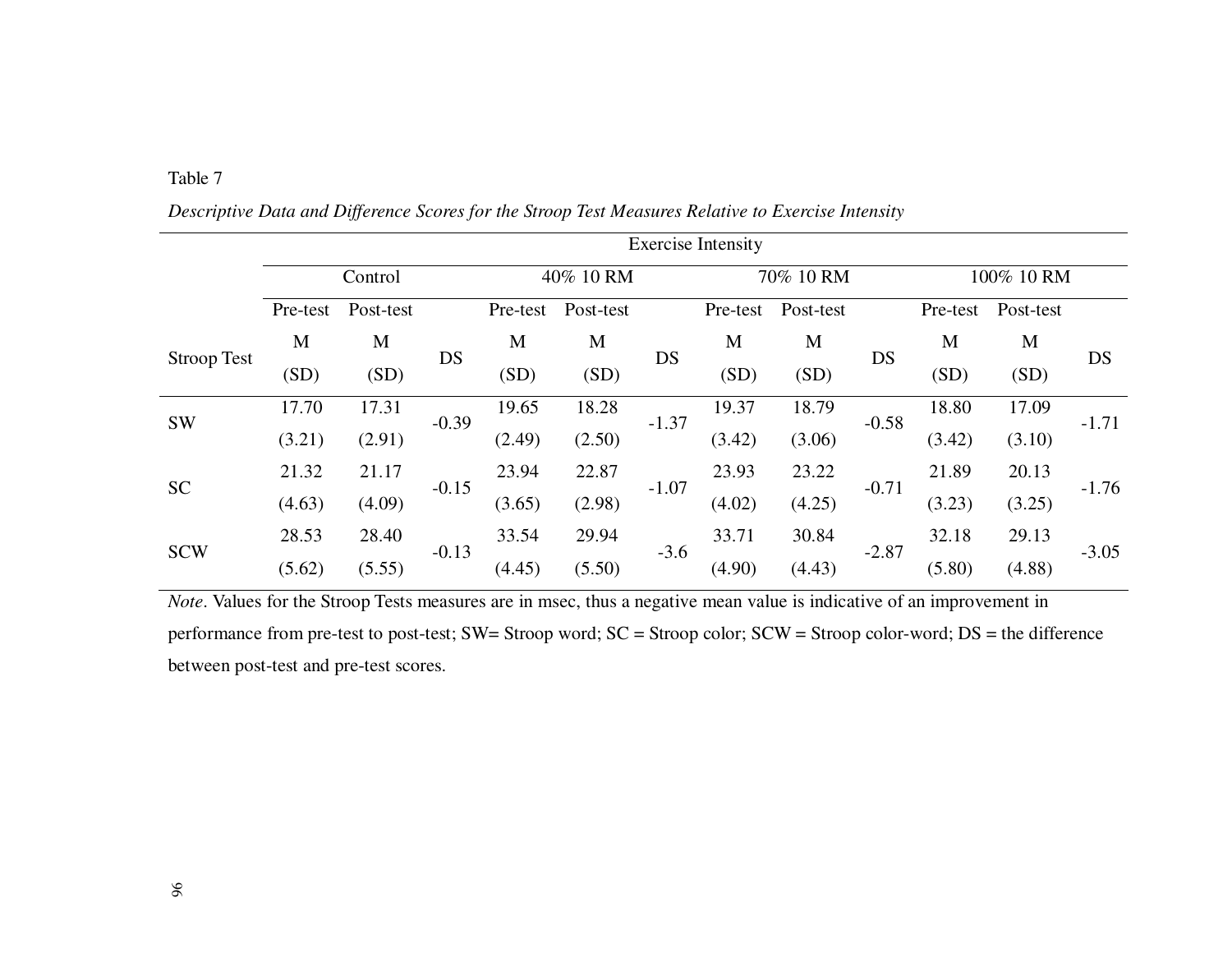| able |  |
|------|--|
|------|--|

Exercise Intensity Control 40% 10 RM 70% 10 RM 100% 10 RM Pre-test Post-test Post-test Pre-test Post-test Pre-test Post-test Pre-test Post-test PASAT M (SD) M  $(SD)$ DS M (SD) M  $(SD)$ DS M  $(SD)$ M  $(SD)$ DS M  $(SD)$ M  $(SD)$ DSTrial 1 50.25 (9.23) 51.94 (8.96) 1.69 51.75 (8.09) 53.06 (6.77) 1.31 49.88 (8.90) 53.56 (7.46) 3.68 52.18 (6.10) 55.00 (4.18) 2.82 Trial 2 47.06 (10.51)47.69 (10.59) 0.63 46.81 (9.92) 48.88 (8.87) 2.07 43.81 (9.47) 49.56 (9.51) 5.75 46.00 (9.21) 49.51 (8.74) 3.51 Trial 3 43.13 (13.48)41.88  $(13.92)$   $-1.25$ 42.06 (11.39)44.38 (10.09) 2.32 37.63 (10.90) 42.56 (9.85) 4.93 39.82 (8.13) 43.35 (10.49) 3.53 Trial 4 32.75 (10.69)30.50  $(10.71)$   $-2.25$ 29.06 (10.30)34.31 (10.00) 5.25 26.19 (7.32) 32.56 (9.03) 6.37 28.41 (8.01) 33.05 (9.60) 4.64 Average 43.30 (10.55)43.00  $(10.44)$   $-0.30$ 42.42 (9.33) 45.16 (8.25) 2.74 39.37 (8.24) 44.56 (8.31) 5.19 41.60 (6.99) 46.50 (5.95) 4.90

*Descriptive Data and Difference Scores for the PASAT Measures Relative to Exercise Intensity* 

*Note*. Values for the PASAT measures are the number of correct responses, thus a higher mean value is indicative of an improvement in performance from pre-test to post-test; DS = difference mean scores between post-test and pre-test.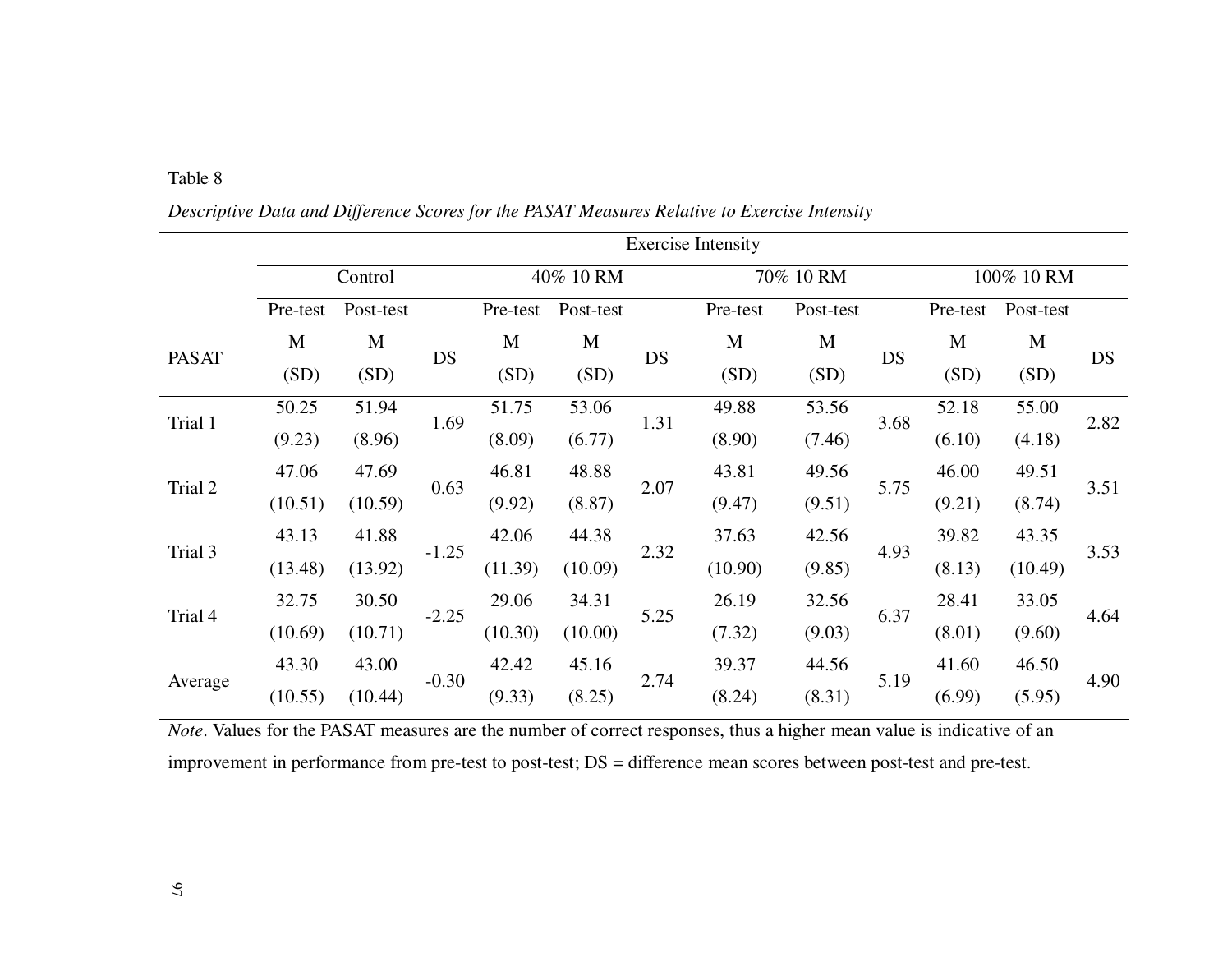

*Figure 2*. Stroop Test performance as a function exercise intensity on Stroop Word, Stroop Color, and Stroop Color-Word conditions. Values for the Stroop Tests are in msec, thus a lower score is indicative of better performance. The x-axis represents the exercise intensity group (rest, 40%, 70%, and 100% 10-RM).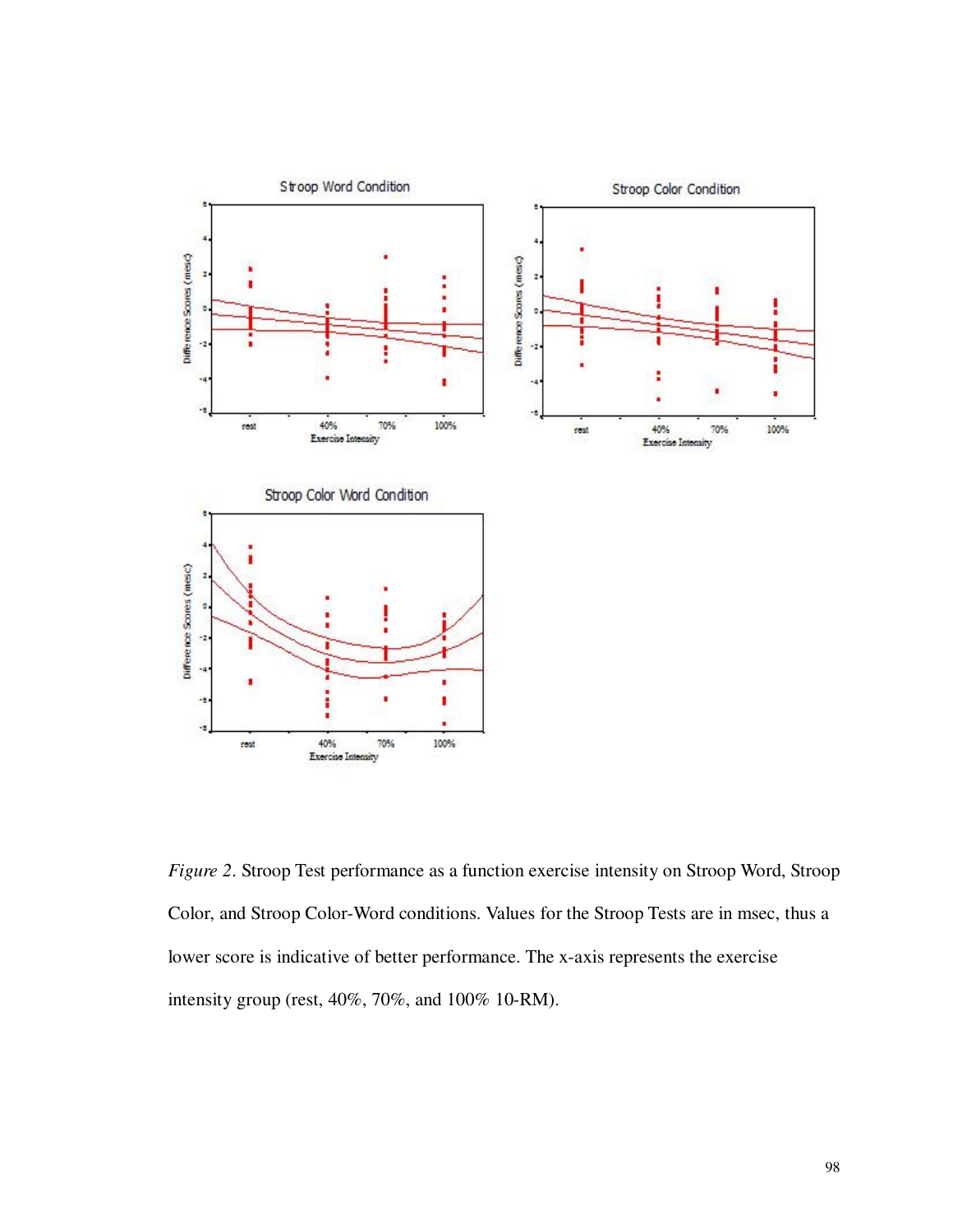

*Figure 3*. PASAT performance as a function of exercise intensity on Trial 1, Trial 2, Trial 3, Trial 4, and average performance conditions. Values for the PASAT are correct scores, thus higher positive scores are indicative of better performance. The x-axis represents the exercise intensity group (control, 40%, 70%, and 100% 10-RM).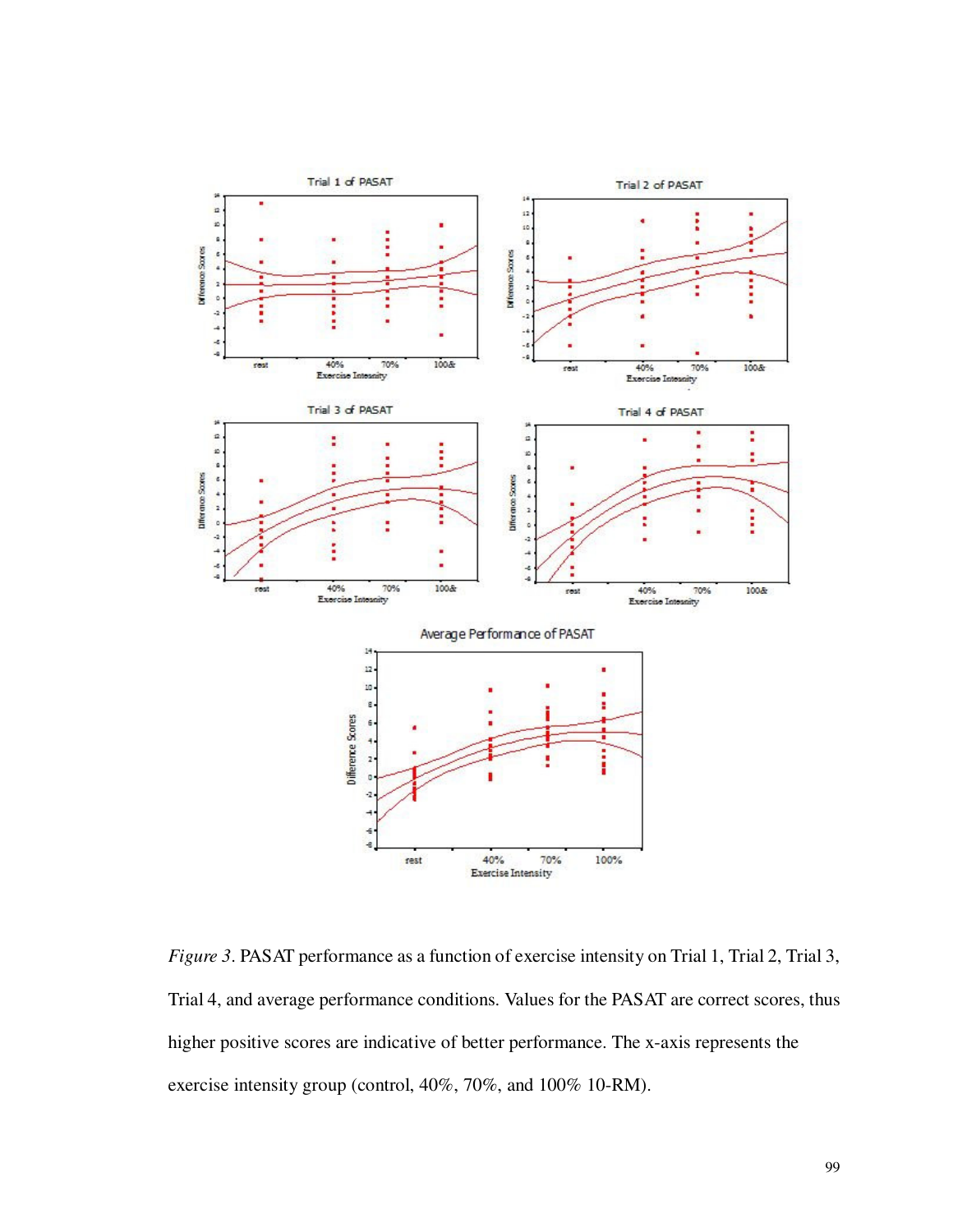### Hypothesis# 3

### *Stroop Test as a Function of Exercise-induced Arousal*

Exercise-induced arousal measures include  $HR_{peak}$ ,  $HR_{average}$ ,  $HR_{Stroop}$ ,  $HR_{Stroop}$ difference, HR PASAT, HR PASAT difference, and FAS.

In terms of using peak HR as a predictor, a quadratic trend in SCW performance,  $F(1, 62) = 6.05, p < .01, R^2 = 16\%$  was found. However, peak HR was not a significant predictor of performance in the SW and SC conditions.

In terms of using average HR as a predictor, a quadratic trend in SCW performance,  $F(1, 62) = 5.04, p < .001, R^2 = 14\%$  was found. However, average HR was not a significant predictor of performance in the SW and SC conditions.

In terms of using HR  $_{Stoon}$  as a predictor, a quadratic trend in SCW performance,  $F(1, 1)$  $62$ ) = 6.16,  $p < .001$ ,  $R^2 = 17\%$  was found. However, HR <sub>Stoop</sub> was not a significant predictor of performance in the SW and SC conditions.

In terms of using HR Stoop difference as a predictor, a quadratic trend in SCW performance,  $F(1, 62) = 6.55$ ,  $p < .001$ ,  $R^2 = 18\%$  was found. However, HR stoop difference was not a significant predictor of performance in the SW and SC conditions.

When using FAS as a predictor, regression analysis revealed a significant linear trend for SC performance,  $F(1, 63) = 3.71$ ,  $p < .05$ , and a quadratic trend for SCW performance,  $F(1, 62) = 3.76$ ,  $p < .01$ . These results accounted for 11% of the variance in both performances. FAS was not a significant predictor of performance in the SW condition.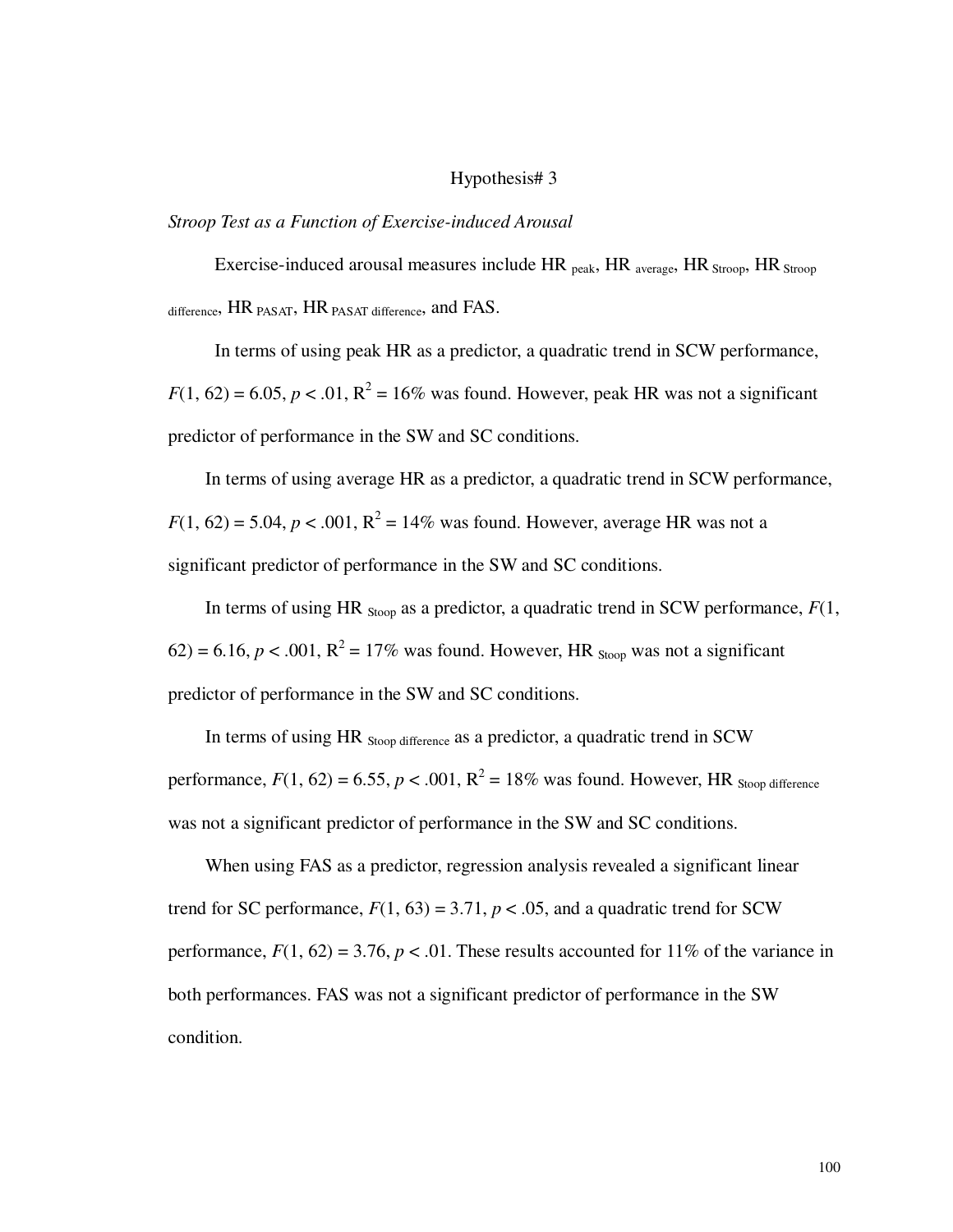### *PASAT as Function of Exercise-induced Arousal*

In terms of using peak HR as a predictor, regression analysis revealed a significant quadratic trend for Trial 2, Trial 3, Trial 4, and average performance on the PASAT, *F*'s (1,  $62$ ) > 4.48, *p*'s < .01. These results accounted for 12% to 27% of the variance in performance.

In terms of using average HR as a predictor, regression analysis revealed a significant quadratic trend for Trial 2, Trial 3, Trial 4, and average performance on the PASAT, *F*'s (1, 62) > 3.94, *p'*s < .05. These results accounted for 11% to 25% of the variance in performance.

In terms of using HRPASAT as a predictor, regression analysis revealed there is no any significant trend for any of the PASAT scores.

In terms of using HR<sub>PASAT difference</sub> as a predictor, regression analysis revealed a significant quadratic trend for Trial 3, Trial 4, and average performance on the PASAT,  $F$ 's (1, 62) > 5.18, *p*'s < .01. These results accounted for 15% to 24% of the variance in performance.

When using FAS as a predictor, regression analysis revealed a significant quadratic trend for Trial 2, Trial 3, Trial 4, and average performance,  $F$ 's  $(1, 62) > 6.06$ ,  $p$ 's < .001. These results accounted for 16% to 34% of the variance in performance.

### Hypothesis# 4

To test the role of exercise-induced arousal as a mediator of the relationship between exercise intensity and cognitive performance, four steps were conducted as per the guidelines of Baron and Kenny (1986) . For the Stroop task, analyses were only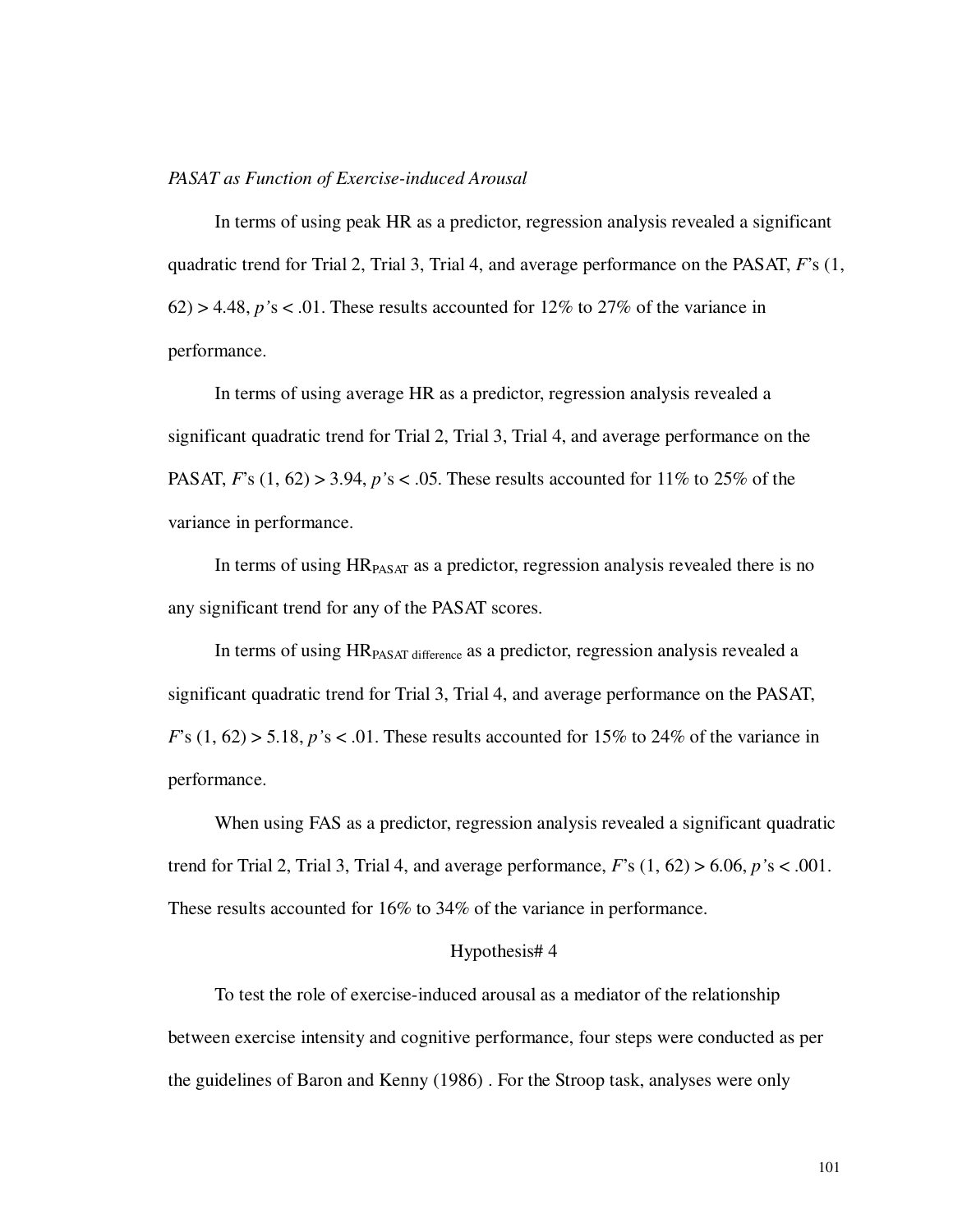performed for SC and SCW conditions based on their significant relationship with exercise-induced arousal. For the PASAT, average performance was selected to represent the overall effect of PASAT. Therefore, X, M, and Y here represent the independent variable (exercise intensity), potential mediators (HR  $_{peak}$ , HR  $_{average}$ , HR  $_{Strong}$ , HR  $_{Strong}$ , difference,  $HR$  PASAT,  $HR$  PASAT difference, and  $FAS$ ), and dependent variable respectively (SC, SCW, and average PASAT performance).

Step 1. The total effect (c) of X on Y must be significant.

Step 2. The effect of  $X$  (a) on M must be significant.

Step 3. The effect of M (b) on Y controlled for X must be significant.

Step 4. The direct effect  $(c')$  of X on Y adjusted for M must be non-significant.

*Mediation Analysis between Stroop Test and Exercise Intensity* 

Regression analysis revealed that exercise intensity did have a significant impact on both SC and SCW performance, thus satisfying step 1 (see results for Hypothesis 1). Results also indicated that exercise intensity was a significant predictor of HR peak, HR average, HR Stroop, HR Stroop difference, and FAS on SCW, thus satisfying step 2 (see results for Hypothesis 2). However, regression analysis indicated that when using  $HR_{peak}$  to predict cognitive performance while simultaneously considering exercise intensity,HR?? did not significantly predict either SC or SCW (step 3, b). B, standard error, beta, t, and  $R^2$  for peak HR are presented in Table 9 for SC and SCW. Therefore, results indicated that peak HR was not a significant mediating variable in the relationship between exercise intensity and performance.

Equivalent results were found when running  $HR$  average,  $HR$  Stroop, and FAS as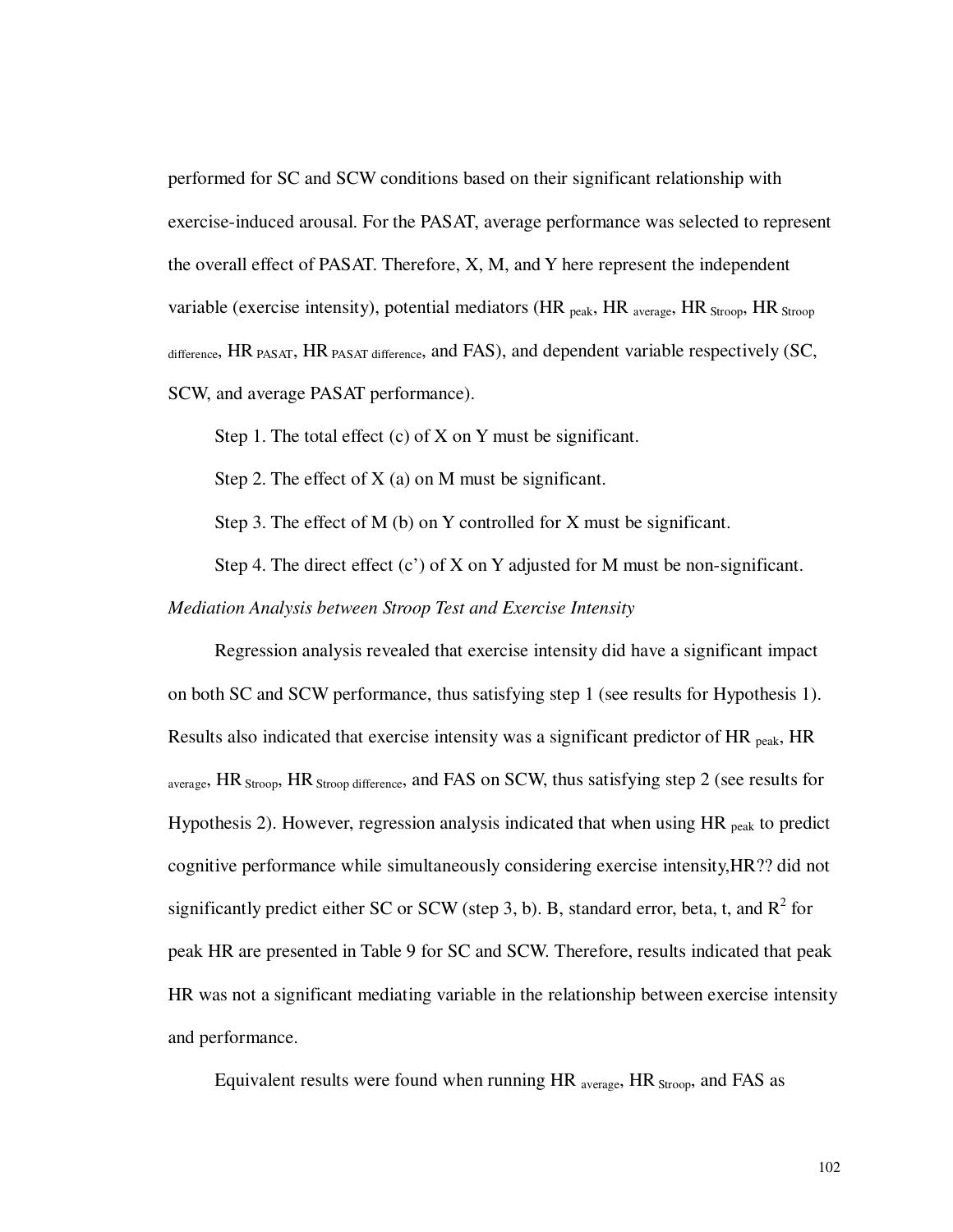mediators (see Table 10, Table 11, and Table 13) of the relationship between exercise intensity and performance in the SC and SCW conditions.

HR Stroop difference is the only significant mediator that was found in the mediation analysis. The significant mediation was found only in the SCW and not in the SC condition (see Table 12).

Because exercise-induced arousal variables were highly correlated with exercise intensity  $(r > 0.70)$ , which indicates a high shared variance and may result in multi-collinearity issues in the regression analysis, we then conducted collinearity diagnostics using the condition index. Blesley, Kuh & Welsch (1980) suggest that the condition index should be less than 30 to insure that multi-collinearity is not a serious concern. The observed values of the condition index were from 9.38 to 18.83 suggesting that multi-collinearity is not a serious concern in these analyses.

#### *Mediation Analysis between PASAT and Exercise Intensity*

The test of arousal as a mediator of the relationship between exercise intensity and performance on the PASAT also satisfied step 1 (see results for Hypothesis 1) and step 2 (see results for Hypothesis 2). However, when testing  $HR_{peak}$ , HR  $_{average}$ , HR  $_{PASAT}$ , HR PASAT difference, and FAS as mediators (step 3, b), these were not found to be significant predictors when exercise intensity was controlled for. Therefore, results indicate that HR peak, HR average, HR PASAT, HR PASAT difference, and FAS are not mediating variables in the relationship between exercise intensity and average performance on the PASAT.

For these analyses, the values of the condition index were from 7.2 to 18.83, which indicated that multi-collinearity is relatively. B, standard error, beta, t, and  $R^2$  for HR <sub>peak</sub>,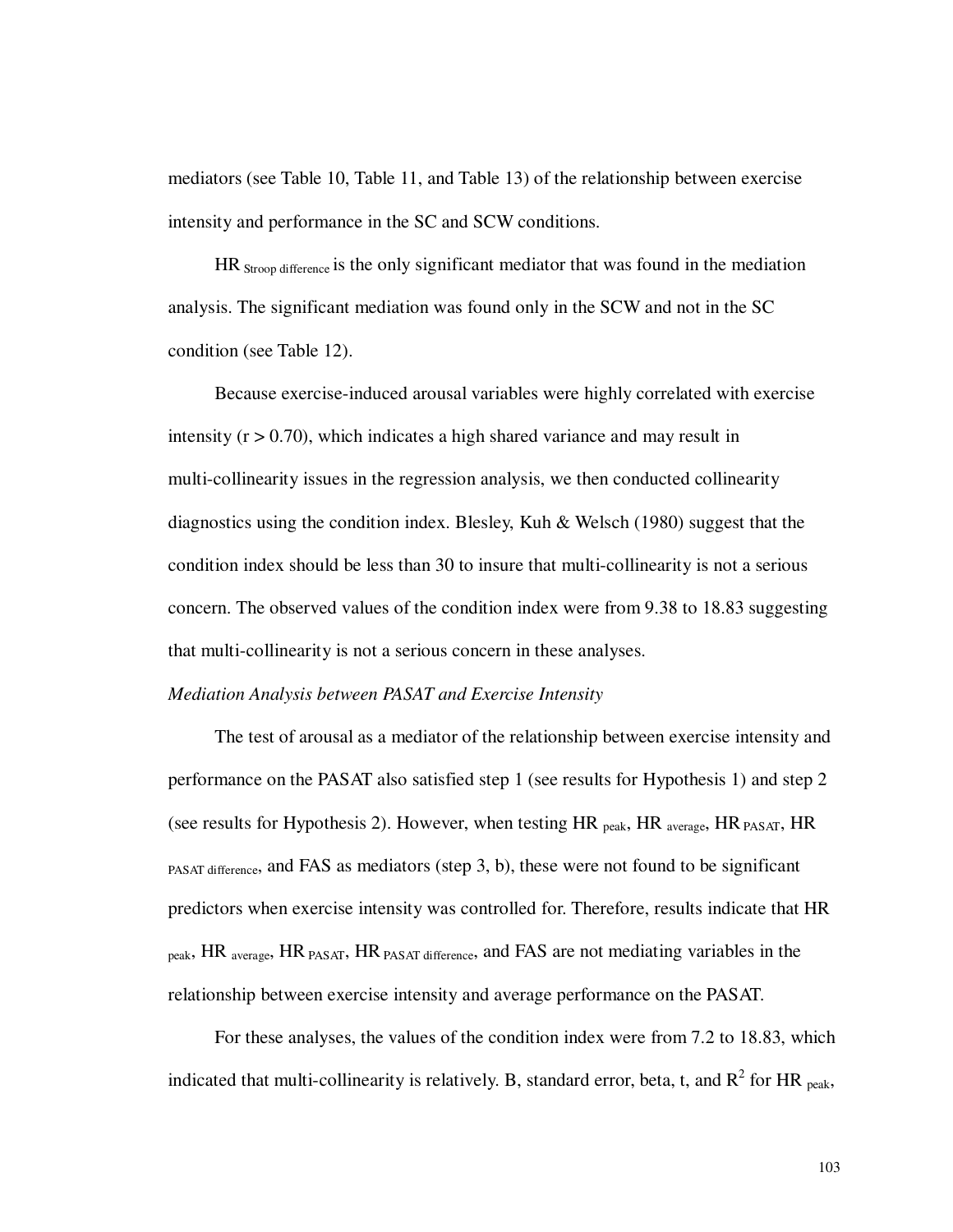HR average, HR PASAT, HR PASAT difference, and FAS are presented in Tables 14 to 18.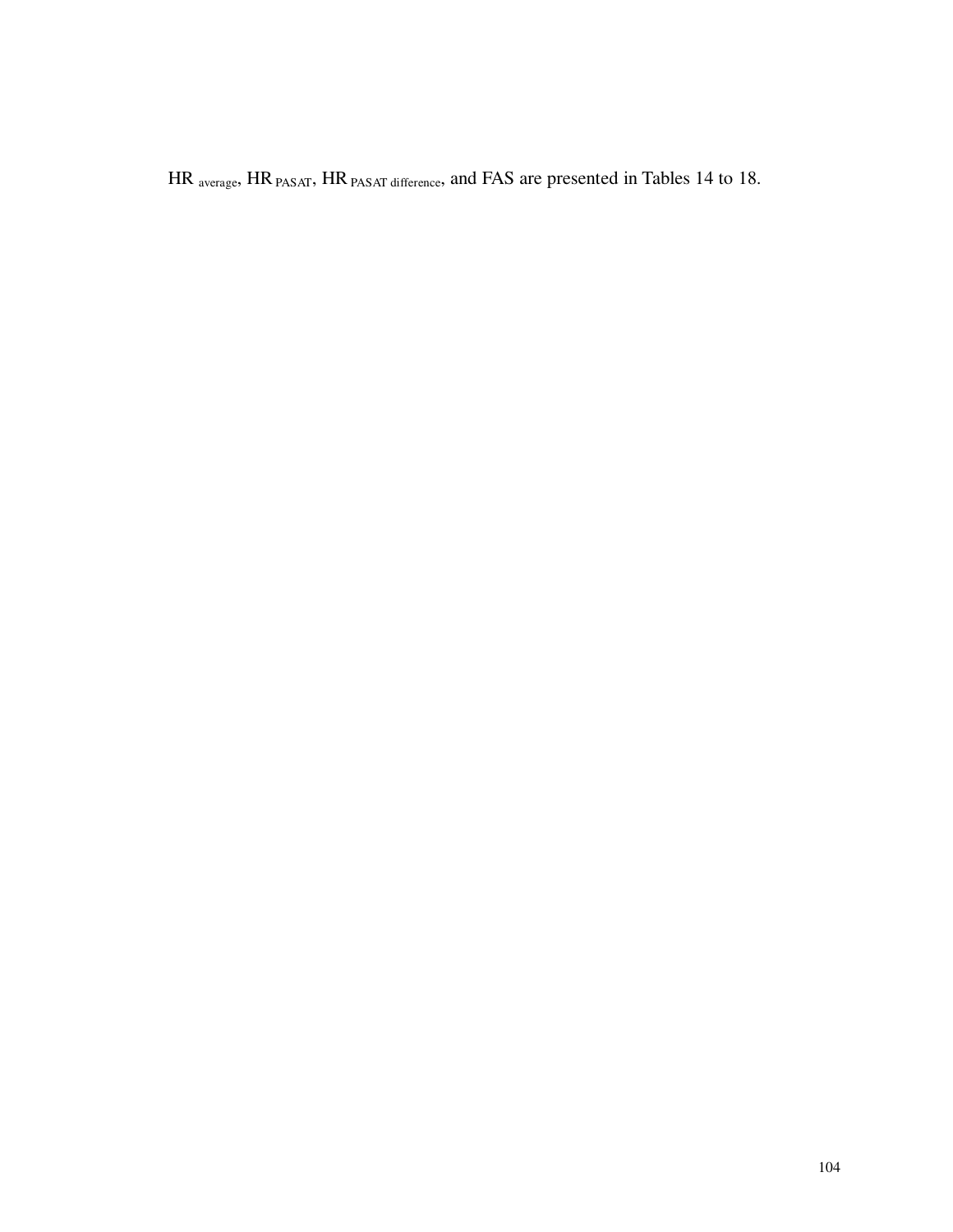# *Summary of Results for the Meditation Analysis Testing Peak Heart Rate as a Mediator of the Relationship between Exercise Intensity and Stroop Test Performance*

|                                      |                      |                                   |         | Unstandardized      | Standardized |                                  |           |
|--------------------------------------|----------------------|-----------------------------------|---------|---------------------|--------------|----------------------------------|-----------|
|                                      |                      |                                   |         | coefficients        | coefficients |                                  |           |
| Step                                 | Predictor            | DV                                | B       | Standard<br>Error   | Beta         | t                                | $R^2$     |
|                                      |                      | Stroop color condition (SC)       |         |                     |              |                                  |           |
| Step $1(c)$                          | EI                   | <b>SC</b>                         | $-0.47$ | 0.17                | $-0.32$      | $-2.69**$                        | 0.09      |
| Step $2(a)$                          | EI                   | $HR$ <sub>peak</sub>              | 20.49   | 1.56                | 0.86         | 13.16***                         | 0.74      |
| Step $3(b)$                          | $HR$ <sub>peak</sub> | <b>SC</b>                         | 0.02    | 0.01                | 0.31         | 1.36                             | 0.10      |
| Step $4(c')$                         | EI                   |                                   | $-0.85$ | 0.33                | $-0.59$      | $-2.57*$                         |           |
|                                      |                      | Stroop color-word condition (SCW) |         |                     |              |                                  |           |
| $\Omega_{\text{max}}$ 1 ( $\Delta$ ) | <b>DI</b>            | CCTI                              | 0.70    | $\bigcap$ $\bigcap$ | 0.21         | $\bigcap$ $\bigcap$ $\downarrow$ | $\cap$ 00 |

| Step 1 $(c)$   | EI | SCW                                   | $-0.78$ 0.30 |              | $-0.31$ | $-2.61*$ 0.08   |  |
|----------------|----|---------------------------------------|--------------|--------------|---------|-----------------|--|
| Step 2 (a) EI  |    | $HR_{peak}$ 20.49 1.56                |              |              | 0.86    | $13.16***$ 0.74 |  |
|                |    | Step 3 (b) $HR_{peak}$ SCW -0.03 0.02 |              |              | $-0.31$ | $-1.36$ 0.10    |  |
| Step 4 (c') EI |    |                                       |              | $-0.11$ 0.57 | $-0.05$ | $-0.20$         |  |

*Note.* DV = dependent variable; EI = exercise intensity; HR  $_{\text{peak}}$  = peak heart rate; R<sup>2</sup> =

adjusted R square.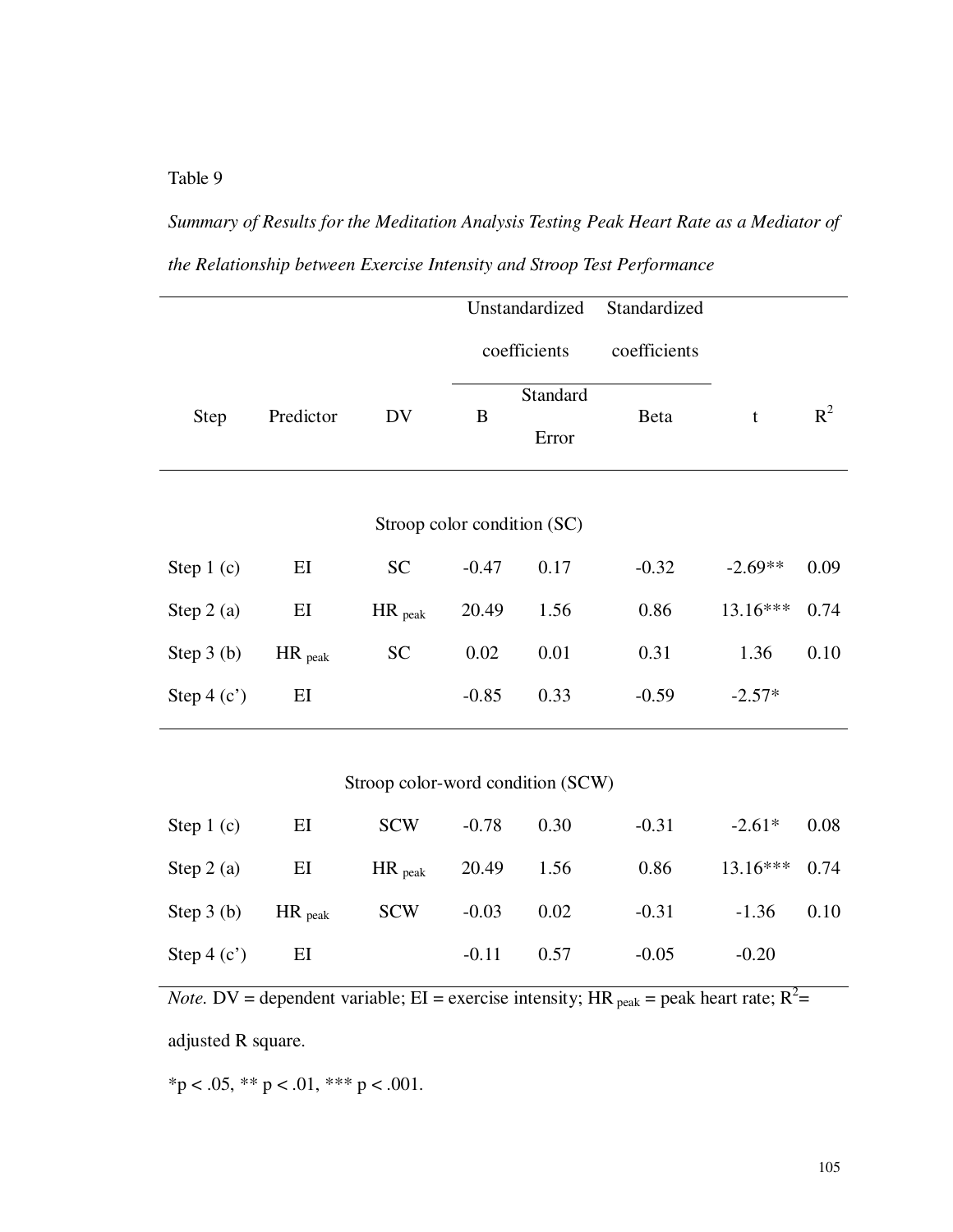*Summary of Results for the Meditation Analysis Testing Average Heart Rate as a Mediator of the Relationship between Exercise Intensity and Stroop Test Performance* 

|              |                   |            |                             | Unstandardized                    | Standardized |             |       |
|--------------|-------------------|------------|-----------------------------|-----------------------------------|--------------|-------------|-------|
|              |                   |            |                             | coefficients                      | coefficients |             |       |
| Step         | Predictor         | <b>DV</b>  | B                           | Standard                          | Beta         | $\mathbf t$ | $R^2$ |
|              |                   |            |                             | Error                             |              |             |       |
|              |                   |            | Stroop color condition (SC) |                                   |              |             |       |
| Step 1 (c)   | $E$ I             | <b>SC</b>  | $-0.47$                     | 0.17                              | $-0.32$      | $-2.69**$   | 0.09  |
| Step $2(a)$  | E                 | HR         | 18.73                       | 1.50                              | 0.84         | 12.46***    | 0.70  |
| Step $3(b)$  | <b>HR</b>         | <b>SC</b>  | 0.02                        | 0.01                              | 0.29         | 1.29        | 0.10  |
| Step $4(c')$ | EI                |            | $-0.81$                     | 0.32                              | $-0.56$      | $-2.54*$    |       |
|              |                   |            |                             |                                   |              |             |       |
|              |                   |            |                             | Stroop color-word condition (SCW) |              |             |       |
| Step $1(c)$  | $\mathop{\rm EI}$ | <b>SCW</b> | $-0.78$                     | 0.30                              | $-0.31$      | $-2.61*$    | 0.08  |
| Step $2(a)$  | EI                | HR         | 18.73                       | 1.50                              | 0.84         | 12.46***    | 0.70  |
| Step $3(b)$  | <b>HR</b>         | <b>SCW</b> | $-0.03$                     | 0.03                              | $-0.28$      | $-1.26$     | 0.09  |
| Step $4(c')$ | EI                |            | $-0.19$                     | 0.55                              | $-0.08$      | $-0.35$     |       |

*Note.* DV = dependent variable; EI = exercise intensity; HR = average heart rate;  $R^2$  =

adjusted R square.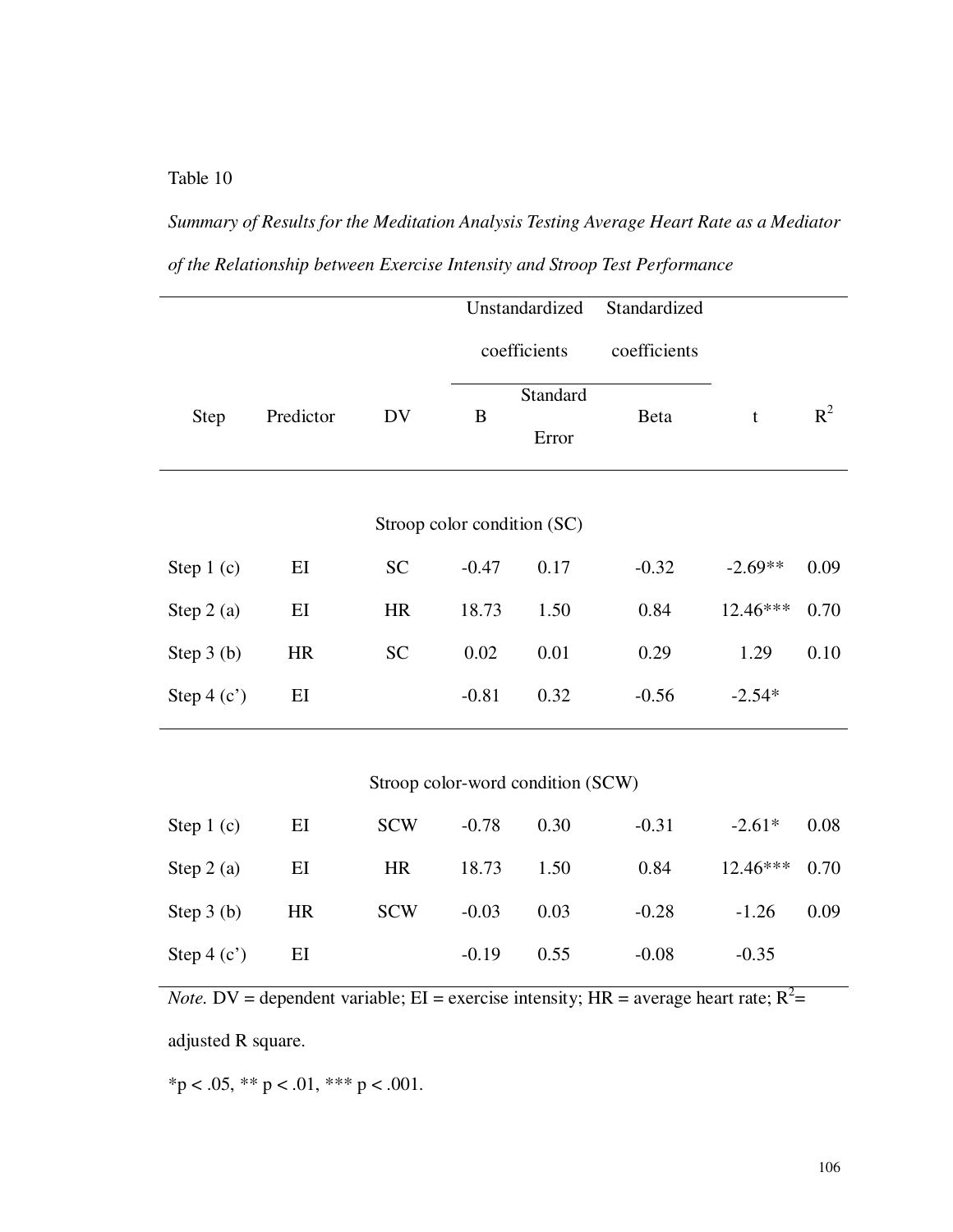*Summary of Results for the Meditation Analysis Testing HR Stroop as a Mediator of the Relationship between Exercise Intensity and Stroop Test Performance* 

|              |                      |                                   |         | Unstandardized              | Standardized |             |       |
|--------------|----------------------|-----------------------------------|---------|-----------------------------|--------------|-------------|-------|
|              |                      |                                   |         | coefficients                | coefficients |             |       |
| Step         | Predictor            | DV                                | B       | Standard<br>Error           | Beta         | $\mathbf t$ | $R^2$ |
|              |                      |                                   |         | Stroop color condition (SC) |              |             |       |
| Step $1(c)$  | EI                   | <b>SC</b>                         | $-0.47$ | 0.17                        | $-0.32$      | $-2.69**$   | 0.09  |
| Step $2(a)$  | EI                   | $HR_{\text{Stroop}}$              | 18.24   | 1.53                        | 0.84         | 11.93***    | 0.69  |
| Step $3(b)$  | $HR_{\text{Stroop}}$ | <b>SC</b>                         | 0.02    | 0.01                        | 0.37         | 1.73        | 0.12  |
| Step $4(c')$ | EI                   |                                   | $-0.91$ | 0.31                        | $-0.63$      | $-2.93**$   |       |
|              |                      | Stroop color-word condition (SCW) |         |                             |              |             |       |
| Step $1(c)$  | ЕI                   | <b>SCW</b>                        | $-0.78$ | 0.30                        | $-0.31$      | $-2.61*$    | 0.08  |

| Step $1(c)$                                    | EI | SCW -0.78            |              | 0.30 | $-0.31$ | $-2.61*$ 0.08   |  |
|------------------------------------------------|----|----------------------|--------------|------|---------|-----------------|--|
| Step 2 (a) EI HR $_{\text{Stroop}}$ 18.24 1.53 |    |                      |              |      | 0.84    | $11.93***$ 0.69 |  |
| Step 3 (b) $HR_{\text{Stoop}}$                 |    | $SCW$ $-0.04$ $0.02$ |              |      | $-0.36$ | $-1.66$ 0.12    |  |
| Step 4 (c') EI                                 |    |                      | $-0.06$ 0.53 |      | $-0.03$ | $-0.12$         |  |

*Note.* DV = dependent variable;  $EI$  = exercise intensity;  $HR_{\text{Stoop}}$  = heart rate that was taken immediately before the performance of Stroop Test;  $R^2$  = adjusted R square.  $*p < .05, ** p < .01, ** p < .001.$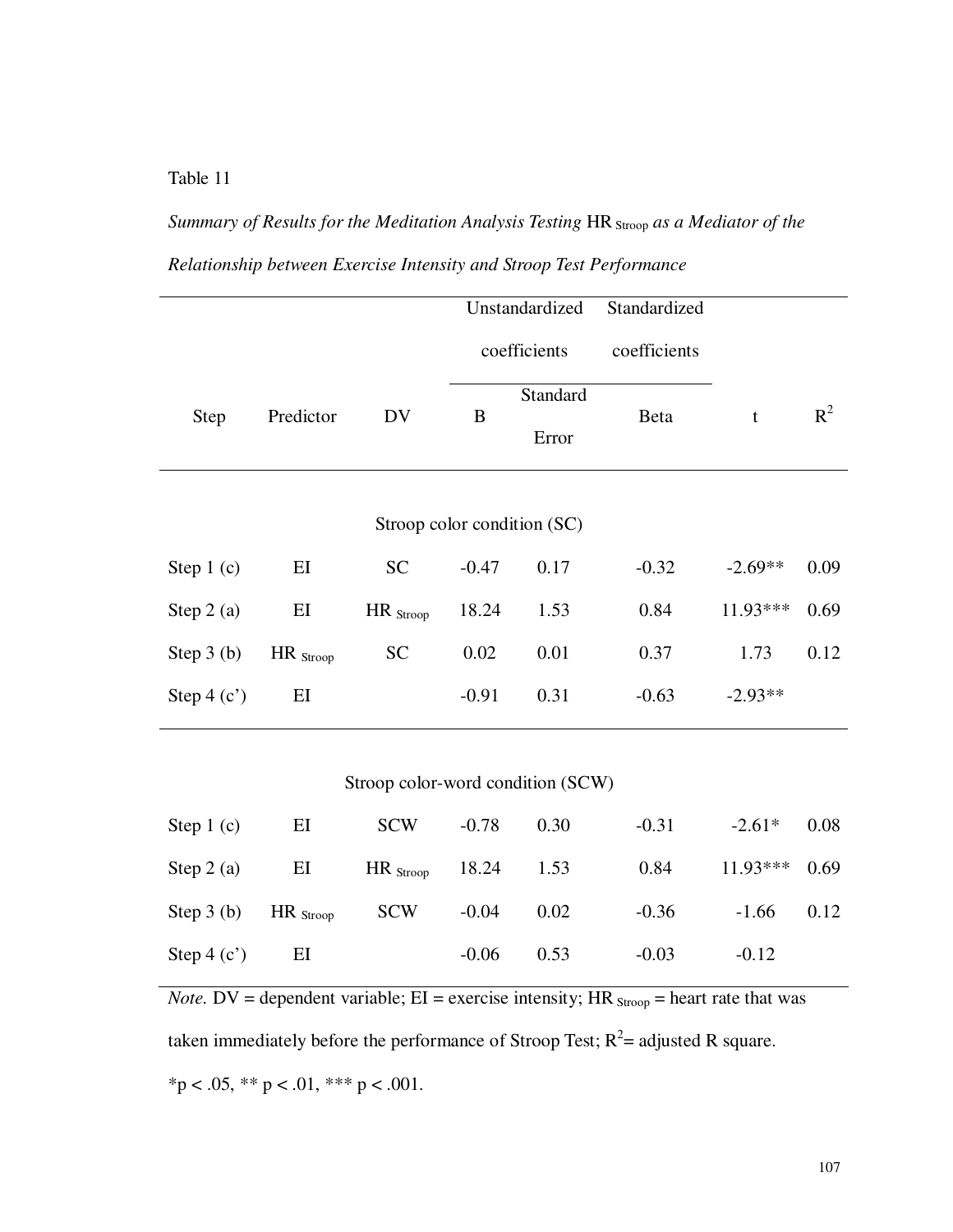*Summary of Results for the Meditation Analysis Testing HR* Stroop difference *as a Mediator of the Relationship between Exercise Intensity and Stroop Test Performance* 

|              |                             |                                   |              | Unstandardized | Standardized |            |       |  |  |  |  |
|--------------|-----------------------------|-----------------------------------|--------------|----------------|--------------|------------|-------|--|--|--|--|
|              |                             |                                   | coefficients |                | coefficients |            |       |  |  |  |  |
|              |                             |                                   | Standard     |                |              |            |       |  |  |  |  |
| Step         | Predictor                   | DV                                | B            | Error          | <b>Beta</b>  | t          | $R^2$ |  |  |  |  |
|              |                             |                                   |              |                |              |            |       |  |  |  |  |
|              | Stroop color condition (SC) |                                   |              |                |              |            |       |  |  |  |  |
| Step $1(c)$  | EI                          | <b>SC</b>                         | $-0.47$      | 0.17           | $-0.32$      | $-2.69**$  | 0.09  |  |  |  |  |
| Step $2(a)$  | EI                          | $HR$ Stroop                       | 19.96        | 1.59           | 0.84         | $12.56***$ | 0.71  |  |  |  |  |
| Step $3(b)$  | $HR_{\text{Stroop}}$        | difference<br><b>SC</b>           | 0.01         | 0.01           | 0.24         | 1.06       | 0.09  |  |  |  |  |
| Step $4(c')$ | difference<br>EI            |                                   | $-0.76$      | 0.33           | $-0.52$      | $-2.31*$   |       |  |  |  |  |
|              |                             |                                   |              |                |              |            |       |  |  |  |  |
|              |                             | Stroop color-word condition (SCW) |              |                |              |            |       |  |  |  |  |
| Step $1(c)$  | ΕI                          | <b>SCW</b>                        | $-0.78$      | 0.30           | $-0.31$      | $-2.61*$   | 0.08  |  |  |  |  |

| Step $2(a)$  | ЕI                   | HR $_{\text{Stroop}}$ 19.96 |         | 1.59 | 0.84    | $12.56***$ | 0.71 |
|--------------|----------------------|-----------------------------|---------|------|---------|------------|------|
| Step $3(b)$  | $HR_{\text{Stroop}}$ | difference<br><b>SCW</b>    | $-0.05$ | 0.02 | $-0.46$ | $-2.06*$   | 0.14 |
| Step $4(c')$ | difference<br>ЕI     |                             | 0.15    | 0.55 | 0.06    | 0.28       |      |

*Note.* DV = dependent variable;  $EI$  = exercise intensity;  $HR$  stroop difference  $HR$  = heart rate

difference from HR  $_{\text{Stoop}}$  and pre-test heart rate;  $R^2$  = adjusted R square.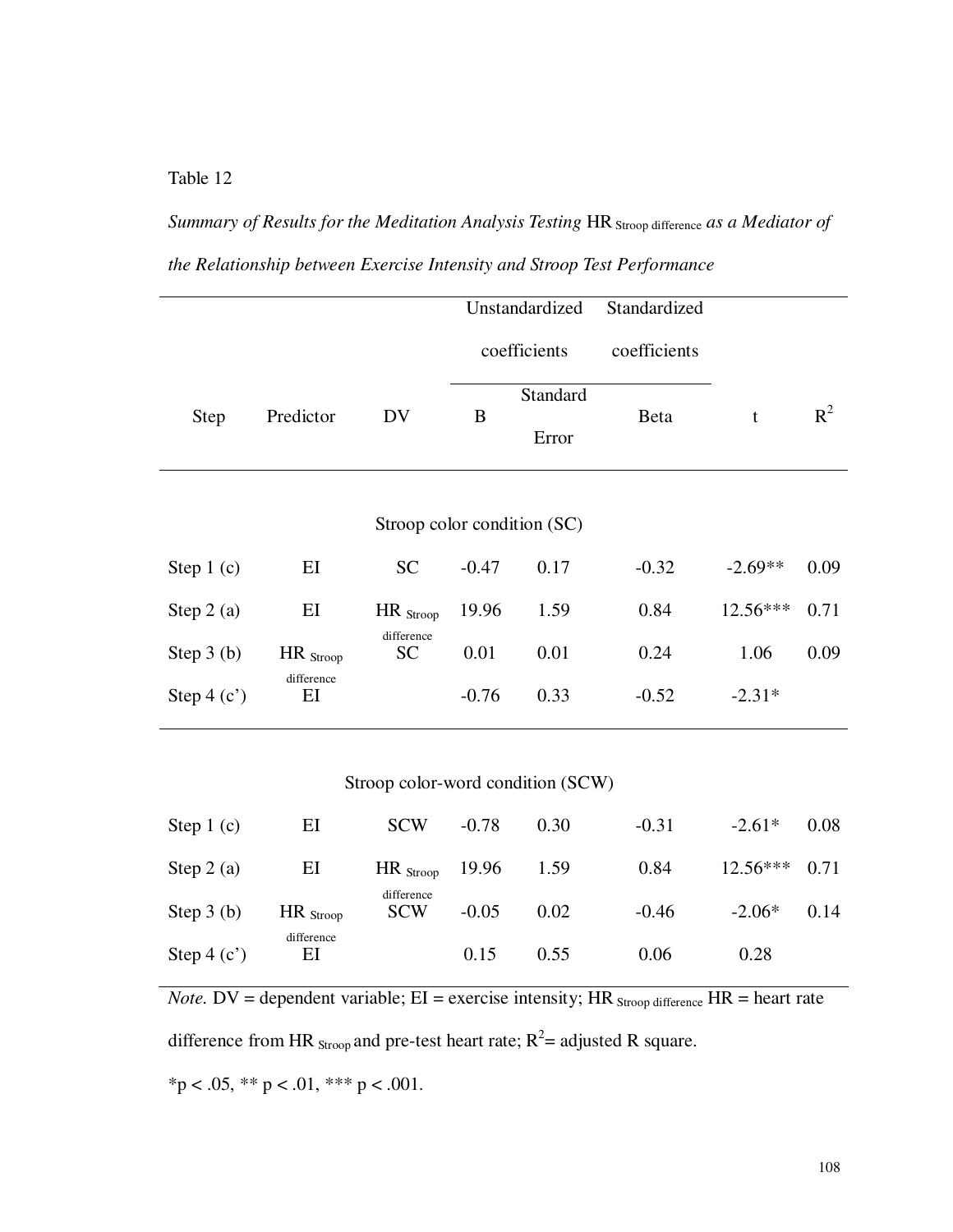## *Summary of Results for the Meditation Analysis Testing FAS as a Mediator of the Relationship between Exercise Intensity and Stroop Test Performance*

|              |           |                                   |              | Unstandardized              | Standardized |             |       |
|--------------|-----------|-----------------------------------|--------------|-----------------------------|--------------|-------------|-------|
|              |           |                                   | coefficients |                             | coefficients |             |       |
|              |           |                                   |              | Standard                    |              |             | $R^2$ |
| Step         | Predictor | DV                                | B            | Error                       | Beta         | $\mathbf t$ |       |
|              |           |                                   |              |                             |              |             |       |
|              |           |                                   |              | Stroop color condition (SC) |              |             |       |
| Step $1(c)$  | $E$ I     | <b>SC</b>                         | $-0.47$      | 0.17                        | $-0.32$      | $-2.69**$   | 0.09  |
| Step $2(a)$  | EI        | FAS                               | 0.68         | 0.05                        | 0.88         | 14.33***    | 0.76  |
| Step 3 (b)   | FAS       | <b>SC</b>                         | $-0.35$      | 0.46                        | $-0.19$      | $-0.76$     | 0.08  |
| Step $4(c')$ | EI        |                                   | $-0.23$      | 0.35                        | $-0.16$      | $-0.64$     |       |
|              |           |                                   |              |                             |              |             |       |
|              |           | Stroop color-word condition (SCW) |              |                             |              |             |       |
| Step $1(c)$  | $E$ I     | <b>SCW</b>                        | $-0.78$      | 0.30                        | $-0.31$      | $-2.61*$    | 0.08  |
| Step $2(a)$  | EI        | FAS                               | 0.68         | 0.05                        | 0.88         | 14.33***    | 0.76  |
| Step $3(b)$  | FAS       | <b>SCW</b>                        | $-0.32$      | 0.80                        | $-0.10$      | $-0.40$     | 0.08  |

*Note.* DV = dependent variable; EI = exercise intensity; FAS = Felt arousal scale.

Step 4 (c') EI -0.56 -.62 -0.23 -0.91

\*p < .05, \*\* p < .01, \*\*\* p < .001; R<sup>2</sup>= adjusted R square.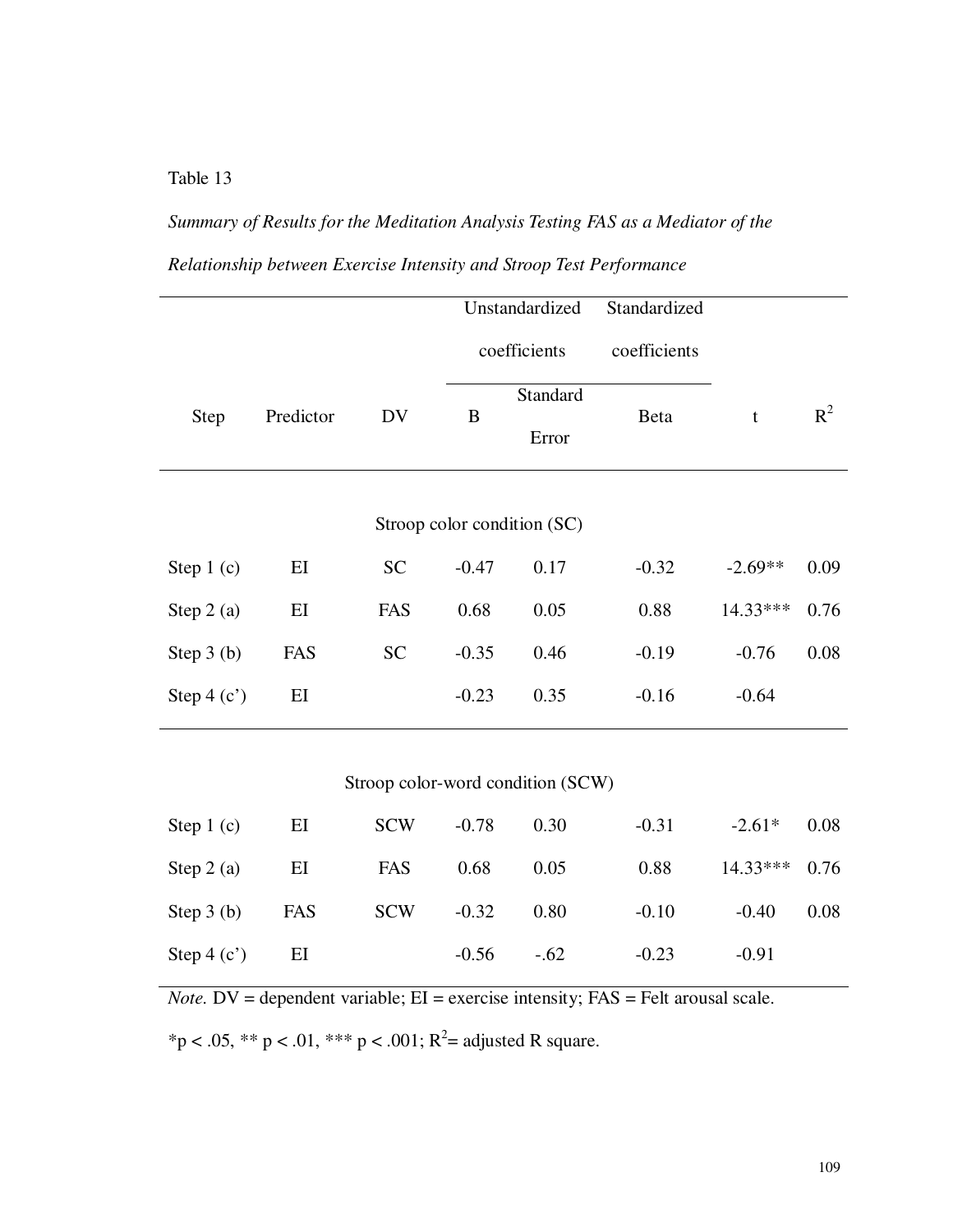*Summary of Results for the Meditation Analysis Testing Peak Heart Rate as a Mediator of the Relationship between Exercise Intensity and PASAT Performance* 

|              |           |                      |       | Unstandardized    | Standardized |            |       |
|--------------|-----------|----------------------|-------|-------------------|--------------|------------|-------|
|              |           |                      |       | coefficients      | coefficients |            |       |
| <b>Step</b>  | Predictor | DV                   | B     | Standard<br>Error | <b>Beta</b>  | t          | $R^2$ |
| Step $1(c)$  | EI        | Average              | 1.74  | 0.30              | 0.59         | $5.78***$  | 0.34  |
| Step $2(a)$  | EI        | $HR$ <sub>peak</sub> | 20.49 | 1.56              | 0.86         | $13.16***$ | 0.74  |
| Step $3(b)$  | <b>HR</b> | Average              | 0.00  | 0.03              | 0.01         | 0.06       | 0.32  |
| Step $4(c')$ | ΕI        |                      | 1.71  | 0.59              | 0.58         | $2.90***$  |       |

*Note.* Average = average performance of PASAT; DV = dependent variable; EI = exercise intensity; HR  $_{\text{peak}}$  = peak heart rate; R<sup>2</sup> = adjusted R square.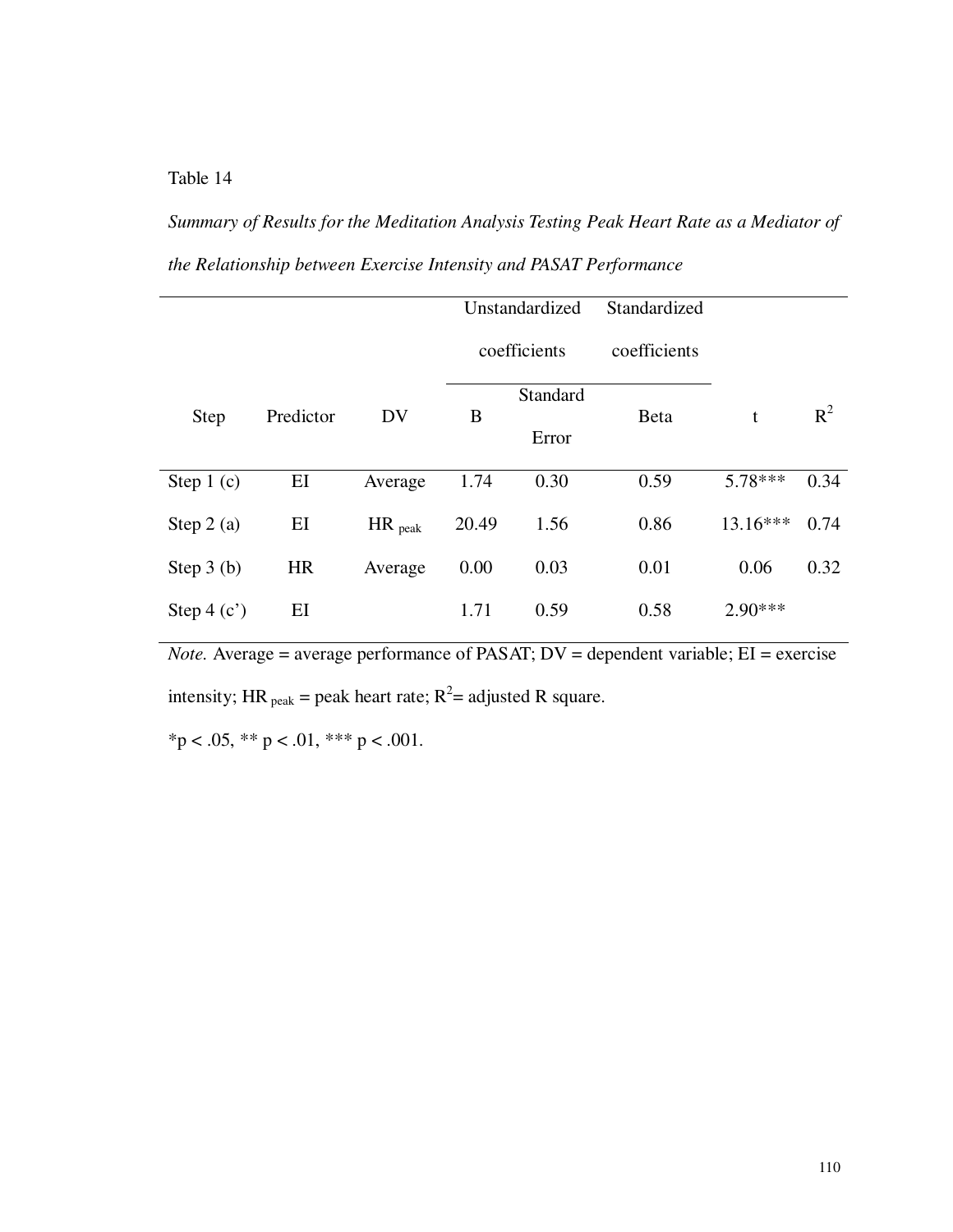*Summary of Results for the Meditation Analysis Testing Average Heart Rate as a Mediator of the Relationship between Exercise Intensity and PASAT Performance* 

|              |           |           |         | Unstandardized | Standardized |            |       |
|--------------|-----------|-----------|---------|----------------|--------------|------------|-------|
|              |           |           |         | coefficients   | coefficients |            |       |
|              |           |           |         | Standard       |              |            |       |
| <b>Step</b>  | Predictor | DV        | B       |                | <b>Beta</b>  | t          | $R^2$ |
|              |           |           |         | Error          |              |            |       |
| Step $1(c)$  | EI        | Average   | 1.74    | 0.30           | 0.59         | $5.78***$  | 0.34  |
| Step $2(a)$  | EI        | <b>HR</b> | 18.73   | 1.50           | 0.84         | $12.46***$ | 0.70  |
| Step $3(b)$  | <b>HR</b> | Average   | $-0.00$ | 0.03           | $-0.03$      | $-0.14$    | 0.33  |
| Step $4(c')$ | EI        |           | 1.82    | 0.57           | 0.61         | $3.20***$  |       |

*Note.* Average = average performance of PASAT; DV = dependent variable; EI = exercise intensity; HR = average heart rate;  $R^2$  = adjusted R square.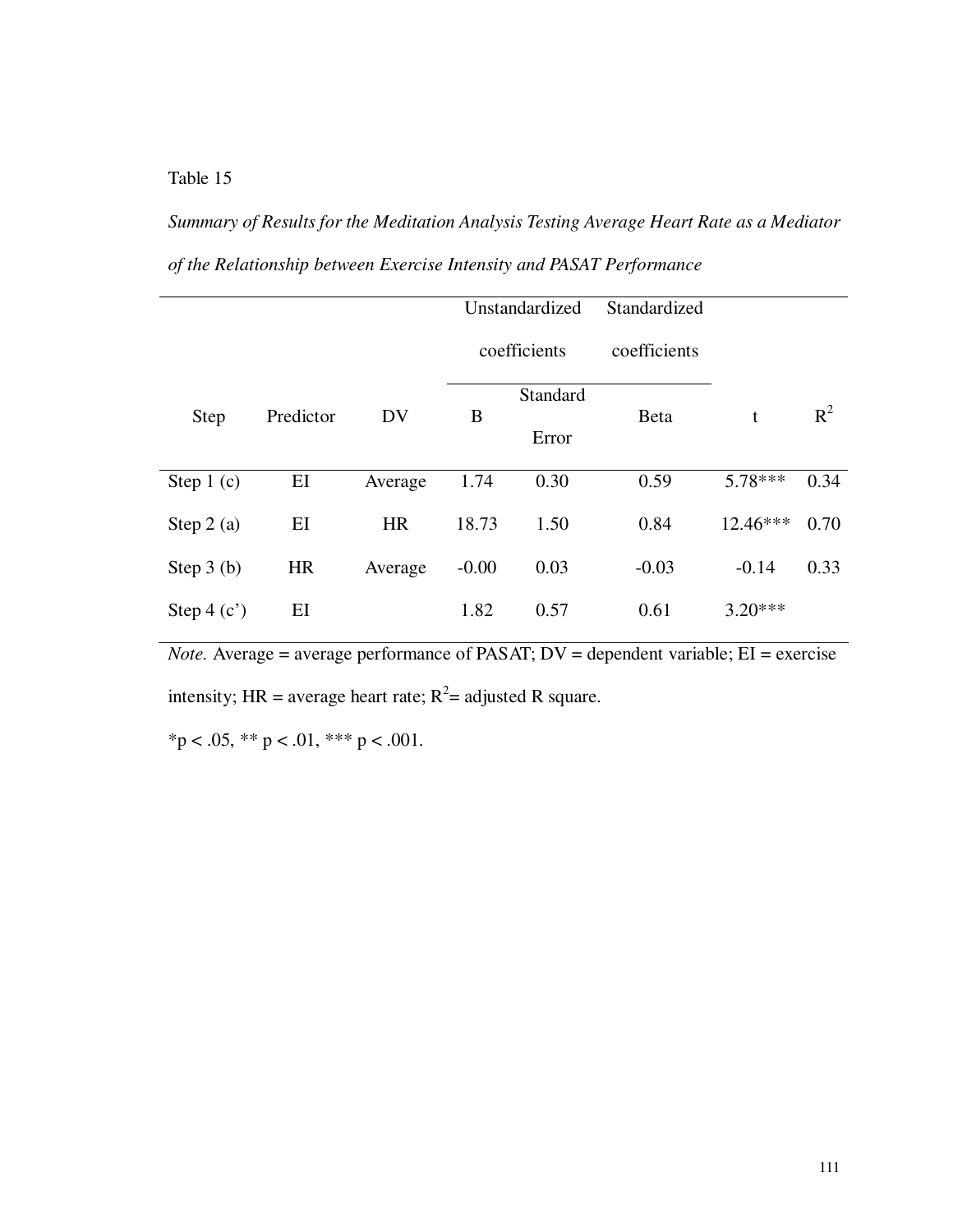*Summary of Results for the Meditation Analysis Testing HR PASAT as a Mediator of the Relationship between Exercise Intensity and PASAT Performance* 

|              |           |          |         | Unstandardized | <i>Standardized</i> |           |       |
|--------------|-----------|----------|---------|----------------|---------------------|-----------|-------|
|              |           |          |         | coefficients   | coefficients        |           |       |
| <b>Step</b>  | Predictor | DV       | B       | Standard       | <b>Beta</b>         | t         | $R^2$ |
|              |           |          |         | Error          |                     |           |       |
| Step $1(c)$  | EI        | Average  | 1.74    | 0.30           | 0.59                | $5.78***$ | 0.34  |
| Step $2(a)$  | EI        | HR PASAT | 7.36    | 1.44           | 0.55                | $5.13***$ | 0.29  |
| Step $3(b)$  | <b>HR</b> | Average  | $-0.05$ | 0.03           | $-0.22$             | $-1.83$   | 0.36  |
| Step $4(c')$ | EI        |          | 2.11    | 0.36           | 0.71                | $5.90***$ |       |

*Note.* Average = average performance of PASAT; DV = dependent variable; EI = exercise intensity;  $HR_{PASAT}$  = heart rate that was taken immediately before performance of PASAT;  $R^2$  = adjusted R square.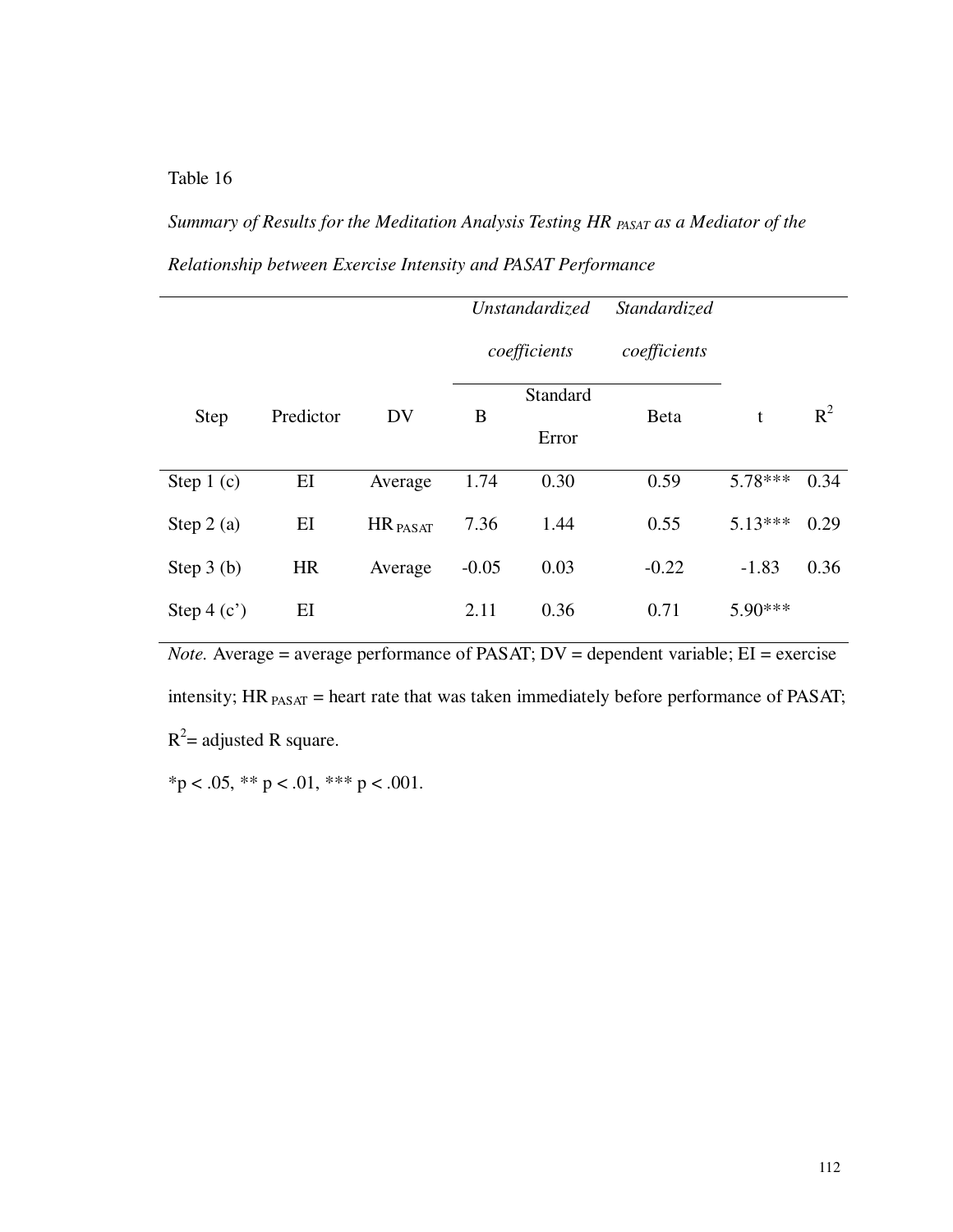*Summary of Results for the Meditation Analysis Testing HR PASAT difference as a Mediator of the Relationship between Exercise Intensity and PASAT Performance* 

|              |                     |            | Unstandardized |          | Standardized |           |       |
|--------------|---------------------|------------|----------------|----------|--------------|-----------|-------|
|              |                     |            | coefficients   |          | coefficients |           |       |
|              |                     |            |                | Standard |              |           |       |
| <b>Step</b>  | Predictor           | DV         | B              |          | <b>Beta</b>  | t         | $R^2$ |
|              |                     |            |                | Error    |              |           |       |
| Step $1(c)$  | EI                  | Average    | 1.74           | 0.30     | 0.59         | $5.78***$ | 0.34  |
|              |                     |            |                |          |              |           |       |
| Step $2(a)$  | EI                  | HR PASAT   | 9.08           | 1.08     | 0.73         | $8.40***$ | 0.52  |
|              |                     | difference |                |          |              |           |       |
| Step $3(b)$  | HR <sub>PASAT</sub> | Average    | 0.04           | 0.04     | 0.11         | 0.70      | 0.30  |
|              | difference          |            |                |          |              |           |       |
| Step $4(c')$ | EI                  |            | 1.73           | 0.45     | 0.58         | 3.84 ***  |       |

*Note.* Average = average performance of PASAT; DV = dependent variable; EI = exercise intensity; HR  $_{PASAT diff}$ , = heart rate difference from HR  $_{PASAT}$  and pre-test heart rate;  $R^2$  = adjusted R square.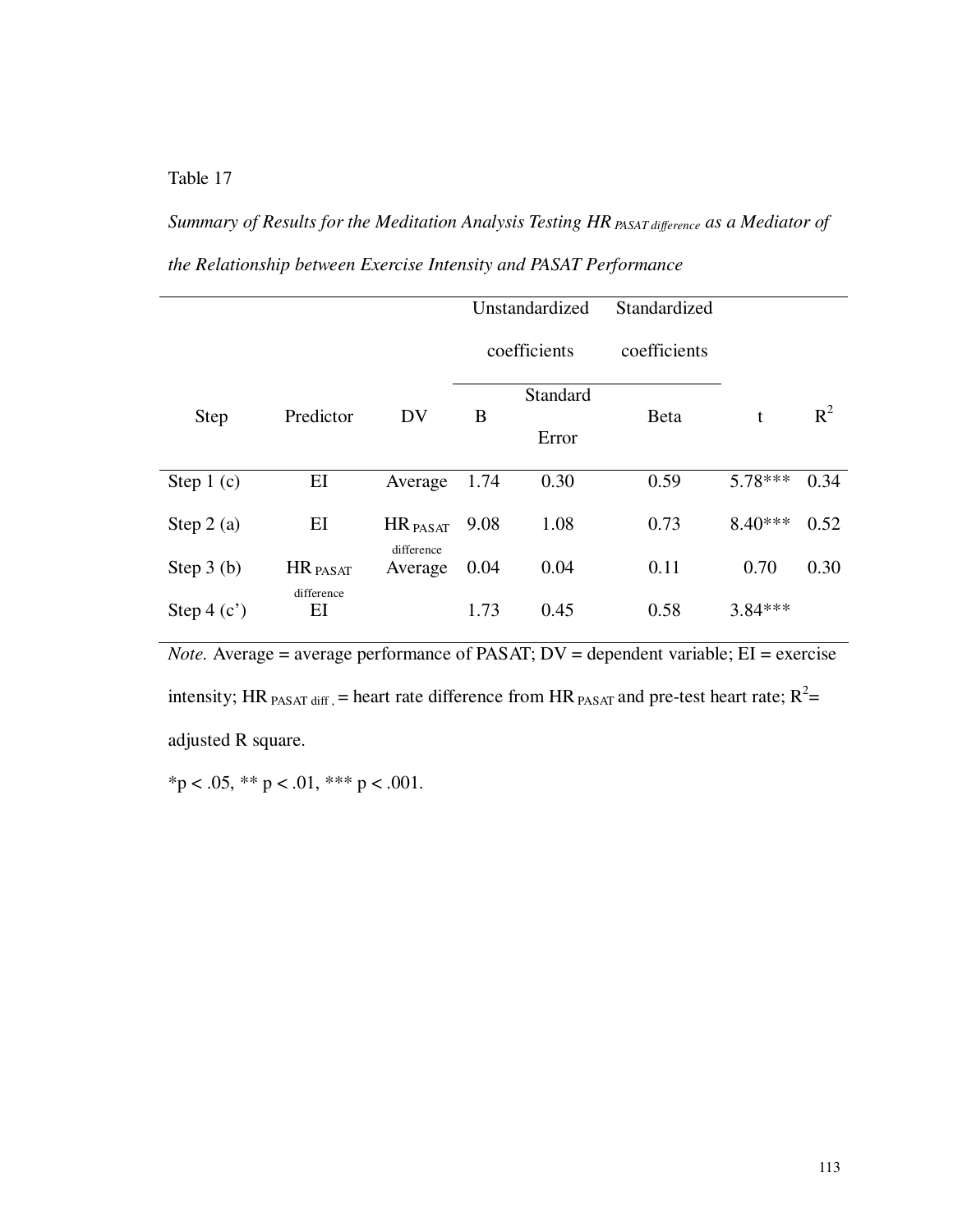*Summary of Results for the Meditation Analysis Testing FAS as a Mediator of the Relationship between Exercise Intensity and PASAT Performance* 

|              |           |         | Unstandardized |                   | Standardized |            |       |
|--------------|-----------|---------|----------------|-------------------|--------------|------------|-------|
|              |           |         | coefficients   |                   | coefficients |            |       |
| <b>Step</b>  | Predictor | DV      | B              | Standard<br>Error | <b>Beta</b>  | t          | $R^2$ |
| Step $1(c)$  | EI        | Average | 1.74           | 0.30              | 0.59         | 5.78***    | 0.34  |
| Step $2(a)$  | EI        | FAS     | 0.68           | 0.05              | 0.88         | $14.33***$ | 0.76  |
| Step $3(b)$  | FAS       | Average | 0.78           | 0.80              | 0.20         | 0.97       | 0.34  |
| Step $4(c')$ | EI        |         | 1.22           | 0.63              | 0.41         | 1.95       |       |

*Note.* Average = average performance of PASAT; DV = dependent variable; EI = exercise intensity; FAS = Felt arousal scale;  $R^2$  = adjusted R square.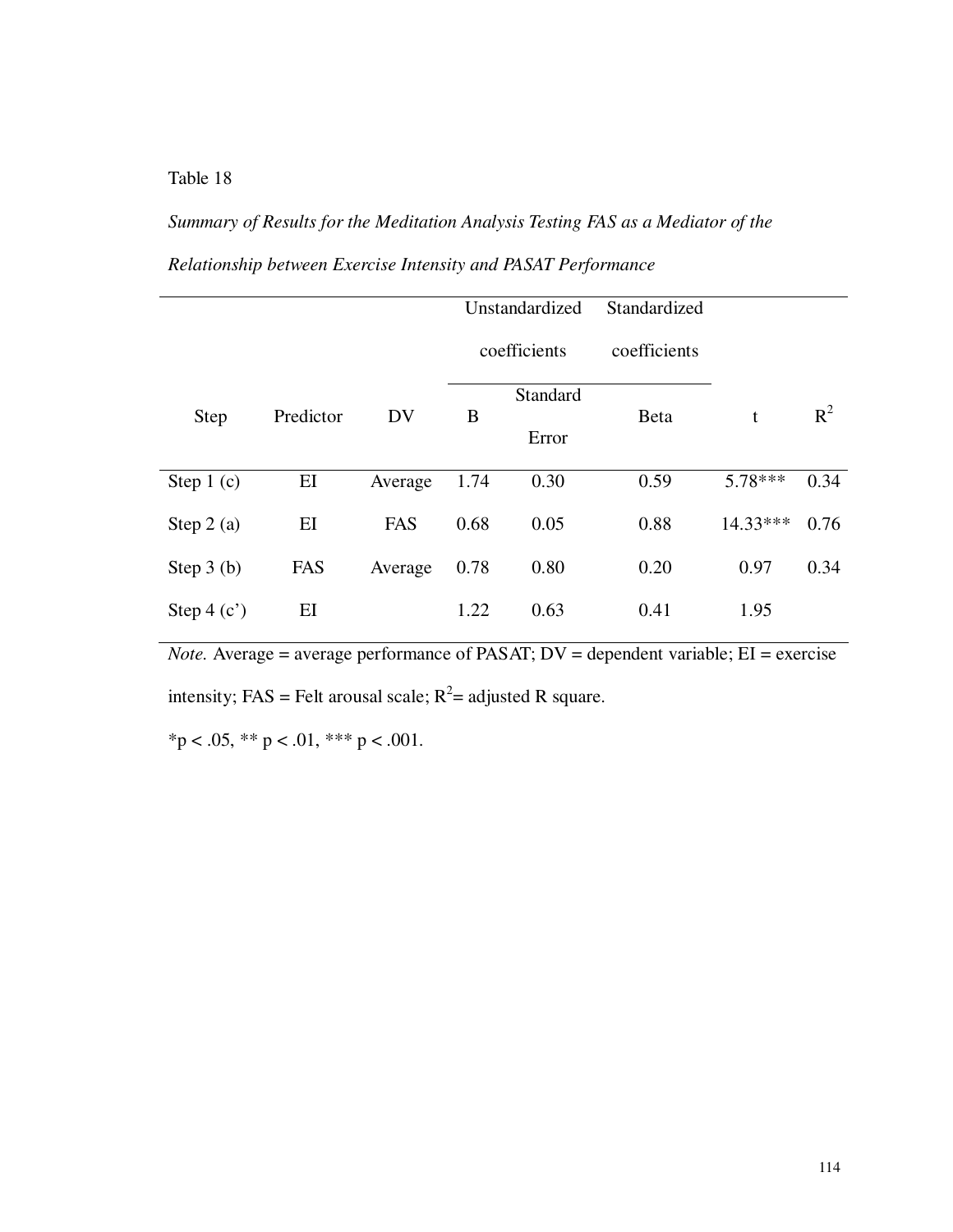### CHAPTER V

### DISCUSSION

The purpose of this study was to examine the dose-response relationship between resistance exercise intensity and cognitive function on two types of cognitive tasks. A secondary purpose was to examine the role of the arousal response as a contributing mediator to cognitive function changes following different intensity levels of resistance exercise.

Using the 10-RM as a standard, the intensity of the resistance exercise was manipulated. With the exception of FS, exercise-induced arousal as indexed by  $HR_{peak}$ , HR average, HR Stroop, HR Stroop difference, HR PASAT, HR PASAT difference, RPE, and FAS revealed significant differences among the four exercise intensity groups as anticipated. In addition, arousal variables revealed linear trends where the greatest values were seen in the 100% 10-RM group, followed by the 70% 10-RM group, then the 40% 10-RM group, and finally the control group. This finding indicates that an appropriate manipulation of resistance exercise intensity was used. The finding is also consistent with previous research which has used this protocol to create varying resistance exercise intensities (Arent et al., 2005). Importantly, FS did not differ between treatments suggesting that negative feelings or anxiety cannot explain the differences in cognitive performance between the groups.

The Stroop Test is one of the most widely used neuropsychological assessments for

115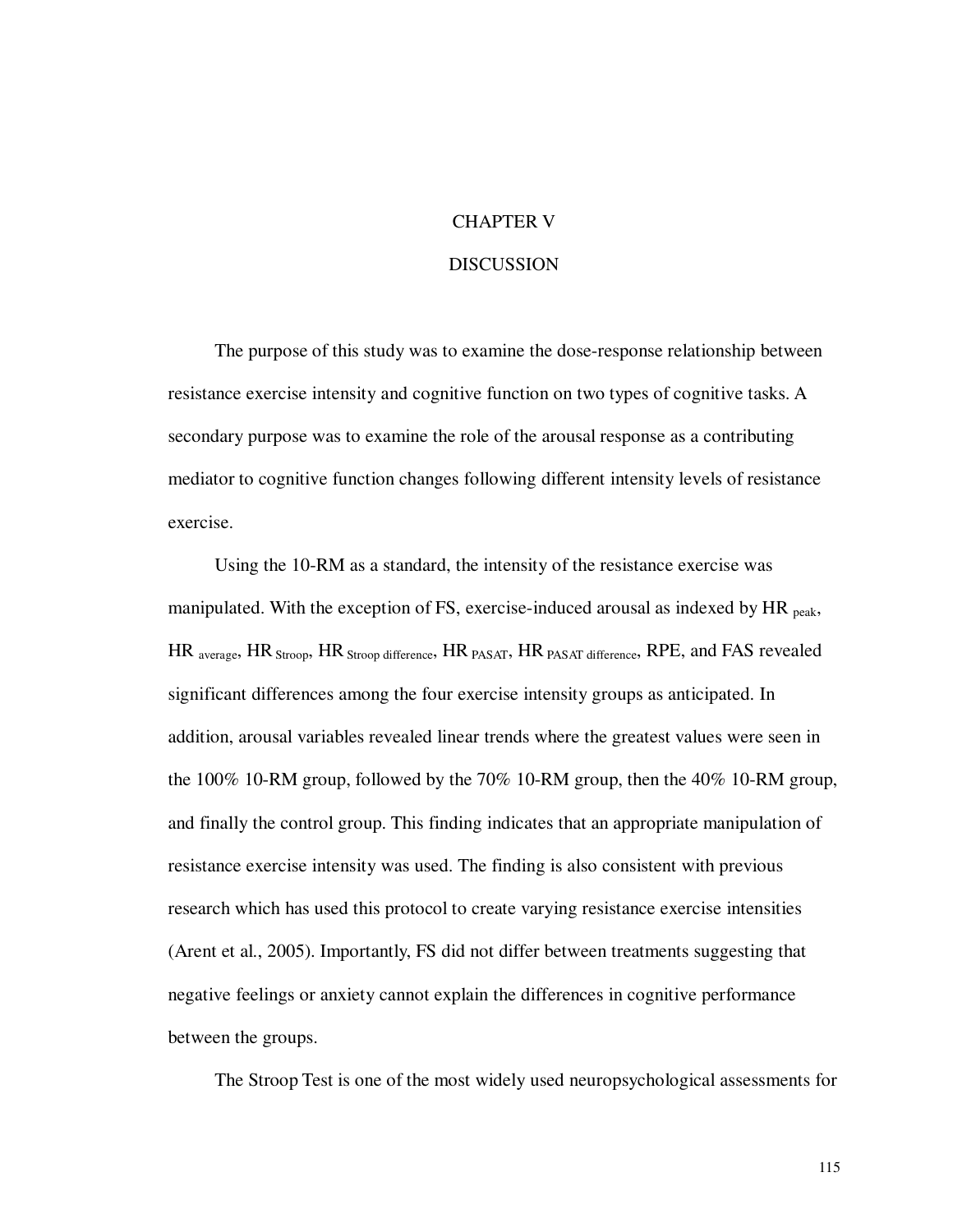the measurement of cognitive functions and it assesses both basic information processing speed and executive function. For example, performance on the SW and SC conditions is used as a measure of speed of basic information processing and performance on the SCW condition is used as a measure of executive functions such as inhibition, selective attention, and shifting ability (Miyake et al., 2000; Pachana et al., 2004). The present results indicated that resistance exercise has benefits for both speed of information processing and the executive functions necessary to perform the SCW (Hogervorst et al., 1996; Lichtman & Poser, 1983; Sibley et al., 2006). Furthermore, the results extend the research by examining the dose-response effect on the Stroop Test relative to exercise intensity.

The present findings indicated that in terms of basic speed of information processing, performance improved linearly with increasing exercise intensity. This supports the past literature which noted a positive linear relationship between exercise intensity and speed of performance when a participant is familiar with the required skill-set or the dominant response for that participant is being tested (Adam et al., 1997; Aks, 1998; Allard et al., 1989; McGlynn et al., 1977; McMorris & Graydon, 2000; Tenenbaum et al., 1993).

On the other hand, an inverted-U relationship was found for the relationship between exercise intensity and both SCW and PASAT performance. As mentioned, the SCW indexes the executive functions of inhibition, selective attention and shifting. The cognitive demands of the PASAT include an active maintenance and control of task-relevant information and the cognitive operations involved in working memory

116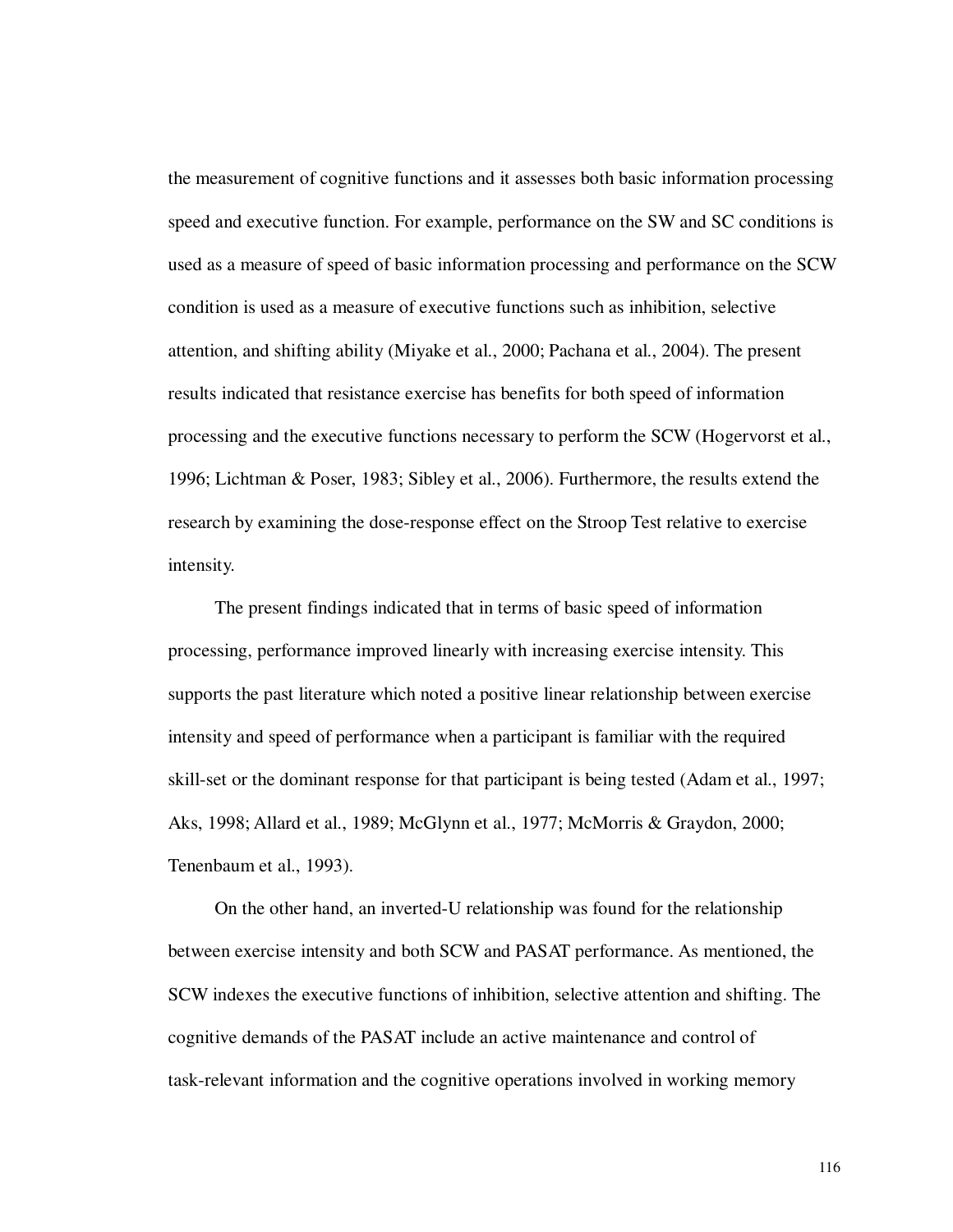(Gonzalez et al., 2006), divided attention (Kinsella, 1998), and information processing capacity (Shucard et al., 2004). The present results indicated that there is a positive effect of acute resistance exercise on executive functions as assessed using both the SCW and the PASAT. Furthermore, the results extend research by demonstrating that there is an inverted-U relationship between executive function and increasing exercise intensity. Interestingly, with increasing difficulty in the PASAT trials, the inverted-U trend relationship became increasingly stronger (see Figure 3) suggesting the role of task difficulty on this relationship. This inverted-U relationship is consistent with previous literature using relatively complex cognitive assessments (i.e., choice reaction time) (Chmura et al., 1994; Kamijo, Nishihira, Hatta, Kaneda, Kida et al., 2004; Kamijo, Nishihira, Hatta, Kaneda, Wasaka et al., 2004; Reilly & Smith, 1986; Salmela & Ndoye, 1986).

The inverted-U trends are consistent with Easterbrook's theory of attention, which suggests that low and high arousal lead to less attentional flexibility. Recently, Kamkjo et al.(2004) further confirmed the role of attention using event-related potentials, and indicated that moderate exercise intensity induced significantly larger P300 amplitude (an indicator of the amount of attentional resource demands for a specific task) than control, small, and high exercise intensity conditions.

In terms of implied mediators, when using traditional simple regression analysis, the present results indicated that arousal related indexes ( $HR_{peak}$ ,  $HR_{average}$ ,  $HR_{Strong}$ ,  $HR$ Stroop difference, HR PASAT, HR PASAT difference, and FAS) are significantly related to executive function perforamnce (SCW and PASAT). In addition, these indexes are all revealed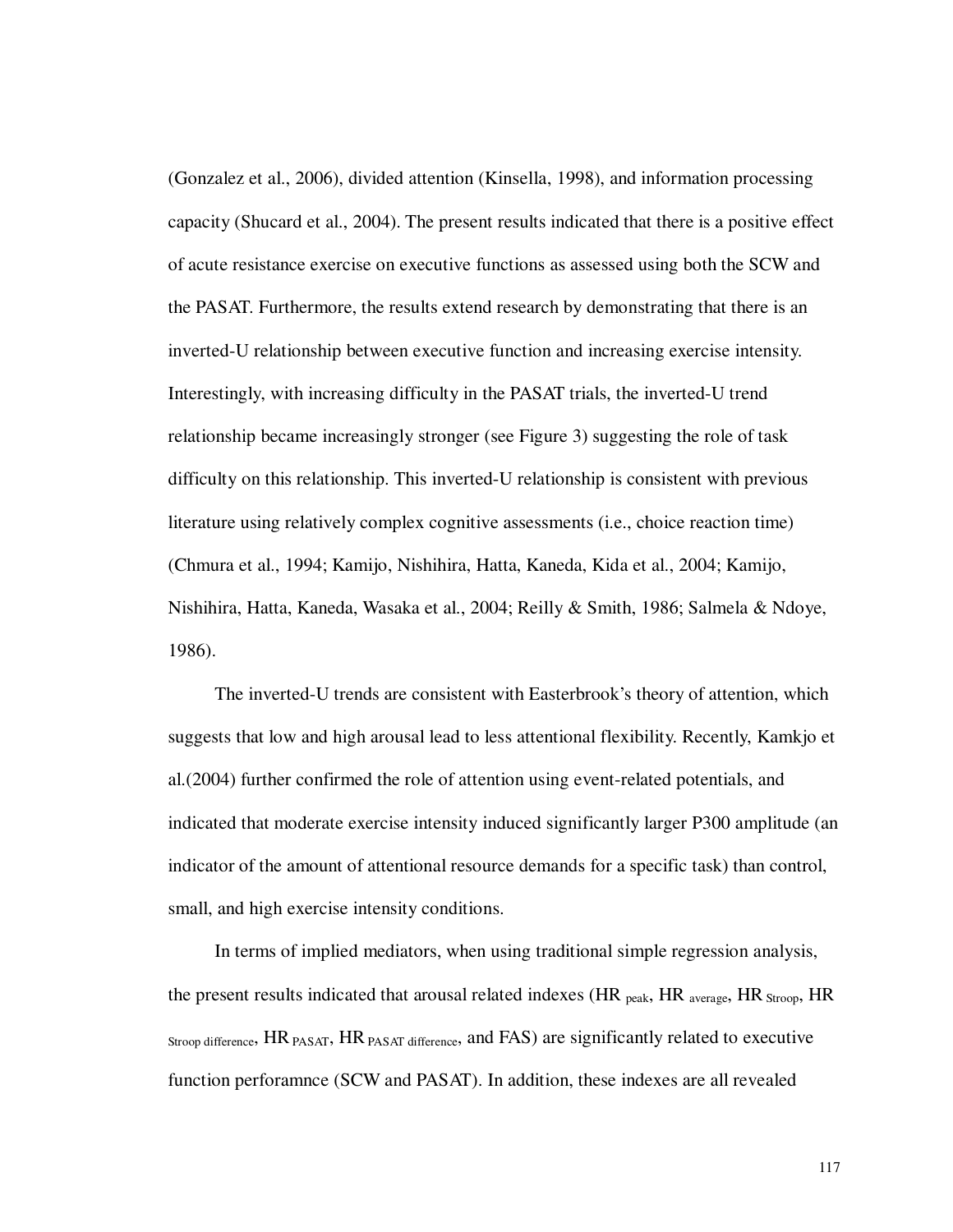quadratic fashion on executive function performance which accounted for 9% to 40% of the variance in performance, and the nature of the relationships was consistent with the dose-response relationships between exercise intensity and cognitive performance. Surprisingly, when using the appropriate analysis to actually test mediational processes as recommended by researchers (Baron & Kenny, 1986; Etnier, 2007; MacKinnon et al., 2002), only HR  $_{\text{Stroon difference}}$  was identified as a significant mediator of the relationship between exercise intensity and cognitive performance. Neither HR <sub>peak</sub>, HR <sub>average</sub>, HR Stroop, HR PASAT, HR PASAT difference, nor FAS were established as mediators of the relationship between exercise intensity and cognitive performance. These results are important because dose-response trends of the present research indicated similar results as previous literature in that there were significant relationships among these measures and cognitive function assessment; however the mediation analysis indicates that these variables do not consistently *explain* the relationship between exercise intensity and cognition.

An unpublished dissertation conducted by Sibley (2004) was the first research to apply the mediation analysis approach in the area of exercise and cognition. Based upon his results, exercise-induced HR was not found to be a significant mediation variable, which corresponds with the present finding. Therefore, these findings imply that exercise-induced arousal do not able to appropriately explain the mediational relationship between exercise intensity and cognitive performance.

However, Sibley also called for caution about the unavoidable multi-collinearity issue that might reduce the statistical power for the regression analysis. Similar to Sibley,

118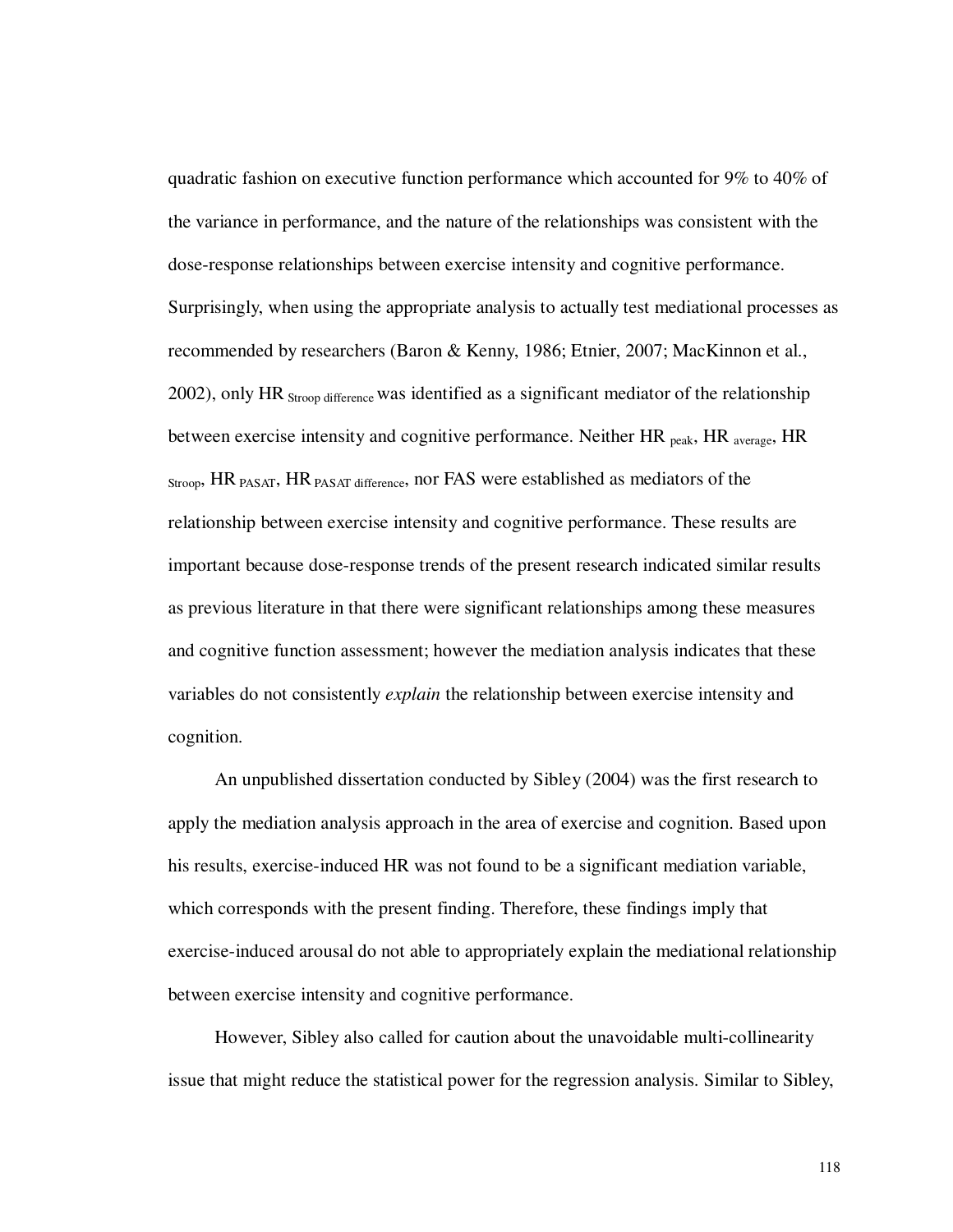in the present research, the strong relationship between exercise intensity and the measures of arousal raises concern over multicollinearity. However, this was not deemed to limit the mediational analyses here because the condition indexes were relative low.

Although much further research is needed, these findings fail to support HR related indexes as mediators of the relationship between exercise intensity and cognitive performance. This suggests that other potential mediators of the relationship should be considered in future research. For example, Chmura et al.(1994) and McMorris and Graydon (2000) manipulated work load and found that physiological measures such as blood lactate, plasma adrenaline, and plasma noradrenaline were significantly related to cognitive performance, which implies the potential mediating roles of these physiological variables. However, these authors did not statistically test for mediation and so it remains unclear as to whether or not these variables actually explain the relationship.

### Strengths and Limitations

The present research had several strengths. First, it is the one of few empirical studies to examine the benefit of resistance exercise on cognitive ability. In addition, this is the first study to assess the dose-response effect of resistance exercise intensity on different types of cognitive abilities. Third, the present research targets not only basic information processing, but also executive function. Lastly, it is only the second study in which mediation analysis has been used to directly examine the mediation effect rather than using an indirect approach.

As a final consideration, limitations of our study should be addressed. First, although there is no significant difference in physical activity levels or resistance exercise

119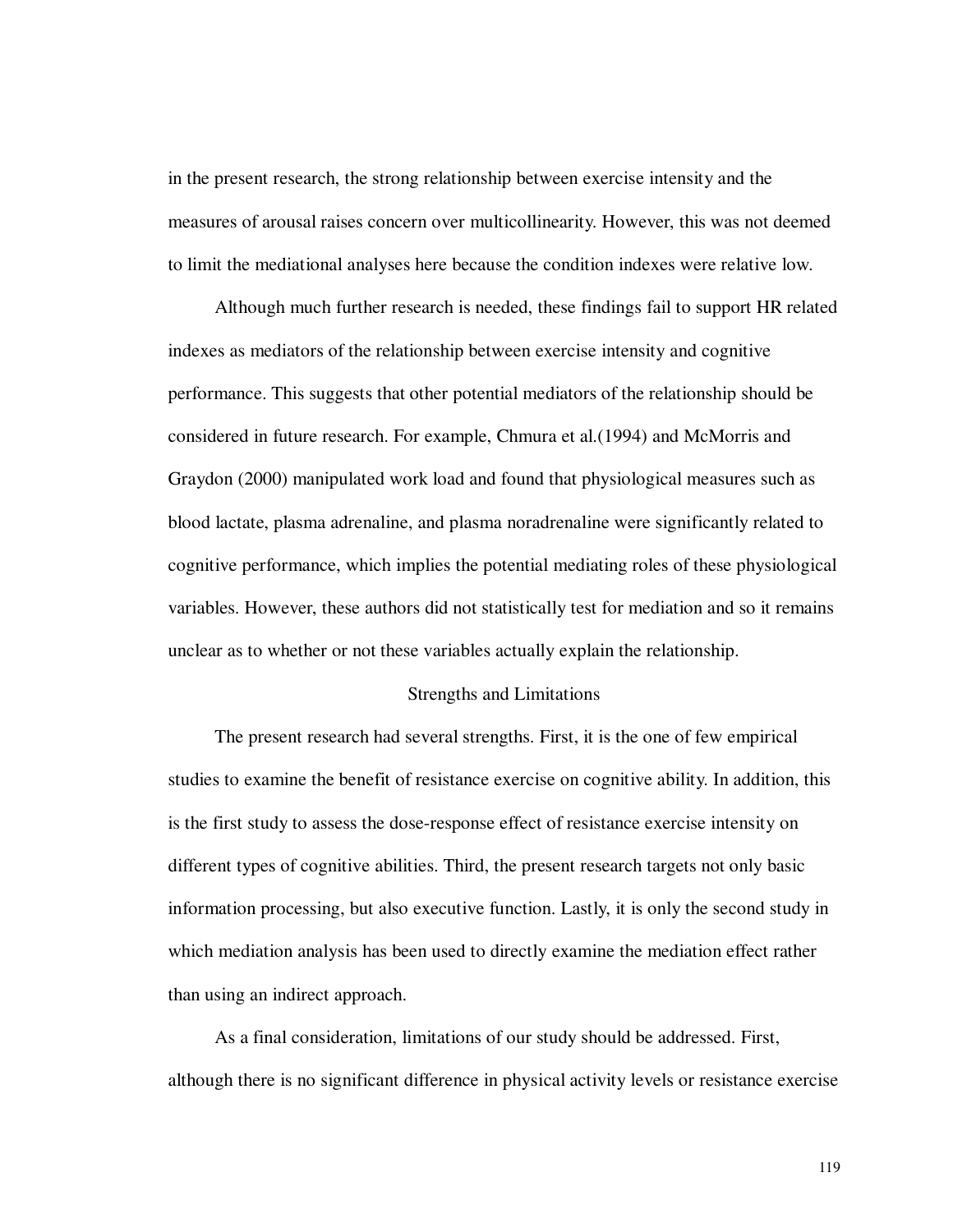experience among the groups, most of the participants had little resistance exercise experience. Clearly, this might influence the participants exercise-induced HR and subjective reports of RPE and FAS.. Thus, the results of this study might not generalize to participants who are more experienced with resistance exercise. That being said, we did not observe any differences in the FS as a function of the exercise condition, suggesting that participants did not experience anxiety in response to the exercise. Second, the present study identified only HR-related variables and FAS as indexes for exercise-induced arousal and the status of other arousal-related indexes are unknown. Therefore, other exercise-induced measures of arousal might serve as mediators of the relationship between exercise intensity and cognitive performance. Lastly, given that the sample in this study consisted of persons from 18 to 31 years of age with college or higher education levels, caution is urged in generalizing these findings to other populations.

### Summary

The present findings indicate that a 30-minute bout of resistance exercise has a positive impact on cognitive function. Specifically, the present findings indicate that there is a significant linear trend for exercise intensity and information processing speed. On the other hand, a significant quadratic trend for exercise intensity was found on measures that assess inhibition, working memory and attentional flexibility. Based upon the results of this study, it is possible to create exercise prescriptions for populations who would like to improve short-term cognitive performance using resistance exercise. Lastly, the present research suggests that heart rate and subjective measures of arousal do not adequately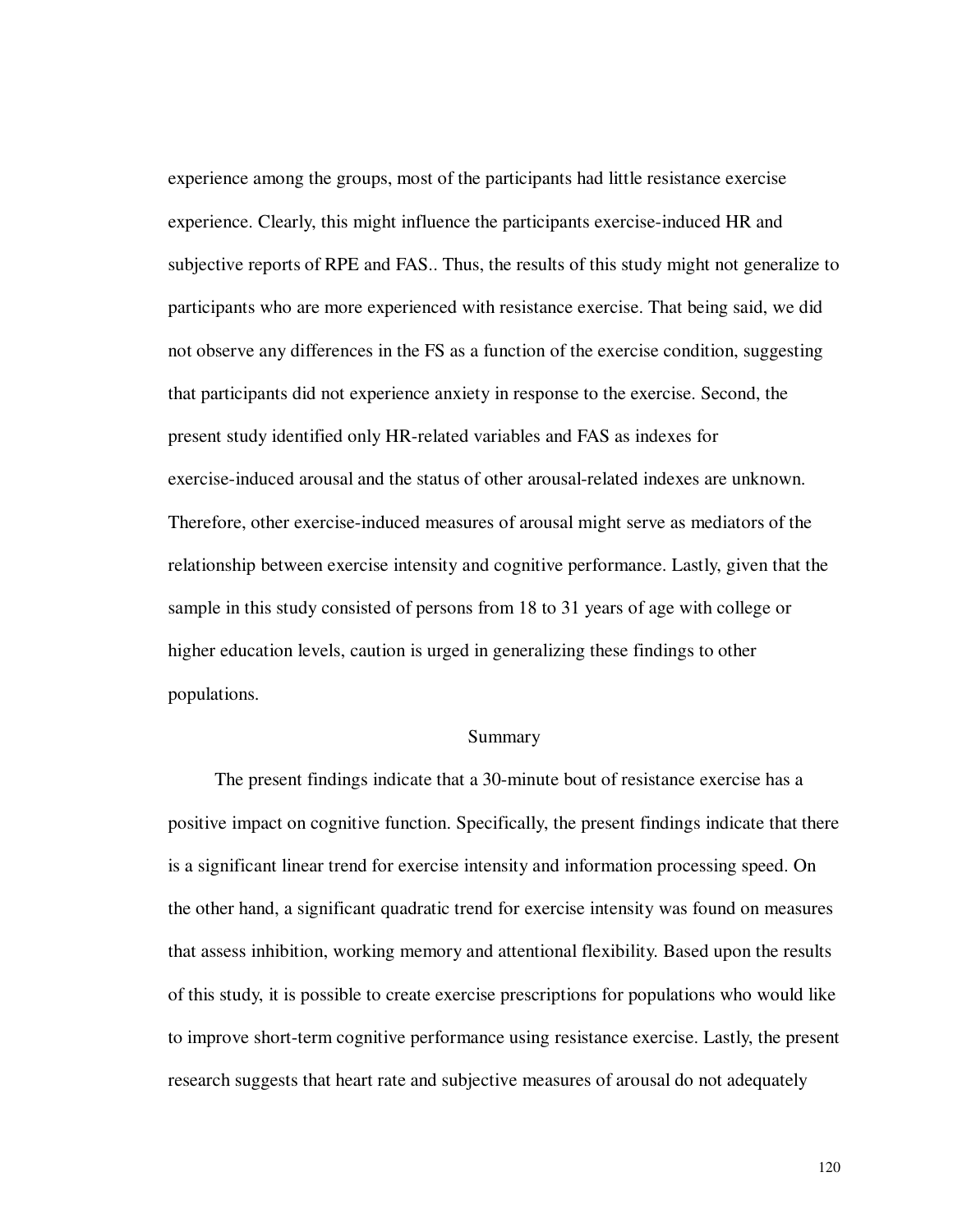explain the relationship between exercise intensity and cognitive performance.

### Future Directions

Based upon these findings, suggestions for further research in this area are warranted. First, given that this is the first published study in which the dose-response effects of acute bouts of resistance exercise on cognition have been tested, further studies should be conducted to insure that these results are replicable. Once the dose-response is further confirmed, the results will be useful for identifying the optimal intensity at which acute exercise benefits cognitive performance so that mechanisms can be tested. Second, given that both cognitive performance and physical capacity begin to decline in young middle-age (Salthouse, 2003), future research should assess whether or not the dose-response effect can be generalized to other populations such as middle-aged and older adult populations. Lastly, given that various potential mediators between exercise intensity and cognition have been proposed, actually testing the mediational processes with mediation analysis is recommended for future research.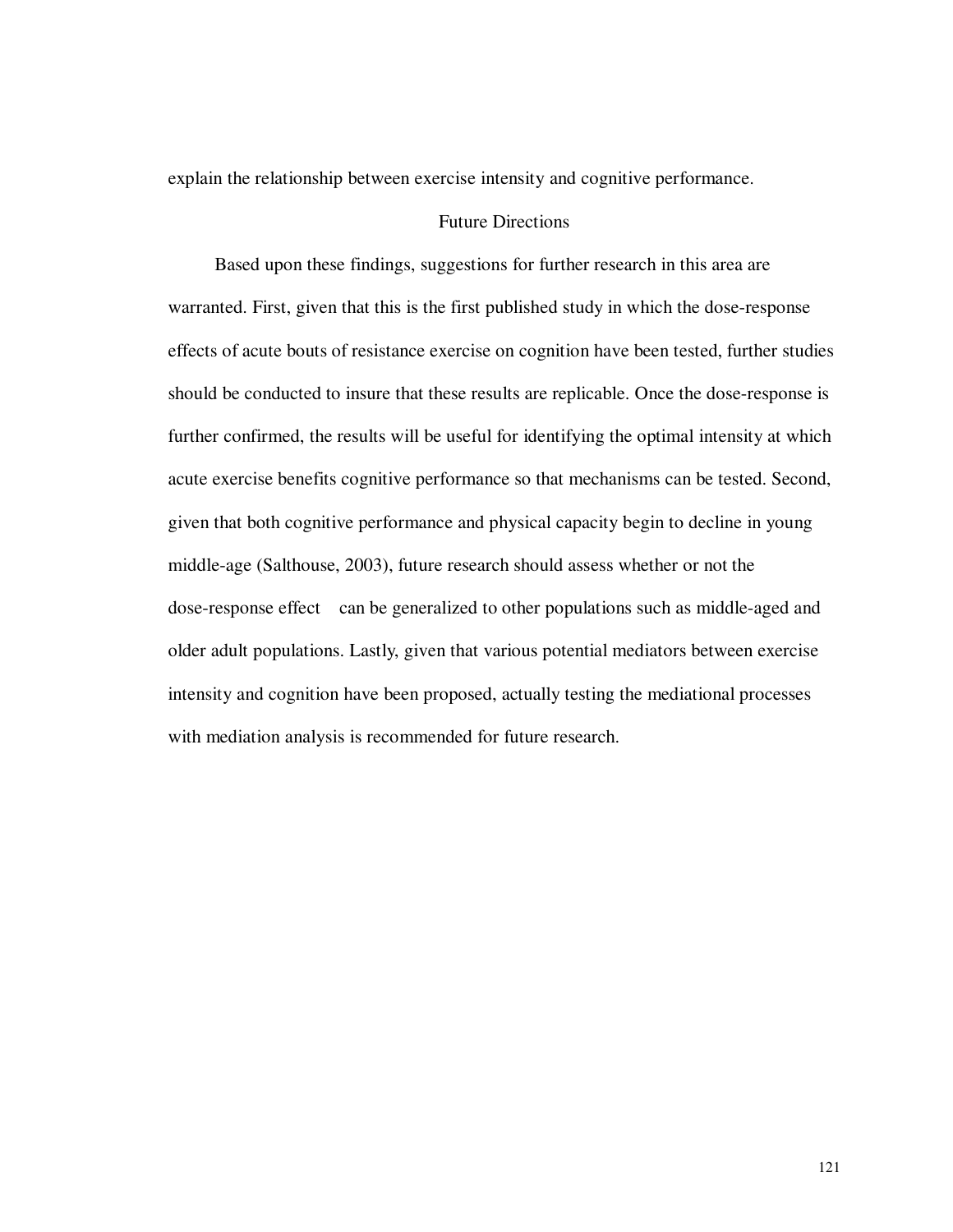### **REFERENCES**

- Adam, J. J., Teeken, J. C., Ypelaar, P. J. C., Verstappen, F. T. J., & Paas, F. G. W. (1997). Exercised-induced arousal and information processing. *International Journal of Sport Psychology, 28*, 217-226.
- Aks, D. J. (1998). Influence of exercise on visual search: Implications for mediating cognitive mechanisms. *Perceptual and Motor Skills, 87*, 771-783.
- Albert, M. S., Jones, K., Savage, C. R., Berkman, L., Seeman, T., Blazer, D., et al. (1995). Predictors of cognitive change in older persons: MacArthur studies of successful aging. *Psychology and Aging, 10*(4), 578-589.
- Allard, F., Brawley, L. R., Deakin, J., & Elliott, D. (1989). The effect of exercise on visual attention performance. *Human Performance, 2*(2), 131-145.
- Alvarez, J. A., & Emory, E. (2006). Executive function and the frontal lobes: A meta-analytic review. *Neuropsychology Review, 16*(1), 17-42.
- American College of Sports Medicine. (1990). The recommended quantity and quality of exercise for developing and maintaining cardiorespiratory and muscular fitness in healthy adults. *Medicine and Science in Sports and Exercise, 22*, 265-274.
- American College of Sports Medicine. (2007). *American college of sports medicine's guidelines for exercise testing and prescription* (7th ed.). Philadelphia, PA: Lippincott.
- Arcelin, R., Brisswalter, J., & Delignieres, D. (1997). Effects of physical exercise duration on decision making performance. *Journal of Human Movement Studies,*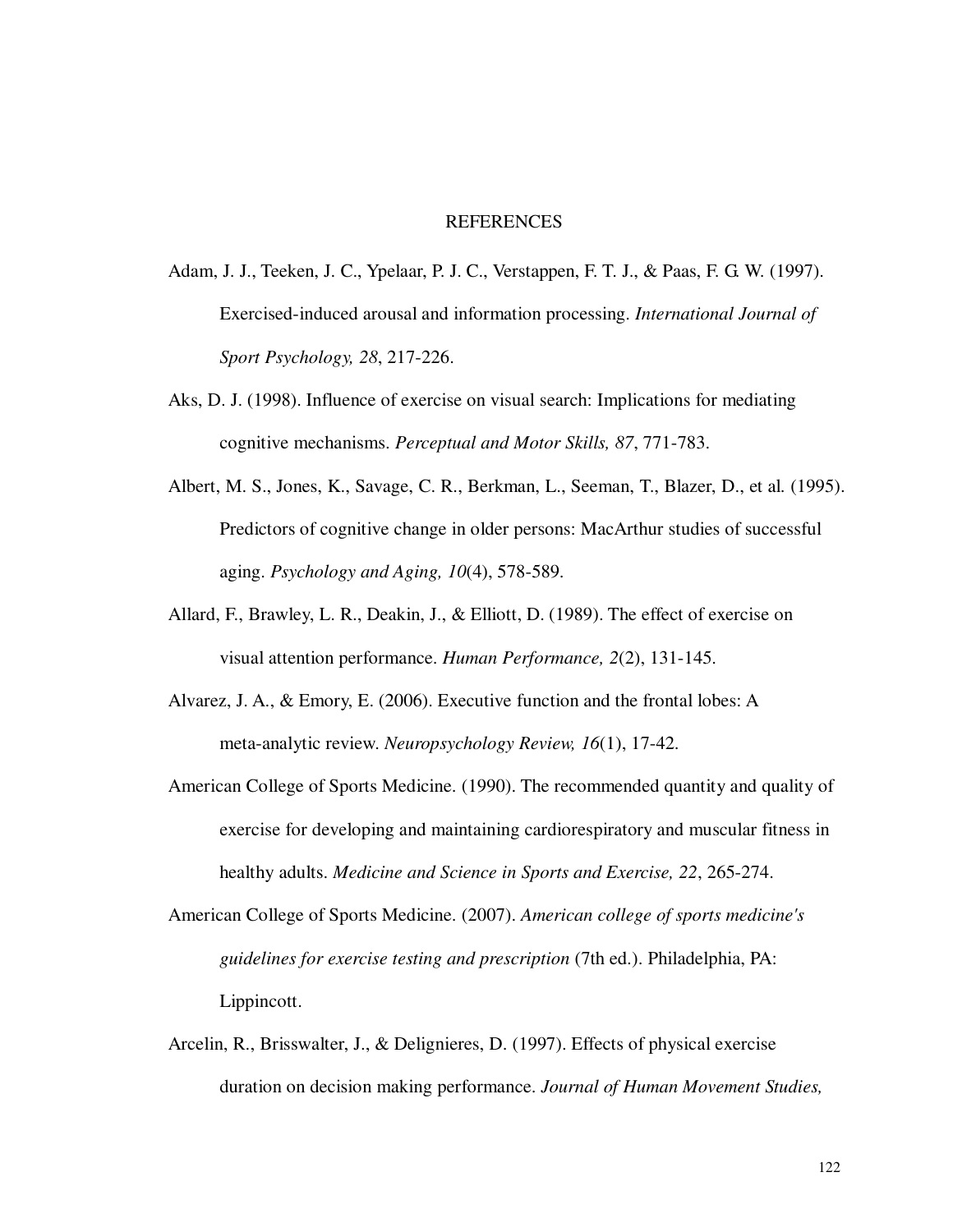*32*, 123-140.

- Arcelin, R., Delignieres, D., & Brisswalter, J. (1998). Selective effects of physical exercise on choice reaction processes. *Perceptual and Motor Skills, 87*, 175-185.
- Arent, S. M., & Landers, D. M. (2003). Arousal, anxiety, and performance: A reexamination of the inverted-u hypothesis. *Research Quarterly for Exercise and Sport, 74*(4), 436-444.
- Arent, S. M., Landers, D. M., Matt, K., S., & Etnier, J. L. (2005). Dose-response and mechanistic issues in the resistance training and affect relationship. *Journal of Sport and Exercise Psychology, 27*, 92-110.

Baddeley, A. D. (1986). *Working memory.* Oxford: Clarendon Press.

- Baechle, T. R., Earle, R. W., & Wathen, D. (2000). Resistance training. In T. R. Baechle & R. W. Earle (Eds.), *Essentials of strength training and conditioning* (2nd ed., pp. 395-423). Champaign, IL: Human Kinetics.
- Ballor, D. L., Becque, M. M., & Katch, V. L. (1987). Metabolic responses during hydraulic resistance exercise. *Medicine and Science in Sports and Exercise, 19*, 363-367.
- Bard, C., & Fleury, M. (1978). Influence of imposed metabolic fatigue on visual capacity components. *Perceptual and Motor Skills, 47*, 1283-1287.
- Baron, R. M., & Kenny, D. A. (1986). The moderator-mediator variable distinction in social psychological research: conceptual, strategic, and statistical considerations. *Journal of Personality and Social Psychology, 51*(6), 1173-1182.

Blelsley, D. A., Kuh, E., & Welsch, R. E. (1980). *Regression diagnostics: Identifying*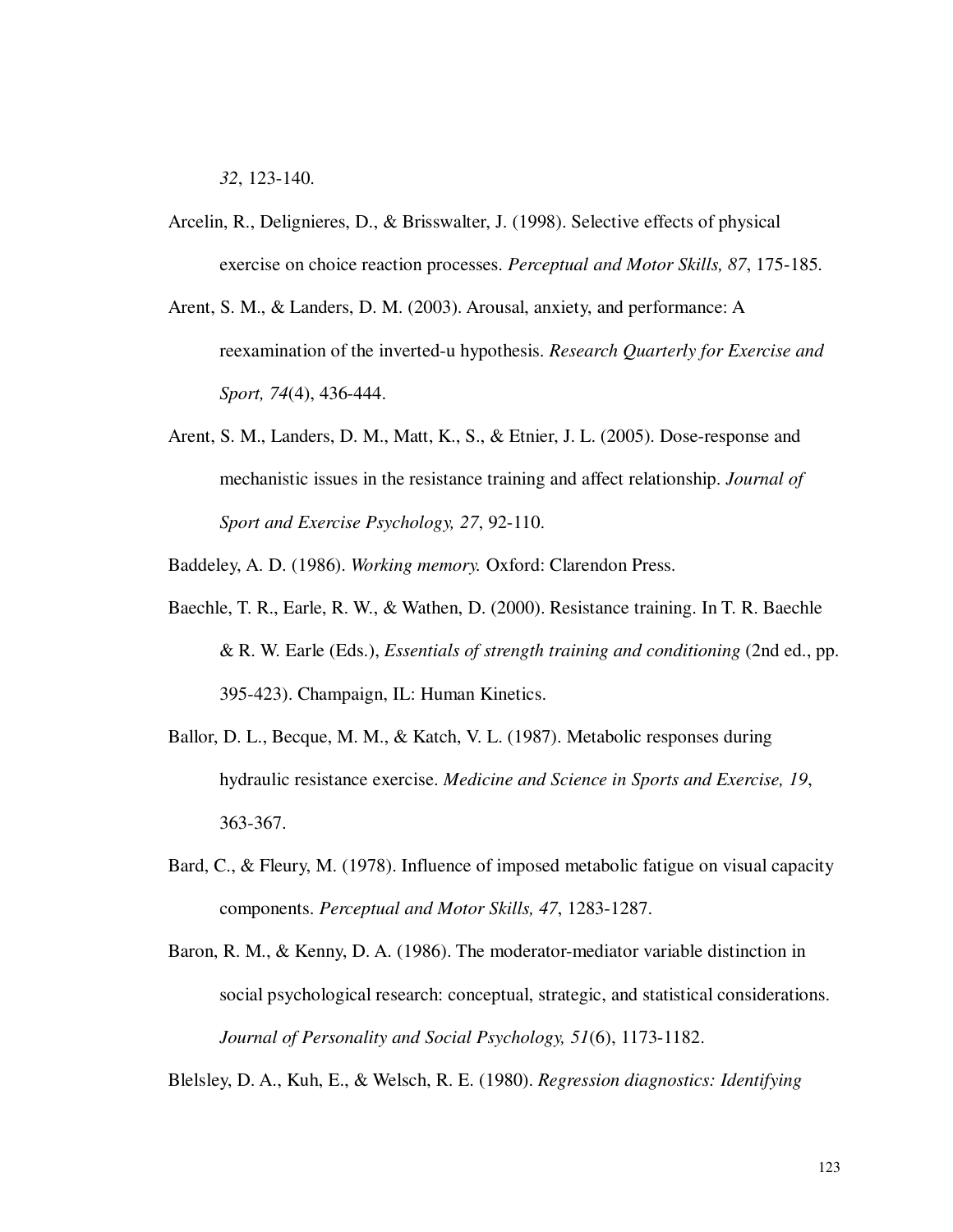*influential data and sources of collinearity*. New York: John Wiley.

- Bloomer, R. J. (2005). Energy cost of moderate-duration resistance and aerobic exercise. *Journal of Strength and Conditioning Research, 19*(4), 878-882.
- Borg, G. A. (1982). Psychophysical bases of perceived exertion. *Medicine and Science in Sports and Exercise, 14*, 377-381.
- Brisswalter, J., Collardeau, M., & Arcelin, R. (2002). Effects of acute physical exercise characteristics on cognitive performance. *Sports Medicine, 32*(9), 555-566.
- Brisswalter, J., Durand, M., Delignieres, D., & Legros, P. (1995). Optimal and non-optimal demand in a dual-task of pedaling and simple reaction time: Effects on energy expenditure and cognitive performance. *Journal of Human Movement Studies, 29*, 15-34.
- Buckworth, J., & Dishman, R. K. (2002). *Exercise psychology*. Champaign, IL: Human Kinetics.
- Chang, Y., & Etnier, J. L. (in press). Effects of an acute bout of localized resistance exercise on cognitive performance in middle-aged adults: A randomized controlled trial study. *Psychology of Sport and Exercise*, doi:10.1016/j.psychsport.2008.1005.1004.

Chang, Y., Etnier, J. L., & Barella, L. A. (in press). Exploring the relationship between exercise-induced arousal and cognition using fractionated response time. *Research Quarterly for Exercise and Sport*.

Chmura, J., Nazar, K., & Kaciuba-Uscilko, H. (1994). Choice reaction time during graded exercise in relation to blood lactate and plasma catecholamine thresholds.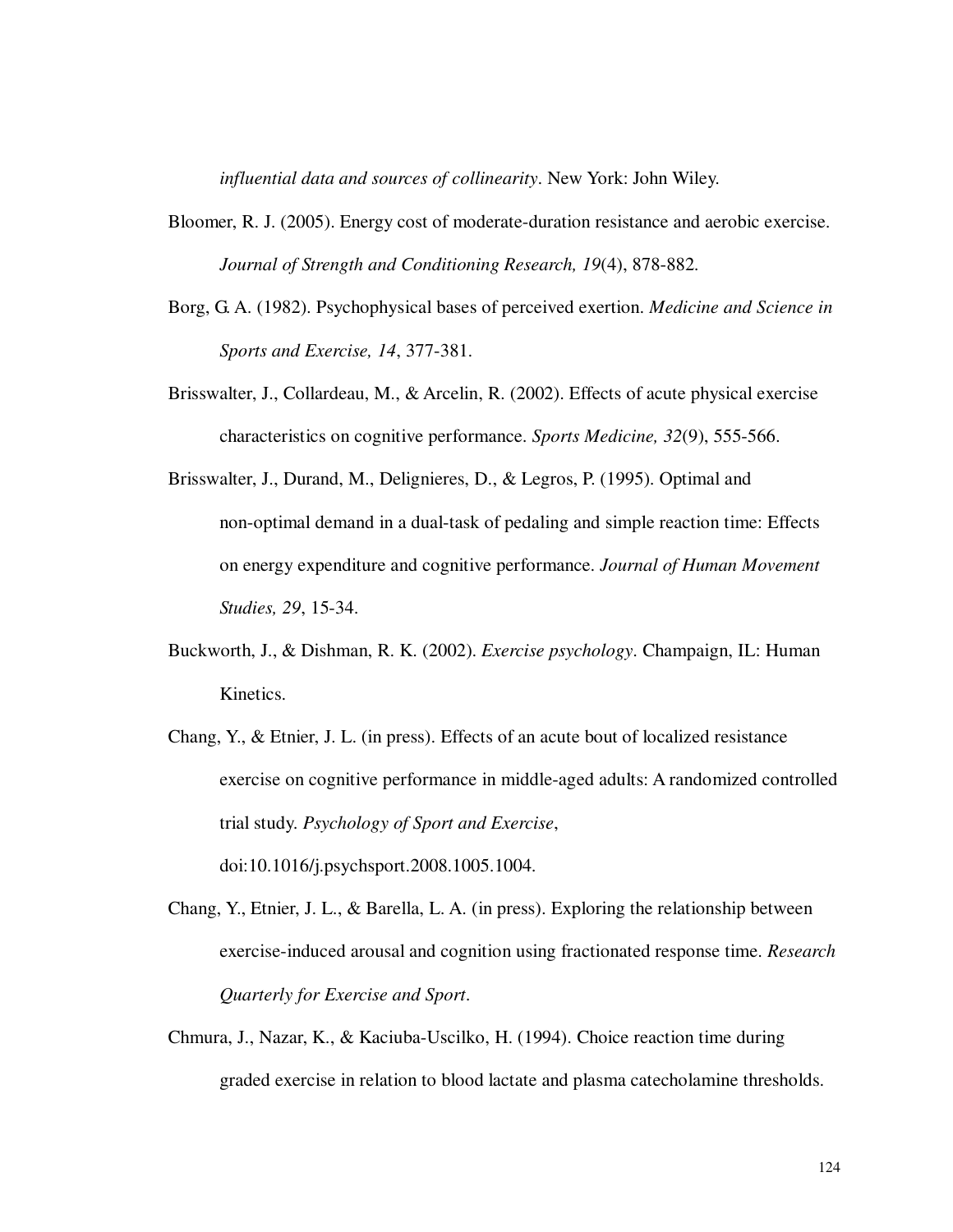*International Journal of Sports Medicine, 15*, 172-176.

- Cian, C., Barraud, P. A., Melin, B., & Raphel, C. (2001). Effects of fluid ingestion on cognitive function after heat stress or exercise-induced dehydration. *International Journal of Psychophysiology, 42*, 243-251.
- Cian, C., Koulmannn, N., Barraud, P. A., Raphel, C., Jimenez, C., & Melin, B. (2000). Influences of variations in body hydration on cognitive function: Effects of hyperhydration, heat stress, and exercise-induced dehydration. *Journal of Psychophysiology, 14*, 29-36.
- Colcombe, S. J., Erickson, K. I., Raz, N., Webb, A. G., Cohen, N. J., McAuley, E., et al. (2003). Aerobic fitness reduces brain tissue loss in aging humans. *Journal of Gerontology: Medical Sciences, 58A*(2), 176-180.
- Colcombe, S. J., & Kramer, A. F. (2003). Fitness effects on the cognitive function of older adults: A meta-analytic study. *Psychological Science, 14*(2), 125-130.
- Cooper, C. J. (1973). Anatomical and physiological mechanisms of arousal, with special reference to the effects of exercise. *Ergonomics, 16*, 601-609.
- Cote, J., Salmela, J., & Papathanasopoulu, K. P. (1992). Effects of progressive exercise on attentional focus. *Perceptual and Motor Skills, 75*, 351-354.
- Davranche, K., & Audiffren, M. (2004). Facilitating effects of exercise on information processing. *Journal of Sports Sciences, 22*, 419-428.
- Davranche, K., Burle, B., Audiffren, M., & Hasbroucq, T. (2005). Information processing during physical exercise: A chronometric and electromyographic study. *Experimental Brain Research, 165*, 532-540.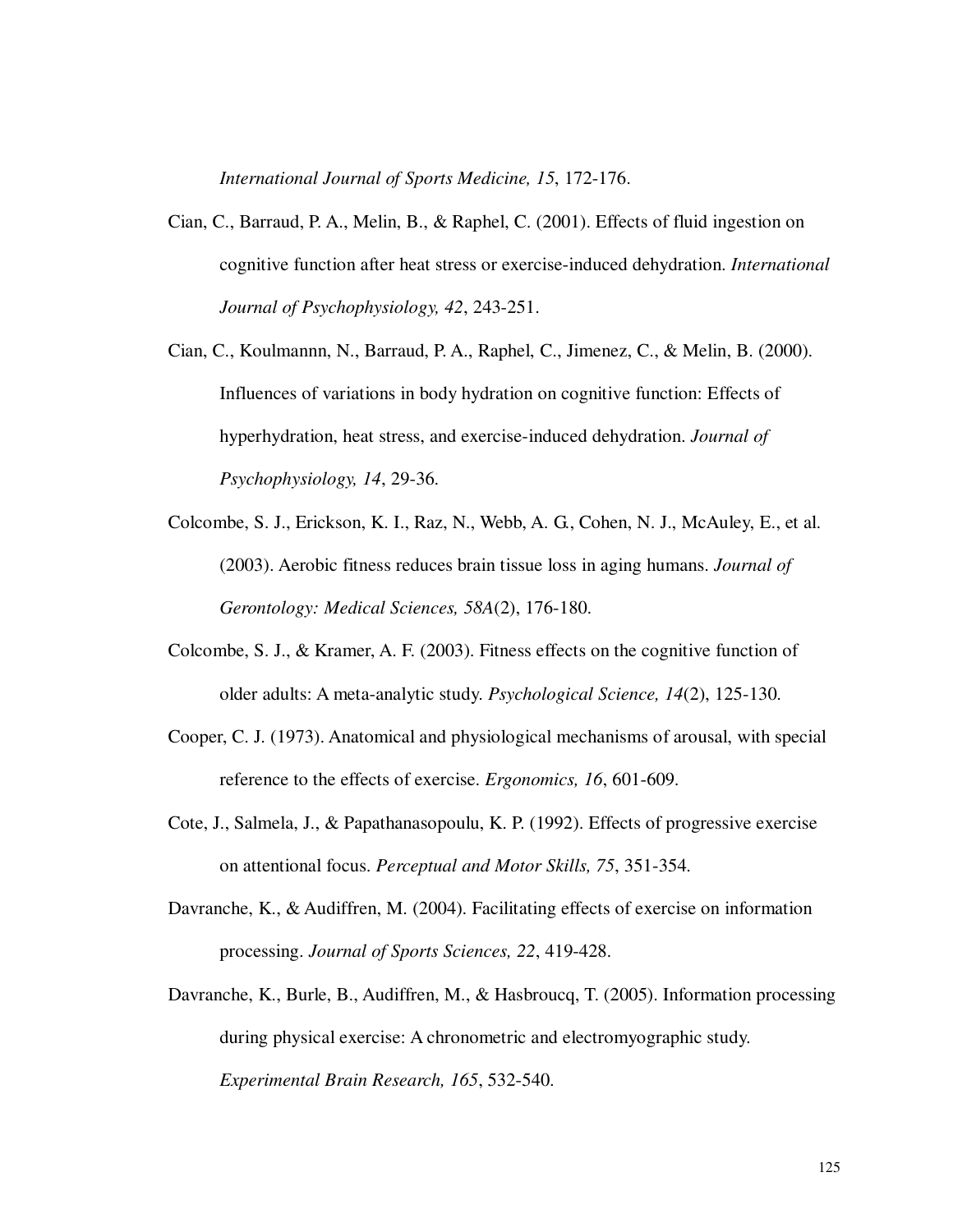- Davranche, K., Burle, B., Audiffren, M., & Hasbroucq, T. (2006). Physical exercise facilitates motor processes in simple reaction time performance: An electromyographic analysis. *Neuroscience Letters, 396*, 54-56.
- Deary, I. J., Langan, S. J., Hepburn, D. A., & Frier, B. M. (1991). Which abilities does the PASAT test. *Personality and Individual Differences, 12*(10), 983-987.
- Delignieres, D., Brisswalter, J., & Legros, P. (1994). Influence of physical exercise on choice reaction time in sports experts: The mediating role of resource allocation. *Journal of Human Movement Studies, 27*, 173-188.
- Depres, J. P. (1997). Visceral obesity, insulin resistance and dyslipidemia: Contributions of endurance training to the treatment of the plurimetabolic syndrome. In J. O. Jolloszy (Ed.), *Exercise and Sport Sciences Reviews,* (Vol. 25, pp. 271-300). Baltimore, MD: Williams & Wilkins.
- Dietrich, A. (2003). Functional neuroanatomy of altered states of consciousness: The transient hypofrontality hypothesis. *Consciousness and Cognition, 12*, 231-256.
- Dietrich, A., & Sparling, P. B. (2004). Endurance exercise selectively impairs prefrontal-dependent cognition. *Brain and Cognition, 55*, 516-524.
- Easterbrook, J. A. (1959). The effect of emotion on cue utilization and the organization of behavior. *Psychological Review, 1959*(66), 183-201.
- Egan, V. (1988). PASAT: Observed correlations with IQ. *Personality and Individual Differences, 9*, 179-180.
- Etnier, J. L. (2007). Interrelationships of exercise, mediator variables, and cognition. In T. W. Spalding, L. W. Poon & W. Chodzko-Zajko (Eds.), *Exercise and its mediating*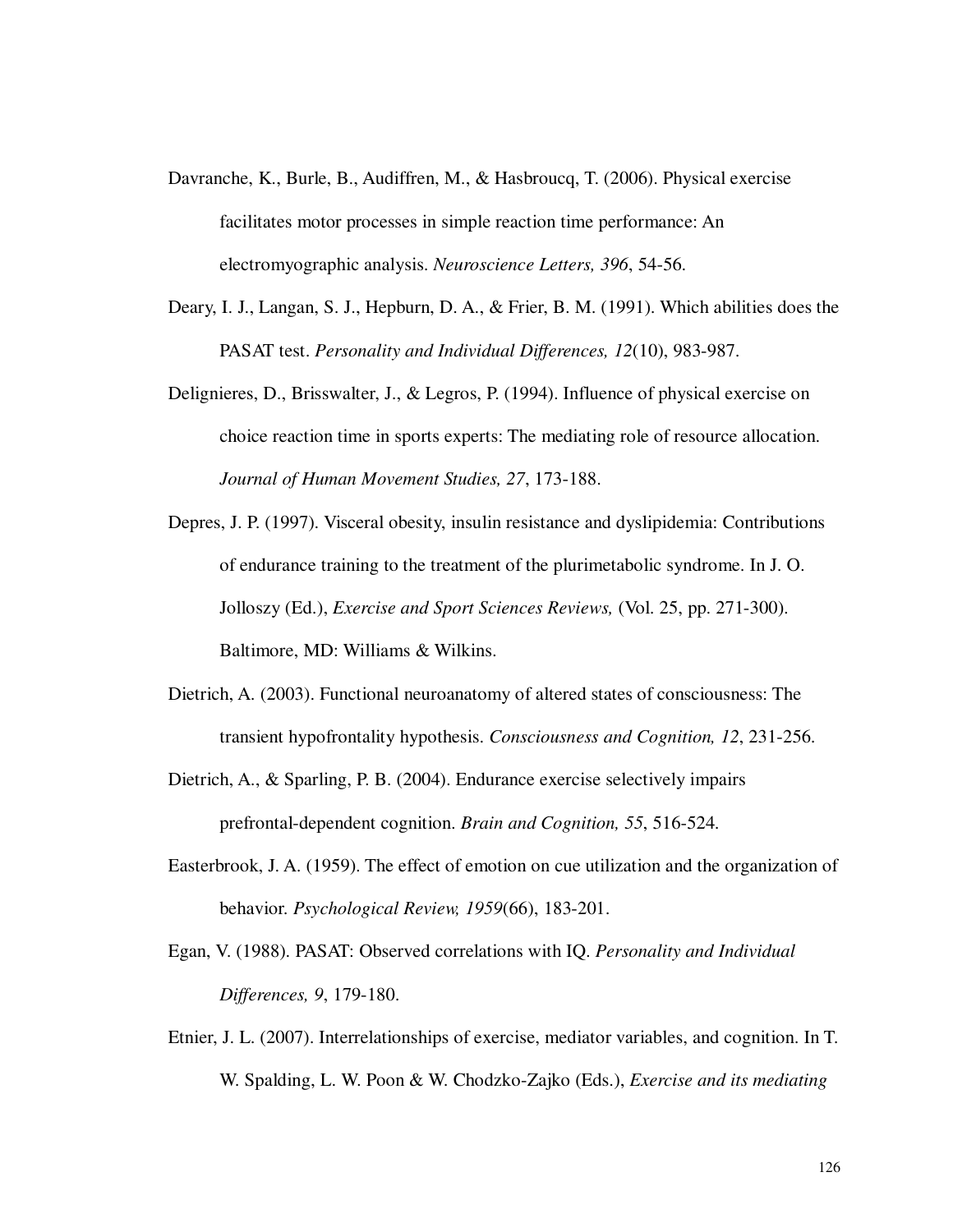*effects on cognition* (Vol. 2, pp. 13-32). Champaign, IL: Human Kinetics.

- Etnier, J. L., Salazar, W., Landers, D. M., Petruzzello, S. J., Han, M., & Nowell, P. (1997). The influence of physical fitness and exercise upon cognitive functioning: A meta-analysis. *Journal of Sport and Exercise Psychology, 19*, 249-277.
- Fery, Y. A., Ferry, A., Vom-Hofe, A., & Rieu, M. (1997). Effect of physical exhaustion on cognitive functioning. *Perceptual and Motor Skills, 84*, 291-198.
- Fletcher, G. F., Balady, G., Blair, S. N., Blumenthal, J., Caspersen, C., Chaitman, B., et al. (1996). Statement on exercise: benefits and recommendations for physical activity programs for all Americans: a statement for health professionals by the Committee on Exercise and Cardiac Rehabilitation of the Council on Clinical Cardiology, American Heart Association. *Circulation, 94*, 857-862.
- Fleury, M., & Brad, C. (1987). Effects of different types of physical activity on the performance of perceptual tasks in peripheral and central vision and coincident timing. *Ergonomics, 30*, 945-958.
- Fleury, M., Brad, C., Jobin, J., & Carriere, L. (1981). Influence of different types of physical fatigue on a visual detection task. *Perceptual and Motor Skills, 53*, 723-730.
- French, D. N., Kraemer, W. J., Volek, J. S., Spiering, B. A., Judelson, D. A., Hoffman, J. R., et al. (2007). Anticipatory responses of catecholamines on muscle force production. *Journal of Applied Physiology, 102*(1), 94-102.
- Galbo, H. (1986). Autonomic neuroendocrine responses to exercise. *Scandinavian Journal of Sports Sciences, 8*(1), 3-17.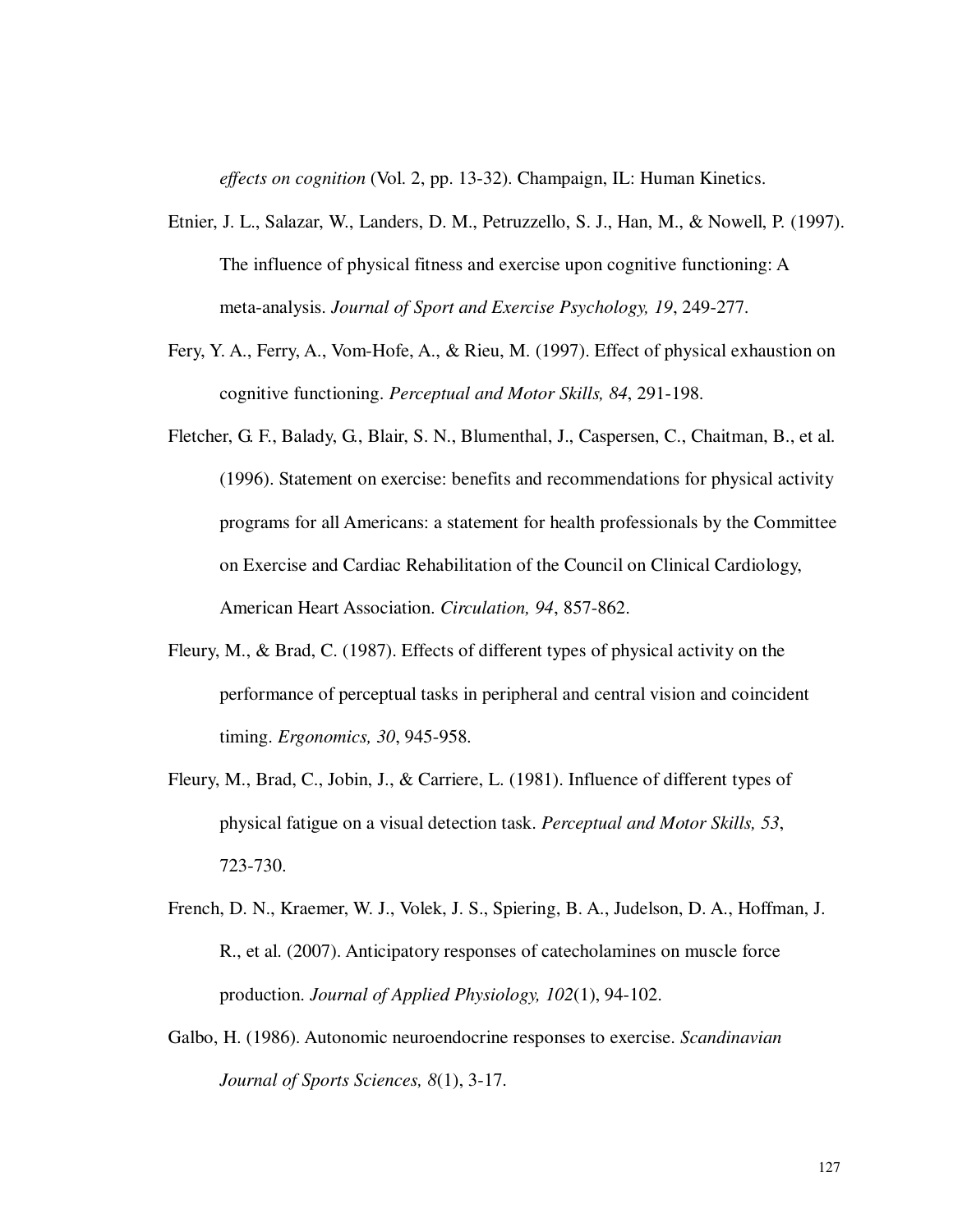- Gill, D. L. (2000). *Psychological dynamic of sport and exercise*. Champaign, IL: Human Kinetics.
- Glass, G. V. (1977). Integrating finding: The meta-analysis of research. *Review of Research in Education, 5*, 351-379.
- Gondola, J. C. (1987). The effects of a single bout of aerobic dancing on selected tests of creativity. *Journal of Social Behavior and Personality, 2*, 275-278.
- Gonzalez, P., Grant, I., Miller, W., Taylor, M. J., Schweinsburg, B. C., Carey, C. L., et al. (2006). Demographically adjusted normative standards for new indices of performance on the paced auditory serial addition task (PASAT). *The clinical Neuropsychologist, 20*, 396-413.
- Gronwall, D. (1977). Paced auditory serial-addition task: A measure of recovery from concussion. *Perceptual and Motor Skills, 44*, 367-373.
- Gutin, B., & DiGennaro, J. (1968). Effect of a treadmill run to exhaustion on performance of simple addition. *Research Quarterly, 39*, 958-964.
- Hall, C. D., Smith, A. L., & Keele, S. W. (2001). The impact of aerobic activity on cognitive function in older adults: A new synthesis based on the concept of executive control. *European Journal of Cognitive Psychology, 13*(1/2), 279-300.
- Hancock, S., & McNaughton, L. (1986). Effects of fatigue on ability to process visual information by experienced orienters. *Perceptual and Motor Skills, 62*, 491-498.
- Hardy, C. J., & Rejeski, W. J. (1989). Not what, but how one feels: The measurement of affect during exercise. *Journal of Sport and Exercise Psychology, 11*, 304-317.

Hass, C. J., Feigenbaum, M. S., & Franklin, B. A. (2001). Prescription of resistance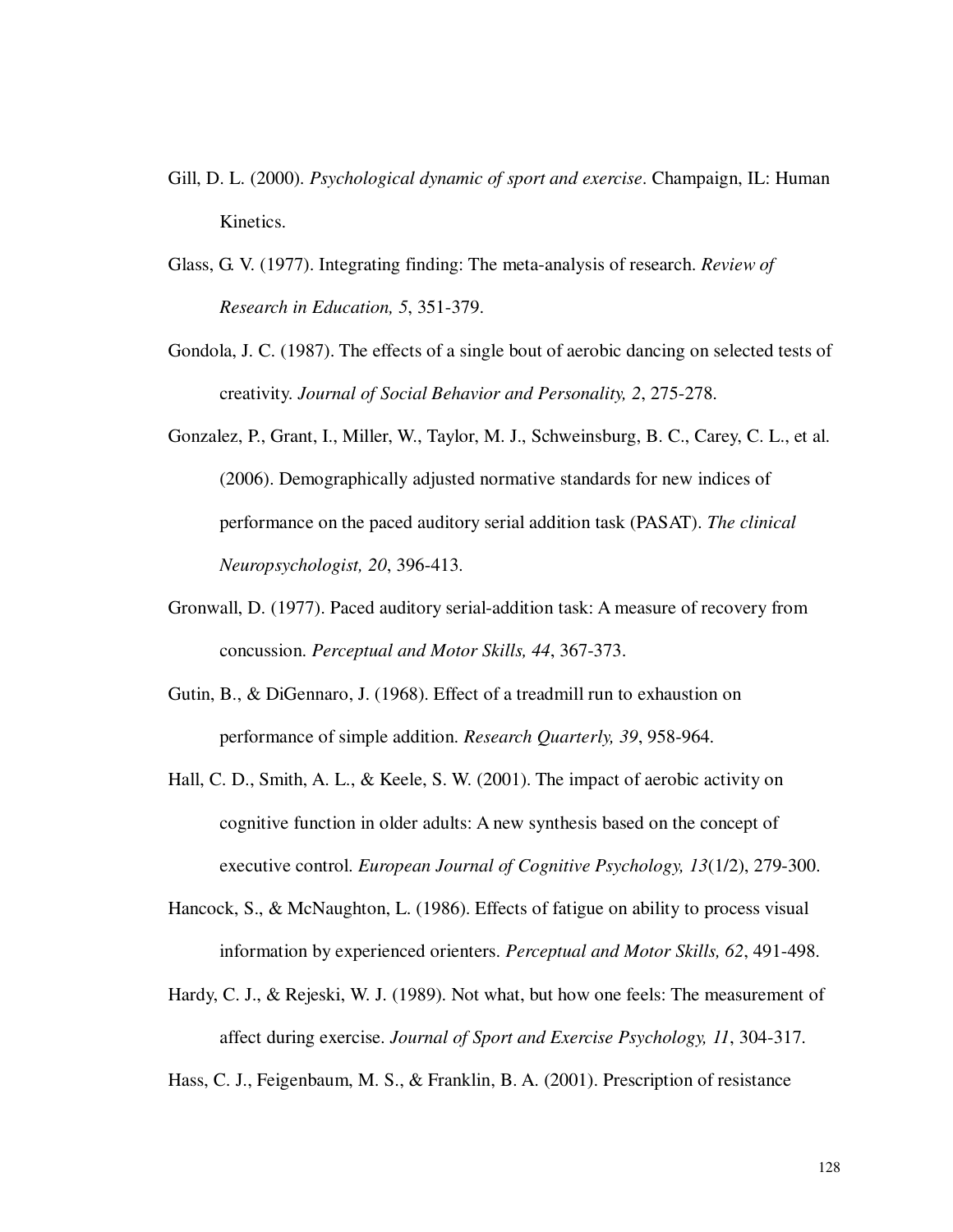training for health populations. *Sports Medicine, 31*, 953-964.

- Heckler, B., & Croce, R. (1992). Effects of time of posttest after two durations of exercise on speed and accuracy of addition and subtraction by fit and less-fit women. *Perceptual and Motor Skills, 75*, 1059-1065.
- Herrmann, D. J., Yoder, C., Gruneberg, M., & Payne, D. (2006). *Applied cognitive psychology: A textbook* (1st ed.). Philadelphia, PA: Lawrence Erlbaum Associates.

Hesson, J. L. (2003). *Weight training for life* (6th ed.). Florence, KY: Brooks Cole.

- Heyn, P., Abreu, B. C., & Ottenbacher, K. J. (2004). The effects of exercise training on elderly persons with cognitive impairment and dementia: A meta-analysis. *Archives of Physical Medicine and Rehabilitation, 85*, 1694-1704.
- Hillman, C. H., Snook, E. M., & Jerome, G. J. (2003). Acute cardiovascular exercise and executive control function. *International Journal of Psychophysiology, 48*, 307-314.
- Hogervorst, E., Riedel, W., Jeukendrup, A., & Jolles, J. (1996). Cognitive performance after strenuous physical exercise. *Perceptual and Motor Skills, 83*, 497-488.
- Humphreys, M. S., & Revelle, W. (1984). Personality, motivation, and performance: A theory of the relationship between individual differences and information processing. *Psychological Review, 91*(2), 153-184.
- Isaacs, L. D., & Pohlman, E. L. (1991). Effects of exercise intensity on an accompanying timing task. *Journal of Human Movement Studies, 20*, 123-131.
- Judd, C. M., & Kenny, D. A. (1981). Process analysis: Estimating mediation in treatment evaluations. *Evaluation Review, 5*, 602-619.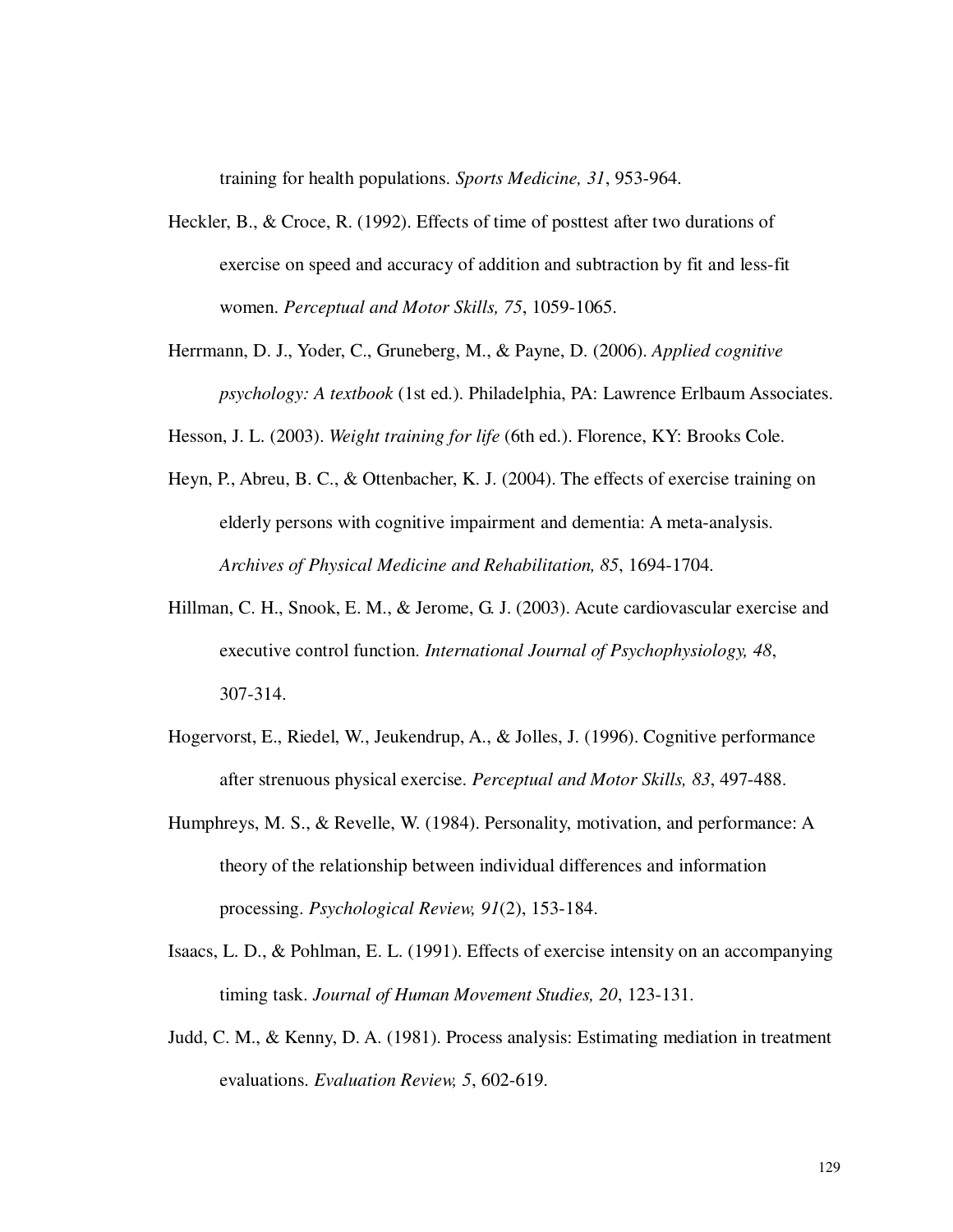- Kamijo, K., Nishihira, Y., Hatta, A., Kaneda, T., Kida, T., Higashiura, T., et al. (2004). Changes in arousal level by differential exercise intensity. *Clinical Neurophysiology, 115*, 2693-2698.
- Kamijo, K., Nishihira, Y., Hatta, A., Kaneda, T., Wasaka, T., Kida, T., et al. (2004). Differential influences of exercise intensity on information processing in the central nervous system. *European Journal of Applied Physiology, 92*, 305-311.
- Katch, F. I., Freedson, P. S., & Jones, C. A. (1985). Evaluation of acute cardiorespiratory responses to hydraulic resistance exercise. *Medicine and Science in Sports and Exercise, 17*, 168-173.
- Kerr, D., Morton, A., Dick, I., & Prince, R. (1996). Exercise effects on bone mass in postmenopausal women are site-specific and load-dependent. *Journal of Bone and Mineral Research, 11*, 218-225.
- Kesaniemi, Y. K., Danforth, E. J., Jensen, M. D., Kopelman, P. G., Lefebre, P., & Reeder, B. A. (2001). Dose-response issues concerning physical activity and health: An evidence-based symposium. *Medicine and Science in Sports and Exercise, 33*(6 supplement), S351-S358.
- Kinsella, G. J. (1998). Assessment of attention following traumatic brain injury: A review. *Neuropsychological Rehabilitation, 8*, 351-375.

Klavora, P. (1977). An attempt to derive inverted-u curves based on the relationship between anxiety and athletic performance. In D. M. Landers & R. W. Christina (Eds.), *Psychology of motor behavior and sport*. Champaign, IL: Human Kinetics.

Kraemer, W. J., Adams, K., Cafarelli, E., Dudley, G. A., Dooly, C., Feigenbaum, M. S., et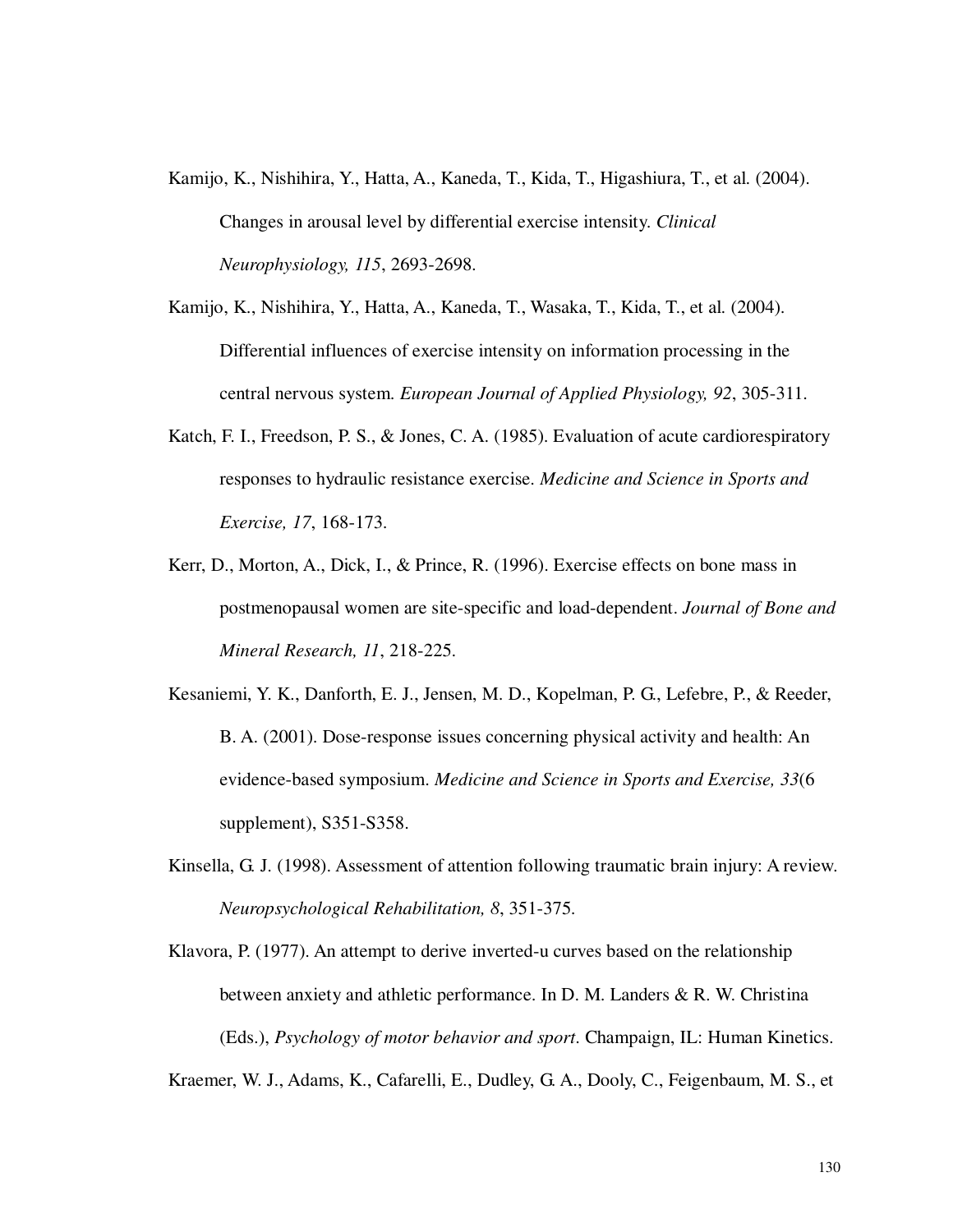al. (2002). American College of Sports Medicine position stand. Progression models in resistance training for healthy adults. *Medicine and Science in Sports and Exercise, 34*(2), 364-380.

- Kraemer, W. J., Ratamess, N. A., & French, D. N. (2002). Resistance training for health and performance. *Current Sports Medicine Reports, 1*(3), 165-171.
- Kramer, A. F., Hahn, S., Cohen, N. J., Banich, M. T., McAuley, E., Harrison, C. R., et al. (1999). Ageing, fitness and neurocognitive function. *Nature, 400*, 418-419.
- Levitt, S., & Gutin, B. (1971). Multiple choice reaction time and movement time during physical exertion. *Research Quarterly, 42*, 405-411.
- Lichtman, S., & Poser, E. G. (1983). The effects of exercise on mood and cognitive functioning. *Journal of Psychosomatic Research, 27*, 43-52.
- Lox, C., Ginis, K. M., & Petruzzello, S. J. (2006). *The psychology of exercise: Integrating theory and practice* (2nd ed.). Arizona, AZ: Holcomb Hathaway.
- MacKinnon, D. P. (2008). *Introduction to statistical mediation analysis*. Mahwah, NJ: Lawrence Erlbaum Associates.
- MacKinnon, D. P., Lockwood, C. M., Hoffman, J. M., West, S. G., & Sheets, V. (2002). A comparison of methods to test mediation and other intervening variable effects. *Psychological Methods, 7*(1), 83-104.
- Marriott, T., Reilly, T., & Miles. (1993). The effect of physiological stress on cognitive performance in a simulation of soccer. In T. Reilly, J. Clarys & A. Stibbe (Eds.), *Science and football II* (pp. 261-264). London: E and FN Spon.

Martens, R., & Landers, D. M. (1970). Motor performance under stress: A test of the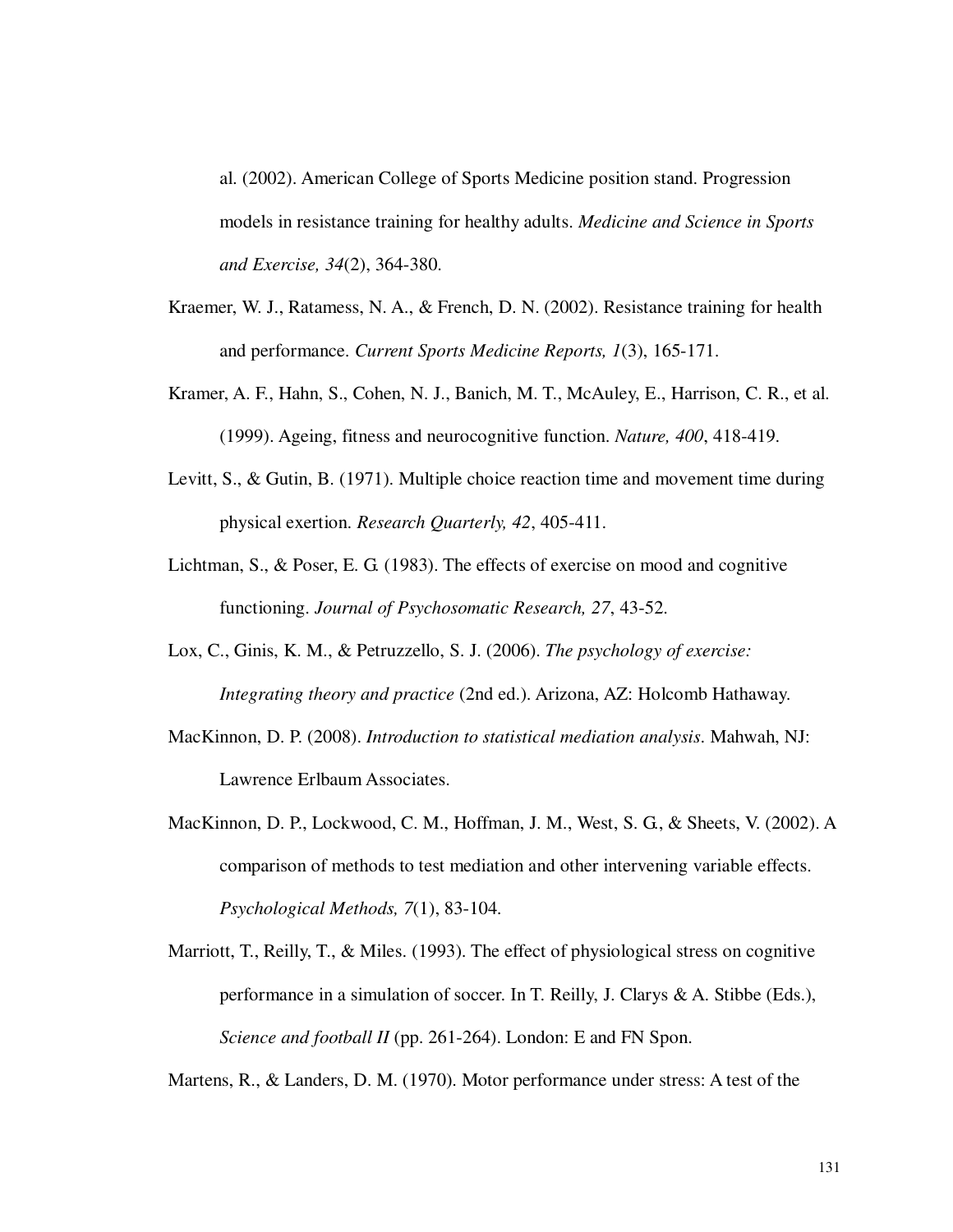inverted-u hypothesis. *Journal of Personality and Social Psychology, 16*, 29-37.

- McGlynn, G. H., Laughlin, N. T., & Bender, V. I. (1977). Effect of strenuous to exhaustive exercise on a discrimination task. *Perceptual and Motor Skills, 44*, 1139-1147.
- McGlynn, G. H., Laughlin, N. T., & Vivienne, R. (1979). The effect of increasing levels of exercise on mental performance. *Ergonomics, 22*, 407-414.

McMorris, T. (1995). The effect of exercise on simple reaction time. In R. Vanfraechem-Raway & Y. Vanden Auweele (Eds.), *Proceedings of the IXth European congress on sport psychology* (pp. 952-959). Brussels: Belgian Federation of Sport Psychology.

- McMorris, T., & Graydon, J. (1996a). Effects of exercise on soccer decision-making tasks of differing complexities. *Journal of Human Movement Studies, 30*, 177-193.
- McMorris, T., & Graydon, J. (1996b). The effects of exercise on the decision-making performance of experienced and inexperienced soccer players. *Research Quarterly for Exercise and Sport, 67*, 109-114.
- McMorris, T., & Graydon, J. (1997a). Effect of exercise on cognitive performance in soccer-specific tests. *Journal of Sports Sciences, 15*, 459-468.
- McMorris, T., & Graydon, J. (1997b). Effects of exercise on the decision making of soccer players. In T. Reilly, J. Bangsbo & M. Hughes (Eds.), *Science and football III* (pp. 279-284). New York: E and FN Spon.
- McMorris, T., & Graydon, J. (2000). The effect of incremental exercise on cognitive performance. *International Journal of Sport Psychology, 31*, 66-81.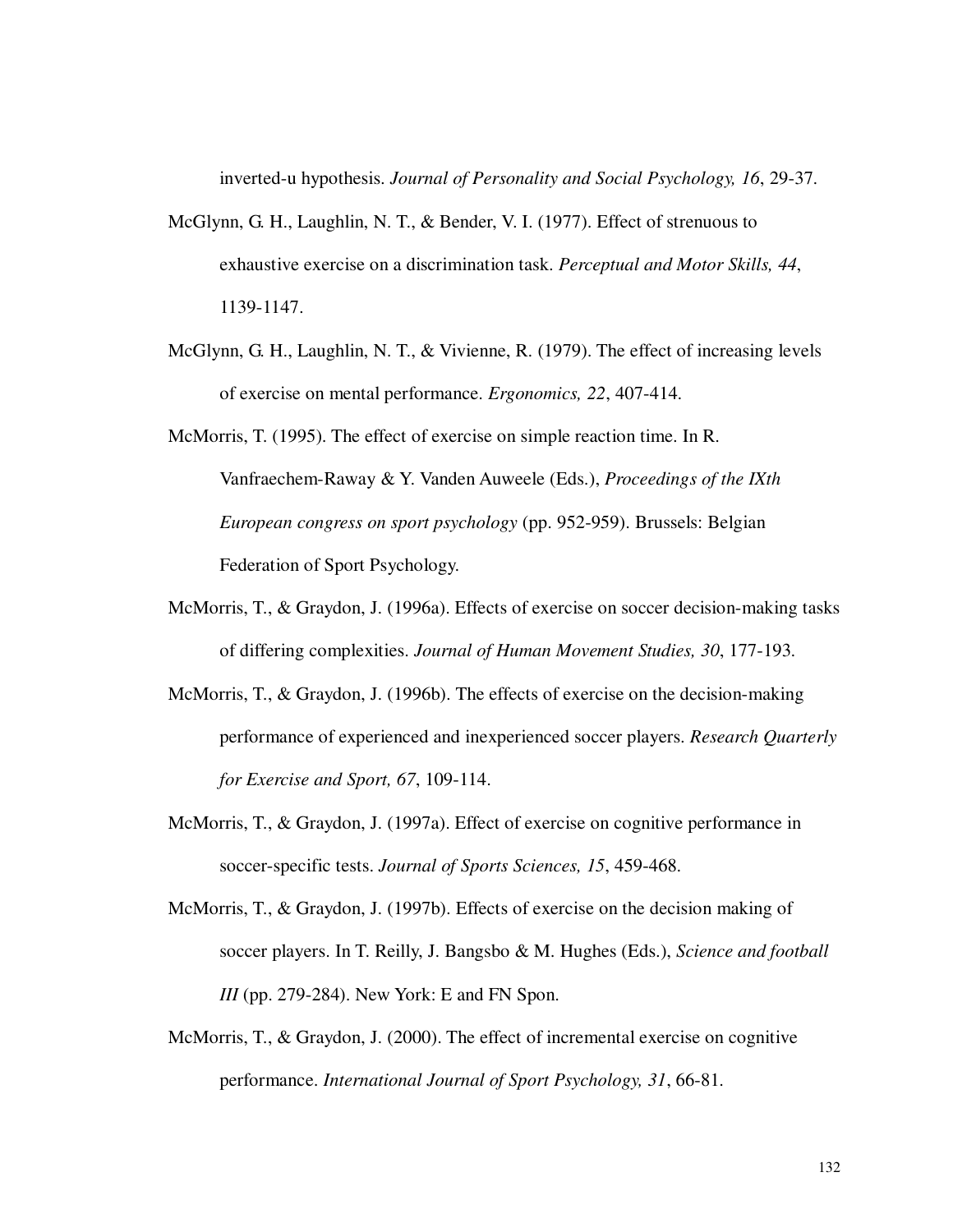- McMorris, T., & Keen, P. (1994). Effect of exercise on simple reaction times of recreational athletes. *Perceptual and Motor Skills, 78*, 123-130.
- McMorris, T., Meyers, S., Macgillivary, W. W., Sexsmith, J. R., Fallowfield, J., Graydon, J., et al. (1999). Exercise, plasma catecholamine concentrations and performance of soccer players on a soccer-specific test of decision making. *Journal of Sports Sciences, 17*, 667-676.
- McMorris, T., Tallon, M., & Williams, C. (2003). Incremental exercise, plasma concentrations of catecholamines, reaction time, and motor time during performance of a noncompatible choice response time task. *Perceptual and Motor Skills, 97*, 590-604.
- Miyake, A., Friedman, N. P., Emerson, M. J., Witzki, A. H., Howerter, A., & Wager, T. D. (2000). The unity and diversity of executive functions and their contributions to complex "frontal lobe" tasks: A latent variable analysis. *Cognitive Psychology, 41*, 49-100.
- Mooney, V., Kron, M., Rummerfield, P., & Holmes, B. (1995). The effect of work place based strengthening on low back injury rates: A case study in the strip mining industry. *Journal of Occupational Rehabilitation, 5*, 157-167.
- Ozkaya, G. Y., Aydin, H., Toraman, F. N., Kizilay, F., Ozdemir, O., & Cetinkaya, V. (2005). Effect of strength and endurance training of cognition in older people. *Journal of Sports Science and Medicine, 4*, 300-313.
- Paas, F. G. W. C., & Adam, J. J. (1991). Human information processing during physical exercise. *Ergonomics, 34*, 1385-1397.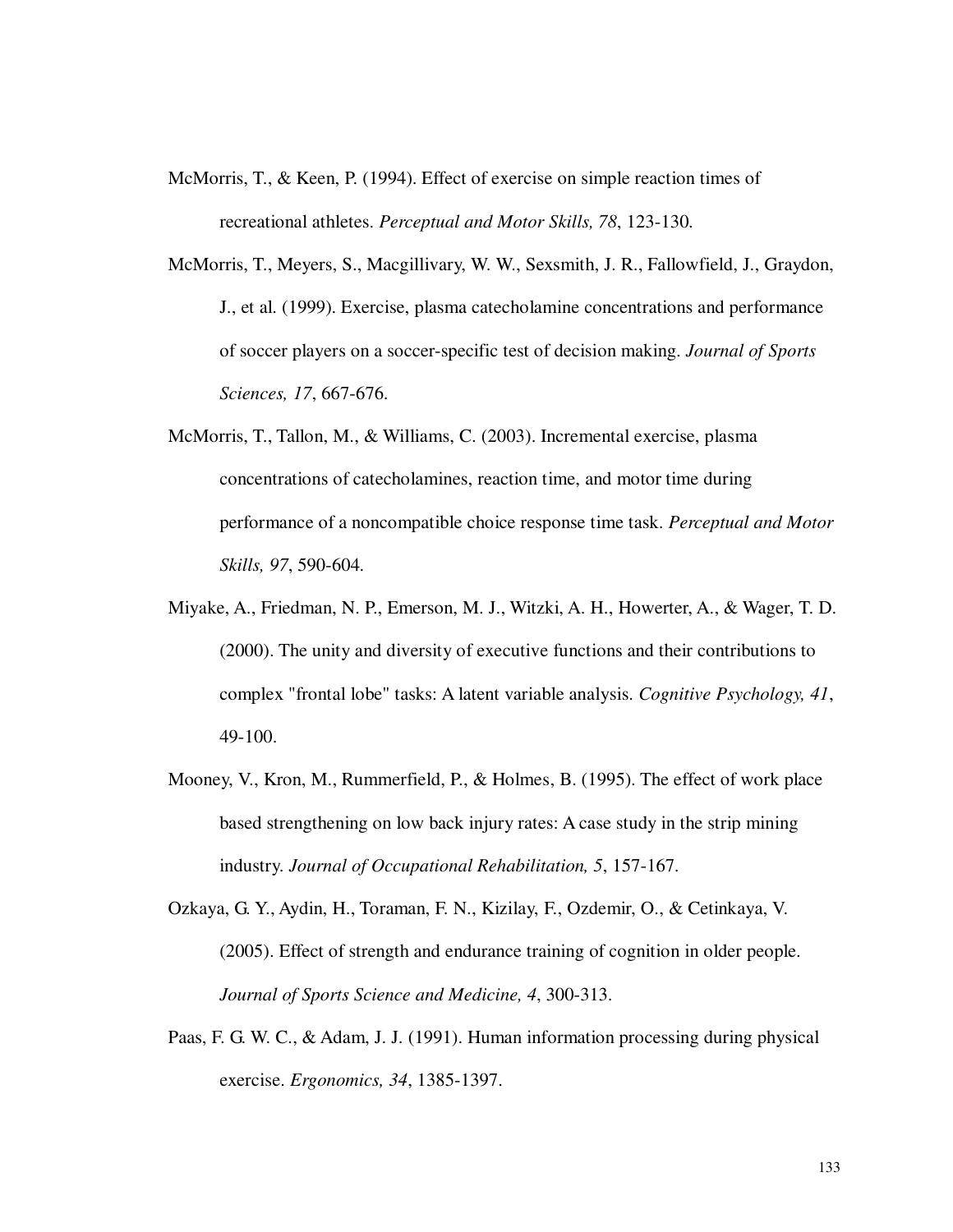- Pachana, N. A., Thompson, L. W., Marcopulos, B. A., & Yoash-Gantz, R. (2004). California older adult stroop test (COAST): A stroop test for older adults. *Clinical Gerontologist, 27*, 3-22.
- Panton, L. B., Graves, J. E., Pollock, M. L., Hagberg, J. M., & Chen, W. (1990). of aerobic and resistance training on fractionated reaction and speed of movement. *Journal of Gerontology, 45*, M26-31.
- Pate, R. R., Pratt, M., Blair, S. N., Haskell, W. L., Macera, C. A., Bouchard, C., et al. (1995). Physical activity and public health. A recommendation from the Centers for Disease Control and Prevention and the American College of Sports Medicine. *Journal of the American Medical Association, 273*(5), 402-407.
- Pollock, M. L. (1992). Effects of isolated lumbar extension resistance training on bone mineral density of the elderly. *Medicine and Science in Sports and Exercise, 24*(supplement), S66.
- Pollock, M. L., Wilmore, J. H., & Fox, S. M. (1984). *Exercise in health and disease*. Sydney: W.B. Saunders.
- Posner, M. I., & Boies, S. J. (1971). Components of attention. *Psychological Review, 78*, 391-408.
- Pullinen, T., Nicol, C., MacDonald, E., & Komi, P. V. (1999). Plasma catecholamine responses to four resistance exercise tests in men and women. *European Journal of Applied Physiology, 80*, 125-131.
- Ramel, A., Wagner, K., & Elmadfa, I. (2004). Correlations between plasma noradrenaline concentrations, antioxidants, and neutrophil counts after submaximal resistance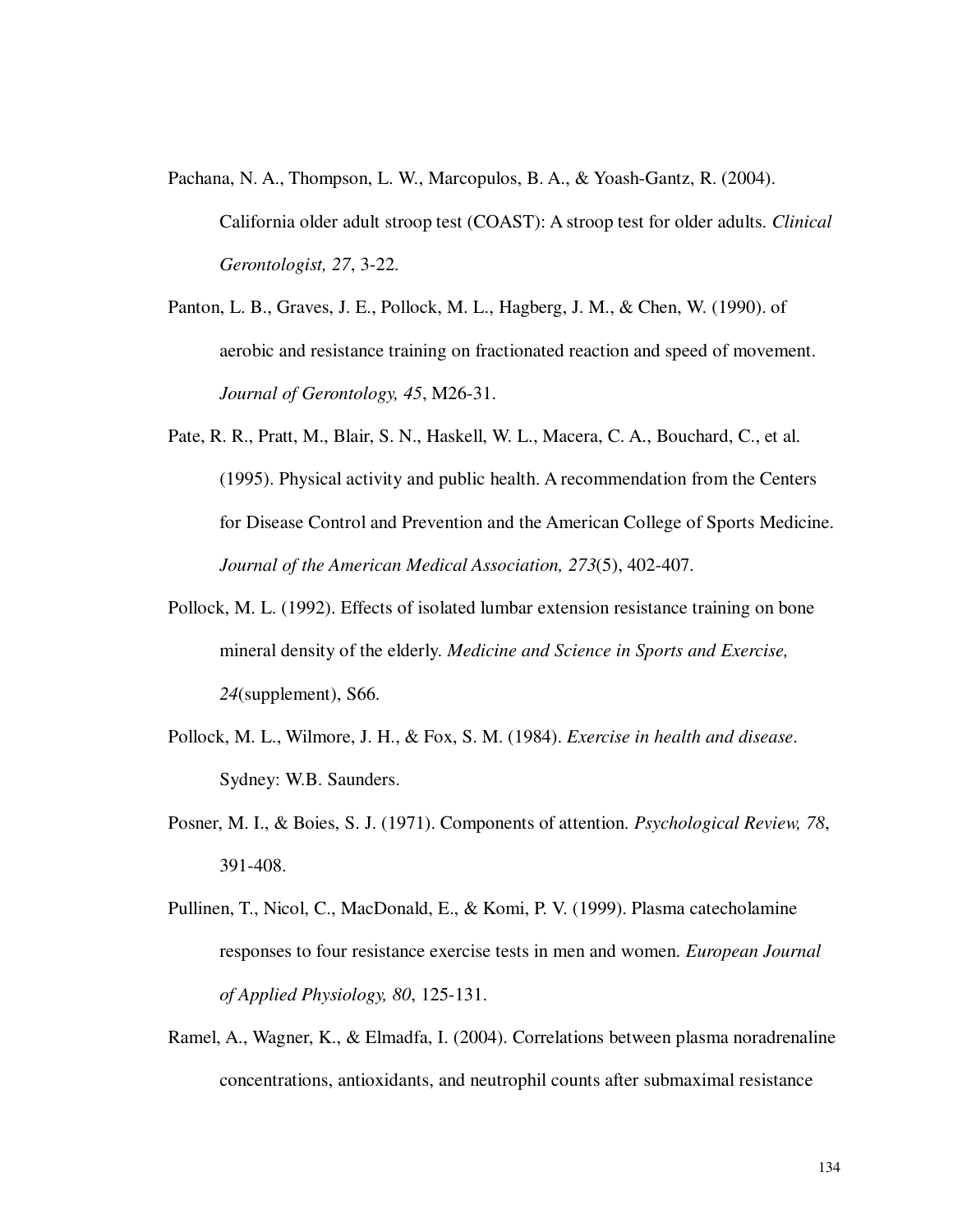exercise in men. *British Journal of Sports Medicine, 38*(5), e22.

- Ramel, A., Wagner, K.-H., & Elmadfa, I. (2007). Correlations between plasma noradrenaline concentrations, antioxidants, and neutrophil counts after submaximal resistance exercise in men. *British Journal of Sports Medicine, 38*, 1-3.
- Reilly, T., & Smith, D. (1986). Effect of work intensity on performance in a psychomotor task during exercise. *Ergonomics, 29*, 601-606.
- Rezk, C. C., Marrache, R. C. B., Tinucci, T., Mion Jr, D., & Forjaz, C. L. M. (2006). Post-resistance exercise hypotension, hemodynamics, and heart rate variability: Influence of exercise intensity. *European Journal of Applied Physiology, 98*, 105-112.
- Rowe, J. W., & Kahn, R. L. (1997). Successful Aging. *The Gerontologist, 37*(4), 433-440.
- Salazar, W., Petruzzello, S. J., Landers, D. M., Etnier, J. L., & Kubitz, K. A. (1993). Meta-analytic techniques in exercise psychology. In P. Seraganian (Ed.), *Exercise psychology: The influence of physical exercise on psychological processes* (1st ed., pp. 122-145). Hoboken, NJ: Wiley.
- Salmela, J. H., & Ndoye, O. D. (1986). Cognitive distortions during progressive exercise. *Perceptual and Motor Skills, 63*, 1067-1072.
- Salthouse, T. A. (2003). What and when of cognitive aging. *Current Directions in Psychological Science, 14*(4), 140-144.
- Salthouse, T. A. (2004). Memory aging from 18 to 80. *Alzheimer Disease and Associated Disorders, 17*(3), 162-167.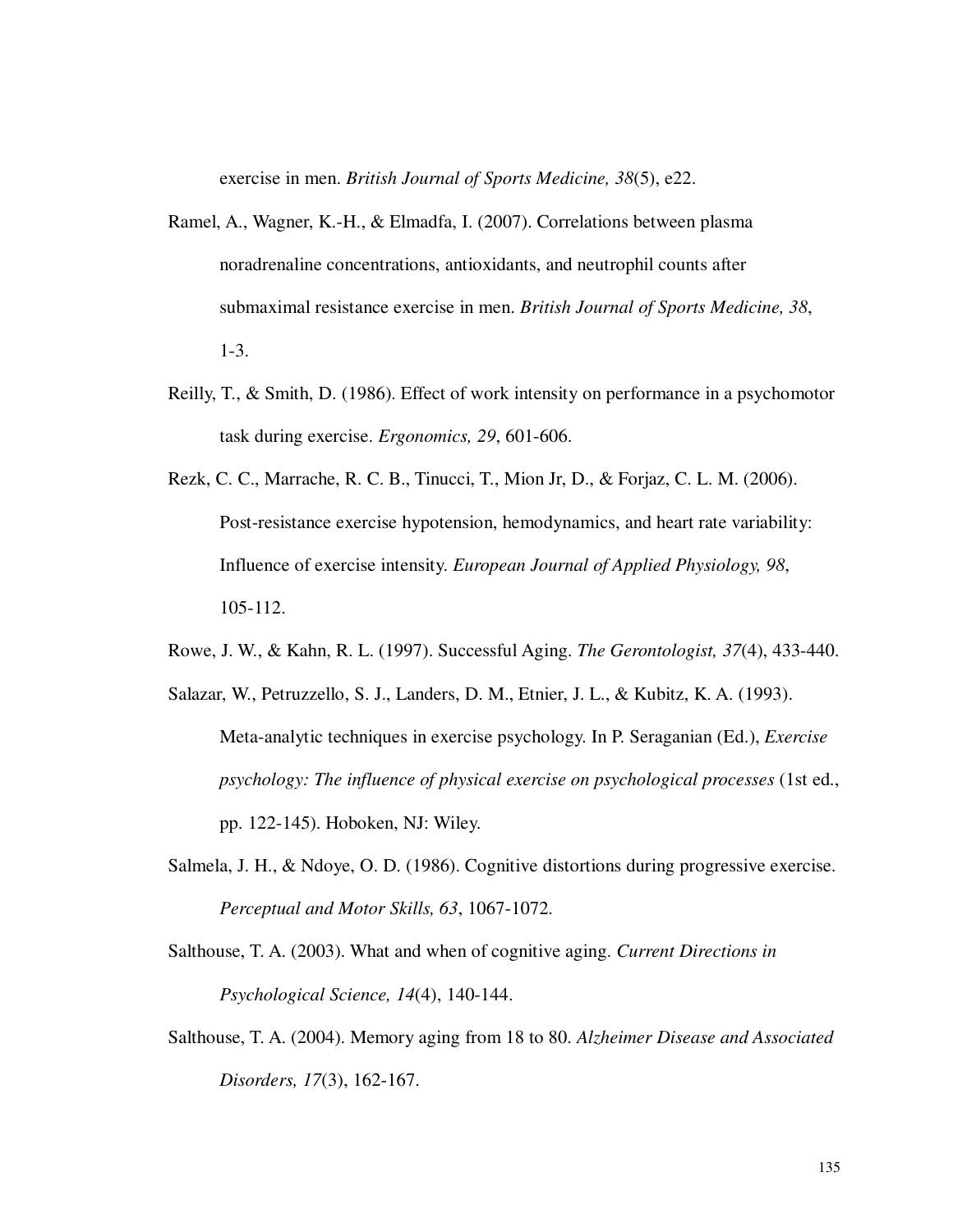- Salthouse, T. A. (2007). Exercise and mental resources: Methodological problems. In W. W. Spirduso, L. W. Poon & W. Chodzko-Zajko (Eds.), *Exercise and its mediating effects on cognition* (Vol. 2, pp. 111-118). Champaign, IL: Human Kinetics.
- Shucard, J. L., Parrish, J., Shucard, D. W., McCabe, D. C., Benedict, R. H. B., & Ambrus, J. (2004). Working memory and processing speed deficits in systemic lupus erythematosus as measured by the paced auditory serial addition test. *Journal of the International Neuropsychological Society, 10*, 35-45.
- Sibley, B. A. (2004). *The effects of an acute bout of exercise on inhibition and cognitive performance.* Unpublished doctoral dissertation, Arizona State University, Tempe.
- Sibley, B. A., Etnier, J. L., & Le Masurier, G. C. (2006). Effects of an acute bout of exercise on cognitive aspects of stroop performance. *Journal of Sport and Exercise Psychology, 28*, 285-299.
- Siegrist, M. (1997). Test-Retest Reliability of different versions of the stroop test. *The Journal of Psychology, 133*(3), 299-306.
- Sjoberg, H. (1980). Physical fitness and mental performance during and after work. *Ergonomics, 23*(10), 977-985.
- Sjoberg, H., Ohlsson, M., & Dornic, S. (1975). *Physical fitness, work load and mental performance*. Report Department of Psychology, University of Stockholm, No. 444.
- Spence, J. T., & Spence, K. W. (1996). The motivational components of manifest anxiety. In C. D. Spielberger (Ed.), *Anxiety and behavior*. New York: Academic Press.
- Stroop, J. R. (1935). Studies of interference in serial verbal reactions. *Journal of*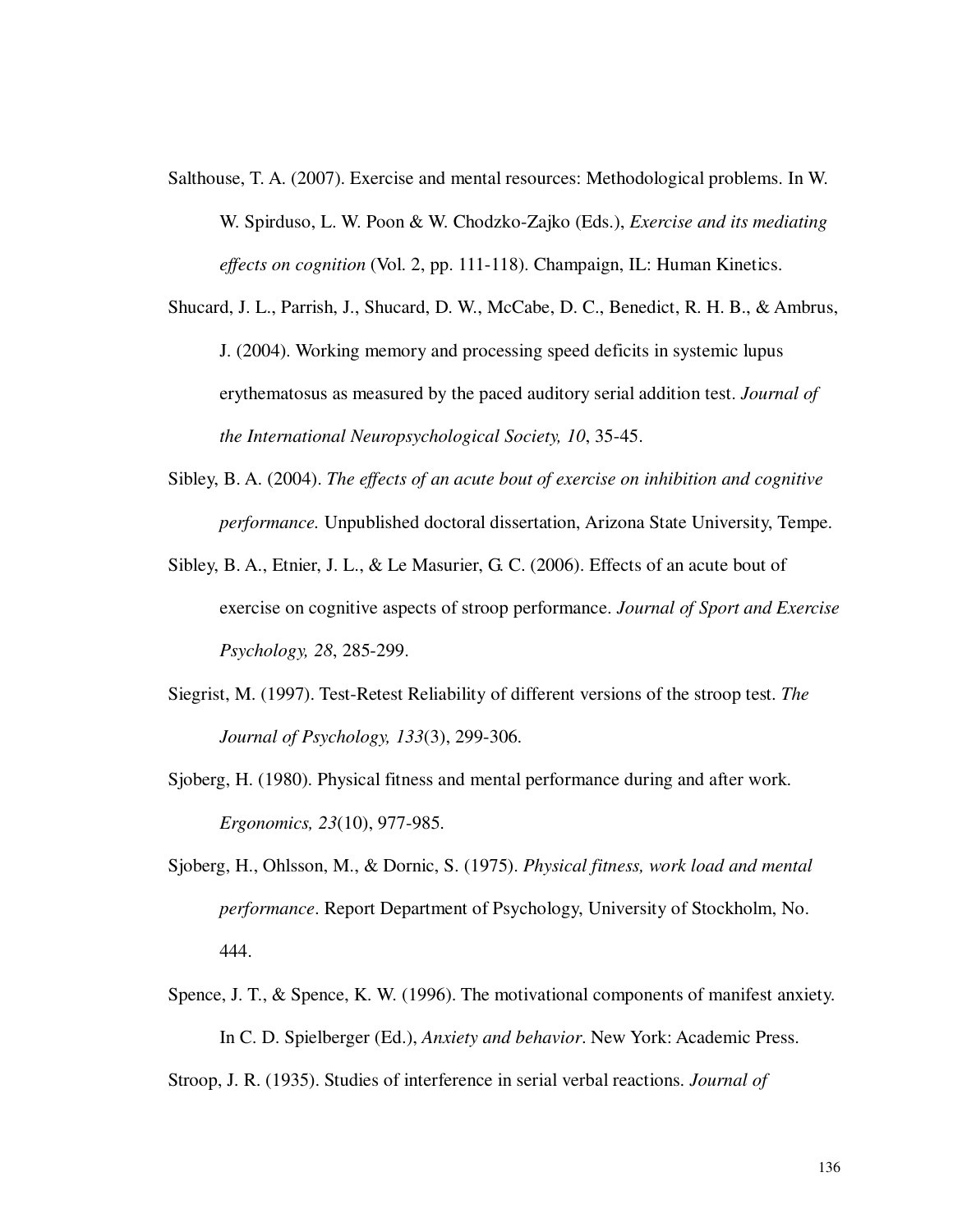*Experimental Psychology, 18*, 643-662.

- Svebak, S., & Murgatroyd, S. (1985). Metemotivational dominance: A multimethod validation of reversal theory constructs. *Journal of Personality and Social Psychology, 48*, 107-116.
- Tenenbaum, G., Yuval, R., Elbaz, G., Gar-Eli, M., & Weinberg, R. (1993). The relationship between cognitive characteristics and decision making. *Canadian Journal of Applied Physiology, 18*, 48-62.
- Thomas, J. R., & French, K. E. (1986). The use of meta-analysis in exercise and sport: A tutorial. *Research Quarterly for Exercise and Sport, 57*(3), 196-204.
- Tomporowski, P. D. (2003). Effects of acute bouts of exercise on cognition. *Acta Psychologica, 112*, 297-324.
- Tomporowski, P. D., Cureton, K., Armstrong, L. E., Kane, G. M., Sparling, P. B., & Millard-Stafford, M. (2005). Short-term effects of aerobic exercise on executive processes and emotional reactivity. *International Journal of Sport and Exercise Psychology, 3*(2), 131-146.
- Tomporowski, P. D., Ellis, N. R., & Stephens, R. (1987). The immediate effects of strenuous exercise on free recall memory. *Ergonomics, 30*, 121-129.
- Travlos, A. K., & Marisi, D. Q. (1995). Information processing and concentration as a function of fitness level and exercise induced activation to exhaustion. *Perceptual and Motor Skills, 80*, 15-26.
- U. S. Department of Health and Human Services. (1996). *Physical activity and health: A report of the Surgeon General*. Atlanta, GA: U.S. Department of Health and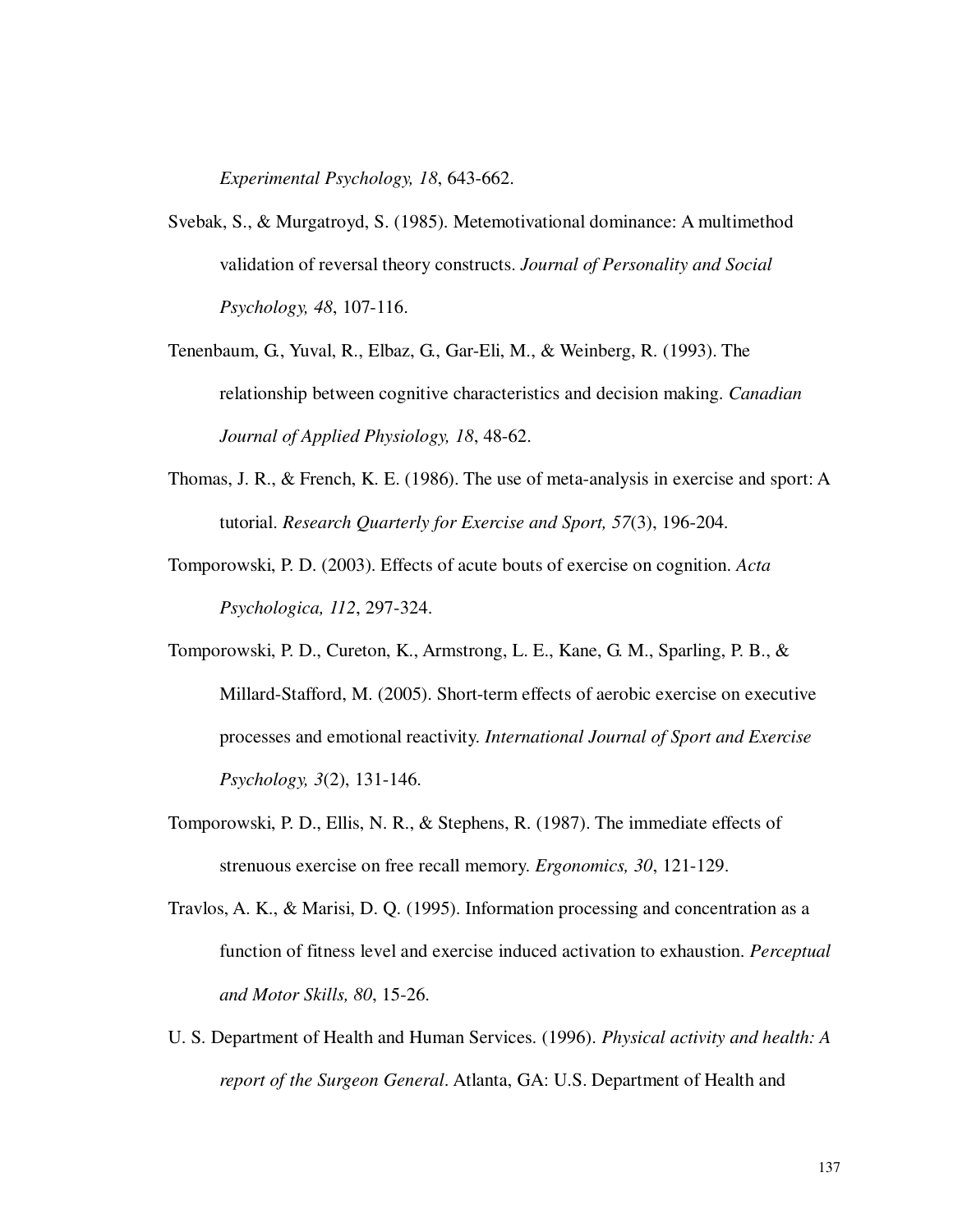Human Services, Centers for Disease Control and Prevention.

- Wecker, N. S., Kramer, J. H., Wisniewski, A., Delis, D. C., & Kaplan, E. (2000). Age effects on executive ability. *Neuropsychology, 14*, 409-414.
- Weinberg, R., & Gould, D. (2003). *Foundations of sport and exercise psychology*. Champaign, IL: Human Kinetics.
- Williams, M. A., Haskell, W. L., Ades, P. A., Amsterdam, E. A., Bittner, V., Franklin, B. A., et al. (2007). Resistance exercise in individuals with and without cardiovascular disease: 2007 update: A scientific statement from the American Heart Association Council on Clinical Cardiology and Council on Nutrition, Physical Activity, and Metabolism. *Circulation, 116*(5), 572-584.
- Winett, R. A., & Carpinelli, P. N. (2001). Potential health-related benefits of resistance training. *Preventive Medicine, 33*, 503-513.
- Wrisberg, C. A., & Herbert, W. G. (1976). Fatigue effects on the timing performance of well practiced subjects. *Research Quarterly, 47*, 839-844.
- Yerkes, R. M., & Dodson, J. D. (1908). The relation of strength of stimulus to rapidity of habit formation. *Journal of Comparative Neurology of Psychology, 18*, 459-482.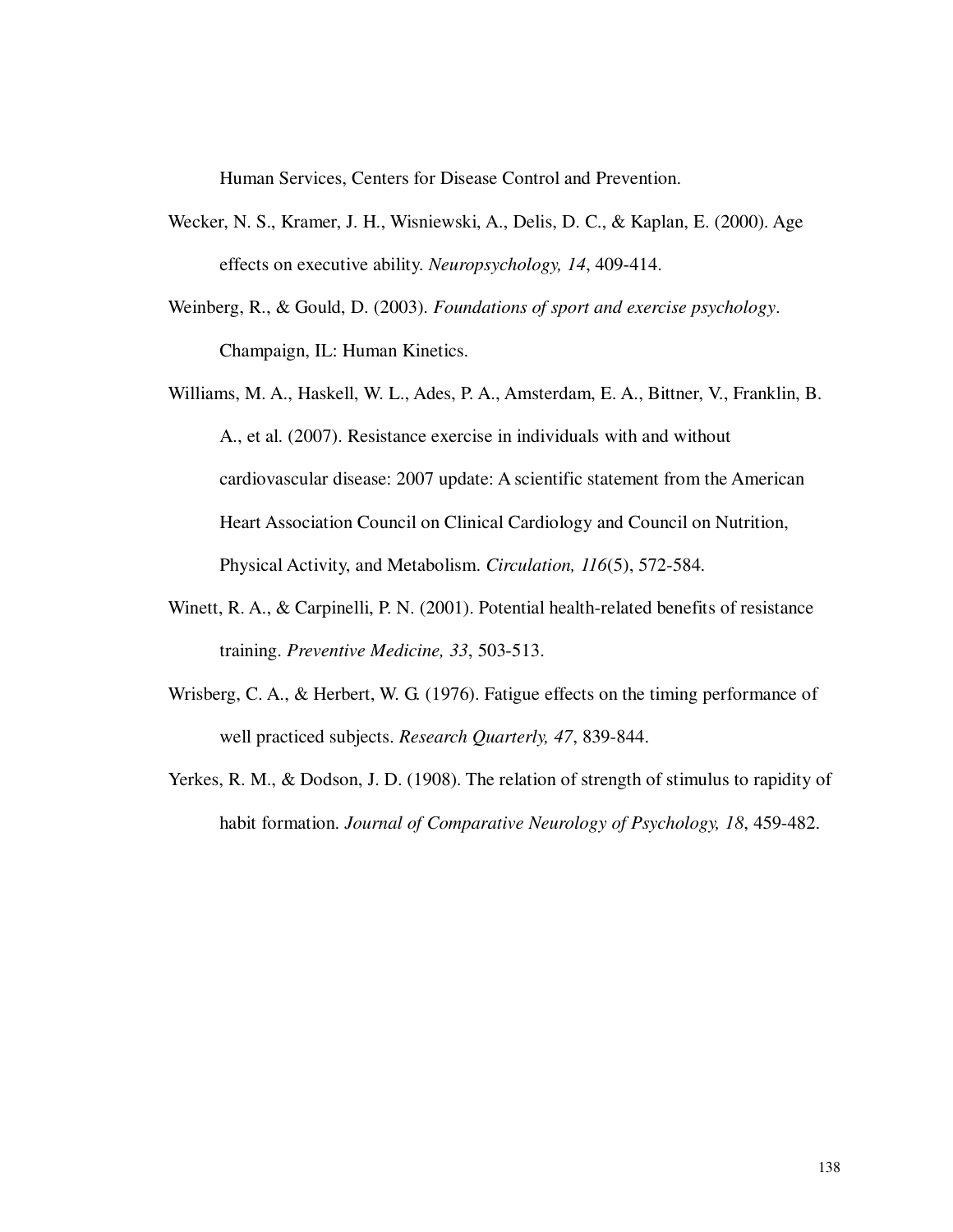## APPENDIX A. CONSENT FORM

## UNIVERSITY OF NORTH CAROLINA AT GREENSBORO CONSENT TO ACT AS A HUMAN PARTICIPANT: Long Form

Project Title: Acute Effects of Localized Resistance Exercise on Cognitive Performance among Older Adults

Project Director: Yu-Kai Chang

Participant's Name: \_\_\_\_\_\_\_\_\_\_\_\_\_\_\_\_\_

### PURPOSE OF THIS STUDY IS TO:

The purpose of this study is to explore the effect of acute resistance exercise on executive function. More specially, the dose-response relationship between acute resistance exercise and cognition will be examined via four different resistance exercise intensities (reading/0%, 40%, 70% and 100% of 10 repetition maximum (RM)). Executive cognitive ability will be assessed via both the Paced Auditory Serial Addition Task (PASAT) and the Stroop Test.

#### PROCEDURE OF THIS STUDY IS:

The experimental design consists of two different sessions, and you will be requested to come to the Sport and Exercise Psychology Laboratory at University of North Carolina at Greensboro on two separate days. The two separate sessions will be held within a one week period but separated by at least 48 hours. During session one, you will be invited to the laboratory and presented with a brief introduction of the study by the investigator. You will also be asked fill out the consent form and questionnaires. Physical Activity Readiness Questionnaire will be used to insure that you meet safety criteria for exercise participation (according to the American College of Sports Medicine). After confirming that you meet inclusion criteria, you will be fitted with a Polar Heart Rate Monitor, you will be instructed to complete a trait anxiety questionnaire, and you will be given practice trials on the cognitive tests. You will then be asked to perform two cognitive tests, and will be assigned into a control group or one of three different resistance exercise intensity groups. Next, the investigator will record your baseline physical arousal level by assessing heart rate (HR), ratings of perceived exertion (RPE), and self-reported arousal and mood after sitting quietly in a comfortable chair in a dimly lit room for 15 minutes.

The amount of weight that you can lift 10 times, which also recognized as 10 repetition maximum (10 RM), will be determined for 6 muscle groups (bench press, rowing (right), rowing (left), lateral raise, arm curl (right), and arm curl (left)). The determination of 10 RM resistance exercise is based on a protocol used by Baechle, Earle, and Wathen (2000), and the process is described as follows: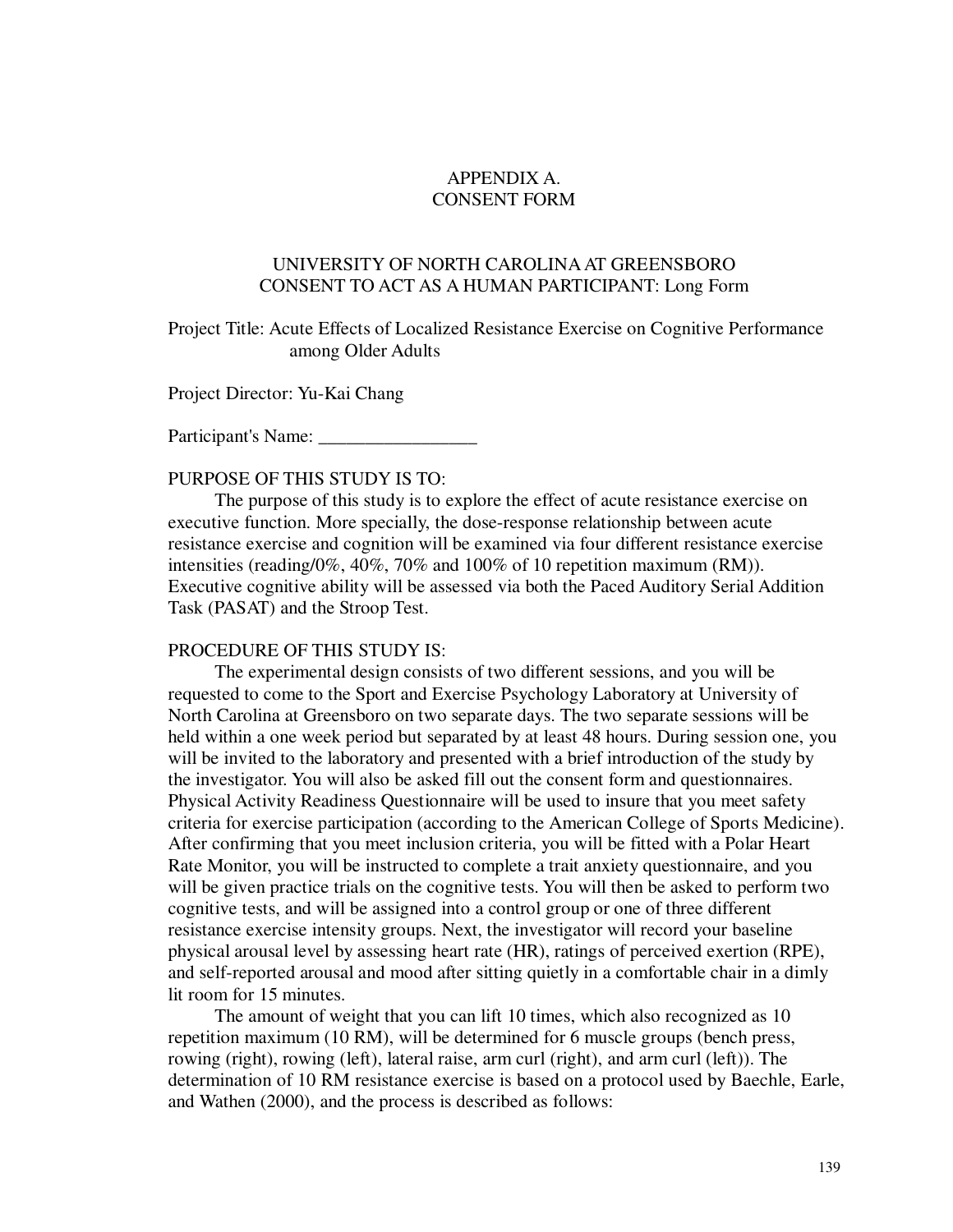- 7. Participants will perform a stretching routine as a warm-up consisting of 14 static stretching movements. Participants will be instructed to assume a stretch position for 10 seconds. The duration of the stretch routine will be approximately 5 minutes.
- 8. After warm up, participants will be instructed as to how to perform the resistance exercises.
- 9. The participant will be instructed to lift progressively heavier weights to determine the 10 RM.
- 10. Target weight is determined as the maximum weight that a participant is able to lift 10 times in good form.
- 11. 2 to 4 minutes will be allowed between attempts in order to ensure adequate recovery.
- 12. The participant will repeat the same process for each of the six exercises (bench press, rowing (right), rowing (left), lateral raise, arm curl (right), and arm curl (left)).

During Session Two, baseline HR will be assessed in the same fashion as in Session One. You will then be asked to perform two cognitive performance tests.

Participants in the exercise groups will perform two sets of 10 lifts with each of the six exercises (bench press, rowing (right), rowing (left), lateral raise, arm curl (right), and arm curl (left)) at your assigned load. Participants in the control group will be asked to read about resistance exercise for a similar amount of time to the resistance exercise. Following the exercise or watching a resistance exercise related program, the cognitive tests and arousal assessments will be conducted again. Session One's protocol will take approximately fifty minutes whereas the Session Two protocol will take approximately one hour.

All of the procedures with either a resistance exercise or a cognitive test will be conducted in the laboratory. The lab setting is prepared to handle any emergency during the resistance training. First of all, health status will be confirmed following the inclusion criteria. Moreover, the telephone, CPR, and emergency map are available in the lab and known by the principle investigator. Finally, you may stop any exercise or cognitive task during the procedure, if you feel any discomfort.

The results of the proposed research will offer further information regarding the dose-relationship between resistance exercise and executive cognitive performance, and this may provide important benefits for society for offering evidence of the benefits of an alternative approach to exercise to increase cognition.

Confidentiality will be maintained by using numerical identifiers on all hard copies of data. Data from this study will be identified by a numerical identification code. Results will be presented only in aggregate form or in a form that is only linked to the numerical code. Hard copies of data will be stored in a locked office located in the exercise and sport psychology laboratory at UNCG. Hard copies of data will be destroyed by shredder when the research has been published. Electronic databases will be maintained indefinitely, but will not contain any personal identifiers.